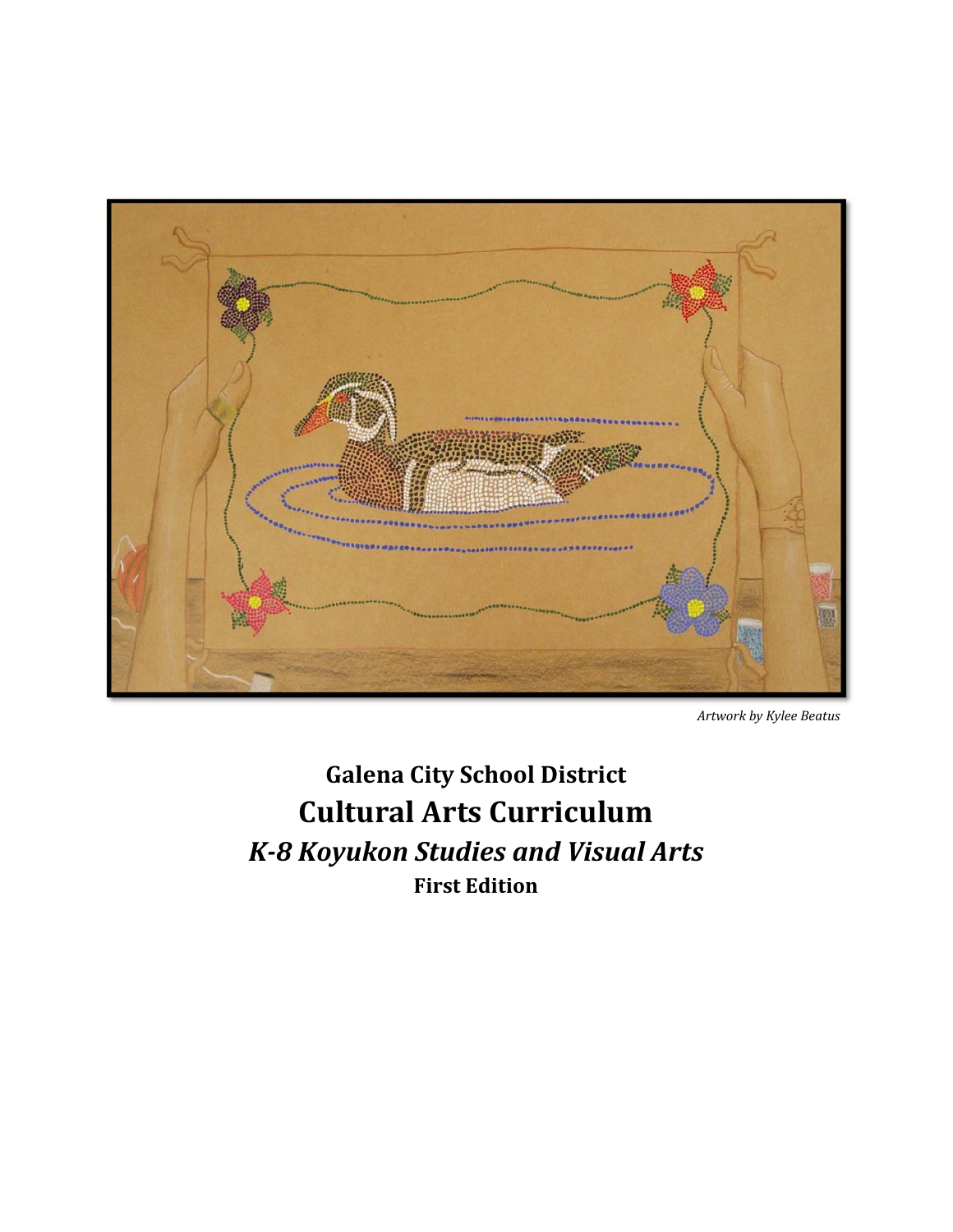#### **Introduction and Acknowledgements**

The Galena City School District (GCSD) recognizes that by studying fine arts, students develop critical thinking skills, initiative, discipline and perceptual abilities that extend to all areas of life. The GCSD believes that a comprehensive arts education program should be an integral part of the basic education offered to all students. The District also recognizes the unique cultures and traditions represented in our school population, and is committed to celebrating and supporting our community's culture and heritage. This K-8 Cultural Arts Curriculum strives to present fine arts education through the unique cultural lens of Koyukon Studies. Through this blend of art and cultural education we hope to instill in students an appreciation for beauty in art and culture, skills for lifelong artistic expression, and support as they develop their own cultural identities.

The Alaska State Board of Education also recognizes the importance of art and culture in a quality education. The Alaska Content and Performance Standards include guidance in both Art and Culture which form the basis of this curriculum. The Cultural Standards for Alaska Students were prepared by the Alaska Native Knowledge Network, which has published Guidelines for Nurturing Culturally Healthy Youth, a document which was also used in the development of this curriculum. Numerous school districts across the state have thoughtfully developed Visual Arts curricula with the help of Alaska Department of Education and Early Development (DEED) and the Alaska State Council for the Arts (ASCA). These curricula are based on the Art Standards for Alaska Students and have much in common, but are often tailored specifically to the cultural heritage of each school district. We have drawn heavily from the Copper River School District and Bering Strait School District visual arts curricula, but recognize that artists and educators from all across the state have contributed to the development of these resources.

Koyukon cultural components of the curriculum are drawn from the Cultural Standards for Alaska Students, input from community members, and the legacy of a long, successful Koyukon Studies program at GCSD. Additional ideas came from the Alaska Native Education K-6 curriculum overview developed by Fairbanks North Star Borough School District.

We wish to sincerely thank all of the community members, parents, teachers and administrators who have helped to develop this curriculum. We dedicate this work to our Elders who have inspired us with their lives and their wisdom, and our youth that they may carry all of this culture and beauty into the future.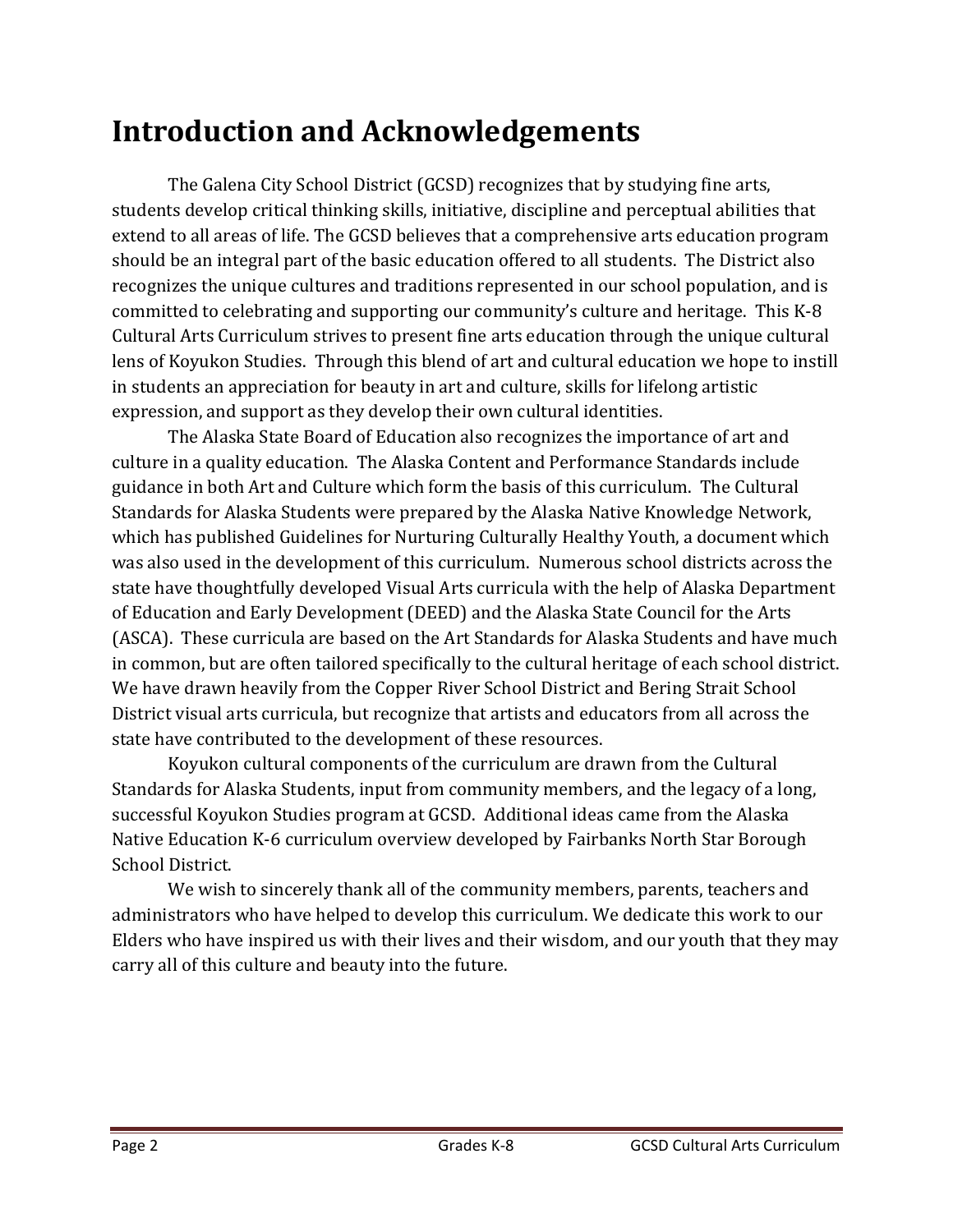# **Table of Contents**

| Grade Level Cultural Arts Curriculum: |  |
|---------------------------------------|--|
|                                       |  |
|                                       |  |
|                                       |  |
|                                       |  |
|                                       |  |
|                                       |  |
|                                       |  |
|                                       |  |
|                                       |  |
| <b>Additional Resources:</b>          |  |
|                                       |  |
|                                       |  |
|                                       |  |
|                                       |  |
|                                       |  |
|                                       |  |
|                                       |  |
|                                       |  |
| 67                                    |  |
|                                       |  |
|                                       |  |
|                                       |  |
|                                       |  |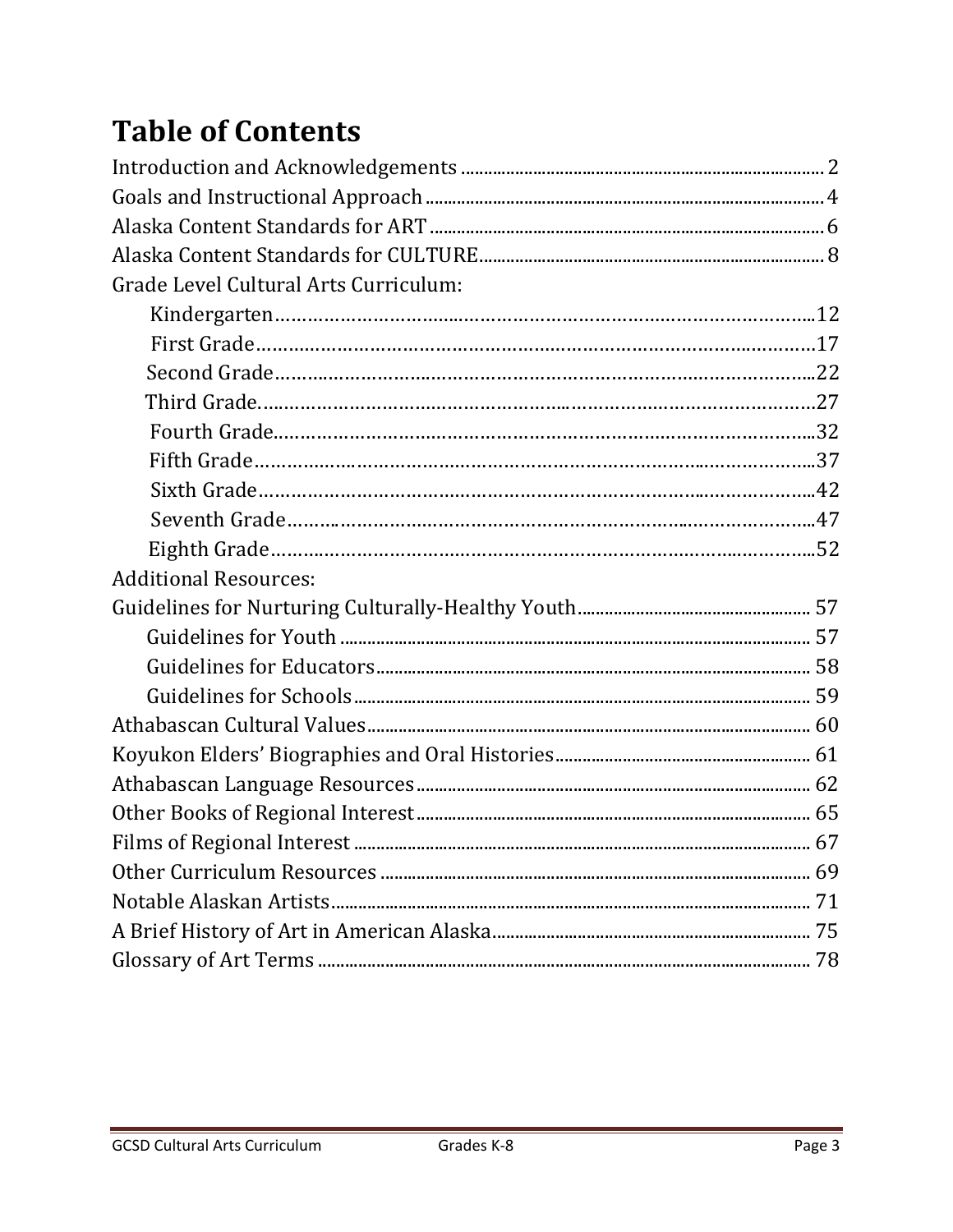## **Goals and Instructional Approach**

Through the K-8 Cultural Arts education the GCSD seeks to:

- Introduce students to art and culture, with particular emphasis on the local community's cultural heritage and artistic traditions.
- Help students develop life skills in artistic expression and provide opportunities for creative endeavor.
- Encourage students become aware of their own cultural identity and heritage, as well as a sense of belonging to a larger community, as they develop their own identity.
- Preserve and pass elements of Koyukon culture on to future generations.
- Teach students to appreciate other cultures without diminishing the value of their own.

The GCSD K-8 Cultural Arts curriculum is arranged in three modes of learning across the grade levels:

ENCOUNTER and EXPLORE: Students are introduced to new concepts in art and culture and learn from accomplished artists and wisdom keepers from the past and present. Through these experiences students are instructed and inspired to then create their own art and participate in cultural activities (Produce and Perform). Grade level encounters and explorations take into consideration students' age and interest, social studies and science themes, and a historical, multicultural and gender balanced overview.

Goals for ENCOUNTERING and EXPLORING art and culture:

- Learn about Koyukon culture, traditions, values, language and art.
- Compare the arts of different cultures, in Alaska and throughout the world.
- Respect differences in personal and cultural perspectives.
- Make statements about the significance of arts and beauty in students' lives.
- Explore the role of seasons and environment in the development of art and culture, and how and why cultures change over time.
- Learn from the experiences of Elders in respectful ways.

Alaska State Content Standards addressed: *Arts B, C, & D; Culture A, B, D, & E*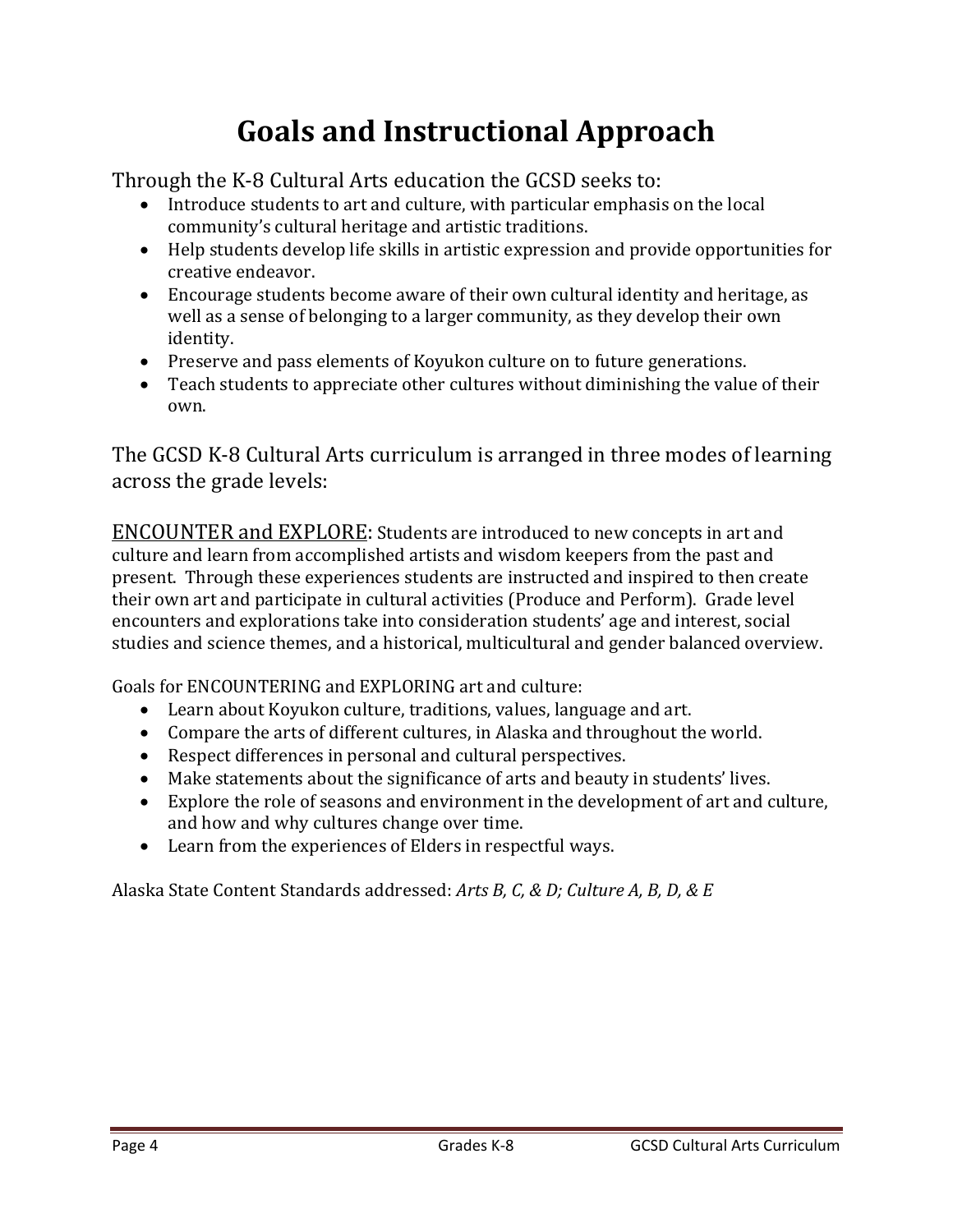**PRODUCE** and PERFORM: This is the most active, hands-on portion of the curriculum. Students become engaged in the creative process; they explore media, tools, and techniques and learn to cultivate individual creativity and problem-solving skills. Artistic and cultural skills are practiced, developed and internalized, equipping the students with new means of expression. Suggested art activities can be tailored to enhance cultural content and support instruction in other subject areas.

Goals for PRODUCING and PERFORMING art:

- Use new and traditional materials, tools, techniques and processes appropriately.
- Develop lifelong skills for artistic and cultural expression
- Collaborate with others to create works of art.
- Refine artistic skills and self-discipline through practice and revision.
- $\bullet$  Develop a sense of connectedness to the community and its heritage.
- Demonstrate the creativity and imagination necessary for innovative thinking and problem solving.
- Creatively explore and develop self-identity and skills to maintain a healthy lifestyle.

Alaska State Content Standards addressed: *Arts A; Culture A, B, C, & D*

**REFLECT** and RESPOND: Students benefit from taking time to respond to and reflect upon what they have learned. This is an important way for students to integrate what they are doing, what they are learning, and who they are becoming. Suggested activities and experiences contribute to the development of speaking and listening skills, social interactions and roles in community, healthy life choices, and lifelong appreciation of beauty. 

Goals for REFLECTING ON and RESPONDING TO art and culture:

- Learn and apply criteria (elements, principles, etc.) used to describe and evaluate art.
- Examine historical and contemporary art from Alaska and the world, as well as students' own art.
- Describe elements of culture (values, beliefs, traditions, etc.) and how these affect themselves, the community, and the world.
- Identify elements of the natural environment and discuss how these are valued by and influence culture.
- Consider ways of transforming what they have learned into life skills.

Alaska State Content Standards addressed: *Arts B, C & D; Culture A, B, C, & E*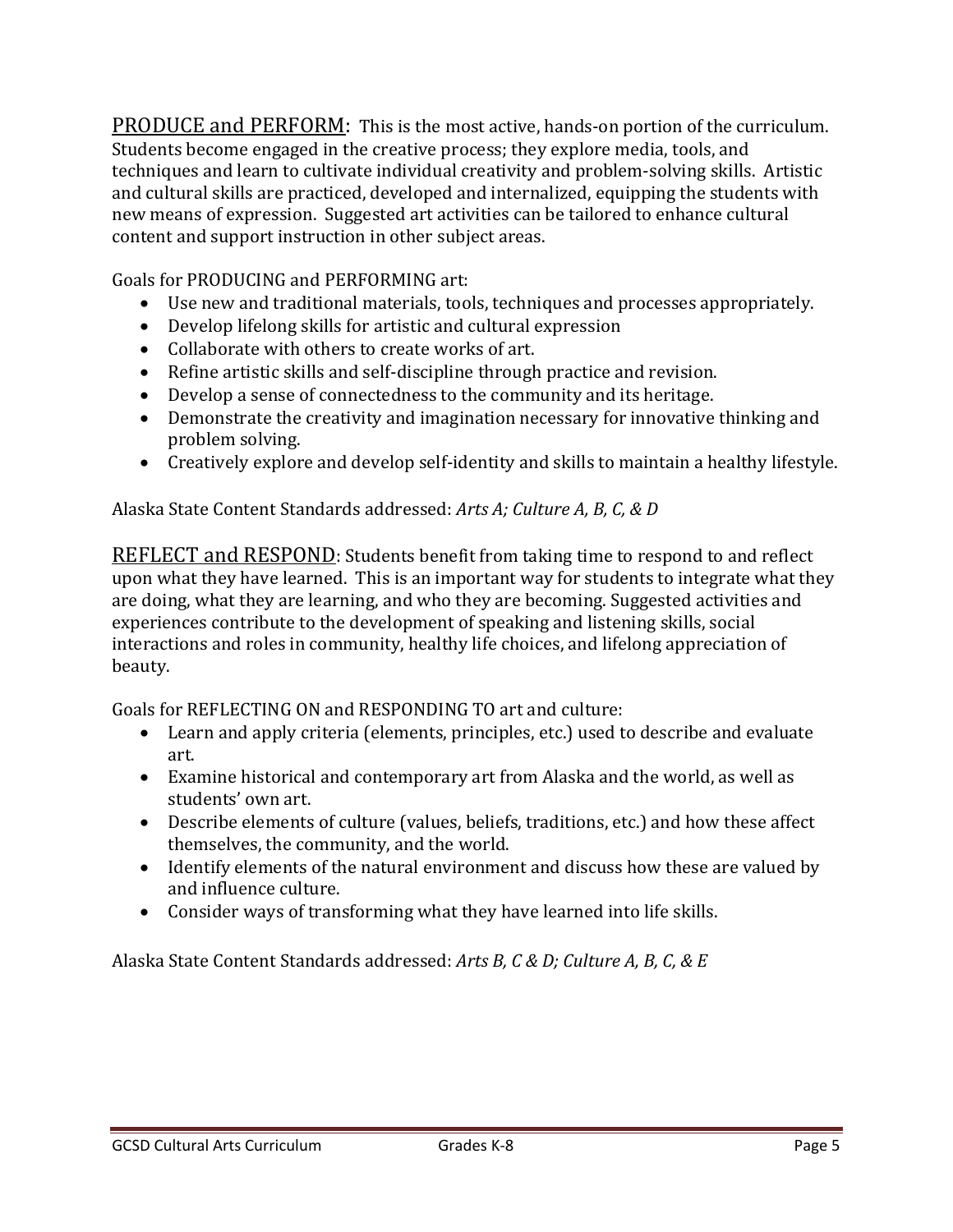### **Alaska Content Standards for ART**

#### *A. <sup>A</sup> student should be able to create and perform in the arts.*

A student who meets the content standard should:

- 1. participate in dance, drama, music, visual arts, and creative writing;
- 2. refine artistic skills and develop self-discipline through rehearsal, practice, and revision;
- 3. appropriately use new and traditional materials, tools, techniques, and processes in the arts:
- 4. demonstrate the creativity and imagination necessary for innovative thinking and problem solving;
- 5. collaborate with others to create and perform works of art;
- 6. integrate two or more forms to create a work of art;
- 7. investigate careers in arts production.

#### *B. <sup>A</sup> student should be able to understand the historical and contemporary role of the arts in Alaska, the nation, and the world.*

A student who meets the content standard should:

- 1. recognize Alaska Native Cultures and their arts;
- 2. recognize United States and world cultures and their arts;
- 3. recognize the role of tradition and ritual in the arts;
- 4. investigate the relationships among the arts and the individual, the society, and the environment:

5. recognize universal themes in the arts such as love, war, childhood, and community; 

- 6. recognize specific works of art created by artists from diverse backgrounds;
- 7. explore similarities and differences in the arts of world cultures;
- 8. respect differences in personal and cultural perspectives;
- 9. investigate careers relating to arts history and culture.

# *C. <sup>A</sup> student should be able to critique the student's art and the art of*

#### *others.*

A student who meets the content standard should:

- 1. know the criteria used to evaluate the arts; these may include craftsmanship, function, organization, originality, technique, and theme;
- 2. examine historical and contemporary works of art, the works of peers, and the student's own works as follows: a.) identify the piece, b.) describe the use of basic elements, c.) analyze the use of basic principles, d.) interpret meaning and artist's intent, e.) express and defend an informed opinion;
- 3. accept and offer constructive criticism;
- 4. recognize and consider an individual's artistic expression;
- 5. exhibit appropriate audience skills;
- 6. investigate careers relating to arts criticism.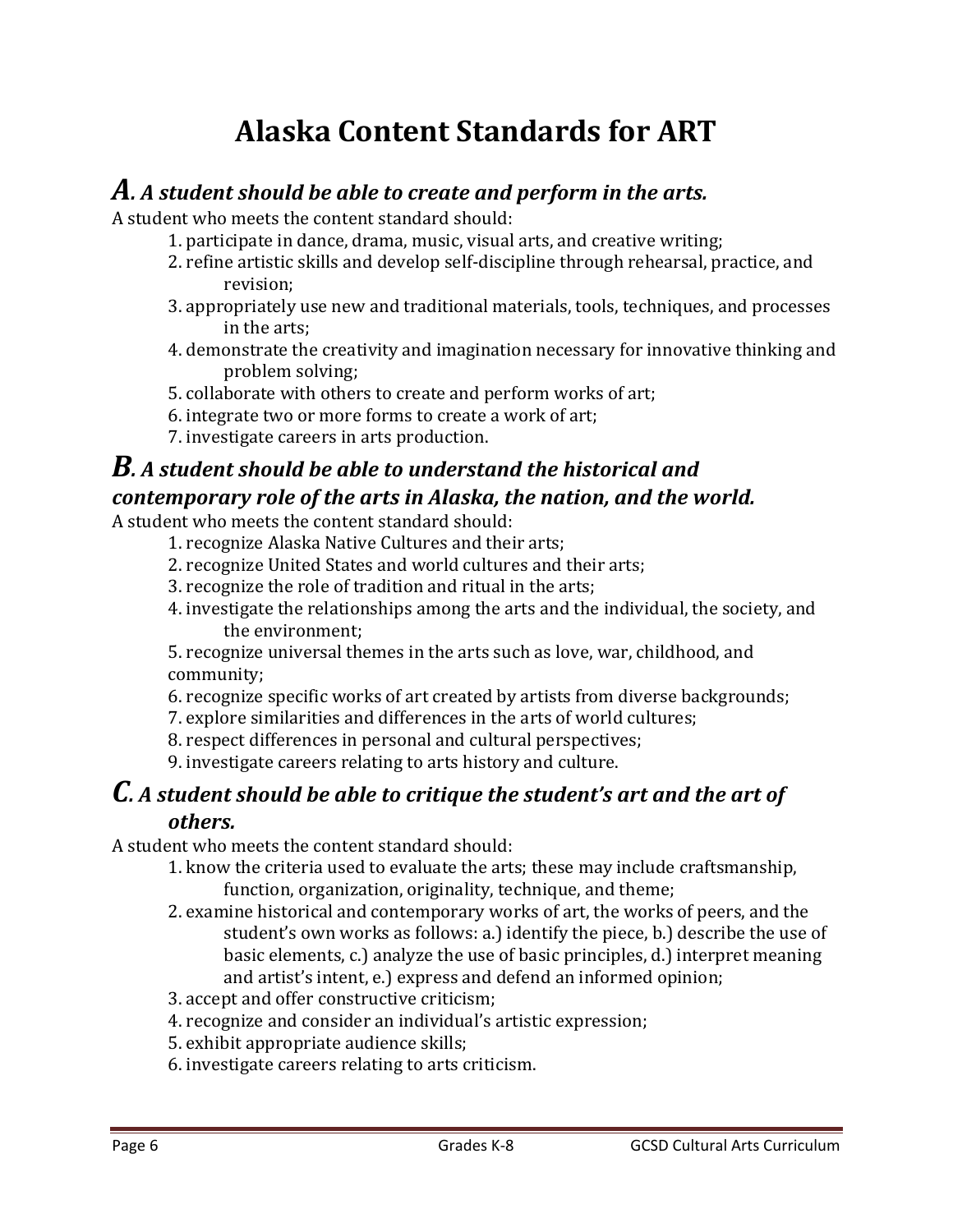#### *D. <sup>A</sup> student should be able to recognize beauty and meaning through the arts in the student's life.*

A student who meets the content standard should:

- 1. make statements about the significance of the arts and beauty in the student's life;
- 2. discuss what makes an object or performance a work of art;
- 3. recognize that people tend to devalue what they do not understand;
- 4. listen to another individual's beliefs about a work of art and consider the individual's reason for holding those beliefs;
- 5. consider other cultures' beliefs about works of art;
- 6. recognize that people connect many aspects of life through the arts;
- 7. make artistic choices in everyday living;
- 8. investigate careers related to the search for beauty and meaning, which is aesthetics.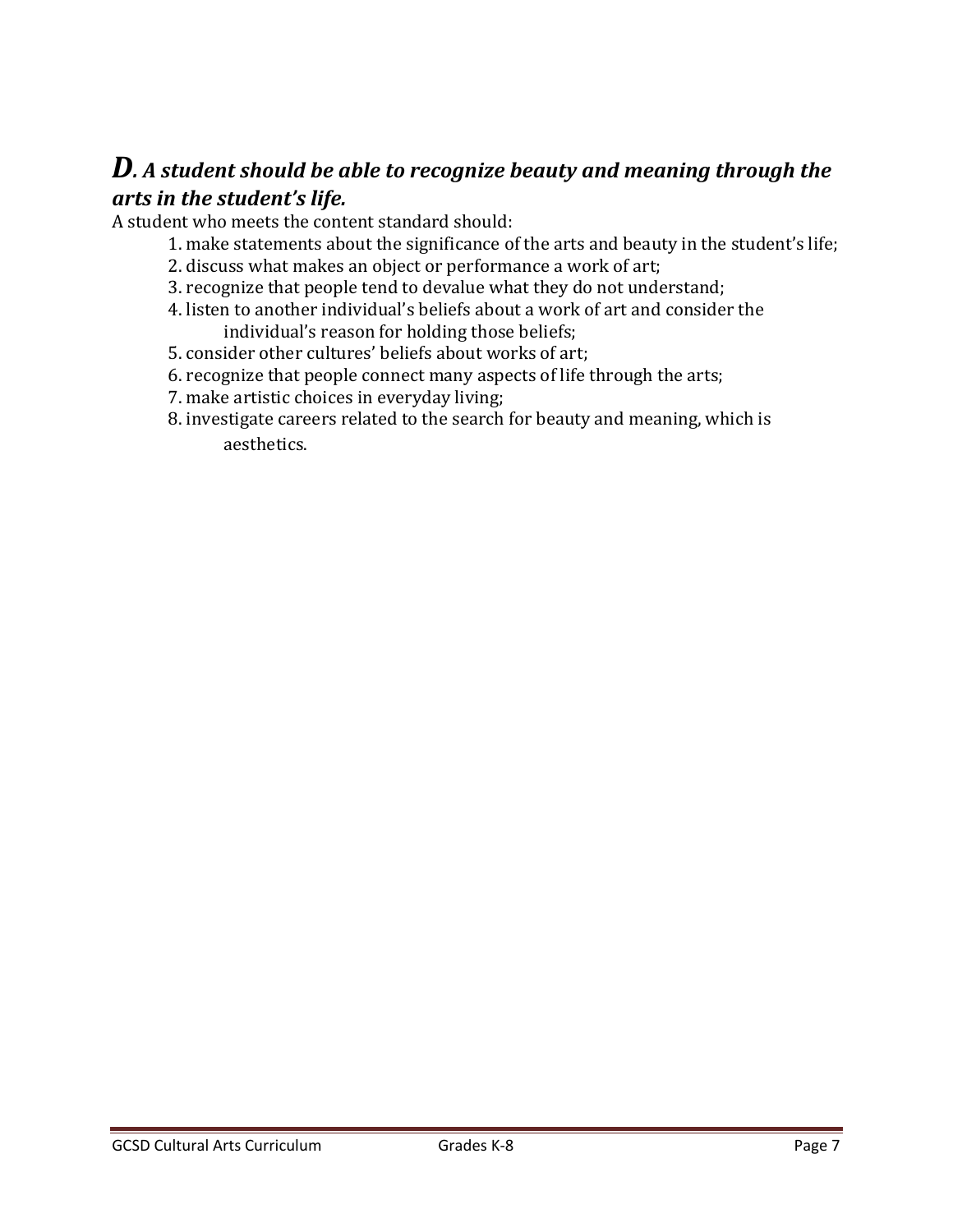## **Alaska Content Standards for CULTURE**

#### *A. Culturally‐knowledgeable students are well grounded in the cultural heritage and traditions of their community.*

Students who meet this cultural standard are able to:

- 1. assume responsibility for their role in relation to the well-being of the cultural community and their life-long obligations as a community member;
- 2. recount their own genealogy and family history;
- 3. acquire and pass on the traditions of their community through oral and written history;
- 4. practice their traditional responsibilities to the surrounding environment;
- 5. reflect through their own actions the critical role that the local heritage language plays in fostering a sense of who they are and how they understand the world around them:
- 6. live a life in accordance with the cultural values and traditions of the local community and integrate them into their everyday behavior.
- 7. determine the place of their cultural community in the regional, state, national and international political and economic systems.

#### *B. Culturally‐knowledgeable students are able to build on the knowledge and skills of the local cultural community as a foundation from which to achieve personal and academic success throughout life.*

Students who meet this cultural standard are able to:

- 1. acquire insights from other cultures without diminishing the integrity of their own;
- 2. make effective use of the knowledge, skills and ways of knowing from their own cultural traditions to learn about the larger world in which they live;
- 3. make appropriate choices regarding the long-term consequences of their actions;
- 4. identify appropriate forms of technology and anticipate the consequences of their use for improving the quality of life in the community.

#### *C. Culturally‐knowledgeable students are able to actively participate in various cultural environments.*

Students who meet this cultural standard are able to:

- 1. perform subsistence activities in ways that are appropriate to local cultural traditions;
- 2. make constructive contributions to the governance of their community and the well-being of their family;
- 3. attain a healthy lifestyle through which they are able to maintain their own social, emotional, physical, intellectual and spiritual well-being;
- 4. enter into and function effectively in a variety of cultural settings.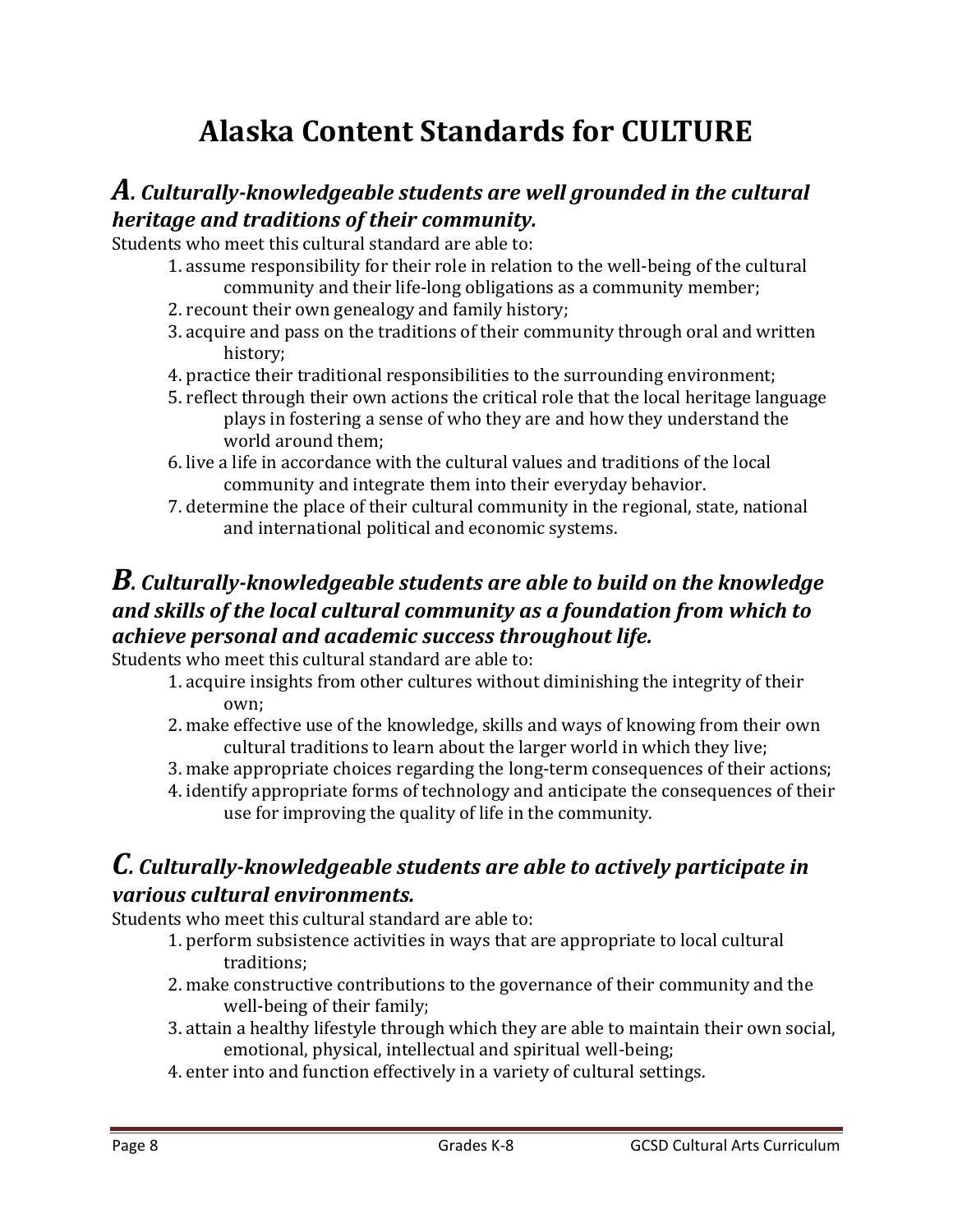#### *D. Culturally‐knowledgeable students are able to engage effectively in learning activities that are based on traditional ways of knowing and learning.*

Students who meet this cultural standard are able to:

- 1. acquire in-depth cultural knowledge through active participation and meaningful interaction with Elders:
- 2. participate in and make constructive contributions to the learning activities associated with a traditional camp environment;
- 3. interact with Elders in a loving and respectful way that demonstrates an appreciation of their role as culture-bearers and educators in the community;
- 4. gather oral and written history information from the local community and provide an appropriate interpretation of its cultural meaning and significance;
- 5. identify and utilize appropriate sources of cultural knowledge to find solutions to everyday problems;
- 6. engage in a realistic self-assessment to identify strengths and needs and make appropriate decisions to enhance life skills.

#### *E. Culturally‐knowledgeable students demonstrate an awareness and appreciation of the relationships and processes of interaction of all elements in the world around them.*

Students who meet this cultural standard are able to:

- 1. recognize and build upon the inter-relationships that exist among the spiritual, natural and human realms in the world around them, as reflected in their own cultural traditions and beliefs as well as those of others;
- 2. understand the ecology and geography of the bioregion they inhabit;
- 3. demonstrate an understanding of the relationship between world view and the way knowledge is formed and used;
- 4. determine how ideas and concepts from one knowledge system relate to those derived from other knowledge systems;
- 5. recognize how and why cultures change over time;
- 6. anticipate the changes that occur when different cultural systems come in contact with one another;
- 7. determine how cultural values and beliefs influence the interaction of people from different cultural backgrounds;
- 8. identify and appreciate who they are and their place in the world.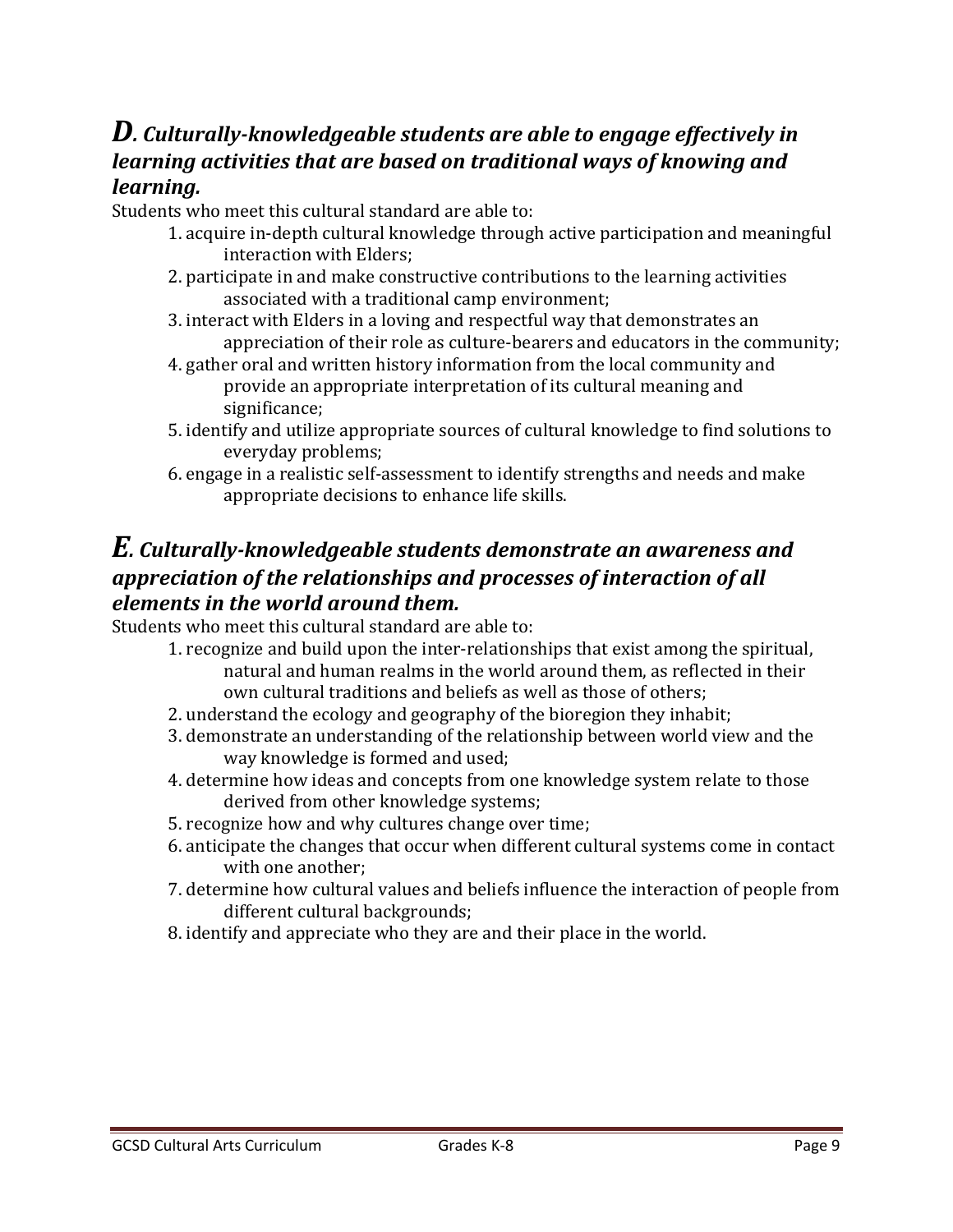# **Grade‐Level Cultural Arts Curriculum**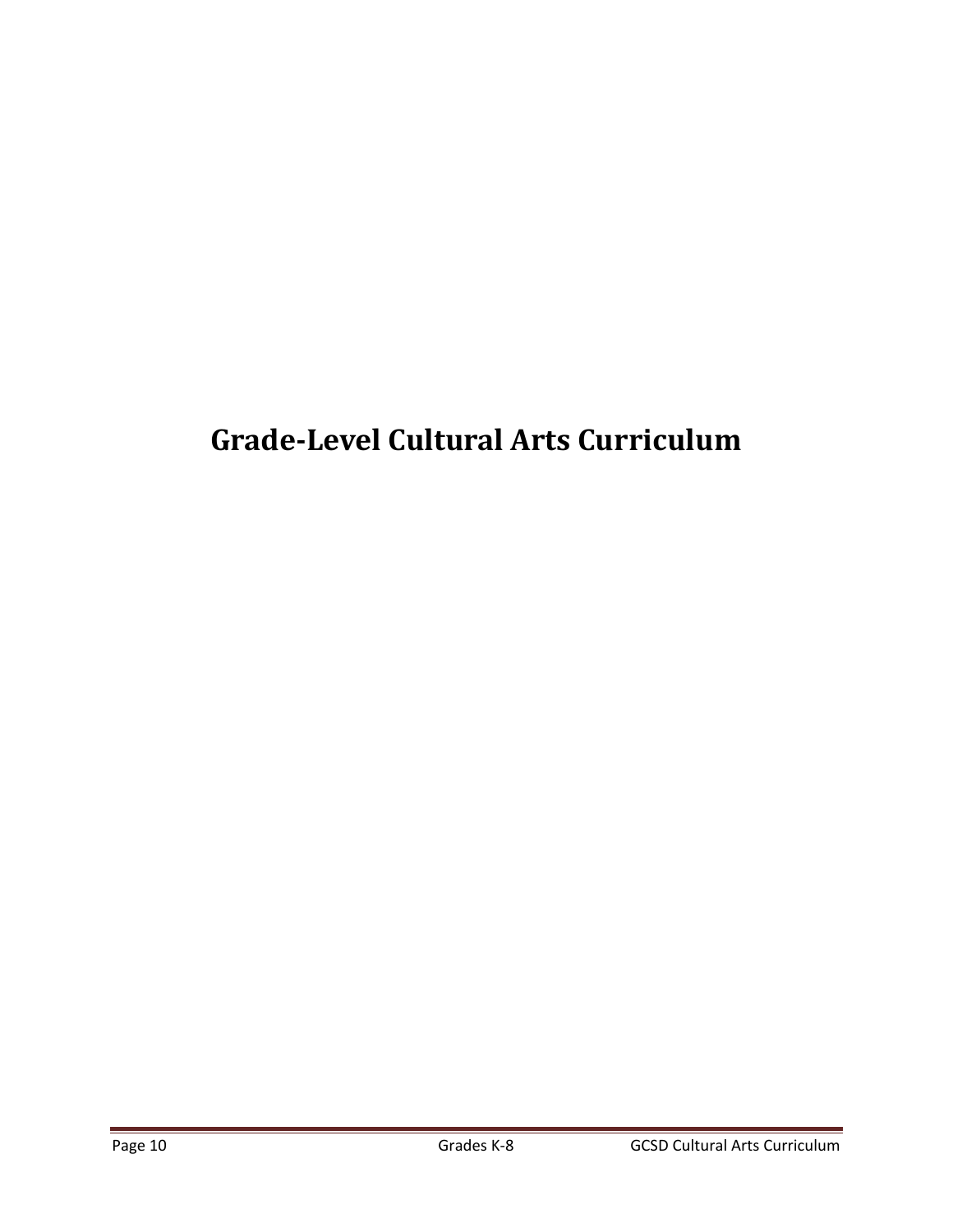#### **Encounter and Explore:** Kindergarten

*Learn about concepts in art and culture, and learn from accomplished artists and wisdom keepers past and present.*

| <b>Elements of Art</b>                   |                                                                                                                                                                                                                                                                                                                                                                                                                                                                                             |  |  |  |
|------------------------------------------|---------------------------------------------------------------------------------------------------------------------------------------------------------------------------------------------------------------------------------------------------------------------------------------------------------------------------------------------------------------------------------------------------------------------------------------------------------------------------------------------|--|--|--|
| General                                  | Generally recognized elements of art include line, shape, form, space,<br>$\bullet$<br>light, texture, and color. In kindergarten, introduce students to line and<br>color.<br>Engage students in recognizing and using different kinds of lines and<br>$\bullet$<br>colors, and point out lines and colors in nature.<br>Observe shapes in art and nature<br>$\bullet$                                                                                                                     |  |  |  |
| Color                                    | Observe how colors can create different feelings and how certain colors<br>$\bullet$<br>can seem "warm" (red, orange, yellow) or "cool" (blue, green, purple).<br>Observe the use of color in paintings, illustrations, or other art.<br>$\bullet$                                                                                                                                                                                                                                          |  |  |  |
| Line                                     | Identify and use different lines: straight, zigzag, curved, wavy, thick, thin<br>$\bullet$<br>Observe different kind of lines in examples of art.<br>$\bullet$                                                                                                                                                                                                                                                                                                                              |  |  |  |
| Explore                                  | After students have been introduced to elements of art and a range of<br>$\bullet$<br>artwork and artists, engage them in looking at pictures and talking about<br>them.<br>Ask students about first impressions: What do they notice first? What<br>$\bullet$<br>does the picture make them think or feel?<br>Discuss lines, colors and details not obvious at first, why they think the<br>$\bullet$<br>artist chose to depict things in a certain way, etc.                              |  |  |  |
|                                          | <b>Exploring Culture</b>                                                                                                                                                                                                                                                                                                                                                                                                                                                                    |  |  |  |
| <b>Cultural Values</b><br>and Traditions | Make students familiar with Athabascan values, how they have shaped<br>$\bullet$<br>local culture and how they apply to their own lives. *<br>Provide opportunities for students to learn cultural traditions through<br>$\bullet$<br>hands-on demonstrations of cultural knowledge, practices, and skills.                                                                                                                                                                                 |  |  |  |
| Seasons and<br>Subsistence               | The cycle of the seasons and related activities are central to Koyukon<br>$\bullet$<br>Athabascan culture. Throughout the school year, activities can be<br>oriented around the seasons to make students familiar with the annual<br>cycle of traditional activities.<br>Students become familiar with the need for, and activities related to<br>$\bullet$<br>subsistence harvest, and how these have changed over time. Activities<br>incorporate native science and outdoor exploration. |  |  |  |
| Learning from<br>Elders                  | Elders, as the tradition-bearers, can help nurture culturally healthy youth<br>$\bullet$<br>by sharing their wisdom<br>Students acquire in-depth cultural knowledge through active<br>participation and meaningful interaction with Elders.<br>Students learn from Elders of the past through books and sound<br>$\bullet$<br>recordings.*                                                                                                                                                  |  |  |  |
| Alaskan Artists                          | Alaska has been home to many artists, native and non-native, past and<br>$\bullet$<br>present. Provide examples of Alaskan artwork that pertains to the<br>subjects being studied and explored.*                                                                                                                                                                                                                                                                                            |  |  |  |
| Alaskan<br>Literature                    | Students learn about local culture, traditional stories and history through<br>$\bullet$<br>age-appropriate books.*                                                                                                                                                                                                                                                                                                                                                                         |  |  |  |

*\*See Resource section for more information.*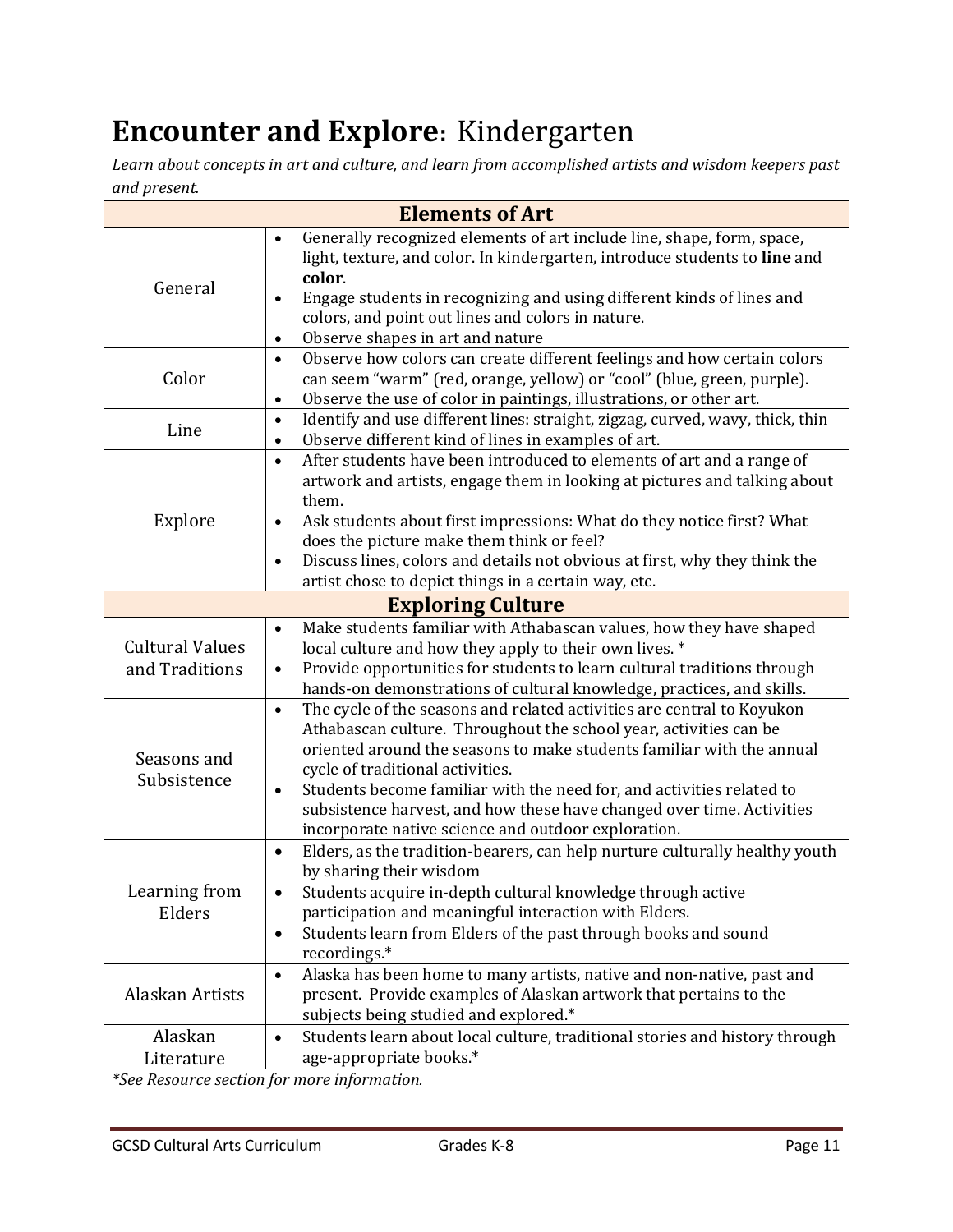# **Produce and Perform:** Kindergarten

|  |  | Students imagine, plan, and create works of art including those that reflect cultural traditions. |
|--|--|---------------------------------------------------------------------------------------------------|
|  |  |                                                                                                   |
|  |  |                                                                                                   |
|  |  |                                                                                                   |

|           | <b>Drawing:</b> The portrayal of an idea using line and/or tone.                                   |                                                                                                                     | <b>Materials</b>                                |  |
|-----------|----------------------------------------------------------------------------------------------------|---------------------------------------------------------------------------------------------------------------------|-------------------------------------------------|--|
| $\bullet$ | Practice drawing using a wide variety of tools.                                                    | Pencil, pen, eraser<br>$\bullet$                                                                                    |                                                 |  |
| $\bullet$ | Create and describe many different lines and shapes.                                               | $\bullet$<br>$\bullet$                                                                                              | Markers<br>Crayons                              |  |
|           | Draw from stories, imagination, nature, memory, and observation                                    | $\bullet$                                                                                                           | Colored pencils                                 |  |
|           | Painting: The application of paint to a surface.                                                   |                                                                                                                     |                                                 |  |
| $\bullet$ | Be introduced to a variety of paints.                                                              |                                                                                                                     |                                                 |  |
| $\bullet$ | Paint with large and small paintbrushes.                                                           | $\bullet$                                                                                                           | Finger paint<br>Tempera paint                   |  |
| $\bullet$ | Paint on a variety of surfaces - both on an easel and tabletop                                     | $\bullet$<br>$\bullet$                                                                                              | Variety of papers<br>Variety of                 |  |
| $\bullet$ | <b>Explore mixing colors</b>                                                                       |                                                                                                                     | paintbrushes                                    |  |
|           | <b>Printmaking:</b> The process of transferring an image with multiple copies.                     |                                                                                                                     |                                                 |  |
| $\bullet$ | Create images by printing found objects (vegetables, etc.).                                        | $\bullet$<br>$\bullet$                                                                                              | Found objects<br>Sponges                        |  |
| $\bullet$ | Make a monoprint by making a print from a wet painting.                                            | $\bullet$<br>$\bullet$                                                                                              | <b>Stamps</b><br>Paint                          |  |
| $\bullet$ | Make rubbings of different textures.                                                               | Stamp pad<br>Crayons                                                                                                |                                                 |  |
|           | <b>Sculpture:</b> The creation of forms that fill space or three dimensions.                       |                                                                                                                     |                                                 |  |
|           | Manipulate clay or modeling dough using rolling and pinching<br>techniques; add textured patterns. | $\bullet$                                                                                                           | Clay and clay tools<br>Modeling dough           |  |
| $\bullet$ | Learn to bend, fold, swirl, and glue paper into 3-D forms.                                         | $\bullet$<br>$\bullet$                                                                                              | Variety of paper<br>Wood                        |  |
|           | Use found objects to create a sculpture.                                                           | $\bullet$<br>$\bullet$                                                                                              | Fabric and yarn<br>Found objects                |  |
|           | Mixed Media: The use of a combination of materials to create artwork.                              |                                                                                                                     |                                                 |  |
| $\bullet$ | Make a cut or torn paper collage.                                                                  | Magazines<br>$\bullet$<br>Calendars<br>$\bullet$<br>Fabric, felt, yarn<br>$\bullet$<br>Craft materials<br>$\bullet$ |                                                 |  |
| $\bullet$ | Make a collage that has different textures.                                                        |                                                                                                                     |                                                 |  |
|           | Make a picture about themselves using different materials.                                         |                                                                                                                     | <b>Beads and feathers</b><br>Varieties of paper |  |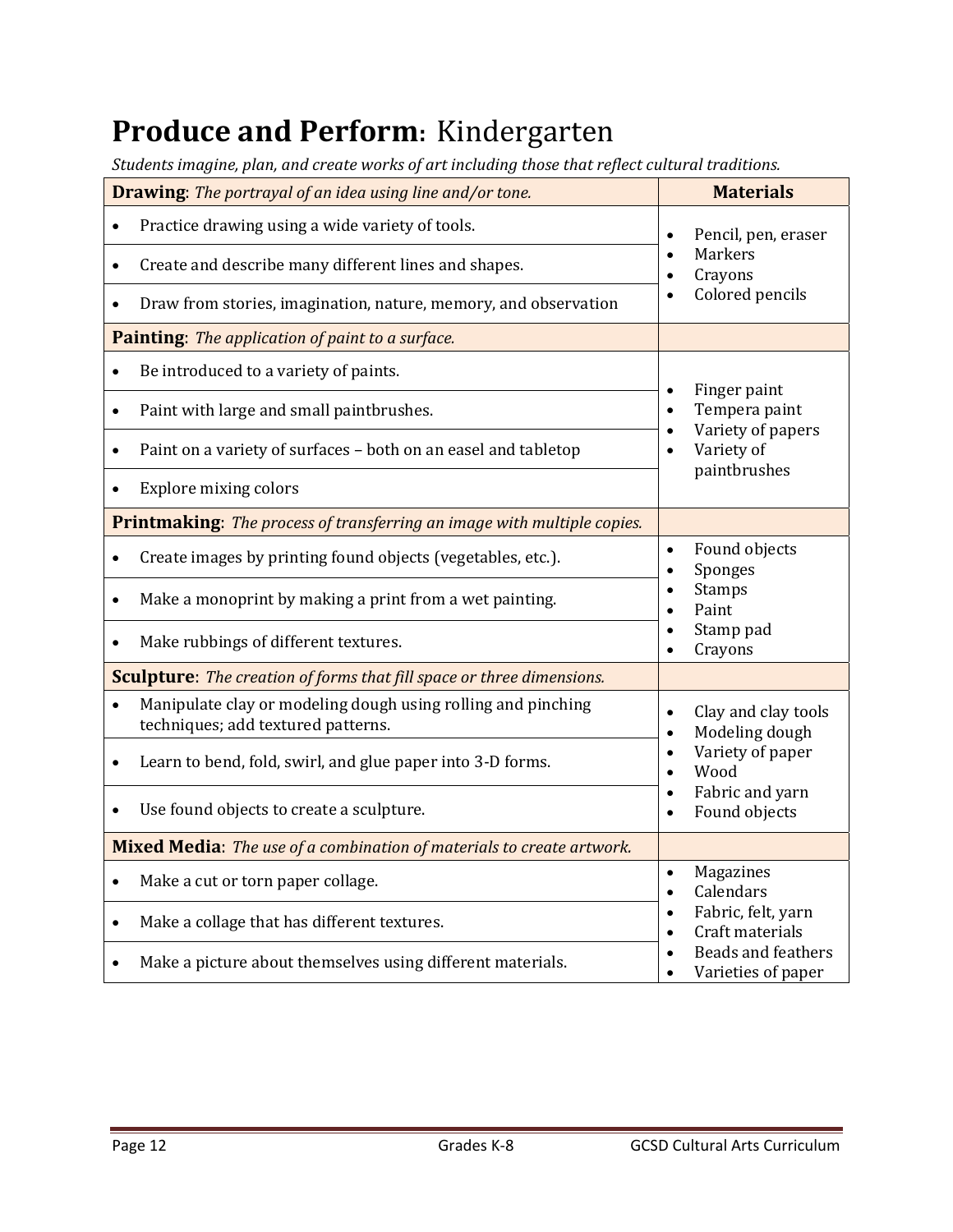# **Produce and Perform (continued):** Kindergarten

| <b>Beadwork:</b> Using beads alone or applied to other materials to create<br>traditional artwork                                                                                                 | <b>Materials</b>                                                                              |
|---------------------------------------------------------------------------------------------------------------------------------------------------------------------------------------------------|-----------------------------------------------------------------------------------------------|
| Practice stringing large beads onto pipe cleaners and/or lacing.                                                                                                                                  | Large-holed beads<br>$\bullet$<br>of many colors<br>and materials                             |
| Explore colors and patterns when selecting beads.                                                                                                                                                 | (plastic, glass,<br>wood)                                                                     |
| Make simple necklaces and bracelets.                                                                                                                                                              | Pipe cleaners,<br>lacing                                                                      |
| Cloth Sewing and Handwork: Using needle, thread, cloth, yarn to                                                                                                                                   |                                                                                               |
| produce traditional clothing or other items.                                                                                                                                                      |                                                                                               |
| Develop sewing skills using lacing card or similar objects with holes<br>$\bullet$<br>through which large needles and yarn can be pulled.                                                         | Yarn<br>$\bullet$<br>Plastic needles<br>with large eyes<br>Lacing cards or<br>other materials |
| Fur and Skin Sewing: The preparation and use of fur and hides for<br>traditional purposes.                                                                                                        |                                                                                               |
| Touch, feel, identify different local animal furs and hides and discuss<br>how they are alike and different. Learn about how these animals are<br>harvested and how skins and hides are prepared. | Samples of local<br>$\bullet$<br>animal furs and<br>hides                                     |
| <b>Basketry:</b> The production of baskets and other traditional items using<br>natural materials such as birch bark, willow, spruce roots and other materials.                                   |                                                                                               |
| Make basic woven paper mats or other two- or three-dimensional<br>$\bullet$<br>shapes.                                                                                                            | Paper of<br>$\bullet$<br>contrasting colors<br>Scissors<br>Glue<br>$\bullet$                  |
| <b>Other Cultural Skills:</b> Creating tools, cultural items, or developing skills                                                                                                                |                                                                                               |
| used in a variety of traditional activities.                                                                                                                                                      |                                                                                               |
| Demonstrate cultural values of respect, sharing and helpfulness in the<br>$\bullet$<br>classroom and in the presence of Elders.                                                                   | Local Elders,                                                                                 |
| Explore different winter recreational and subsistence activities with<br>$\bullet$<br>hands-on experiences. Create a depiction of a winter camp with tools,<br>animals and plants.                | Koyukon culture<br>resources                                                                  |
| Learn about traditional Athabascan family roles including the role of<br>Elders as teachers.                                                                                                      |                                                                                               |
| <b>Koyukon Language:</b> Understanding spoken and written Koyukon words<br>and phrases, and communicating with others in the Koyukon language.                                                    |                                                                                               |
| Learn to understand and say at least ten new Koyukon words such as<br>weather terms, animal names, and classroom commands.                                                                        | Koyukon language<br>resources                                                                 |
| <b>Storytelling, Song and Dance: Learning and performing traditional</b><br>stories, songs and dance.                                                                                             |                                                                                               |
| Listen to and retell traditional stories from Elders.                                                                                                                                             | Local Elders,<br>$\bullet$                                                                    |
| Learn at least one Koyukon children's' song.                                                                                                                                                      | audio and written<br>Koyukon stories<br>and songs                                             |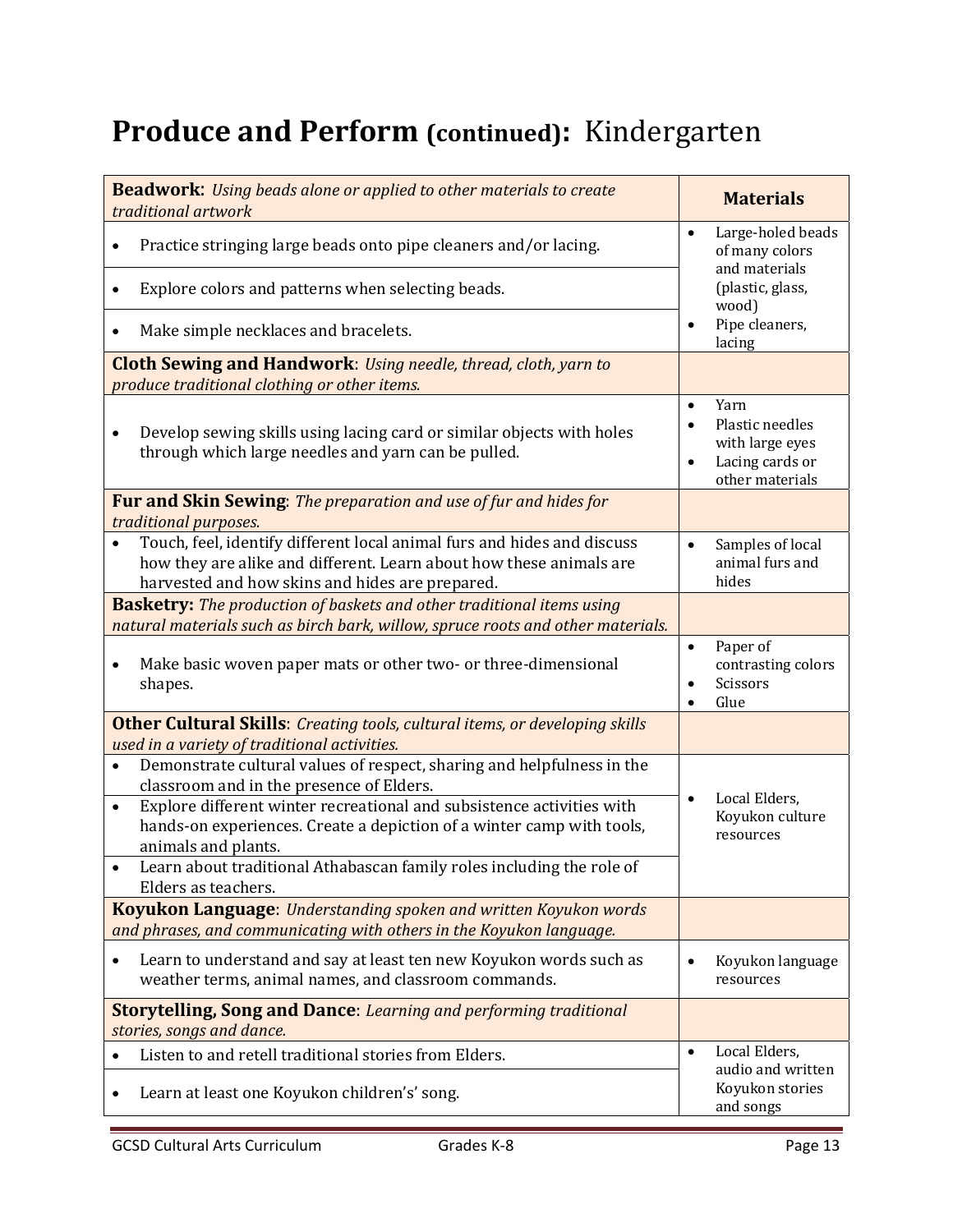# **Reflect and Respond**: Kindergarten

| <b>Students will DESCRIBE ART using these design elements:</b> |                                                                                |  |  |
|----------------------------------------------------------------|--------------------------------------------------------------------------------|--|--|
| Line                                                           | Observe a variety of lines and name them.                                      |  |  |
| Shape/Form                                                     | Recognize a circle, square, triangle, rectangle, or oval.                      |  |  |
| Recognize primary colors (red, yellow, blue).<br>Color         |                                                                                |  |  |
| Value                                                          | Discern between light and dark in same colors.                                 |  |  |
| Texture                                                        | Find actual or visual texture and invent descriptive words.                    |  |  |
| Space/Perspective                                              | Be aware of near and far, and be able to discuss what looks closer in pictures |  |  |
|                                                                | or other art.                                                                  |  |  |

*Analyze and evaluate the process of learning about and participating in art and culture.*

| <b>Students will ANALYZE ART using these design principles:</b> |                                                                    |  |  |
|-----------------------------------------------------------------|--------------------------------------------------------------------|--|--|
| Pattern                                                         | Begin to recognize patterns.                                       |  |  |
| Rhythm/Movement                                                 | Look for repetition and the suggestion of motion/movement in art   |  |  |
| Proportion/Scale                                                | Compare size of objects in an artwork as an introduction to scale. |  |  |
| Unity                                                           | Discuss whether an artwork seems complete/finished.                |  |  |
| Emphasis                                                        | Discuss where the center of interest is in a work of art.          |  |  |

| <b>Students will DESCRIBE CULTURE using these terms and concepts:</b> |                                                                                                                                               |  |  |  |
|-----------------------------------------------------------------------|-----------------------------------------------------------------------------------------------------------------------------------------------|--|--|--|
| Heritage                                                              | Understand local history and factors that have contributed to the<br>development of local culture and their own identity.                     |  |  |  |
|                                                                       | Recount their own genealogy and family history.                                                                                               |  |  |  |
|                                                                       | Become familiar with cultural values and how they affect behavior.<br>$\bullet$                                                               |  |  |  |
| Values/Beliefs                                                        | Understand relationships between beliefs, world view and the way<br>$\bullet$<br>knowledge is formed and used.                                |  |  |  |
| Traditions                                                            | Learn about local traditions of the past and present.<br>$\bullet$                                                                            |  |  |  |
|                                                                       | Understand how and why cultures change over time.                                                                                             |  |  |  |
|                                                                       | Describe seasonal subsistence activities and the role they play in<br>$\bullet$                                                               |  |  |  |
| Subsistence                                                           | developing culture and identity.                                                                                                              |  |  |  |
|                                                                       | Identify historic changes in technology and the consequences of their use<br>$\bullet$<br>for improving the quality of life in the community. |  |  |  |
|                                                                       | Understand how common heritage and experiences create community,<br>$\bullet$                                                                 |  |  |  |
| Community                                                             | and how community shapes individuals.                                                                                                         |  |  |  |
|                                                                       | Determine the place of their cultural community in regional, state,<br>$\bullet$                                                              |  |  |  |
|                                                                       | national, and international political and economic systems.                                                                                   |  |  |  |
|                                                                       | Learn how subsistence activities and cultural traditions affect and are<br>$\bullet$                                                          |  |  |  |
| Environment                                                           | shaped by the natural environment.                                                                                                            |  |  |  |
|                                                                       | Become familiar with local plants and animals.<br>$\bullet$                                                                                   |  |  |  |
|                                                                       | Understand concepts of sustainability and respect for environment.                                                                            |  |  |  |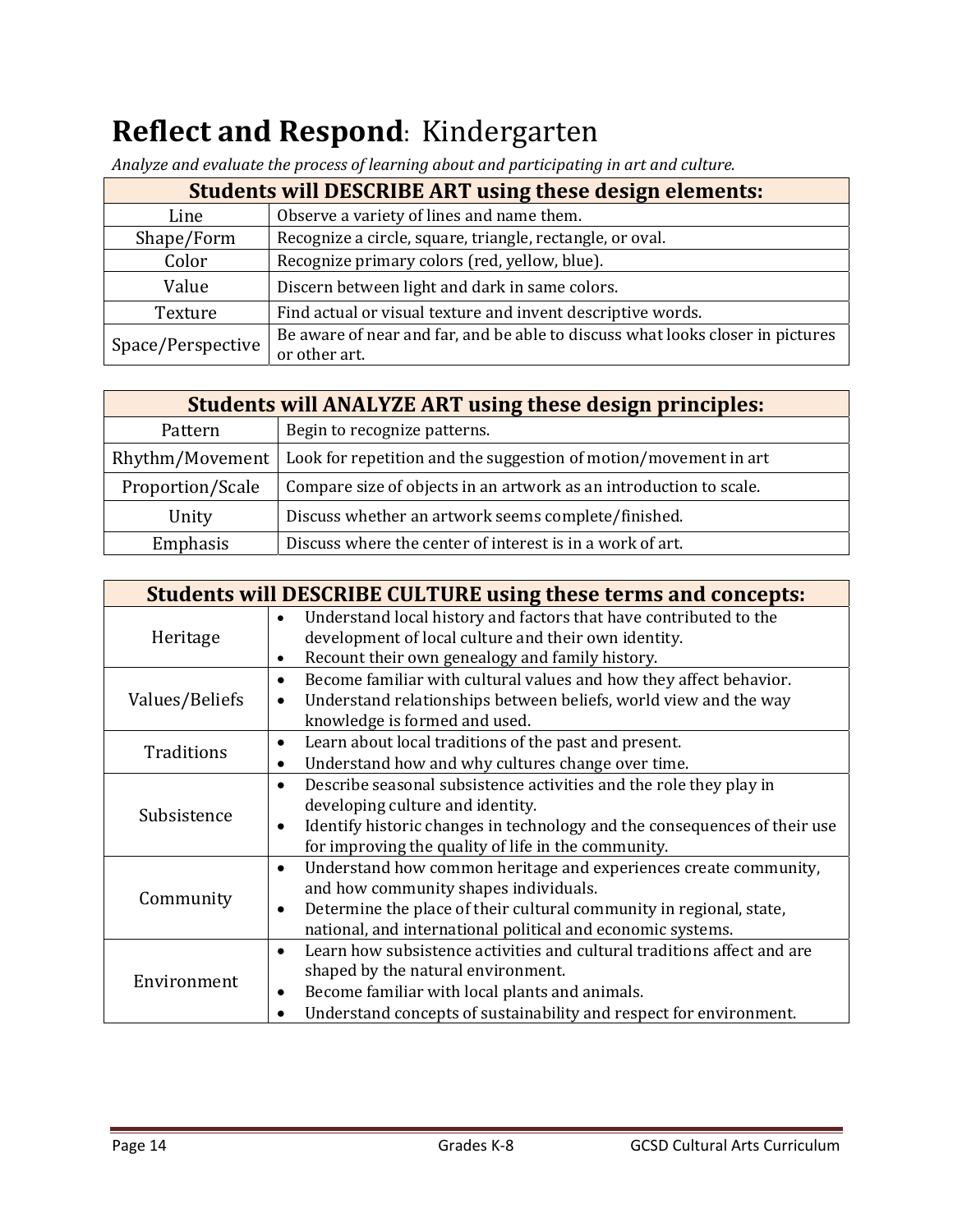## **Reflect and Respond (continued)**: Kindergarten

| <b>Students will EXPRESS CULTURE in their own lives:</b> |                                                                                                                                                                                                                                                                                                                                                                                                                                                                                                                                                                                                                                                                                                                                                                                             |  |  |  |
|----------------------------------------------------------|---------------------------------------------------------------------------------------------------------------------------------------------------------------------------------------------------------------------------------------------------------------------------------------------------------------------------------------------------------------------------------------------------------------------------------------------------------------------------------------------------------------------------------------------------------------------------------------------------------------------------------------------------------------------------------------------------------------------------------------------------------------------------------------------|--|--|--|
| Identity                                                 | Recognize the role culture and language play in determining who they<br>$\bullet$<br>are and how they understand the world around them.<br>Integrate cultural values and traditions into everyday behavior.<br>$\bullet$<br>Assume responsibility for their role in relation to the wellbeing of the<br>$\bullet$<br>community.                                                                                                                                                                                                                                                                                                                                                                                                                                                             |  |  |  |
| Respect                                                  | Treat self, classmates, teachers, Elders and other community members<br>$\bullet$<br>with kindness.<br>Show respect to Elders in the community by assisting them in any way<br>$\bullet$<br>possible.<br>Value and treat elements of the natural world in a responsible manner.<br>Acquire insights from other people and cultures without diminishing the<br>integrity of their own.<br>Consistently act as a good role model, showing respect and providing<br>$\bullet$<br>support to others.                                                                                                                                                                                                                                                                                            |  |  |  |
| <b>Healthy Living</b>                                    | Use cultural values as guidance in making healthy choices that contribute<br>$\bullet$<br>to physical, mental and spiritual wellbeing in self and others.<br>Associate with friends who are healthy role models that make a positive<br>٠<br>contribution to your growth and development toward adulthood.<br>Engage in realistic self-assessment to identify strengths and needs and<br>$\bullet$<br>make appropriate decisions to enhance life skills.<br>Participate in subsistence activities with parents, Elders and other<br>$\bullet$<br>members of the community and learn the stories and lessons associated<br>with those activities.<br>Become actively involved in local activities and organizations that<br>$\bullet$<br>contribute to the quality of life in the community. |  |  |  |
| <b>Stories</b>                                           | Acquire and pass on the traditions of the community through oral and<br>$\bullet$<br>written history.<br>Use storytelling as a way of communicating experiences and values with<br>$\bullet$<br>others.<br>Use critical judgment in the selection of popular media for reading,<br>$\bullet$<br>viewing and listening and make sure these are the stories you want to<br>guide you in becoming an adult.                                                                                                                                                                                                                                                                                                                                                                                    |  |  |  |
| Resourcefulness                                          | Identify and utilize appropriate sources of cultural knowledge to find<br>$\bullet$<br>solutions to everyday problems.                                                                                                                                                                                                                                                                                                                                                                                                                                                                                                                                                                                                                                                                      |  |  |  |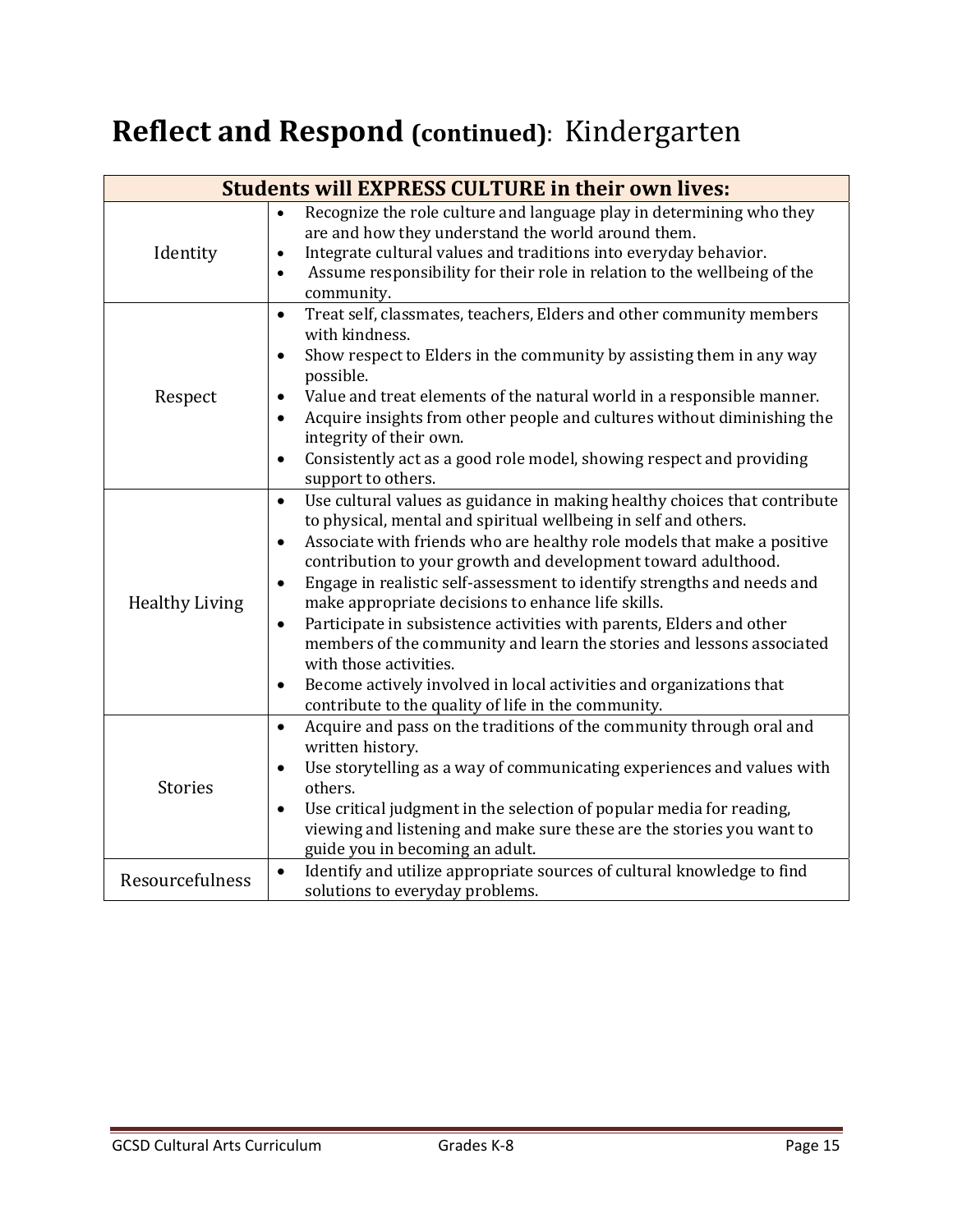## **Encounter and Explore:** First Grade

*Learn about concepts in art and culture, and learn from accomplished artists and wisdom keepers past and present.*

| <b>Elements of Art</b>                   |                                                                                                                                                                                                                                                                                                                                                                                                                                                                                                                                 |  |  |  |
|------------------------------------------|---------------------------------------------------------------------------------------------------------------------------------------------------------------------------------------------------------------------------------------------------------------------------------------------------------------------------------------------------------------------------------------------------------------------------------------------------------------------------------------------------------------------------------|--|--|--|
| General                                  | Generally recognized elements of art include line, shape, form, space,<br>$\bullet$<br>light, texture, and color. In kindergarten, introduce students to line and<br>color.<br>Engage students in recognizing and using different kinds of lines and<br>$\bullet$<br>colors, and point out lines and colors in nature.<br>Observe shapes in art and nature<br>$\bullet$                                                                                                                                                         |  |  |  |
| Color                                    | Observe how colors can create different feelings and how certain colors<br>$\bullet$<br>can seem "warm" (red, orange, yellow) or "cool" (blue, green, purple).<br>Observe the use of color in paintings, illustrations, or other art.<br>$\bullet$                                                                                                                                                                                                                                                                              |  |  |  |
| Line                                     | Identify and use different lines: straight, zigzag, curved, wavy, thick, thin<br>$\bullet$<br>Observe different kinds of lines in examples of art.<br>$\bullet$                                                                                                                                                                                                                                                                                                                                                                 |  |  |  |
| Explore                                  | Introduce students to portraits, self-portraits, and still life. After<br>$\bullet$<br>students have been introduced to elements of art and a range of artwork<br>and artists, engage them in looking at pictures and talking about them.<br>Ask students about first impressions: What do they notice first? What<br>$\bullet$<br>does the picture make them think or feel?<br>Discuss lines, colors and details not obvious at first, why they think the<br>$\bullet$<br>artist chose to depict things in a certain way, etc. |  |  |  |
|                                          | <b>Exploring Culture</b>                                                                                                                                                                                                                                                                                                                                                                                                                                                                                                        |  |  |  |
| <b>Cultural Values</b><br>and Traditions | Make students familiar with Athabascan values, how they have shaped<br>$\bullet$<br>local culture and how they apply to their own lives. *<br>Provide opportunities for students to learn cultural traditions through<br>$\bullet$<br>hands-on demonstrations of cultural knowledge, practices, and skills.                                                                                                                                                                                                                     |  |  |  |
| Seasons and<br>Subsistence               | The cycle of the seasons and related activities are central to Koyukon<br>$\bullet$<br>Athabascan culture. Throughout the school year, activities can be<br>oriented around the seasons to make students familiar with the annual<br>cycle of traditional activities.<br>Students become familiar with the need for, and activities related to<br>$\bullet$<br>subsistence harvest, and how these have changed over time. Activities<br>incorporate native science and outdoor exploration.                                     |  |  |  |
| Learning from<br>Elders                  | Elders, as the tradition-bearers, can help nurture culturally healthy youth<br>$\bullet$<br>by sharing their wisdom<br>Students acquire in-depth cultural knowledge through active<br>participation and meaningful interaction with Elders.<br>Students learn from Elders of the past through books and sound<br>$\bullet$<br>recordings.*                                                                                                                                                                                      |  |  |  |
| Alaskan Artists                          | Alaska has been home to many artists, native and non-native, past and<br>$\bullet$<br>present. Provide examples of Alaskan artwork that pertains to the<br>subjects being studied and explored.*                                                                                                                                                                                                                                                                                                                                |  |  |  |
| Alaskan<br>Literature                    | Students learn about local culture, traditional stories and history through<br>$\bullet$<br>age-appropriate books.*                                                                                                                                                                                                                                                                                                                                                                                                             |  |  |  |

*\*See Resource section for more information.*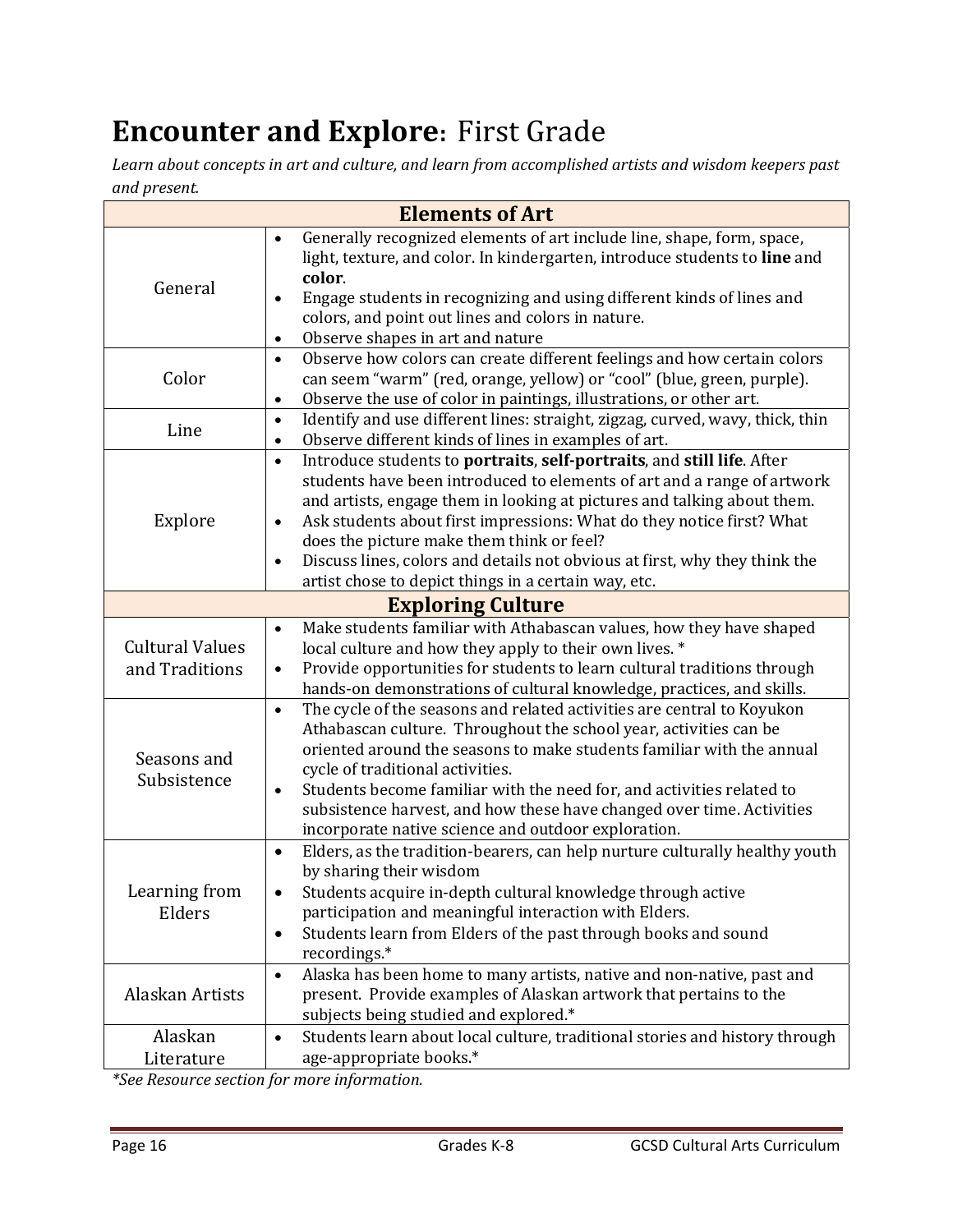#### **Produce and Perform:** First Grade

*Students imagine, plan, and create works of art including those that reflect cultural traditions.*

|           | <b>Drawing:</b> The portrayal of an idea using line and/or tone.                                                             | <b>Materials</b>                                                                    |  |  |
|-----------|------------------------------------------------------------------------------------------------------------------------------|-------------------------------------------------------------------------------------|--|--|
| $\bullet$ | Practice drawing using a wide variety of tools.                                                                              | Pencil, pen, eraser<br>$\bullet$                                                    |  |  |
|           | Create and describe many different lines.                                                                                    | <b>Markers</b><br>$\bullet$<br>Crayons<br>$\bullet$<br>Colored pencils<br>$\bullet$ |  |  |
| $\bullet$ | Draw from stories, imagination, nature, memory, and observation                                                              | Oil pastels<br>$\bullet$<br>Variety of papers<br>$\bullet$                          |  |  |
|           | Draw on a variety of surfaces - different kinds, shapes, sizes                                                               | (colors, textures,<br>shapes)                                                       |  |  |
|           | Painting: The application of paint to a surface.                                                                             |                                                                                     |  |  |
|           | Use a variety of paints.                                                                                                     | Finger paint<br>$\bullet$                                                           |  |  |
| ٠         | Paint with large and small paintbrushes.                                                                                     | Tempera paint<br>$\bullet$<br>Watercolor crayons<br>$\bullet$                       |  |  |
| $\bullet$ | Paint on a variety of surfaces (fabric, cardboard, etc.)                                                                     | Variety of papers and<br>$\bullet$<br>other surfaces                                |  |  |
|           | Discover secondary colors by mixing primary colors.                                                                          | Variety of paintbrushes<br>$\bullet$                                                |  |  |
|           | <b>Printmaking:</b> The process of transferring an image with multiple copies.                                               |                                                                                     |  |  |
|           | Create images by printing found objects (vegetables, etc.).                                                                  | Found objects<br>$\bullet$                                                          |  |  |
| $\bullet$ | Make a monoprint by making a print from a wet painting.                                                                      | Sponges<br>$\bullet$<br><b>Stamps</b>                                               |  |  |
| $\bullet$ | Make rubbings of different textures.                                                                                         | Paint<br>$\bullet$                                                                  |  |  |
| $\bullet$ | Make printed papers using sponges and paints, finger paints, etc. to<br>be used for cut/torn paper collages at another time. | Stamp pad<br>Crayons<br>$\bullet$                                                   |  |  |
|           | <b>Sculpture:</b> The creation of forms that fill space or three dimensions.                                                 |                                                                                     |  |  |
| $\bullet$ | Manipulate clay or modeling dough using rolling and pinching<br>techniques; add textured patterns.                           | Clay and clay tools<br>$\bullet$<br>Modeling dough<br>$\bullet$                     |  |  |
|           | Model simple forms in clay.                                                                                                  | Variety of paper<br>٠<br>Wood                                                       |  |  |
|           | Learn to bend, fold, swirl, and glue paper into 3-D forms.                                                                   | Wire and pipe cleaners<br>Fabric and yarn<br>$\bullet$                              |  |  |
| $\bullet$ | Use found objects to create a sculpture                                                                                      | Found objects<br>$\bullet$                                                          |  |  |
|           | <b>Mixed Media:</b> The use of a combination of materials in artwork.                                                        |                                                                                     |  |  |
| $\bullet$ | Make a cut or torn paper collage.                                                                                            | Magazines<br>$\bullet$<br>Calendars<br>$\bullet$                                    |  |  |
| $\bullet$ | Make a collage that has different textures.                                                                                  | Fabric, felt, yarn<br>$\bullet$<br>Craft materials<br>$\bullet$                     |  |  |
|           | Make a picture about self or family using different materials                                                                | <b>Beads and feathers</b><br>$\bullet$<br>Variety of paper<br>$\bullet$             |  |  |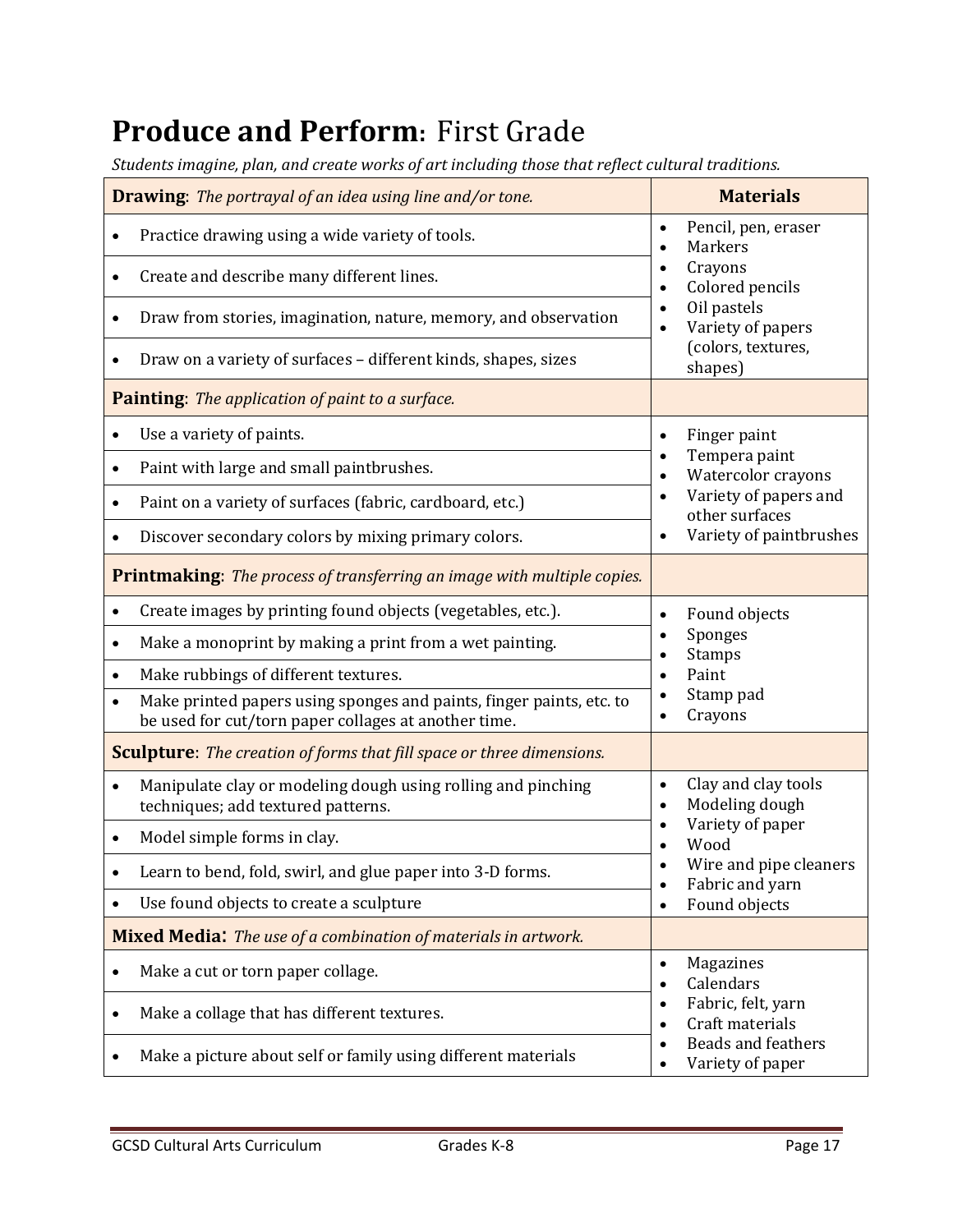### **Produce and Perform (continued): First Grade**

| <b>Beadwork:</b> Using beads alone or applied to other materials to create<br>traditional artwork                                                                                                                                                                             | <b>Materials</b>                                                                                                                  |
|-------------------------------------------------------------------------------------------------------------------------------------------------------------------------------------------------------------------------------------------------------------------------------|-----------------------------------------------------------------------------------------------------------------------------------|
| Use small beads, needles and thread to create simple necklaces and<br>$\bullet$<br>bracelets. Continue to explore color and pattern in bead selection.<br>Learn single needle bead applique on felt using random colors.<br>$\bullet$<br>(Patterns may be pre-drawn on felt.) | <b>Beads</b><br>$\bullet$<br><b>Needles</b><br>$\bullet$<br>Thread, elastic<br>$\bullet$<br>Felt<br>$\bullet$                     |
| <b>Cloth Sewing and Handwork:</b> Using needle, thread, cloth, yarn to<br>produce traditional clothing or other items.                                                                                                                                                        |                                                                                                                                   |
| Sew small square or rectangular pillow(s) using a straight running<br>stitch. Express personal choice in cloth color/pattern selection.<br>Learn basic knitting techniques and knit a small potholder or scarf                                                                | Needles<br>$\bullet$<br>Thread<br>$\bullet$<br>Cloth, stuffing<br>$\bullet$<br>Yarn<br>$\bullet$<br>Knitting needles<br>$\bullet$ |
| <b>Fur and Skin Sewing:</b> The preparation and use of fur and hides for<br>traditional purposes.                                                                                                                                                                             |                                                                                                                                   |
| Touch, feel, identify different local animal furs and hides and discuss<br>$\bullet$<br>how they are used in traditional clothing. Learn about how these<br>animals are harvested and how skins and hides are prepared.                                                       | Samples of local<br>$\bullet$<br>animal furs and<br>hides and<br>traditional articles<br>of clothing made<br>from them            |
| <b>Basketry:</b> The production of baskets and other traditional items using<br>natural materials such as birch bark, willow, spruce roots and other materials.                                                                                                               |                                                                                                                                   |
| Learn about traditional uses of birch bark, and make a replica of a<br>$\bullet$<br>traditional birch bark container using paper.                                                                                                                                             | Paper printed<br>$\bullet$<br>with birch bark<br>pattern<br>Photos or<br>$\bullet$                                                |
| Learn when and how birch bark is harvested.                                                                                                                                                                                                                                   | examples of birch<br>bark containers                                                                                              |
| <b>Other Cultural Skills:</b> Creating tools, cultural items, or developing skills<br>used in a variety of traditional activities.                                                                                                                                            |                                                                                                                                   |
| Explore different spring recreational and subsistence activities and<br>$\bullet$<br>movements with hands-on experiences.<br>Learn about traditional Athabascan family roles including child, parent,<br>and Elder.                                                           | Local Elders,<br>$\bullet$<br>Koyukon culture<br>resources                                                                        |
| <b>Koyukon Language:</b> Understanding spoken and written Koyukon words                                                                                                                                                                                                       |                                                                                                                                   |
| and phrases, and communicating with others in the Koyukon language.<br>Learn to understand and say at least ten words or phrases related to<br>introductions, weather, animals, numbers and/or family members.                                                                | Koyukon language<br>resources                                                                                                     |
| <b>Storytelling, Song and Dance:</b> Learning and performing traditional<br>stories, songs and dance.                                                                                                                                                                         |                                                                                                                                   |
| Listen to and retell a traditional story related to spring.                                                                                                                                                                                                                   | Local Elders,<br>$\bullet$                                                                                                        |
| Give a personal account of spring recreation or subsistence activity.<br>$\bullet$<br>Learn and perform at least one traditional song.<br>٠                                                                                                                                   | audio and written<br>Koyukon stories<br>and songs                                                                                 |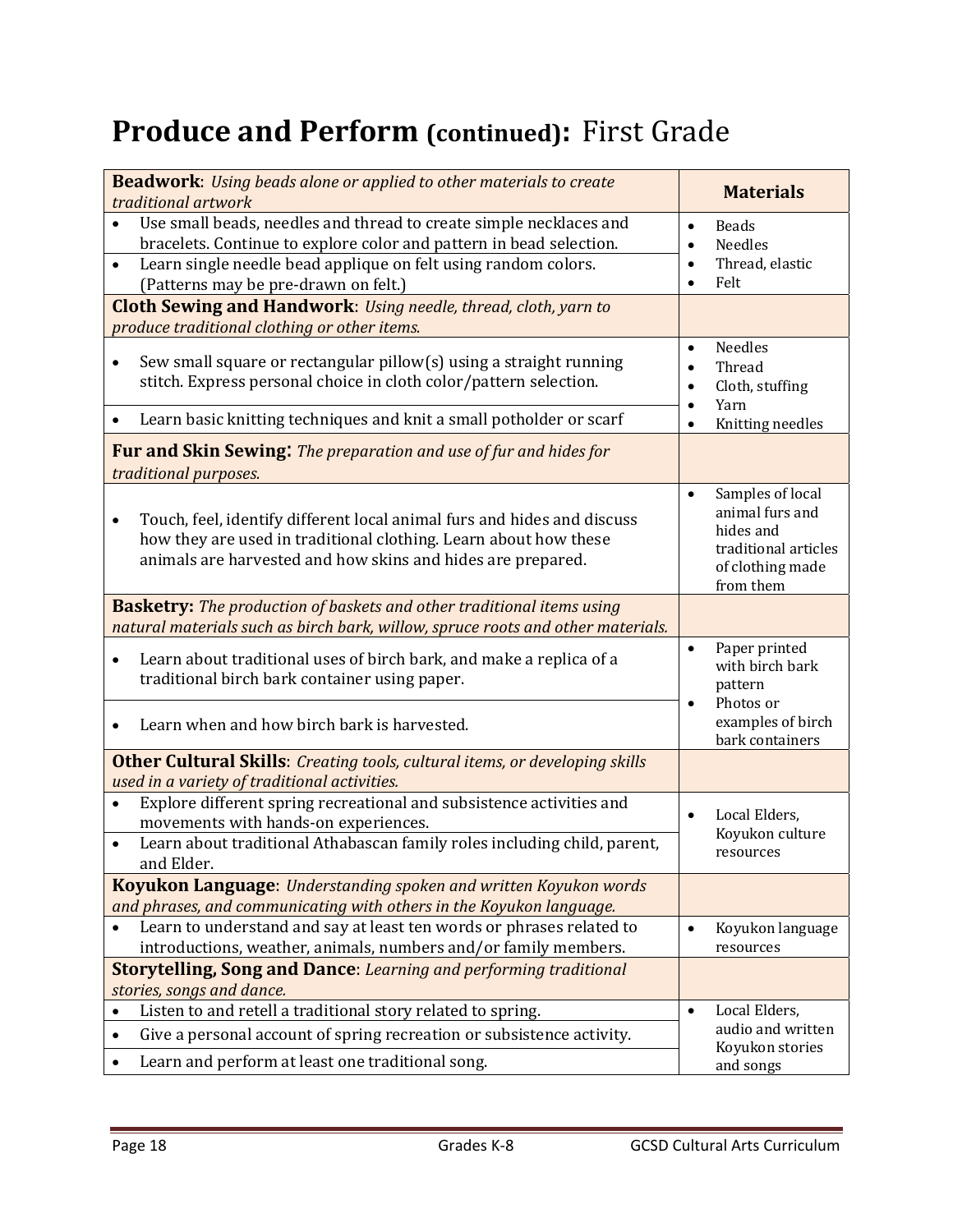## **Reflect and Respond: First Grade**

| <b>Students will DESCRIBE ART using these design elements:</b> |                                                                 |
|----------------------------------------------------------------|-----------------------------------------------------------------|
| Line                                                           | Identify lines in artwork of self and others.                   |
| Shape/Form                                                     | Find basic geometric shapes in art and name them.               |
| Color                                                          | Recognize primary and secondary colors on a color wheel.        |
| Value                                                          | Discern between light and dark in the same colors.              |
| Texture                                                        | Find texture in art pieces.                                     |
| Space/Perspective                                              | Find overlapping objects and discuss what looks closer and why. |

*Analyze and evaluate the process of learning about and participating in art and culture.*

| <b>Students will ANALYZE ART using these design principles:</b> |                                                                              |
|-----------------------------------------------------------------|------------------------------------------------------------------------------|
| Pattern                                                         | Recognize patterns in the environment and in artwork.                        |
| Rhythm/Movement                                                 | Look for repetition and the suggestion of motion/movement in art.            |
| Proportion/Scale                                                | Compare size of forms and objects in an artwork as an introduction to scale. |
| Unity                                                           | Discuss whether an artwork seems complete/finished.                          |
| Emphasis                                                        | Discuss where the center of interest is in a work of art.                    |

| <b>Students will DESCRIBE CULTURE using these terms and concepts:</b> |                                                                                        |
|-----------------------------------------------------------------------|----------------------------------------------------------------------------------------|
| Heritage                                                              | Understand local history and factors that have contributed to the<br>$\bullet$         |
|                                                                       | development of local culture and their own identity.                                   |
|                                                                       | Recount their own genealogy and family history.<br>$\bullet$                           |
|                                                                       | Become familiar with cultural values and how they affect behavior.<br>$\bullet$        |
| Values/Beliefs                                                        | Understand relationships between beliefs, world view and the way                       |
|                                                                       | knowledge is formed and used.                                                          |
|                                                                       | Learn about local traditions of the past and present.                                  |
| Traditions                                                            | Understand how and why cultures change over time.                                      |
|                                                                       | Describe seasonal subsistence activities and the role they play in<br>$\bullet$        |
| Subsistence                                                           | developing culture and identity.                                                       |
|                                                                       | Identify historic changes in technology and the consequences of their use<br>$\bullet$ |
|                                                                       | for improving the quality of life in the community.                                    |
|                                                                       | Understand how common heritage and experiences create community,<br>$\bullet$          |
|                                                                       | and how community shapes individuals.                                                  |
| Community                                                             | Determine the place of their cultural community in regional, state,<br>٠               |
|                                                                       | national, and international political and economic systems.                            |
|                                                                       | Learn how subsistence activities and cultural traditions affect and are<br>$\bullet$   |
| Environment                                                           | shaped by the natural environment.                                                     |
|                                                                       | Become familiar with local plants and animals.                                         |
|                                                                       | Understand concepts of sustainability and respect for environment.                     |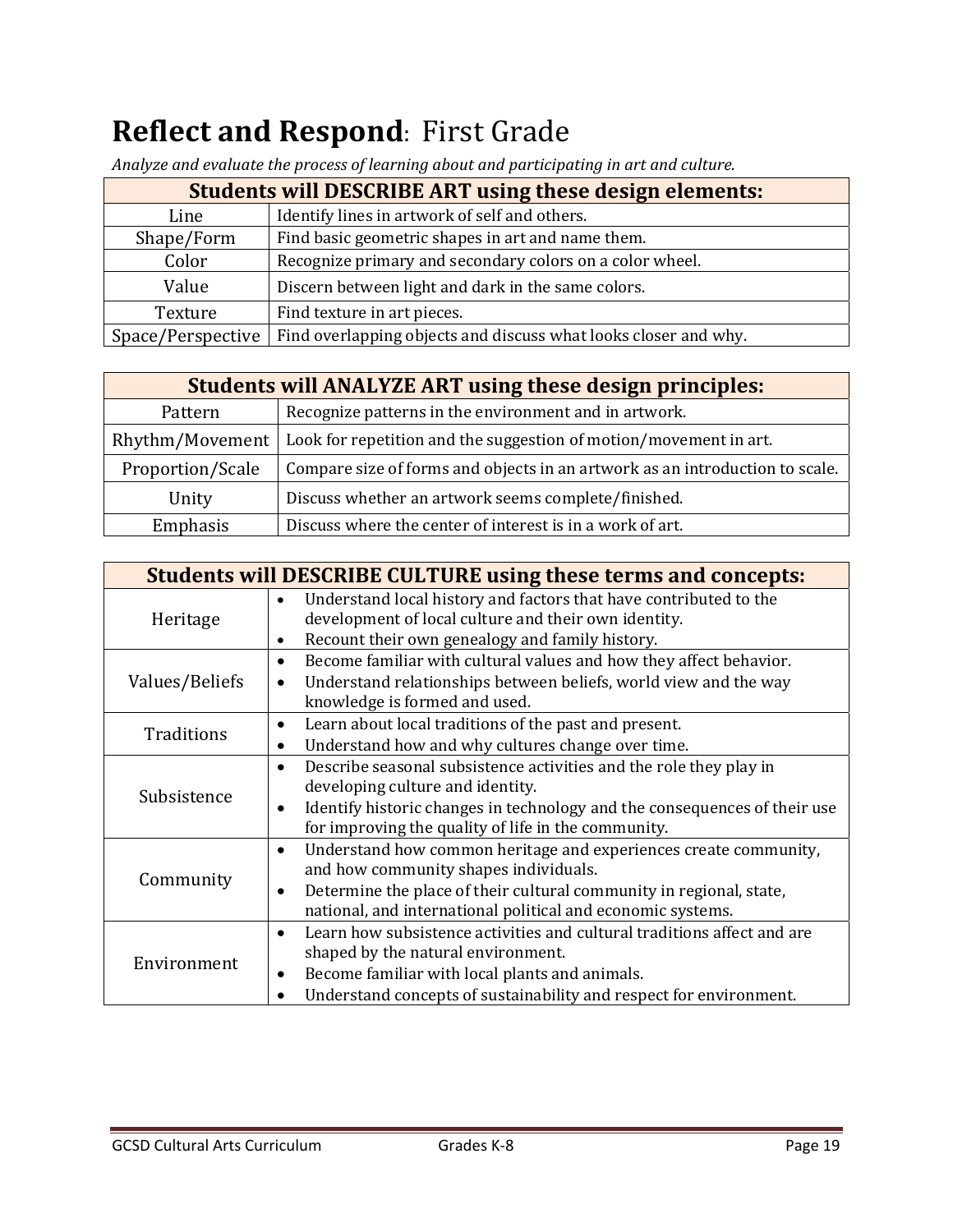## **Reflect and Respond (continued)**: First Grade

| <b>Students will EXPRESS CULTURE in their own lives:</b> |                                                                                                                                                                                                                                                                                                                                                                                                                                                                                                                                                                                                                                                                                                                                                                                                     |
|----------------------------------------------------------|-----------------------------------------------------------------------------------------------------------------------------------------------------------------------------------------------------------------------------------------------------------------------------------------------------------------------------------------------------------------------------------------------------------------------------------------------------------------------------------------------------------------------------------------------------------------------------------------------------------------------------------------------------------------------------------------------------------------------------------------------------------------------------------------------------|
| Identity                                                 | Recognize the role culture and language play in determining who they<br>$\bullet$<br>are and how they understand the world around them.<br>Integrate cultural values and traditions into everyday behavior.<br>$\bullet$<br>Assume responsibility for their role in relation to the wellbeing of the<br>$\bullet$<br>community.                                                                                                                                                                                                                                                                                                                                                                                                                                                                     |
| Respect                                                  | Treat self, classmates, teachers, Elders and other community members<br>$\bullet$<br>with kindness.<br>Show respect to Elders in the community by assisting them in any way<br>$\bullet$<br>possible.<br>Value and treat elements of the natural world in a responsible manner.<br>$\bullet$<br>Acquire insights from other people and cultures without diminishing the<br>$\bullet$<br>integrity of their own.<br>Consistently act as a good role model, showing respect and providing<br>$\bullet$<br>support to others.                                                                                                                                                                                                                                                                          |
| <b>Healthy Living</b>                                    | Use cultural values as guidance in making healthy choices that contribute<br>$\bullet$<br>to physical, mental and spiritual wellbeing in self and others.<br>Associate with friends who are healthy role models that make a positive<br>$\bullet$<br>contribution to your growth and development toward adulthood.<br>Engage in realistic self-assessment to identify strengths and needs and<br>$\bullet$<br>make appropriate decisions to enhance life skills.<br>Participate in subsistence activities with parents, Elders and other<br>$\bullet$<br>members of the community and learn the stories and lessons associated<br>with those activities.<br>Become actively involved in local activities and organizations that<br>$\bullet$<br>contribute to the quality of life in the community. |
| <b>Stories</b>                                           | Acquire and pass on the traditions of the community through oral and<br>$\bullet$<br>written history.<br>Use storytelling as a way of communicating experiences and values with<br>$\bullet$<br>others.<br>Use critical judgment in the selection of popular media for reading,<br>$\bullet$<br>viewing and listening and make sure these are the stories you want to<br>guide you in becoming an adult.                                                                                                                                                                                                                                                                                                                                                                                            |
| Resourcefulness                                          | Identify and utilize appropriate sources of cultural knowledge to find<br>$\bullet$<br>solutions to everyday problems.                                                                                                                                                                                                                                                                                                                                                                                                                                                                                                                                                                                                                                                                              |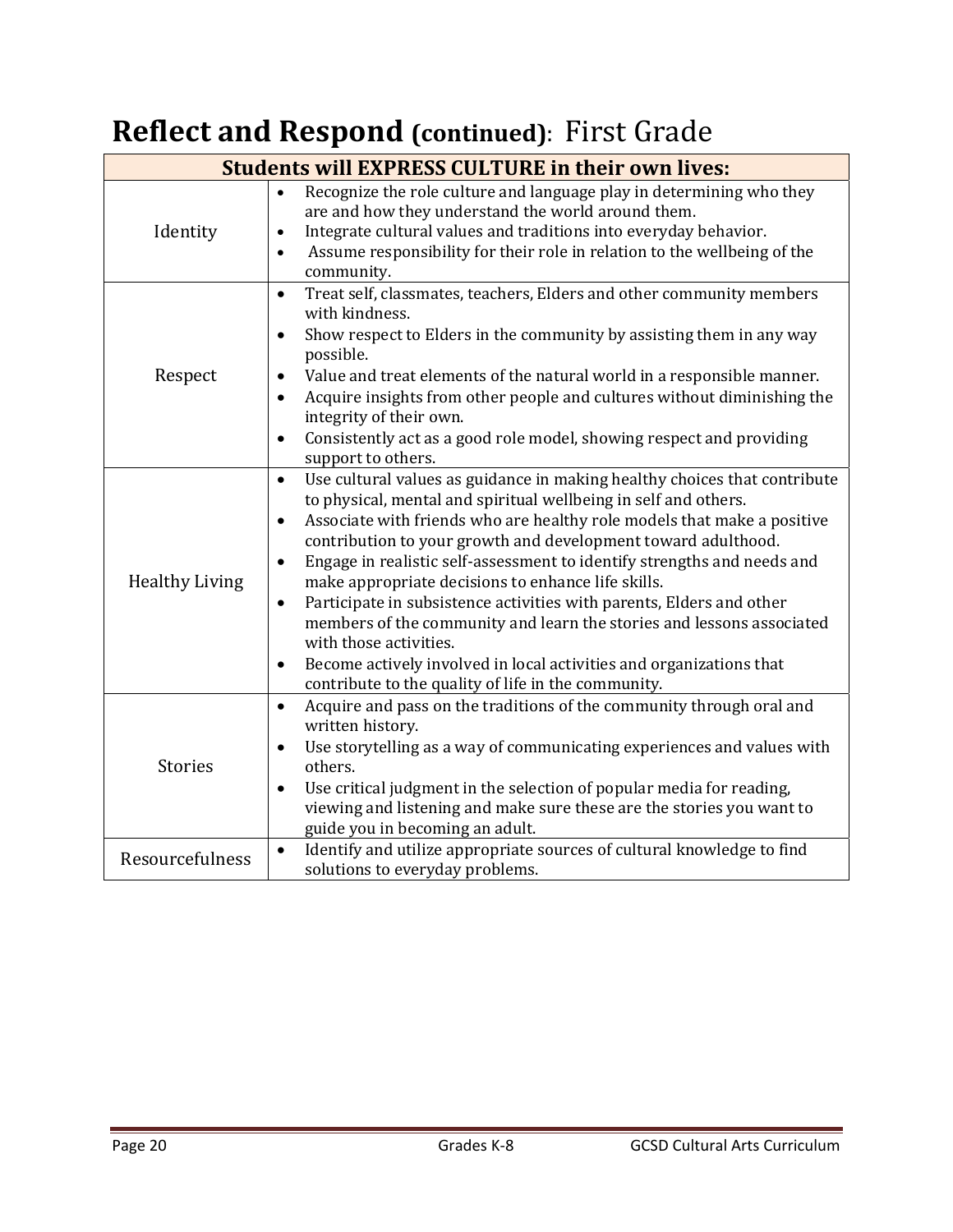## **Encounter and Explore:** Second Grade

*Learn about concepts in art and culture, and learn from accomplished artists and wisdom keepers past and present. \*See Resource section for more information.*

| <b>Elements of Art</b>                   |                                                                                                                                                                                                                                                                                                                                                                                                                                                                                                                                                                                    |  |
|------------------------------------------|------------------------------------------------------------------------------------------------------------------------------------------------------------------------------------------------------------------------------------------------------------------------------------------------------------------------------------------------------------------------------------------------------------------------------------------------------------------------------------------------------------------------------------------------------------------------------------|--|
| General                                  | Generally recognized elements of art include line, shape, form, space,<br>$\bullet$<br>light, texture, and color. In kindergarten, introduce students to line and<br>color.<br>Engage students in recognizing and using different kinds of lines and<br>$\bullet$<br>colors, and point out lines and colors in nature.<br>Observe shapes in art and nature<br>$\bullet$                                                                                                                                                                                                            |  |
| Color                                    | Observe how colors can create different feelings and how certain colors<br>$\bullet$<br>can seem "warm" (red, orange, yellow) or "cool" (blue, green, purple).<br>Observe the use of color in paintings, illustrations, or other art.<br>$\bullet$                                                                                                                                                                                                                                                                                                                                 |  |
| Line                                     | Identify and use different lines: straight, zigzag, curved, wavy, thick, thin<br>$\bullet$<br>Recognize lines as horizontal, vertical or horizontal. Explore symmetry.<br>$\bullet$<br>Observe different kinds of lines in examples of art and architecture.<br>$\bullet$                                                                                                                                                                                                                                                                                                          |  |
| Explore                                  | Review portraits and still life, and introduce landscapes. Compare<br>$\bullet$<br>lifelike and abstract art. After students have been introduced to<br>elements of art and a range of artwork and artists, engage them in<br>looking at pictures and talking about them.<br>Ask students about first impressions: What do they notice first? What<br>$\bullet$<br>does the picture make them think or feel?<br>Discuss lines, shapes, colors, and textures; details not obvious at first,<br>$\bullet$<br>why they think the artist chose to depict things in a certain way, etc. |  |
|                                          | <b>Exploring Culture</b>                                                                                                                                                                                                                                                                                                                                                                                                                                                                                                                                                           |  |
| <b>Cultural Values</b><br>and Traditions | Make students familiar with Athabascan values, how they have shaped<br>$\bullet$<br>local culture and how they apply to their own lives. *<br>Provide opportunities for students to learn cultural traditions through<br>$\bullet$<br>hands-on demonstrations of cultural knowledge, practices, and skills.                                                                                                                                                                                                                                                                        |  |
| Seasons and<br>Subsistence               | The cycle of the seasons and related activities are central to Koyukon<br>$\bullet$<br>Athabascan culture. Throughout the school year, activities can be<br>oriented around the seasons to make students familiar with the annual<br>cycle of traditional activities.<br>Students become familiar with the need for, and activities related to<br>$\bullet$<br>subsistence harvest, and how these have changed over time. Activities<br>incorporate native science and outdoor exploration.                                                                                        |  |
| Learning from<br>Elders                  | Elders, as the tradition-bearers, can help nurture culturally healthy youth<br>$\bullet$<br>by sharing their wisdom<br>Students acquire in-depth cultural knowledge through active<br>$\bullet$<br>participation and meaningful interaction with Elders.<br>Students learn from Elders of the past through books and sound<br>$\bullet$<br>recordings.*                                                                                                                                                                                                                            |  |
| Alaskan Artists                          | Alaska has been home to many artists, native and non-native, past and<br>$\bullet$<br>present. Provide examples of Alaskan artwork that pertains to the<br>subjects being studied and explored.*                                                                                                                                                                                                                                                                                                                                                                                   |  |
| Alaskan<br>Literature                    | Students learn about local culture, traditional stories and history through<br>$\bullet$<br>age-appropriate books.*                                                                                                                                                                                                                                                                                                                                                                                                                                                                |  |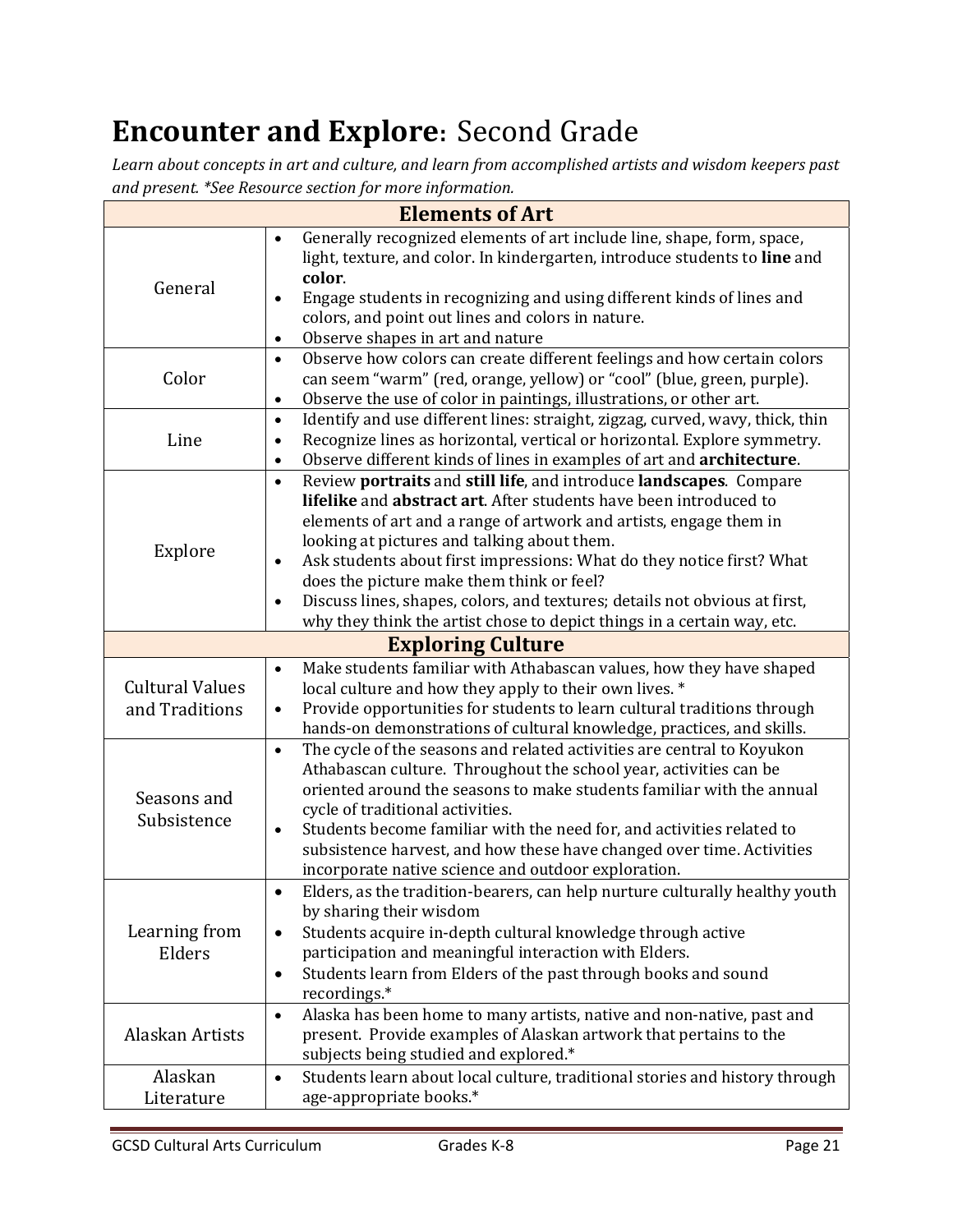### **Produce and Perform:** Second Grade

*Students imagine, plan, and create works of art including those that reflect cultural traditions.*

| <b>Drawing:</b> The portrayal of an idea using line and/or tone.                                                          | <b>Materials</b>                                                                                |
|---------------------------------------------------------------------------------------------------------------------------|-------------------------------------------------------------------------------------------------|
| Practice drawing, with increasing details, using a wide variety of<br>$\bullet$<br>tools.                                 | Pencil, pen, eraser<br>$\bullet$<br>Markers<br>$\bullet$                                        |
| Explore geometric and organic shapes in drawing.<br>٠                                                                     | Crayons<br>$\bullet$<br>Colored pencils<br>$\bullet$                                            |
| Draw from stories, imagination, nature, memory, observation and<br>$\bullet$<br>cultural themes.                          | Oil pastels<br>$\bullet$<br>Variety of papers<br>$\bullet$<br>(colors, textures,                |
| Draw on a variety of surfaces - different kinds, shapes, sizes.<br>$\bullet$                                              | shapes)                                                                                         |
| Painting: The application of paint to a surface.                                                                          |                                                                                                 |
| Continue to use a variety of paints and paintbrushes.<br>$\bullet$                                                        | Finger paint<br>$\bullet$                                                                       |
| Continue experimenting with paint on a variety of surfaces, including<br>$\bullet$<br>watercolor and wet on dry surfaces. | Tempera paint<br>$\bullet$<br>Watercolor crayons<br>$\bullet$<br>Watercolor paints<br>$\bullet$ |
| Create a prepared paper using paint, sponges, etc. to be used for<br>$\bullet$<br>collage                                 | Variety of papers<br>$\bullet$<br>and other surfaces                                            |
| Continue experimenting with mixing colors and recognize colors on a<br>$\bullet$<br>color wheel.                          | Variety of<br>$\bullet$<br>paintbrushes                                                         |
| <b>Printmaking:</b> The process of transferring an image with multiple copies.                                            |                                                                                                 |
| Create images by printing found objects (vegetables, etc.).<br>$\bullet$                                                  |                                                                                                 |
| Make a monoprint by making a print from a wet painting.<br>$\bullet$                                                      | Found objects<br>Sponges<br>٠                                                                   |
| Make rubbings of different textures.<br>$\bullet$                                                                         | Paint<br>$\bullet$<br>Printing foam                                                             |
| Make a simple stencil and print<br>$\bullet$                                                                              |                                                                                                 |
| <b>Sculpture:</b> The creation of forms that fill space or three dimensions.                                              |                                                                                                 |
| Create sculpture from found objects and/or wire.                                                                          | Clay and clay tools<br>$\bullet$<br>Modeling dough<br>$\bullet$<br>Variety of paper             |
| Continue to model a variety of forms in clay.<br>٠                                                                        | Wood<br>Wire and pipe                                                                           |
| Continue paper sculpture techniques.<br>٠                                                                                 | cleaners<br>Fabric and yarn<br>$\bullet$<br>Found objects<br>٠                                  |
| Mixed Media: The use of a combination of materials to produce artwork.                                                    |                                                                                                 |
| Combine material to make collages.<br>$\bullet$                                                                           | Magazines<br>$\bullet$<br>Calendars<br>$\bullet$                                                |
| Make a collage that has different textures.<br>$\bullet$                                                                  | Fabric, felt, yarn<br>$\bullet$<br>Craft materials                                              |
| Explore fiber arts (e.g. stitchery and weaving with found objects)                                                        | <b>Beads and feathers</b><br>Variety of paper                                                   |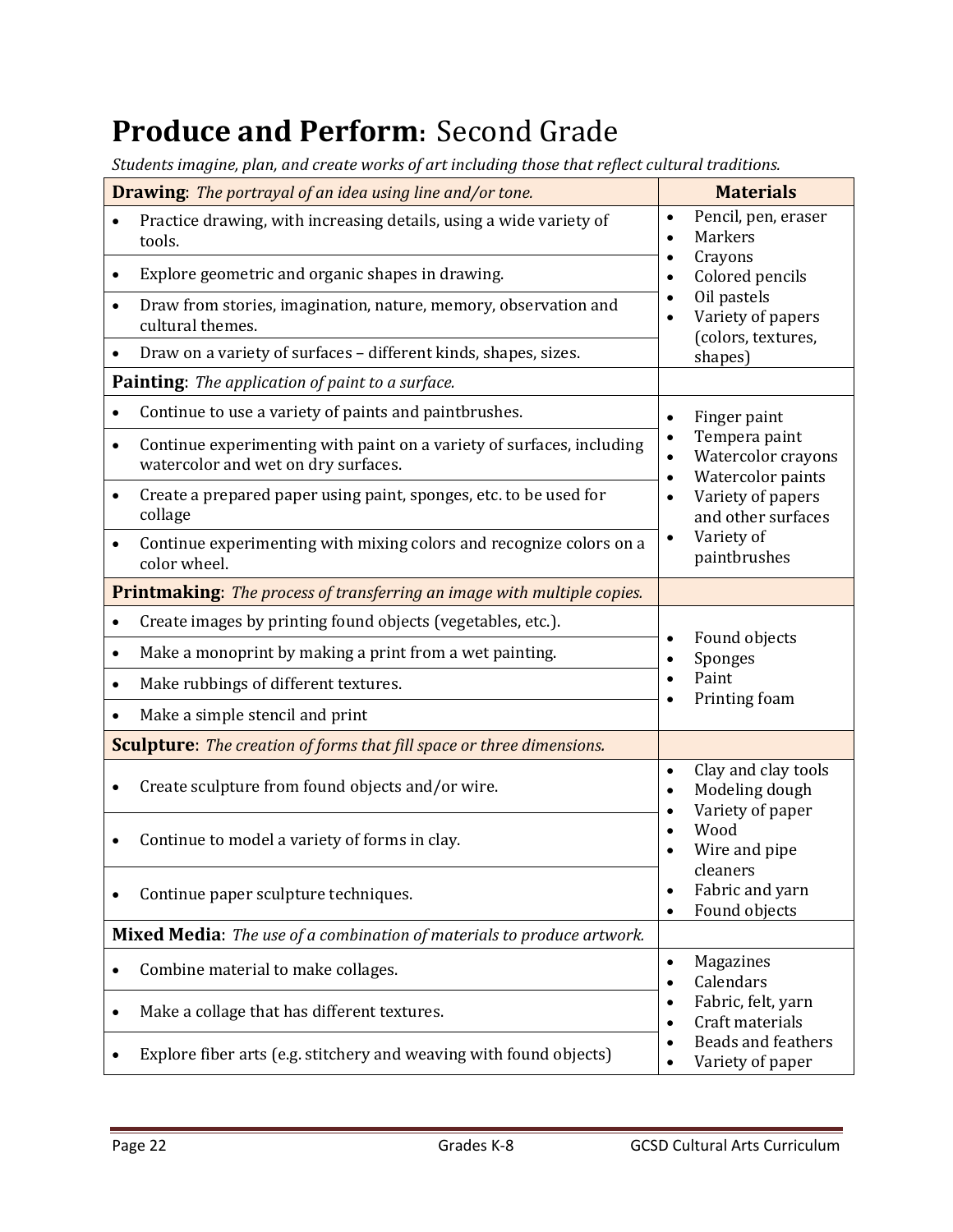### **Produce and Perform (continued):** Second Grade

| <b>Beadwork:</b> Using beads alone or applied to other materials to create<br>traditional artwork                                                                                                                                                                                                                                                                                                | <b>Materials</b>                                                                            |
|--------------------------------------------------------------------------------------------------------------------------------------------------------------------------------------------------------------------------------------------------------------------------------------------------------------------------------------------------------------------------------------------------|---------------------------------------------------------------------------------------------|
| Create small beaded articles such as a pin, medallion or keychain using<br>single needle applique on felt.                                                                                                                                                                                                                                                                                       | <b>Beads</b><br>$\bullet$<br><b>Needles</b>                                                 |
| Explore use of color in appliqued bead patterns.<br>$\bullet$                                                                                                                                                                                                                                                                                                                                    | Felt                                                                                        |
| Learn to transfer provided patterns to felt for beading.                                                                                                                                                                                                                                                                                                                                         | Paper patterns                                                                              |
| <b>Cloth Sewing and Handwork:</b> Using needle, thread, cloth, yarn to<br>produce traditional clothing or other items.                                                                                                                                                                                                                                                                           |                                                                                             |
| Sew a patchwork pillow or small blanket (teacher may need to machine<br>finish project)                                                                                                                                                                                                                                                                                                          | Cloth<br>$\bullet$<br>Sewing needles<br>Thread                                              |
| Continue knitting and learn basic crochet to create small articles such as<br>٠<br>a pot holder, trivet, tea cozy or hat.                                                                                                                                                                                                                                                                        | Yarn<br>$\bullet$<br>Knitting needles,<br>crochet hooks                                     |
| <b>Fur and Skin Sewing:</b> The preparation and use of fur and hides for<br>traditional purposes.                                                                                                                                                                                                                                                                                                |                                                                                             |
| Learn about traditional skinning and tanning techniques.<br>$\bullet$                                                                                                                                                                                                                                                                                                                            | Examples of local<br>$\bullet$<br>furs and hides,                                           |
| Compare traditionally and commercially tanned furs and hides and learn<br>$\bullet$<br>about the appropriateness of each in making traditional clothing and<br>beadwork.                                                                                                                                                                                                                         | commercially and<br>traditionally<br>tanned                                                 |
| <b>Basketry:</b> The production of baskets and other traditional items using<br>natural materials such as birch bark, willow, spruce roots and other materials.                                                                                                                                                                                                                                  |                                                                                             |
| Make a small yarn-coil trivet or basket.<br>$\bullet$                                                                                                                                                                                                                                                                                                                                            | Yarn<br>$\bullet$<br>Coil core<br>$\bullet$<br>Yarn needles                                 |
| <b>Other Cultural Skills:</b> Creating tools, cultural items, or developing skills<br>used in a variety of traditional activities.                                                                                                                                                                                                                                                               |                                                                                             |
| Invite an Elder to the classroom to share stories and knowledge, and<br>$\bullet$<br>show them proper hospitality and respect.<br>Learn about traditional summer activities, plant/animal/fish harvest<br>$\bullet$<br>and reinforce learning by preparing an art display or performance.<br>Explore tools used in summer subsistence activities and learn how to<br>weave a portion of fishnet. | Local Elders and<br>$\bullet$<br>subsistence<br>harvesters,<br>Koyukon culture<br>resources |
| <b>Koyukon Language:</b> Understanding spoken and written Koyukon words                                                                                                                                                                                                                                                                                                                          |                                                                                             |
| and phrases, and communicating with others in the Koyukon language.                                                                                                                                                                                                                                                                                                                              |                                                                                             |
| Learn how to perform a simple introduction of self in Koyukon.<br>Learn to understand and say at least ten words or phrases including<br>$\bullet$<br>weather observations, counting animals, and body parts.                                                                                                                                                                                    | Koyukon language<br>resources                                                               |
| <b>Storytelling, Song and Dance:</b> Learning and performing traditional                                                                                                                                                                                                                                                                                                                         |                                                                                             |
| stories, songs and dance.                                                                                                                                                                                                                                                                                                                                                                        |                                                                                             |
| Listen to and retell a traditional story related to summer.<br>$\bullet$                                                                                                                                                                                                                                                                                                                         | Local Elders,<br>$\bullet$<br>audio and written                                             |
| Give a personal account of summer recreation or subsistence activity.<br>$\bullet$<br>Learn and perform at least one traditional song.                                                                                                                                                                                                                                                           | Koyukon stories<br>and songs                                                                |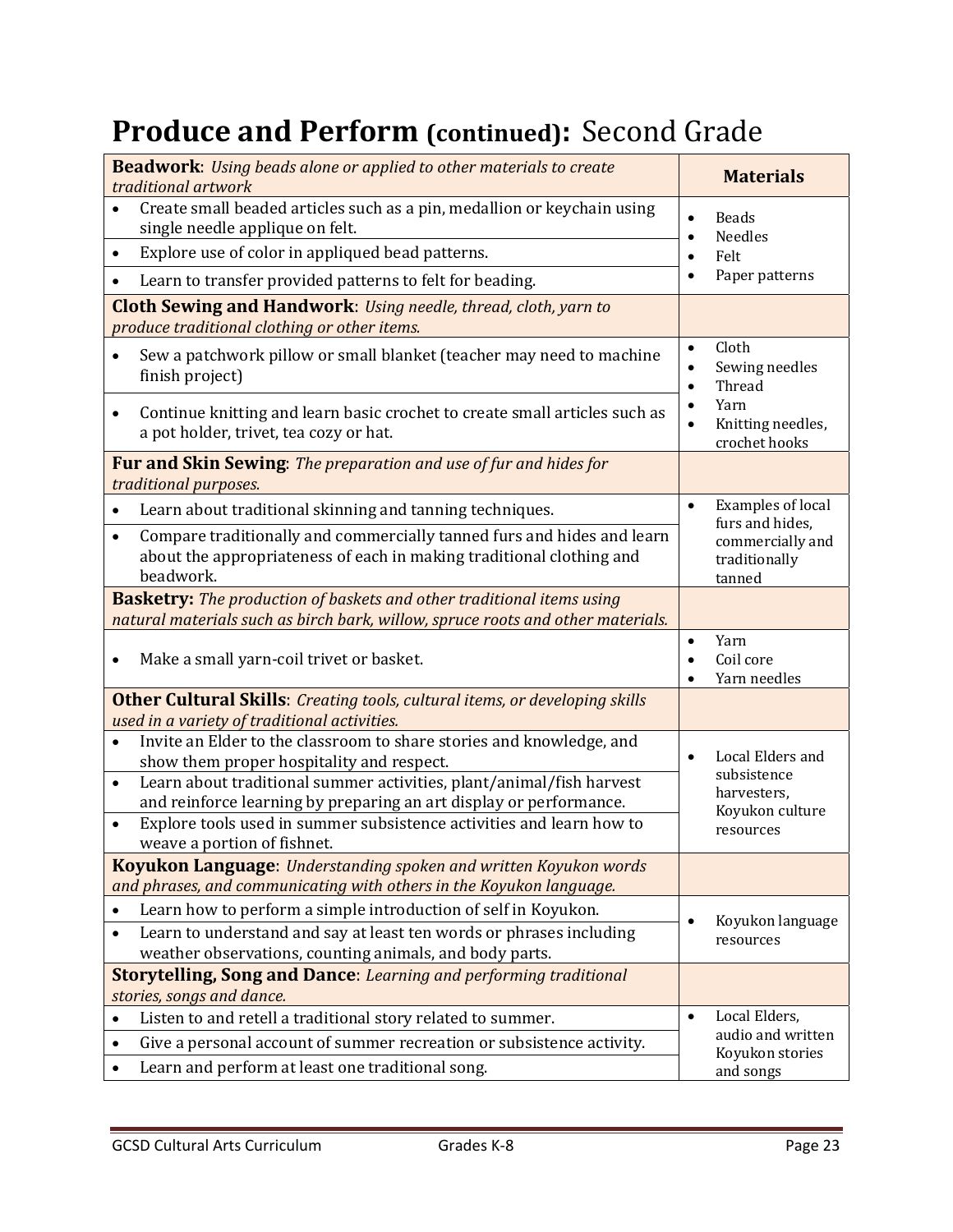## **Reflect and Respond:** Second Grade

| <b>Students will DESCRIBE ART using these design elements:</b> |                                                                                                                                                                                          |
|----------------------------------------------------------------|------------------------------------------------------------------------------------------------------------------------------------------------------------------------------------------|
| Line                                                           | Describe lines found in the classroom and in art.                                                                                                                                        |
| Shape/Form                                                     | Recognize difference between geometric and organic shapes.                                                                                                                               |
| Color                                                          | Recognize the relationship between primary and secondary colors.                                                                                                                         |
| Value                                                          | Find colors in a piece of art that show light and dark values.                                                                                                                           |
| Texture                                                        | Experience actual texture and compare images that imply texture (i.e.<br>rubbings).                                                                                                      |
| Space/Perspective                                              | Recognize that objects appear closer when placed lower on page<br>(placement); closer objects appear larger (relative size); begin to recognize<br>concept of foreground and background. |

*Analyze and evaluate the process of learning about and participating in art and culture.*

| <b>Students will ANALYZE ART using these design principles:</b> |                                                                         |
|-----------------------------------------------------------------|-------------------------------------------------------------------------|
| Pattern                                                         | Find patterns in art and invent descriptive words to name them.         |
| Rhythm/Movement                                                 | Look for repetition of elements in art (lines, shapes, colors, etc.).   |
| Proportion/Scale                                                | Compare size of forms, objects, and people as an introduction to scale. |
| Unity                                                           | Discuss whether a work of art seems complete/finished.                  |
| Emphasis                                                        | Identify the focal point, or where your eye is drawn in a work of art.  |

| <b>Students will DESCRIBE CULTURE using these terms and concepts:</b> |                                                                                        |
|-----------------------------------------------------------------------|----------------------------------------------------------------------------------------|
| Heritage                                                              | Understand local history and factors that have contributed to the<br>$\bullet$         |
|                                                                       | development of local culture and their own identity.                                   |
|                                                                       | Recount their own genealogy and family history.<br>$\bullet$                           |
|                                                                       | Become familiar with cultural values and how they affect behavior.<br>$\bullet$        |
| Values/Beliefs                                                        | Understand relationships between beliefs, world view and the way                       |
|                                                                       | knowledge is formed and used.                                                          |
| Traditions                                                            | Learn about local traditions of the past and present.<br>$\bullet$                     |
|                                                                       | Understand how and why cultures change over time.                                      |
|                                                                       | Describe seasonal subsistence activities and the role they play in<br>$\bullet$        |
| Subsistence                                                           | developing culture and identity.                                                       |
|                                                                       | Identify historic changes in technology and the consequences of their use<br>$\bullet$ |
|                                                                       | for improving the quality of life in the community.                                    |
|                                                                       | Understand how common heritage and experiences create community,<br>$\bullet$          |
|                                                                       | and how community shapes individuals.                                                  |
| Community                                                             | Determine the place of their cultural community in regional, state,<br>$\bullet$       |
|                                                                       | national, and international political and economic systems.                            |
|                                                                       | Learn how subsistence activities and cultural traditions affect and are<br>$\bullet$   |
| Environment                                                           | shaped by the natural environment.                                                     |
|                                                                       | Become familiar with local plants and animals.<br>٠                                    |
|                                                                       | Understand concepts of sustainability and respect for environment.                     |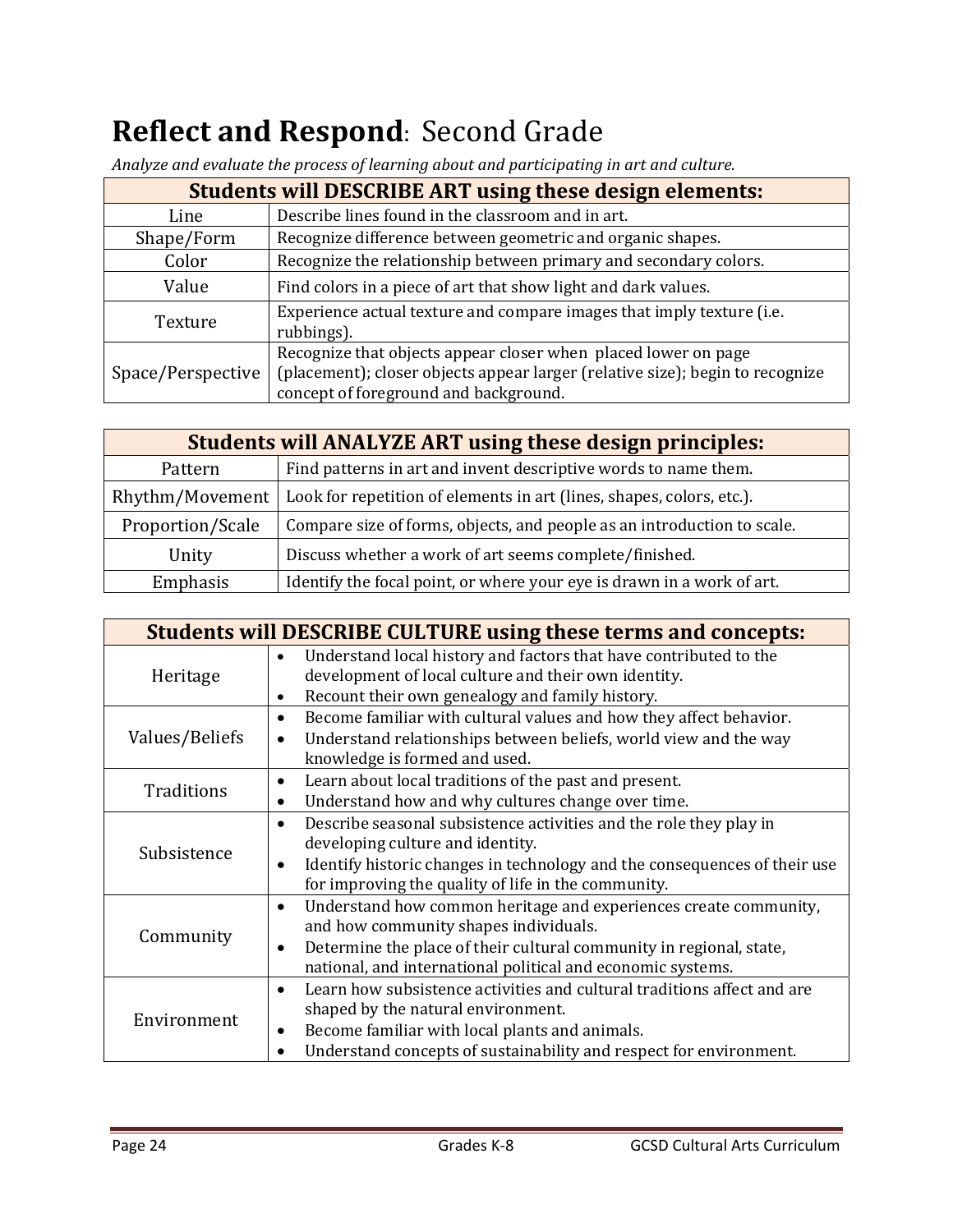## **Reflect and Respond (continued)**: Second Grade

| <b>Students will EXPRESS CULTURE in their own lives:</b> |                                                                                                                                                                                                                                                                                                                                                                                                                                                                                                                                                                                                                                                                                                                                                                                        |
|----------------------------------------------------------|----------------------------------------------------------------------------------------------------------------------------------------------------------------------------------------------------------------------------------------------------------------------------------------------------------------------------------------------------------------------------------------------------------------------------------------------------------------------------------------------------------------------------------------------------------------------------------------------------------------------------------------------------------------------------------------------------------------------------------------------------------------------------------------|
| Identity                                                 | Recognize the role culture and language play in determining who they<br>$\bullet$<br>are and how they understand the world around them.<br>Integrate cultural values and traditions into everyday behavior.<br>$\bullet$<br>Assume responsibility for their role in relation to the wellbeing of the<br>$\bullet$<br>community.                                                                                                                                                                                                                                                                                                                                                                                                                                                        |
| Respect                                                  | Treat self, classmates, teachers, Elders and other community members<br>$\bullet$<br>with kindness.<br>Show respect to Elders in the community by assisting them in any way<br>$\bullet$<br>possible.<br>Value and treat elements of the natural world in a responsible manner.<br>Acquire insights from other people and cultures without diminishing the<br>integrity of their own.<br>Consistently act as a good role model, showing respect and providing<br>support to others.                                                                                                                                                                                                                                                                                                    |
| <b>Healthy Living</b>                                    | Use cultural values as guidance in making healthy choices that contribute<br>$\bullet$<br>to physical, mental and spiritual wellbeing in self and others.<br>Associate with friends who are healthy role models that make a positive<br>$\bullet$<br>contribution to your growth and development toward adulthood.<br>Engage in realistic self-assessment to identify strengths and needs and<br>make appropriate decisions to enhance life skills.<br>Participate in subsistence activities with parents, Elders and other<br>$\bullet$<br>members of the community and learn the stories and lessons associated<br>with those activities.<br>Become actively involved in local activities and organizations that<br>$\bullet$<br>contribute to the quality of life in the community. |
| <b>Stories</b>                                           | Acquire and pass on the traditions of the community through oral and<br>$\bullet$<br>written history.<br>Use storytelling as a way of communicating experiences and values with<br>others.<br>Use critical judgment in the selection of popular media for reading,<br>$\bullet$<br>viewing and listening and make sure these are the stories you want to<br>guide you in becoming an adult.                                                                                                                                                                                                                                                                                                                                                                                            |
| Resourcefulness                                          | Identify and utilize appropriate sources of cultural knowledge to find<br>$\bullet$<br>solutions to everyday problems.                                                                                                                                                                                                                                                                                                                                                                                                                                                                                                                                                                                                                                                                 |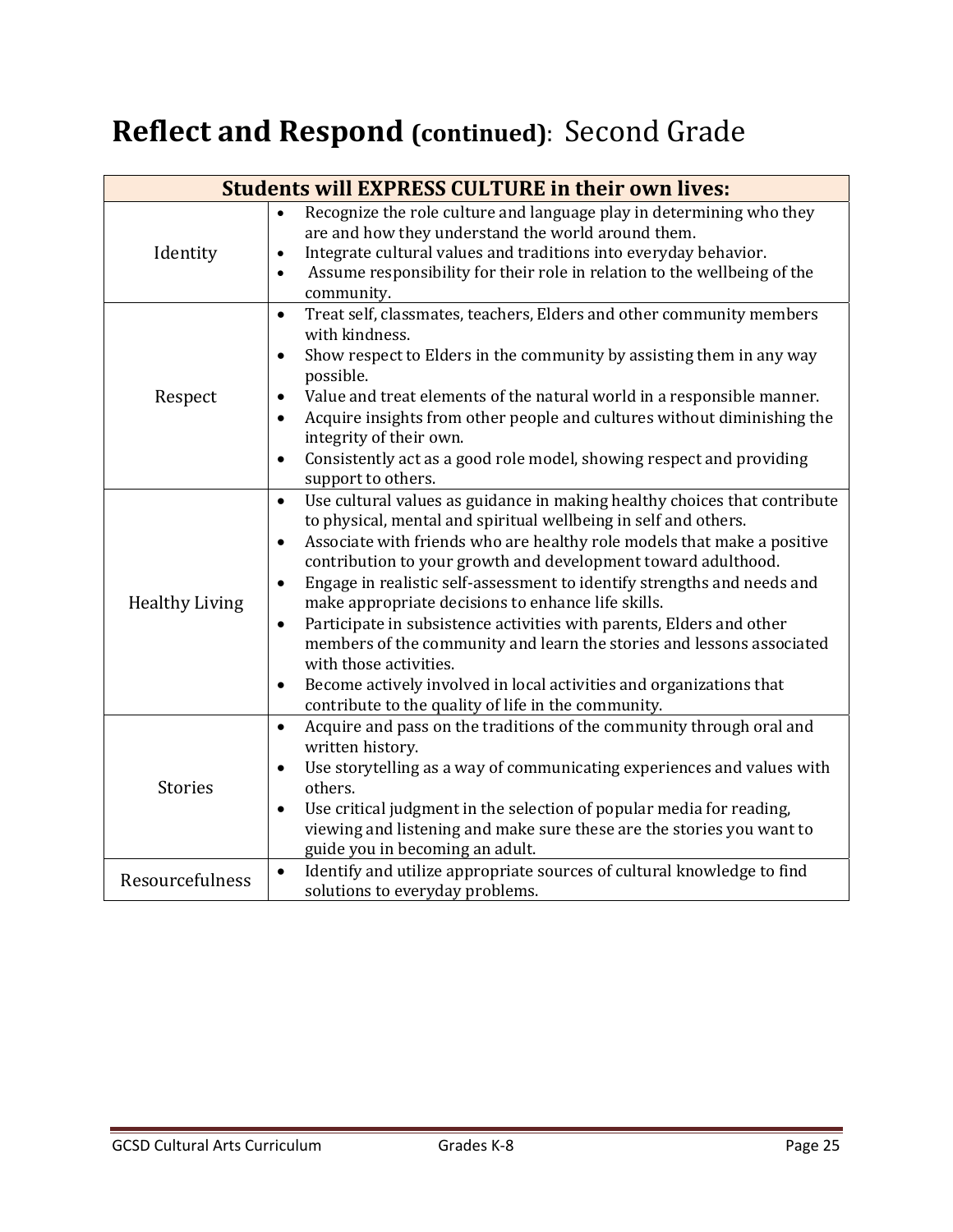## **Encounter and Explore:** Third Grade

*Learn about concepts in art and culture, and learn from accomplished artists and wisdom keepers past and present.*

| <b>Elements of Art</b>                   |                                                                                                                                                                                                                                                                                                                                                                                                                                                                                                      |
|------------------------------------------|------------------------------------------------------------------------------------------------------------------------------------------------------------------------------------------------------------------------------------------------------------------------------------------------------------------------------------------------------------------------------------------------------------------------------------------------------------------------------------------------------|
| Light                                    | Build on what the students have learned in earlier grades to further<br>$\bullet$<br>introduce concepts of light, space, and design.<br>Observe light and shadow in nature.<br>$\bullet$<br>Notice how artist use light and shadow in various artwork.<br>$\bullet$<br>Explore color value (the relative lightness or darkness of a color)<br>$\bullet$                                                                                                                                              |
| Space                                    | Understand the following terms: two-dimensional (height, width) and<br>$\bullet$<br>three-dimensional (height, width, depth).<br>Observe relationships between two-dimensional and three-dimensional<br>$\bullet$<br>shapes: square to cube, triangle to pyramid, circle to sphere and cylinder.<br>Observe how artists can make two-dimensional look three-dimensional<br>$\bullet$<br>by creating an illusion of depth, and examine the foreground, middle<br>ground, and background in paintings. |
| Design                                   | Explore the concept of design (how elements of art work together).<br>$\bullet$<br>Become familiar with how pattern, balance and symmetry may be used in<br>$\bullet$<br>art.                                                                                                                                                                                                                                                                                                                        |
| Explore                                  | Begin to compare Alaskan art to art from other cultures, particularly<br>$\bullet$<br>those being studied in other subjects (e.g. language arts, social studies,<br>$etc.$ ).                                                                                                                                                                                                                                                                                                                        |
|                                          | <b>Exploring Culture</b>                                                                                                                                                                                                                                                                                                                                                                                                                                                                             |
| <b>Cultural Values</b><br>and Traditions | Make students familiar with Athabascan values, how they have shaped<br>$\bullet$<br>local culture and how they apply to their own lives. *<br>Provide opportunities for students to learn cultural traditions through<br>$\bullet$<br>hands-on demonstrations of cultural knowledge, practices, and skills.                                                                                                                                                                                          |
| Seasons and<br>Subsistence               | The cycle of the seasons and related activities are central to Koyukon<br>$\bullet$<br>Athabascan culture. Throughout the school year, activities can be<br>oriented around the seasons to make students familiar with the annual<br>cycle of traditional activities.<br>Students become familiar with the need for, and activities related to<br>$\bullet$<br>subsistence harvest, and how these have changed over time. Activities<br>incorporate native science and outdoor exploration.          |
| Learning from<br>Elders                  | Elders, as the tradition-bearers, can help nurture culturally healthy youth<br>$\bullet$<br>by sharing their wisdom<br>Students acquire in-depth cultural knowledge through active<br>participation and meaningful interaction with Elders.<br>Students learn from Elders of the past through books and sound<br>$\bullet$<br>recordings.*                                                                                                                                                           |
| Alaskan Artists                          | Alaska has been home to many artists, native and non-native, past and<br>$\bullet$<br>present. Provide examples of Alaskan artwork that pertains to the<br>subjects being studied and explored.*                                                                                                                                                                                                                                                                                                     |
| Alaskan<br>Literature                    | Students learn about local culture, traditional stories and history through<br>$\bullet$<br>age-appropriate books.*                                                                                                                                                                                                                                                                                                                                                                                  |

*\*See Resource section for more information.*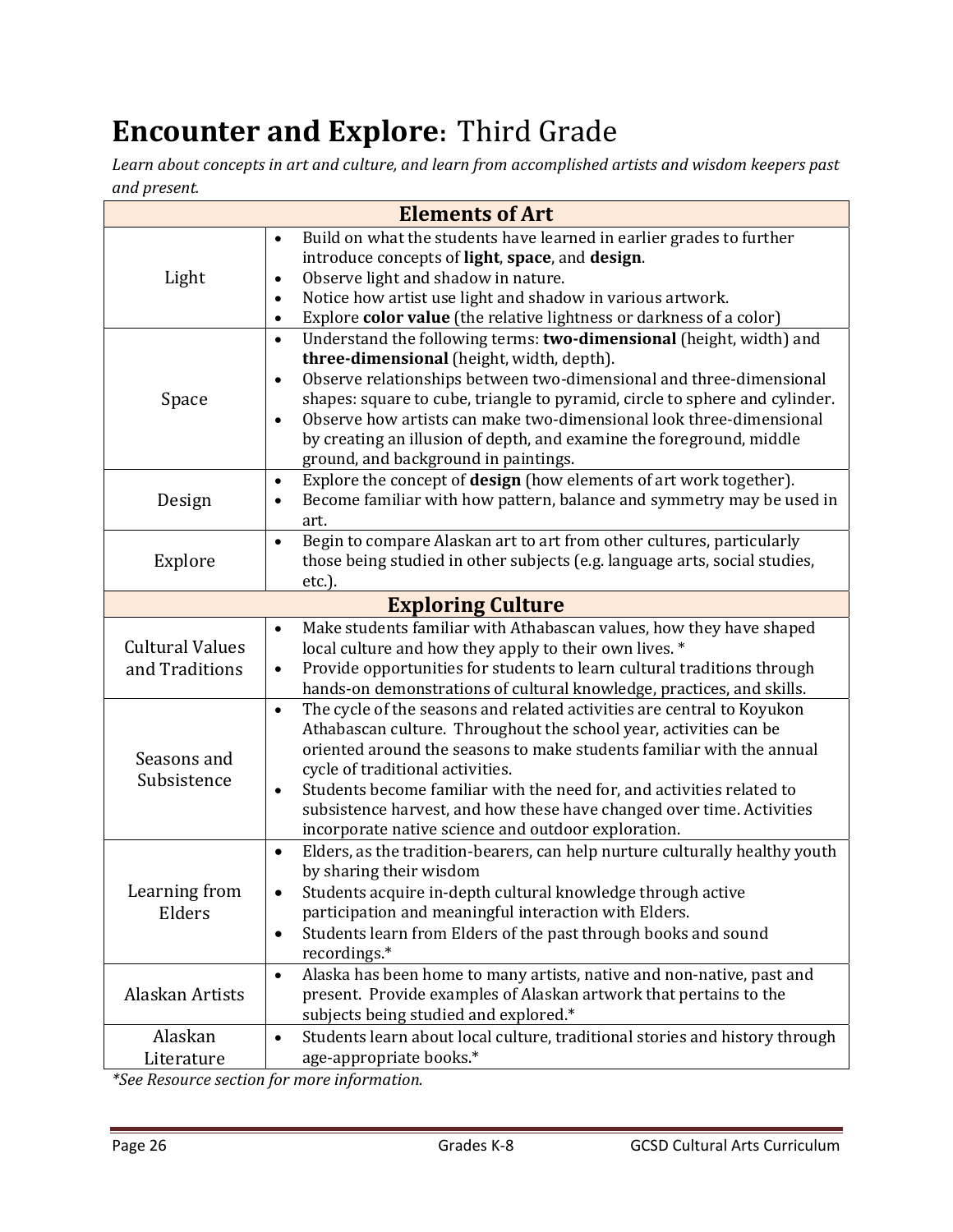#### **Produce and Perform:** Third Grade

*Students imagine, plan, and create works of art including those that reflect cultural traditions.*

| <b>Drawing:</b> The portrayal of an idea using line and/or tone.      |                                                                                                                  |                                                                                                              | <b>Materials</b>                                                                                                               |  |
|-----------------------------------------------------------------------|------------------------------------------------------------------------------------------------------------------|--------------------------------------------------------------------------------------------------------------|--------------------------------------------------------------------------------------------------------------------------------|--|
|                                                                       | Continue drawing using a variety of tools and both geometric and<br>organic shapes. Explore textures in drawings | Pencil, pen, eraser<br>Markers, crayons<br>Colored pencils<br>$\bullet$<br><b>Colored Chalk</b><br>$\bullet$ |                                                                                                                                |  |
| $\bullet$                                                             | Draw from still life, imagination, memory, nature observation, and<br>cultural themes.                           |                                                                                                              |                                                                                                                                |  |
| $\bullet$                                                             | Practice quick sketches and extended drawings                                                                    |                                                                                                              | Oil pastels                                                                                                                    |  |
|                                                                       | Draw on a variety of surfaces - different kinds, shapes, sizes.                                                  |                                                                                                              | Variety of papers                                                                                                              |  |
|                                                                       | Painting: The application of paint to a surface.                                                                 |                                                                                                              |                                                                                                                                |  |
|                                                                       | Continue to use a variety of paints and paintbrushes.                                                            | $\bullet$                                                                                                    | Watercolor paints,<br>crayons and papers<br>Tempera paint and<br>$\bullet$<br>cakes<br>Variety of papers and<br>other surfaces |  |
| $\bullet$                                                             | Continue experimenting with wet and dry surfaces.                                                                |                                                                                                              |                                                                                                                                |  |
| $\bullet$                                                             | Explore color schemes using warm and cool colors to produce a<br>painting.                                       |                                                                                                              |                                                                                                                                |  |
|                                                                       | Explore color value by adding black and white to a color.                                                        | Variety of<br>paintbrushes                                                                                   |                                                                                                                                |  |
|                                                                       | <b>Printmaking:</b> The process of transferring an image with multiple copies.                                   |                                                                                                              |                                                                                                                                |  |
|                                                                       | Make a more complex monoprint by making a print from a wet<br>painting.                                          | $\bullet$                                                                                                    | Found objects<br>Sponges                                                                                                       |  |
| $\bullet$                                                             | Create a composition by rubbing and overlapping with a variety of<br>textures.                                   | $\bullet$                                                                                                    | Crayons<br>Stamps and stamp pad                                                                                                |  |
| $\bullet$                                                             | Use stencils to make a two-color stencil print                                                                   | $\bullet$                                                                                                    | Paint                                                                                                                          |  |
|                                                                       | Create a relief block print                                                                                      | $\bullet$                                                                                                    | Cutting mats and tools                                                                                                         |  |
|                                                                       | <b>Sculpture:</b> The creation of forms that fill space or three dimensions.                                     |                                                                                                              |                                                                                                                                |  |
| $\bullet$                                                             | Continue to create wire sculptures adding new materials.                                                         | $\bullet$<br>$\bullet$                                                                                       | Clay and clay tools<br>Modeling dough                                                                                          |  |
|                                                                       | Create relief and free standing sculptures using different materials.                                            | $\bullet$                                                                                                    | Variety of paper<br>Wood                                                                                                       |  |
|                                                                       | Use found objects to create a sculpture                                                                          |                                                                                                              | Wire and pipe<br>cleaners                                                                                                      |  |
|                                                                       | Continue paper sculpture techniques.                                                                             | $\bullet$<br>$\bullet$                                                                                       | Fabric and yarn<br>Found objects                                                                                               |  |
| <b>Mixed Media:</b> The use of a combination of materials in artwork. |                                                                                                                  |                                                                                                              |                                                                                                                                |  |
|                                                                       | Combine materials to make collages.                                                                              | $\bullet$<br>$\bullet$                                                                                       | Magazines<br>Calendars                                                                                                         |  |
| $\bullet$                                                             | Make a collage that has different textures.                                                                      | $\bullet$<br>$\bullet$                                                                                       | Fabric, felt, yarn<br>Craft materials                                                                                          |  |
|                                                                       | Weave with paper or simple cardboard loom and yarn                                                               | $\bullet$                                                                                                    | <b>Beads and feathers</b><br>Variety of papers                                                                                 |  |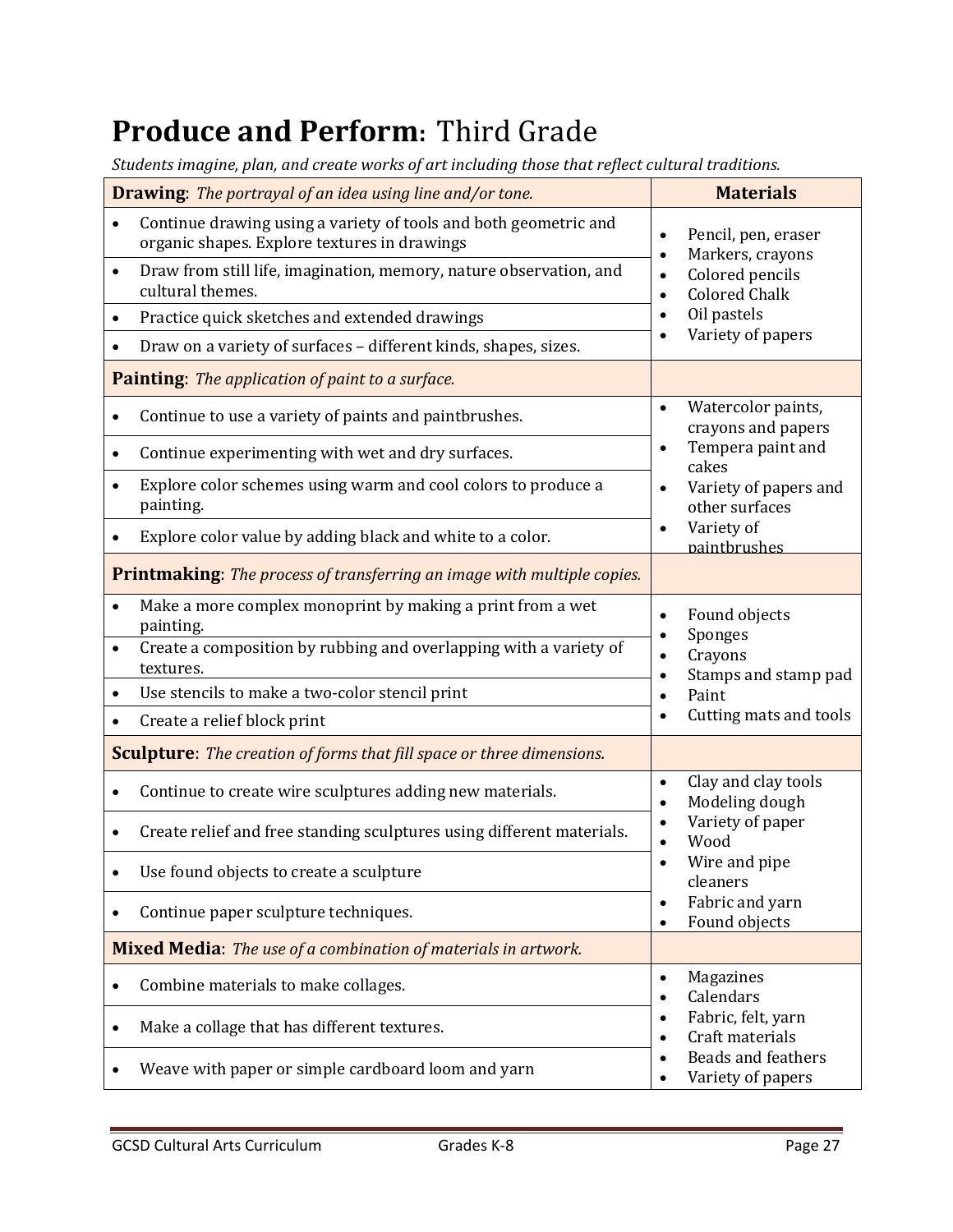### **Produce and Perform (continued):** Third Grade

| <b>Beadwork:</b> Using beads alone or applied to other materials to create<br>traditional artwork                                                                          | <b>Materials</b>                                     |  |  |  |
|----------------------------------------------------------------------------------------------------------------------------------------------------------------------------|------------------------------------------------------|--|--|--|
| Use single needle applique technique on felt or moose hide to create a<br>small beaded object (medallion, pin, keychain).                                                  | <b>Beads</b><br>$\bullet$<br>Thread<br>$\bullet$     |  |  |  |
| Begin a personal collection of beadwork designs.<br>$\bullet$                                                                                                              | Needles<br>$\bullet$<br>Felt or pre-cut<br>$\bullet$ |  |  |  |
| Create own beadwork pattern on paper, and transfer pattern onto<br>material for beading.                                                                                   | moose hide<br>Patterns<br>$\bullet$                  |  |  |  |
| <b>Cloth Sewing and Handwork:</b> Using needle, thread, cloth, yarn to                                                                                                     |                                                      |  |  |  |
| produce traditional clothing or other items.                                                                                                                               |                                                      |  |  |  |
| Learn to create and use a pattern to cut out material and sew a small<br>object such as stuffed shape or animal.                                                           | Cloth, stuffing<br>Sewing needles<br>Thread          |  |  |  |
| Knit or crochet a small article such as a hat or scarf. Explore use of colors<br>$\bullet$<br>and try making own designs rather than using patterns.                       | Yarn<br>Crochet/knitting<br>needles                  |  |  |  |
| Fur and Skin Sewing: The preparation and use of fur and hides for<br>traditional purposes.                                                                                 |                                                      |  |  |  |
| Learn basic skin sewing techniques using rabbit fur, including the<br>importance of even whip stitches (spacing and tension), evenly pieced<br>fur, and appropriate knots. | Rabbit fur<br>Thread<br>Needles                      |  |  |  |
| <b>Basketry:</b> The production of baskets and other traditional items using                                                                                               |                                                      |  |  |  |
| natural materials such as birch bark, willow, spruce roots and other materials.                                                                                            |                                                      |  |  |  |
| Make a large basket or tray using yarn coil techniques.                                                                                                                    | Yarn<br>$\bullet$<br>Yarn needles                    |  |  |  |
| Explore natural materials used in basket making.                                                                                                                           | Coil core<br>Natural materials                       |  |  |  |
| <b>Other Cultural Skills:</b> Creating tools, cultural items, or developing skills                                                                                         |                                                      |  |  |  |
| used in a variety of traditional activities.<br>Learn about types of Athabascan potlatches, village and seasonal<br>$\bullet$                                              |                                                      |  |  |  |
| variations, and differences between past and present potlatches.                                                                                                           | Local Elders,<br>$\bullet$                           |  |  |  |
| Prepare food for a classroom potlatch.<br>$\bullet$                                                                                                                        | Koyukon culture                                      |  |  |  |
| Learn about fall subsistence and express learning in art or performance.<br>$\bullet$                                                                                      | resources                                            |  |  |  |
| Learn about cultural rites of passage for young people.                                                                                                                    |                                                      |  |  |  |
| Koyukon Language: Understanding spoken and written Koyukon words                                                                                                           |                                                      |  |  |  |
| and phrases, and communicating with others in the Koyukon language.                                                                                                        |                                                      |  |  |  |
| Learn a more complex introduction of self, including home village and<br>parent's and grandparent's names.                                                                 | Koyukon language<br>$\bullet$                        |  |  |  |
| Learn to understand and say at least ten words or phrases related to<br>$\bullet$                                                                                          | resources                                            |  |  |  |
| food, potlatch, and family.                                                                                                                                                |                                                      |  |  |  |
| <b>Storytelling, Song and Dance:</b> Learning and performing traditional<br>stories, songs and dance.                                                                      |                                                      |  |  |  |
| Learn about the traditions and role of songs in potlatches; learn and                                                                                                      | Local Elders,<br>$\bullet$                           |  |  |  |
| perform at least one potlatch song.                                                                                                                                        | audio and written                                    |  |  |  |
| Listen to and retell a traditional story related to fall.                                                                                                                  | Koyukon stories<br>and songs                         |  |  |  |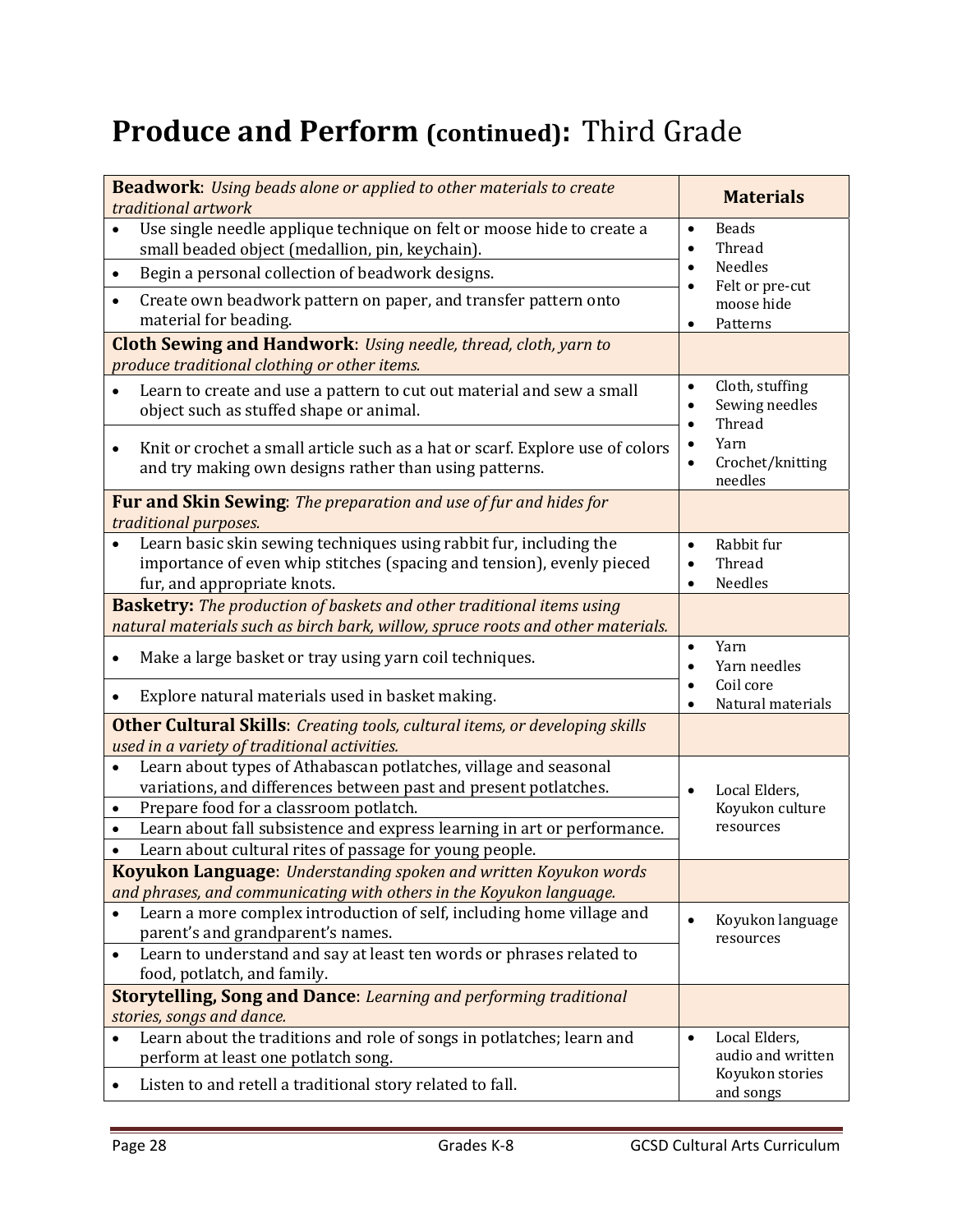## **Reflect and Respond**: Third Grade

| <b>Students will DESCRIBE ART using these design elements:</b> |                                                                              |  |  |
|----------------------------------------------------------------|------------------------------------------------------------------------------|--|--|
| Line                                                           | Find the line at the edges of shapes                                         |  |  |
| Shape/Form                                                     | Distinguish between shape (2-dimensional) and form (3-dimensional).          |  |  |
| Color                                                          | Recognize and distinguish between warm and cool colors.                      |  |  |
| Value                                                          | Recognize that a piece of art may use many values (light/dark) of one color. |  |  |
| Texture                                                        | Use texture words when discussing art (i.e., rough).                         |  |  |
| Space/Perspective                                              | Discuss foreground and background in artwork as part of "perspective".       |  |  |

*Analyze and evaluate the process of learning about and participating in art and culture.*

| <b>Students will ANALYZE ART using these design principles:</b> |                                                                                                      |  |  |
|-----------------------------------------------------------------|------------------------------------------------------------------------------------------------------|--|--|
| Pattern                                                         | Begin to recognize that repetition of elements in patterns creates the visual<br>allusion of rhythm. |  |  |
| Rhythm/Movement<br>Look for repetition that suggests movement.  |                                                                                                      |  |  |
| Proportion/Scale                                                | Look at an object and compare the relationship of one part to another and<br>to the whole.           |  |  |
| Unity                                                           | Discuss whether a work of art seems complete and unified (all the parts<br>seem to fit)              |  |  |
| Emphasis                                                        | Identify the focal point, or where your eye is drawn in a work of art.                               |  |  |

| <b>Students will DESCRIBE CULTURE using these terms and concepts:</b> |                                                                                        |  |  |  |
|-----------------------------------------------------------------------|----------------------------------------------------------------------------------------|--|--|--|
|                                                                       | Understand local history and factors that have contributed to the                      |  |  |  |
| Heritage                                                              | development of local culture and their own identity.                                   |  |  |  |
|                                                                       | Recount their own genealogy and family history.<br>$\bullet$                           |  |  |  |
|                                                                       | Become familiar with cultural values and how they affect behavior.<br>$\bullet$        |  |  |  |
| Values/Beliefs                                                        | Understand relationships between beliefs, world view and the way<br>$\bullet$          |  |  |  |
|                                                                       | knowledge is formed and used.                                                          |  |  |  |
| Traditions                                                            | Learn about local traditions of the past and present.<br>$\bullet$                     |  |  |  |
|                                                                       | Understand how and why cultures change over time.                                      |  |  |  |
|                                                                       | Describe seasonal subsistence activities and the role they play in<br>$\bullet$        |  |  |  |
| Subsistence                                                           | developing culture and identity.                                                       |  |  |  |
|                                                                       | Identify historic changes in technology and the consequences of their use<br>$\bullet$ |  |  |  |
|                                                                       | for improving the quality of life in the community.                                    |  |  |  |
|                                                                       | Understand how common heritage and experiences create community,<br>$\bullet$          |  |  |  |
| Community                                                             | and how community shapes individuals.                                                  |  |  |  |
|                                                                       | Determine the place of their cultural community in regional, state,<br>$\bullet$       |  |  |  |
|                                                                       | national, and international political and economic systems.                            |  |  |  |
|                                                                       | Learn how subsistence activities and cultural traditions affect and are<br>$\bullet$   |  |  |  |
| Environment                                                           | shaped by the natural environment.                                                     |  |  |  |
|                                                                       | Become familiar with local plants and animals.<br>$\bullet$                            |  |  |  |
|                                                                       | Understand concepts of sustainability and respect for environment.                     |  |  |  |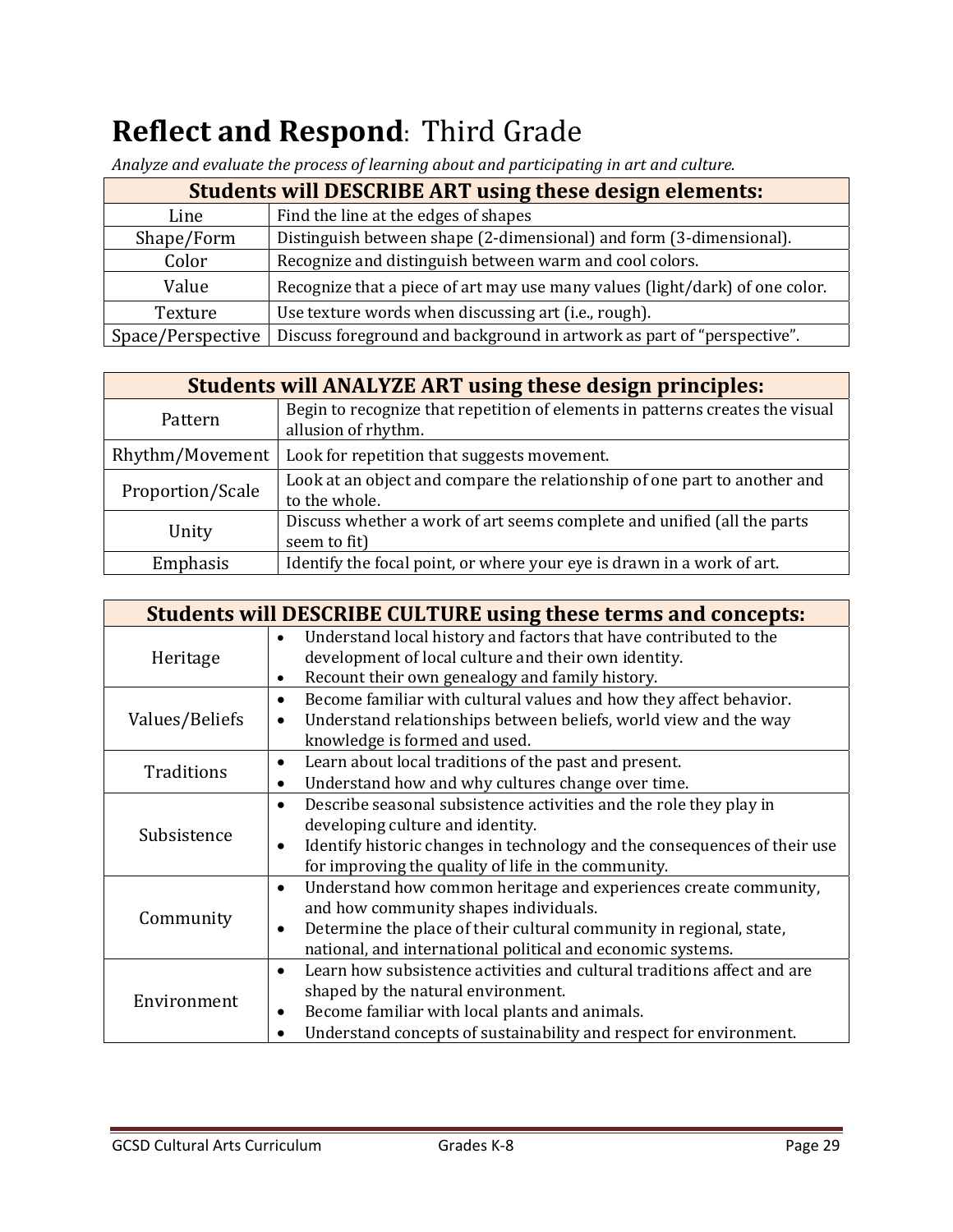## **Reflect and Respond (continued)**: Third Grade

| <b>Students will EXPRESS CULTURE in their own lives:</b> |                                                                                                                                                                                                                                                                                                                                                                                                                                                                                                                                                                                                                                                                                                                                                                                                     |  |  |  |
|----------------------------------------------------------|-----------------------------------------------------------------------------------------------------------------------------------------------------------------------------------------------------------------------------------------------------------------------------------------------------------------------------------------------------------------------------------------------------------------------------------------------------------------------------------------------------------------------------------------------------------------------------------------------------------------------------------------------------------------------------------------------------------------------------------------------------------------------------------------------------|--|--|--|
| Identity                                                 | Recognize the role culture and language play in determining who they<br>are and how they understand the world around them.<br>Integrate cultural values and traditions into everyday behavior.<br>$\bullet$<br>Assume responsibility for their role in relation to the wellbeing of the<br>$\bullet$<br>community.                                                                                                                                                                                                                                                                                                                                                                                                                                                                                  |  |  |  |
| Respect                                                  | Treat self, classmates, teachers, Elders and other community members<br>$\bullet$<br>with kindness.<br>Show respect to Elders in the community by assisting them in any way<br>$\bullet$<br>possible.<br>Value and treat elements of the natural world in a responsible manner.<br>Acquire insights from other people and cultures without diminishing the<br>integrity of their own.<br>Consistently act as a good role model, showing respect and providing<br>$\bullet$<br>support to others.                                                                                                                                                                                                                                                                                                    |  |  |  |
| <b>Healthy Living</b>                                    | Use cultural values as guidance in making healthy choices that contribute<br>$\bullet$<br>to physical, mental and spiritual wellbeing in self and others.<br>Associate with friends who are healthy role models that make a positive<br>$\bullet$<br>contribution to your growth and development toward adulthood.<br>Engage in realistic self-assessment to identify strengths and needs and<br>$\bullet$<br>make appropriate decisions to enhance life skills.<br>Participate in subsistence activities with parents, Elders and other<br>$\bullet$<br>members of the community and learn the stories and lessons associated<br>with those activities.<br>Become actively involved in local activities and organizations that<br>$\bullet$<br>contribute to the quality of life in the community. |  |  |  |
| <b>Stories</b>                                           | Acquire and pass on the traditions of the community through oral and<br>$\bullet$<br>written history.<br>Use storytelling as a way of communicating experiences and values with<br>others.<br>Use critical judgment in the selection of popular media for reading,<br>$\bullet$<br>viewing and listening and make sure these are the stories you want to<br>guide you in becoming an adult.                                                                                                                                                                                                                                                                                                                                                                                                         |  |  |  |
| Resourcefulness                                          | Identify and utilize appropriate sources of cultural knowledge to find<br>$\bullet$<br>solutions to everyday problems.                                                                                                                                                                                                                                                                                                                                                                                                                                                                                                                                                                                                                                                                              |  |  |  |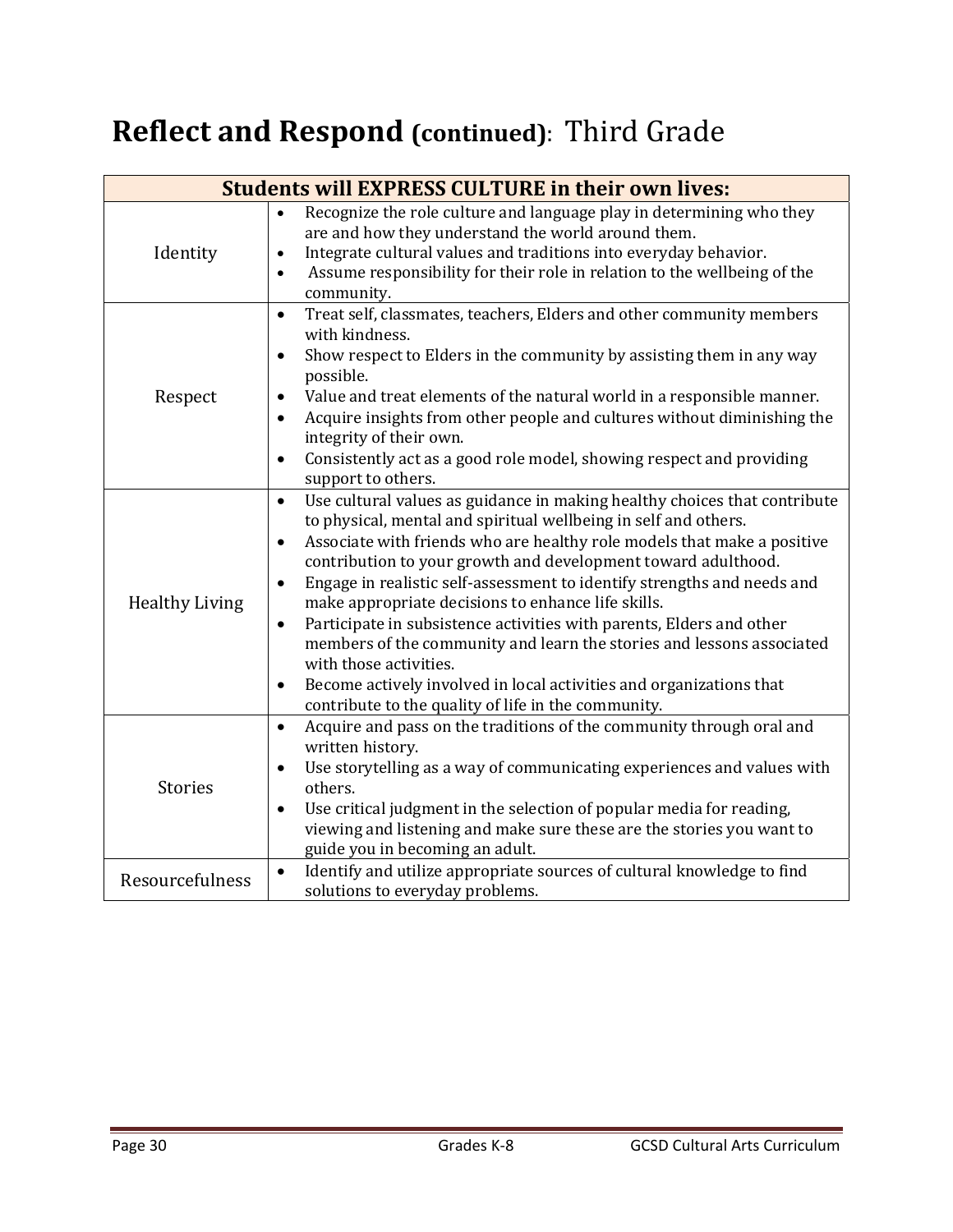## **Encounter and Explore:** Fourth Grade

*Learn about concepts in art and culture, and learn from accomplished artists and wisdom keepers past and present. \*See Resource section for more information.*

| <b>Elements of Art</b>                   |                                                                                                                                                                                                                                                                                                                                                                                                                                                                                             |  |  |  |  |
|------------------------------------------|---------------------------------------------------------------------------------------------------------------------------------------------------------------------------------------------------------------------------------------------------------------------------------------------------------------------------------------------------------------------------------------------------------------------------------------------------------------------------------------------|--|--|--|--|
| Color                                    | Introduce the terms brightness, dullness, and intensity for describing<br>$\bullet$<br>color.                                                                                                                                                                                                                                                                                                                                                                                               |  |  |  |  |
| Light                                    | Continue to study concepts of light, space, and design. Introduce the idea<br>$\bullet$<br>of positive and negative space.<br>Observe light and shadow in nature.<br>$\bullet$<br>Notice how artist use light, shadow and color value in various artwork.<br>$\bullet$                                                                                                                                                                                                                      |  |  |  |  |
| Space                                    | Understand the following terms: two-dimensional (height, width) and<br>$\bullet$<br>three-dimensional (height, width, depth).<br>Observe how artists make objects look three-dimensional using shading<br>$\bullet$<br>according to light sources.<br>Continue observing the foreground, middle ground, and background in<br>$\bullet$<br>paintings.                                                                                                                                        |  |  |  |  |
| Design                                   | Observe how elements of art work together to create design.<br>$\bullet$<br>Become familiar with how pattern, balance and symmetry are used in art.<br>$\bullet$                                                                                                                                                                                                                                                                                                                            |  |  |  |  |
| Explore                                  | Look at a variety of paintings, including landscapes, and discuss the<br>$\bullet$<br>"mood" that the artist creates through their work. Discuss what elements<br>evoke feelings in the viewer.                                                                                                                                                                                                                                                                                             |  |  |  |  |
|                                          | <b>Exploring Culture</b>                                                                                                                                                                                                                                                                                                                                                                                                                                                                    |  |  |  |  |
| <b>Cultural Values</b><br>and Traditions | Make students familiar with Athabascan values, how they have shaped<br>$\bullet$<br>local culture and how they apply to their own lives. *<br>Provide opportunities for students to learn cultural traditions through<br>$\bullet$<br>hands-on demonstrations of cultural knowledge, practices, and skills.<br>Begin comparing local traditions with those of other cultures, particularly<br>$\bullet$<br>those being studied in other subject areas.                                      |  |  |  |  |
| Seasons and<br>Subsistence               | The cycle of the seasons and related activities are central to Koyukon<br>$\bullet$<br>Athabascan culture. Throughout the school year, activities can be<br>oriented around the seasons to make students familiar with the annual<br>cycle of traditional activities.<br>Students become familiar with the need for, and activities related to<br>$\bullet$<br>subsistence harvest, and how these have changed over time. Activities<br>incorporate native science and outdoor exploration. |  |  |  |  |
| Learning from<br>Elders                  | Elders, as the tradition-bearers, can help nurture culturally healthy youth<br>$\bullet$<br>by sharing their wisdom<br>Students acquire in-depth cultural knowledge through active<br>$\bullet$<br>participation and meaningful interaction with Elders.<br>Students learn from Elders of the past through books and sound<br>$\bullet$<br>recordings.*                                                                                                                                     |  |  |  |  |
| Alaskan Artists                          | Alaska has been home to many artists, native and non-native, past and<br>$\bullet$<br>present. Provide examples of Alaskan artwork that pertains to the<br>subjects being studied and explored.*                                                                                                                                                                                                                                                                                            |  |  |  |  |
| Alaskan<br>Literature                    | Students learn about local culture, traditional stories and history through<br>$\bullet$<br>age-appropriate books.*                                                                                                                                                                                                                                                                                                                                                                         |  |  |  |  |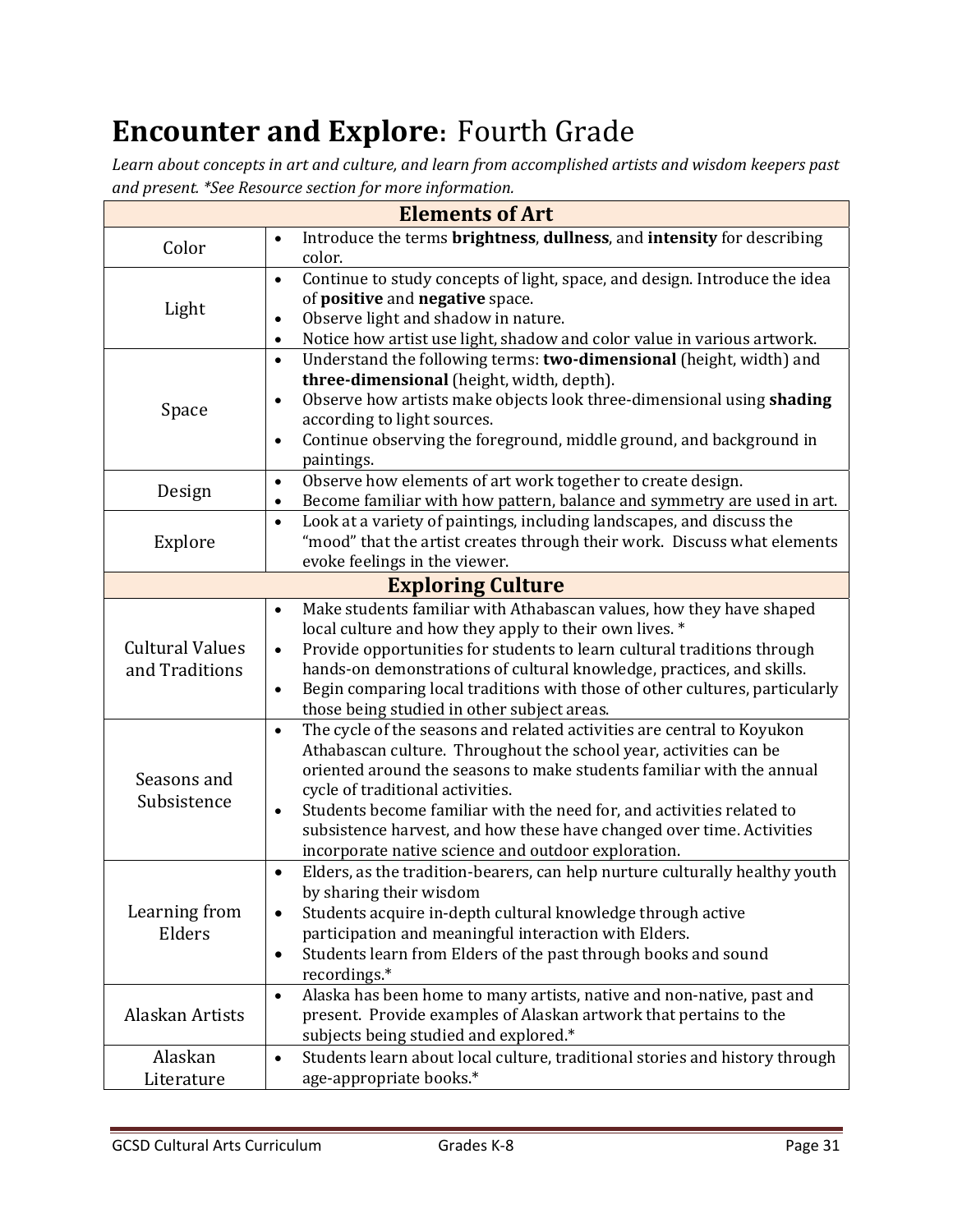#### **Produce and Perform:** Fourth Grade

*Students imagine, plan, and create works of art including those that reflect cultural traditions.*

| <b>Drawing:</b> The portrayal of an idea using line and/or tone.      |                                                                                                                                            |                                                      | <b>Materials</b>                                                                                                                            |  |
|-----------------------------------------------------------------------|--------------------------------------------------------------------------------------------------------------------------------------------|------------------------------------------------------|---------------------------------------------------------------------------------------------------------------------------------------------|--|
|                                                                       | Continue making quick sketches and extended drawings from<br>observation, nature, imagination, memory, still life, and cultural<br>themes. | Pencil, pen, eraser<br>Markers, crayons<br>$\bullet$ |                                                                                                                                             |  |
|                                                                       | Practice contour line drawings.                                                                                                            | $\bullet$                                            | Colored pencils<br><b>Colored Chalk</b><br>$\bullet$<br>Oil pastels<br>$\bullet$<br>Variety of papers                                       |  |
| $\bullet$                                                             | Use positive and negative space in drawing.                                                                                                |                                                      |                                                                                                                                             |  |
|                                                                       | Draw on a variety of surfaces - different kinds, shapes, sizes.<br>Create drawings which include different textures.                       |                                                      |                                                                                                                                             |  |
|                                                                       | Painting: The application of paint to a surface.                                                                                           |                                                      |                                                                                                                                             |  |
| $\bullet$                                                             | Use several watercolor techniques, such as resist, dry-on-dry, wet-<br>on-wet, and wash.                                                   |                                                      | Watercolor paints,<br>crayons and papers<br>Tempera paint and<br>$\bullet$<br>cakes<br>Variety of papers and<br>$\bullet$<br>other surfaces |  |
| $\bullet$                                                             | Continue creating values by mixing black and white into colors and<br>apply multiple values of a color to a painting.                      |                                                      |                                                                                                                                             |  |
| $\bullet$                                                             | Mix complimentary colors and observe how they affect each other<br>(brightness, dullness, intensity) when placed near each other.          |                                                      |                                                                                                                                             |  |
| $\bullet$                                                             | Create a painting expressing mood.                                                                                                         | $\bullet$                                            | Variety of                                                                                                                                  |  |
|                                                                       | Paint a landscape.                                                                                                                         |                                                      | paintbrushes                                                                                                                                |  |
|                                                                       | Printmaking: The process of transferring an image with multiple copies.                                                                    |                                                      |                                                                                                                                             |  |
|                                                                       | Make relief block prints using Styrofoam or cutting mats and tools.                                                                        | $\bullet$<br>$\bullet$                               | Found objects<br>Sponges                                                                                                                    |  |
| $\bullet$                                                             | Begin to experiment with "collagraph" (printing from collages made<br>of glue lines, string, found objects, etc.)                          | $\bullet$<br>$\bullet$<br>$\bullet$                  | Ink and paint<br>Cutting mats and tools<br><b>Brayers and rollers</b>                                                                       |  |
|                                                                       | Use stencils to make a two-color stencil print.                                                                                            | $\bullet$                                            | Glue, string, etc.                                                                                                                          |  |
|                                                                       | <b>Sculpture</b> : The creation of forms that fill space or three dimensions.                                                              |                                                      |                                                                                                                                             |  |
|                                                                       | Create 3D sculptures with a variety of materials and surface<br>patterns.                                                                  | $\bullet$<br>$\bullet$                               | Clay and clay tools<br>Modeling dough                                                                                                       |  |
| $\bullet$                                                             | Create a subtractive sculpture by starting with a block of soap or<br>clay and carving a form out of it.                                   | $\bullet$                                            | Paper and wood<br>Fabric and yarn<br>Found objects                                                                                          |  |
| <b>Mixed Media:</b> The use of a combination of materials in artwork. |                                                                                                                                            |                                                      |                                                                                                                                             |  |
| $\bullet$                                                             | Create mixed media drawings, paintings, and collages.                                                                                      | $\bullet$<br>$\bullet$                               | Magazines<br>Calendars                                                                                                                      |  |
| $\bullet$                                                             | Create a landscape using mixed media.                                                                                                      | $\bullet$<br>$\bullet$                               | Fabric, felt, yarn<br>Craft materials                                                                                                       |  |
| ٠                                                                     | Make masks using a variety of materials (consider Alaskan and<br>world cultures).                                                          | $\bullet$<br>$\bullet$                               | <b>Beads and feathers</b><br>Variety of papers                                                                                              |  |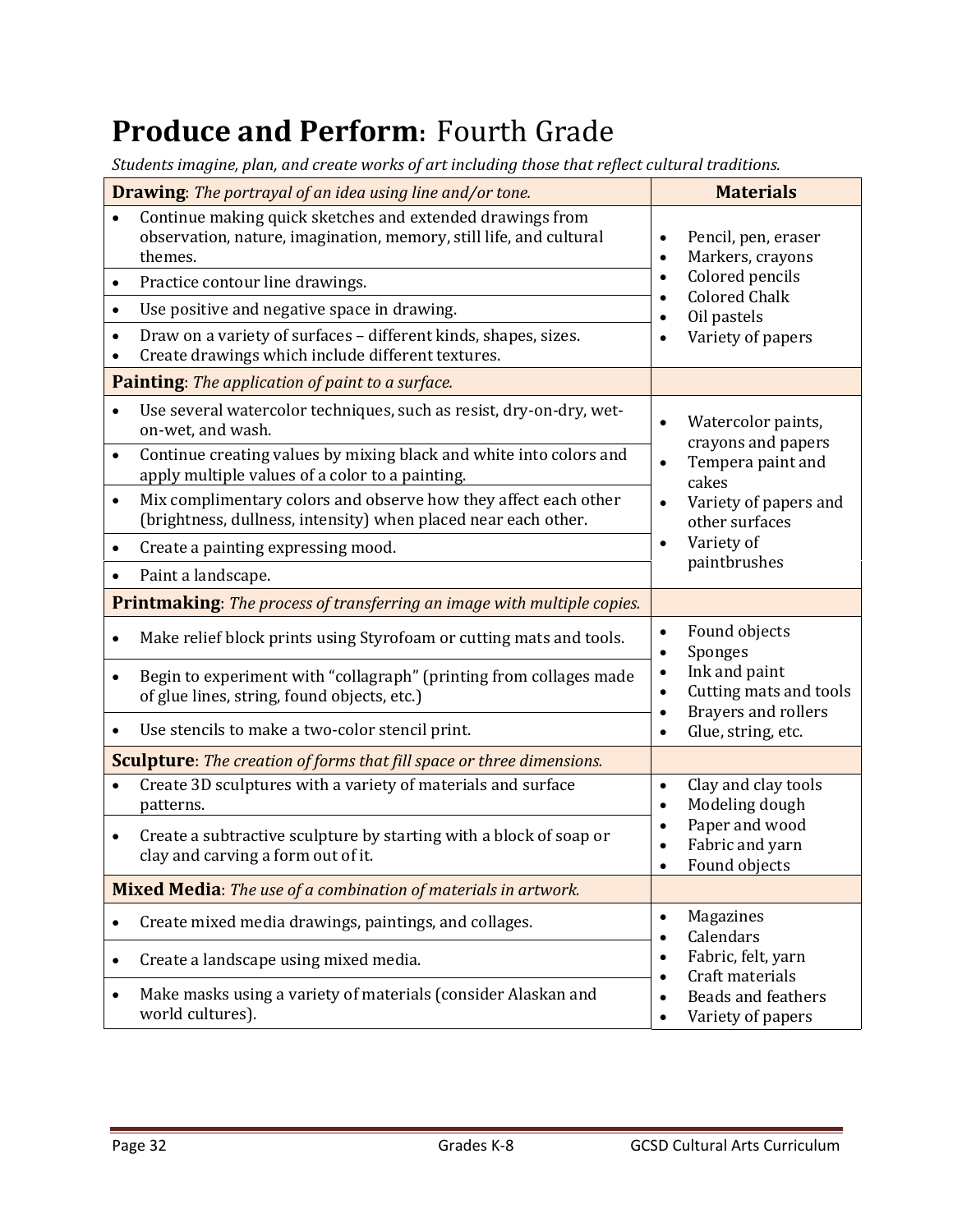#### **Produce and Perform (continued):** Fourth Grade

| <b>Beadwork:</b> Using beads alone or applied to other materials to create<br>traditional artwork                                                                                                               | <b>Materials</b>                                                                                          |
|-----------------------------------------------------------------------------------------------------------------------------------------------------------------------------------------------------------------|-----------------------------------------------------------------------------------------------------------|
| Learn two needle beadwork applique technique on felt to create small<br>$\bullet$<br>items such as pins, barrettes, keychains. Add to pattern collection.<br>Learn edging techniques to complete projects.<br>٠ | Felt<br>$\bullet$<br>Needles<br>$\bullet$<br><b>Beads</b><br>$\bullet$                                    |
| <b>Cloth Sewing and Handwork:</b> Using needle, thread, cloth, yarn to<br>produce traditional clothing or other items.                                                                                          |                                                                                                           |
| Sew a shoulder bag using basic sewing, patchwork, applique, cross stitch<br>$\bullet$<br>techniques.                                                                                                            | Cloth<br>$\bullet$<br><b>Needles</b><br>$\bullet$<br>Thread<br>$\bullet$<br>Embroidery floss<br>$\bullet$ |
| <b>Fur and Skin Sewing:</b> The preparation and use of fur and hides for<br>traditional purposes.                                                                                                               |                                                                                                           |
| Practice good skin sewing techniques such as even whip stitches, evenly<br>$\bullet$<br>pieced fur, and appropriate knots.                                                                                      | Rabbit fur<br>$\bullet$<br><b>Needles</b><br>$\bullet$                                                    |
| Sew a patchwork pillow of alternating colors of rabbit fur.<br>$\bullet$                                                                                                                                        | Thread                                                                                                    |
| <b>Basketry:</b> The production of baskets and other traditional items using<br>natural materials such as birch bark, willow, spruce roots and other materials.                                                 |                                                                                                           |
| Make a coil basket using natural materials.<br>$\bullet$                                                                                                                                                        | Raffia in two or<br>$\bullet$<br>more colors<br>Large needles                                             |
| <b>Other Cultural Skills:</b> Creating tools, cultural items, or developing skills                                                                                                                              |                                                                                                           |
| used in a variety of traditional activities.<br>Learn about other Athabascan cultures and other native groups in<br>$\bullet$<br>Alaska, and express learning through art displays or performance.              | Local Elders,<br>$\bullet$<br>Koyukon culture                                                             |
| Learn how to thank members of another community when you visit.<br>$\bullet$                                                                                                                                    | resources                                                                                                 |
| Make food for a classroom potlatch and invite at least one Elder.<br>$\bullet$                                                                                                                                  |                                                                                                           |
| <b>Koyukon Language:</b> Understanding spoken and written Koyukon words<br>and phrases, and communicating with others in the Koyukon language.                                                                  |                                                                                                           |
| Begin learning sentence structure, and converse with other classmates<br>in simple Koyukon sentences.                                                                                                           | Koyukon language<br>resources                                                                             |
| Learn at least 10 new words or phrases.<br>$\bullet$                                                                                                                                                            |                                                                                                           |
| <b>Storytelling, Song and Dance: Learning and performing traditional</b><br>stories, songs and dance.                                                                                                           |                                                                                                           |
| Learn about seasonality of traditional storytelling.<br>$\bullet$                                                                                                                                               | Local Elders,<br>$\bullet$                                                                                |
| Listen to and retell a traditional story that includes native language<br>$\bullet$<br>words.                                                                                                                   | audio and written<br>Koyukon stories                                                                      |
| Perform a traditional song as a class to another class or group.<br>٠                                                                                                                                           | and songs                                                                                                 |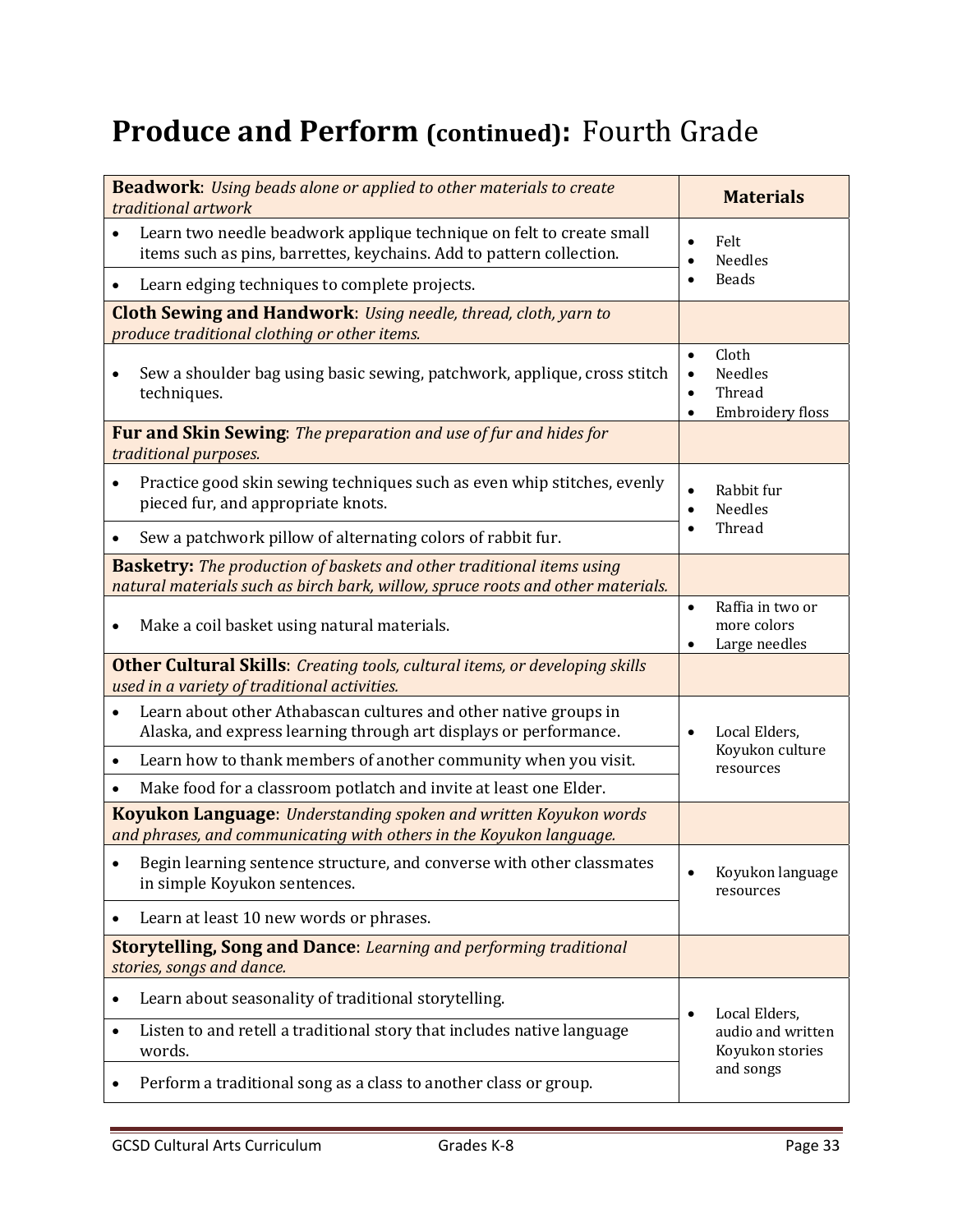## **Reflect and Respond:** Fourth Grade

*Analyze and evaluate the process of learning about and participating in art and culture.*

|                   | $\sigma$<br><b>Students will DESCRIBE ART using these design elements:</b>                                                                                                                                                                                                   |
|-------------------|------------------------------------------------------------------------------------------------------------------------------------------------------------------------------------------------------------------------------------------------------------------------------|
| Line              | Recognize contour lines in drawings.                                                                                                                                                                                                                                         |
| Shape/Form        | Locate and differentiate between circle/sphere, square/cube,<br>triangle/cone, and rectangle/cylinder.                                                                                                                                                                       |
| Color             | Recognize intensity changes through use of complimentary colors.                                                                                                                                                                                                             |
| Value             | Recognize that artwork uses many values (light/dark) of color.                                                                                                                                                                                                               |
| Texture           | Compare/contrast different textures of artwork.                                                                                                                                                                                                                              |
| Space             | Identify positive and negative space.                                                                                                                                                                                                                                        |
| Perspective       | Use perspective terms including placement, overlapping, size/scale,<br>foreground/background, and detail when discussing art.                                                                                                                                                |
|                   | <b>Students will ANALYZE ART using these design principles:</b>                                                                                                                                                                                                              |
| Pattern           | Recognize how using color, line, shape, and form can create patterns.                                                                                                                                                                                                        |
| Rhythm/Movement   | Recognize that repetition of elements creates the visual illusion of rhythm<br>and movement in art.                                                                                                                                                                          |
| Proportion/Scale  | Begin to learn body proportions.                                                                                                                                                                                                                                             |
| <b>Balance</b>    | Recognize symmetry and asymmetry in art; consider whether a work of art<br>seems balanced.                                                                                                                                                                                   |
| Unity             | Discuss whether a work of art seems complete and unified (all parts seem<br>to fit).                                                                                                                                                                                         |
| Emphasis          | Identify the focal point, or where your eye is drawn in a work of art.                                                                                                                                                                                                       |
|                   | <b>Students will DESCRIBE CULTURE using these terms and concepts:</b>                                                                                                                                                                                                        |
| Heritage          | Understand local history and factors that have contributed to the<br>development of local culture and their own identity.<br>Recount their own genealogy and family history.<br>$\bullet$                                                                                    |
| Values/Beliefs    | Become familiar with cultural values and how they affect behavior.<br>$\bullet$<br>Understand relationships between beliefs, world view and the way<br>$\bullet$<br>knowledge is formed and used.                                                                            |
| <b>Traditions</b> | Learn about local traditions of the past and present.<br>$\bullet$<br>Understand how and why cultures change over time.<br>$\bullet$                                                                                                                                         |
| Subsistence       | Describe seasonal subsistence activities and the role they play in<br>$\bullet$<br>developing culture and identity.<br>Identify historic changes in technology and the consequences of their<br>$\bullet$<br>use for improving the quality of life in the community.         |
| Community         | Understand how common heritage and experiences create community,<br>$\bullet$<br>and how community shapes individuals.<br>Determine the place of their cultural community in regional, state,<br>$\bullet$<br>national, and international political and economic systems.    |
| Environment       | Learn how subsistence activities and cultural traditions affect and are<br>$\bullet$<br>shaped by the natural environment.<br>Become familiar with local plants and animals.<br>$\bullet$<br>Understand concepts of sustainability and respect for environment.<br>$\bullet$ |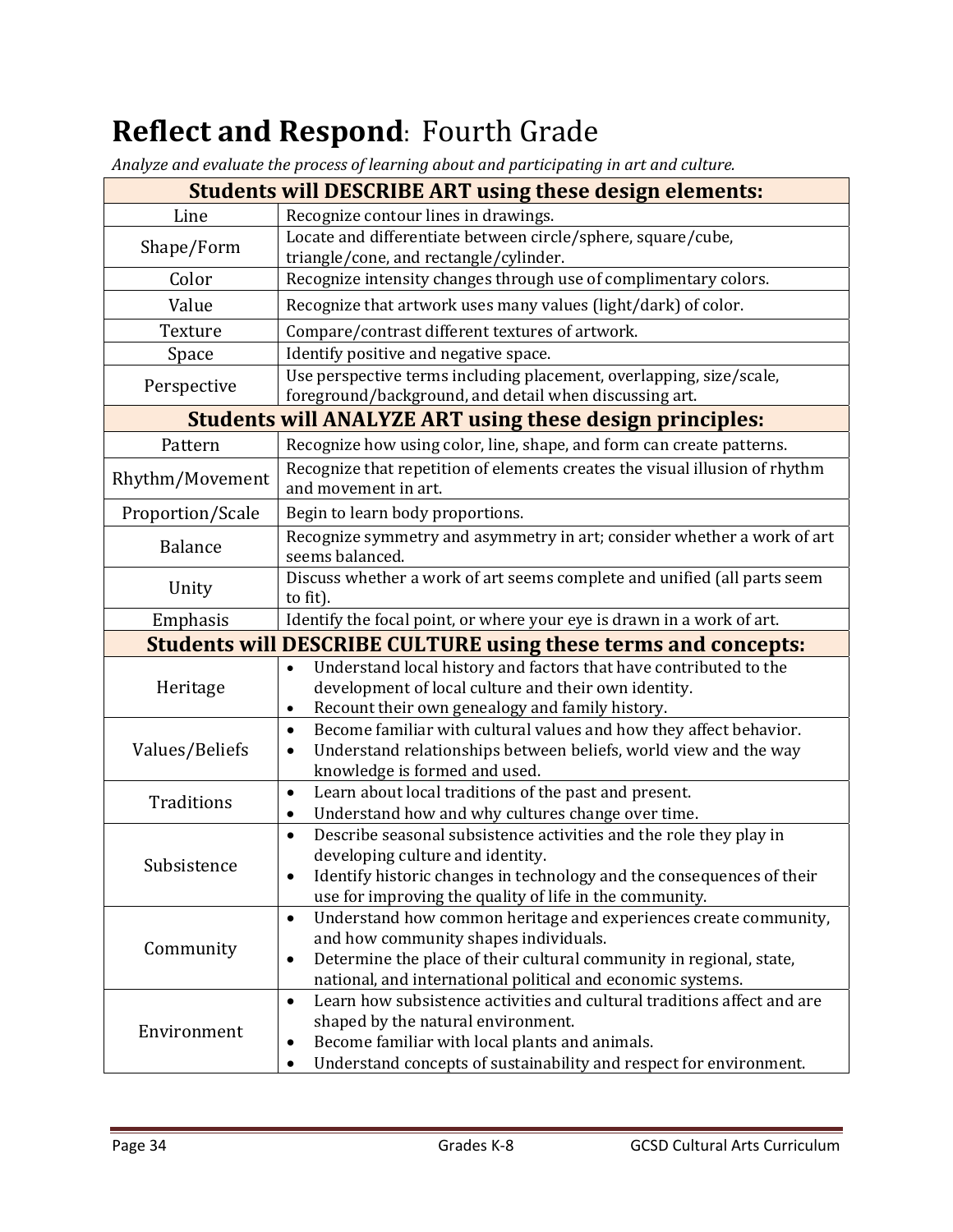## **Reflect and Respond (continued)**: Fourth Grade

| <b>Students will EXPRESS CULTURE in their own lives:</b> |                                                                                                                                                                                                                                                                                                                                                                                                                                                                                                                                                                                                                                                                                                                                                                                             |  |  |
|----------------------------------------------------------|---------------------------------------------------------------------------------------------------------------------------------------------------------------------------------------------------------------------------------------------------------------------------------------------------------------------------------------------------------------------------------------------------------------------------------------------------------------------------------------------------------------------------------------------------------------------------------------------------------------------------------------------------------------------------------------------------------------------------------------------------------------------------------------------|--|--|
| Identity                                                 | Recognize the role culture and language play in determining who they<br>$\bullet$<br>are and how they understand the world around them.<br>Integrate cultural values and traditions into everyday behavior.<br>$\bullet$<br>Assume responsibility for their role in relation to the wellbeing of the<br>$\bullet$<br>community.                                                                                                                                                                                                                                                                                                                                                                                                                                                             |  |  |
| Respect                                                  | Treat self, classmates, teachers, Elders and other community members<br>$\bullet$<br>with kindness.<br>Show respect to Elders in the community by assisting them in any way<br>$\bullet$<br>possible.<br>Value and treat elements of the natural world in a responsible manner.<br>Acquire insights from other people and cultures without diminishing the<br>integrity of their own.<br>Consistently act as a good role model, showing respect and providing<br>$\bullet$<br>support to others.                                                                                                                                                                                                                                                                                            |  |  |
| <b>Healthy Living</b>                                    | Use cultural values as guidance in making healthy choices that contribute<br>$\bullet$<br>to physical, mental and spiritual wellbeing in self and others.<br>Associate with friends who are healthy role models that make a positive<br>٠<br>contribution to your growth and development toward adulthood.<br>Engage in realistic self-assessment to identify strengths and needs and<br>$\bullet$<br>make appropriate decisions to enhance life skills.<br>Participate in subsistence activities with parents, Elders and other<br>$\bullet$<br>members of the community and learn the stories and lessons associated<br>with those activities.<br>Become actively involved in local activities and organizations that<br>$\bullet$<br>contribute to the quality of life in the community. |  |  |
| <b>Stories</b>                                           | Acquire and pass on the traditions of the community through oral and<br>$\bullet$<br>written history.<br>Use storytelling as a way of communicating experiences and values with<br>$\bullet$<br>others.<br>Use critical judgment in the selection of popular media for reading,<br>$\bullet$<br>viewing and listening and make sure these are the stories you want to<br>guide you in becoming an adult.                                                                                                                                                                                                                                                                                                                                                                                    |  |  |
| Resourcefulness                                          | Identify and utilize appropriate sources of cultural knowledge to find<br>$\bullet$<br>solutions to everyday problems.                                                                                                                                                                                                                                                                                                                                                                                                                                                                                                                                                                                                                                                                      |  |  |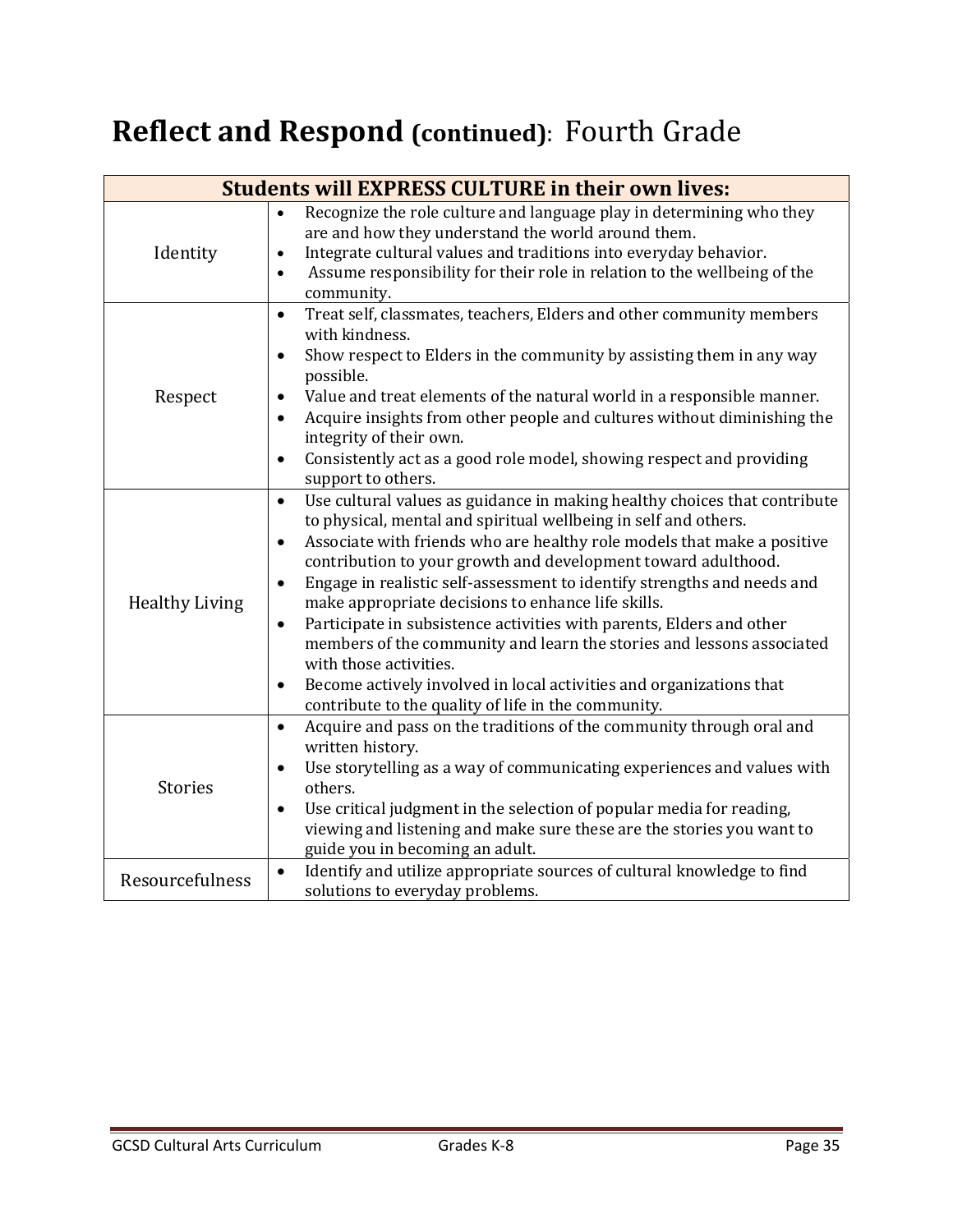## **Encounter and Explore:** Fifth Grade

*Learn about concepts in art and culture, and learn from accomplished artists and wisdom keepers past and present.*

|                                          | <b>Elements of Art</b>                                                                                                                                                                                                                                                                                                                                                                                                                                                                      |
|------------------------------------------|---------------------------------------------------------------------------------------------------------------------------------------------------------------------------------------------------------------------------------------------------------------------------------------------------------------------------------------------------------------------------------------------------------------------------------------------------------------------------------------------|
| Color                                    | Build on the concept of color value to introduce monochromatic color<br>$\bullet$<br>schemes.                                                                                                                                                                                                                                                                                                                                                                                               |
| Line                                     | Identify and compare contour lines and sketching in artwork.<br>$\bullet$                                                                                                                                                                                                                                                                                                                                                                                                                   |
| Space                                    | Observe how placement, overlapping, size and scale of multiple forms in<br>$\bullet$<br>a piece of artwork create perspective.<br>Observe foreground, middle ground, background, and detail in artwork.<br>$\bullet$                                                                                                                                                                                                                                                                        |
| Design                                   | Observe how elements of art work together to create design.<br>$\bullet$<br>Become familiar with how pattern, balance and symmetry are used in art.<br>$\bullet$                                                                                                                                                                                                                                                                                                                            |
|                                          | <b>Exploring Culture</b>                                                                                                                                                                                                                                                                                                                                                                                                                                                                    |
| <b>Cultural Values</b><br>and Traditions | Make students familiar with Athabascan values, how they have shaped<br>$\bullet$<br>local culture and how they apply to their own lives. *<br>Provide opportunities for students to learn cultural traditions through<br>$\bullet$<br>hands-on demonstrations of cultural knowledge, practices, and skills.<br>Begin comparing local traditions with those of other cultures, particularly<br>$\bullet$<br>those being studied in other subject areas.                                      |
| Seasons and<br>Subsistence               | The cycle of the seasons and related activities are central to Koyukon<br>$\bullet$<br>Athabascan culture. Throughout the school year, activities can be<br>oriented around the seasons to make students familiar with the annual<br>cycle of traditional activities.<br>Students become familiar with the need for, and activities related to<br>$\bullet$<br>subsistence harvest, and how these have changed over time. Activities<br>incorporate native science and outdoor exploration. |
| Learning from<br>Elders                  | Elders, as the tradition-bearers, can help nurture culturally healthy youth<br>$\bullet$<br>by sharing their wisdom<br>Students acquire in-depth cultural knowledge through active<br>$\bullet$<br>participation and meaningful interaction with Elders.<br>Students learn from Elders of the past through books and sound<br>$\bullet$<br>recordings.*                                                                                                                                     |
| Alaskan Artists                          | Alaska has been home to many artists, native and non-native, past and<br>$\bullet$<br>present. Provide examples of Alaskan artwork that pertains to the<br>subjects being studied and explored.*                                                                                                                                                                                                                                                                                            |
| Alaskan<br>Literature                    | Students learn about local culture, traditional stories and history through<br>$\bullet$<br>age-appropriate books.*                                                                                                                                                                                                                                                                                                                                                                         |

*\*See Resource section for more information.*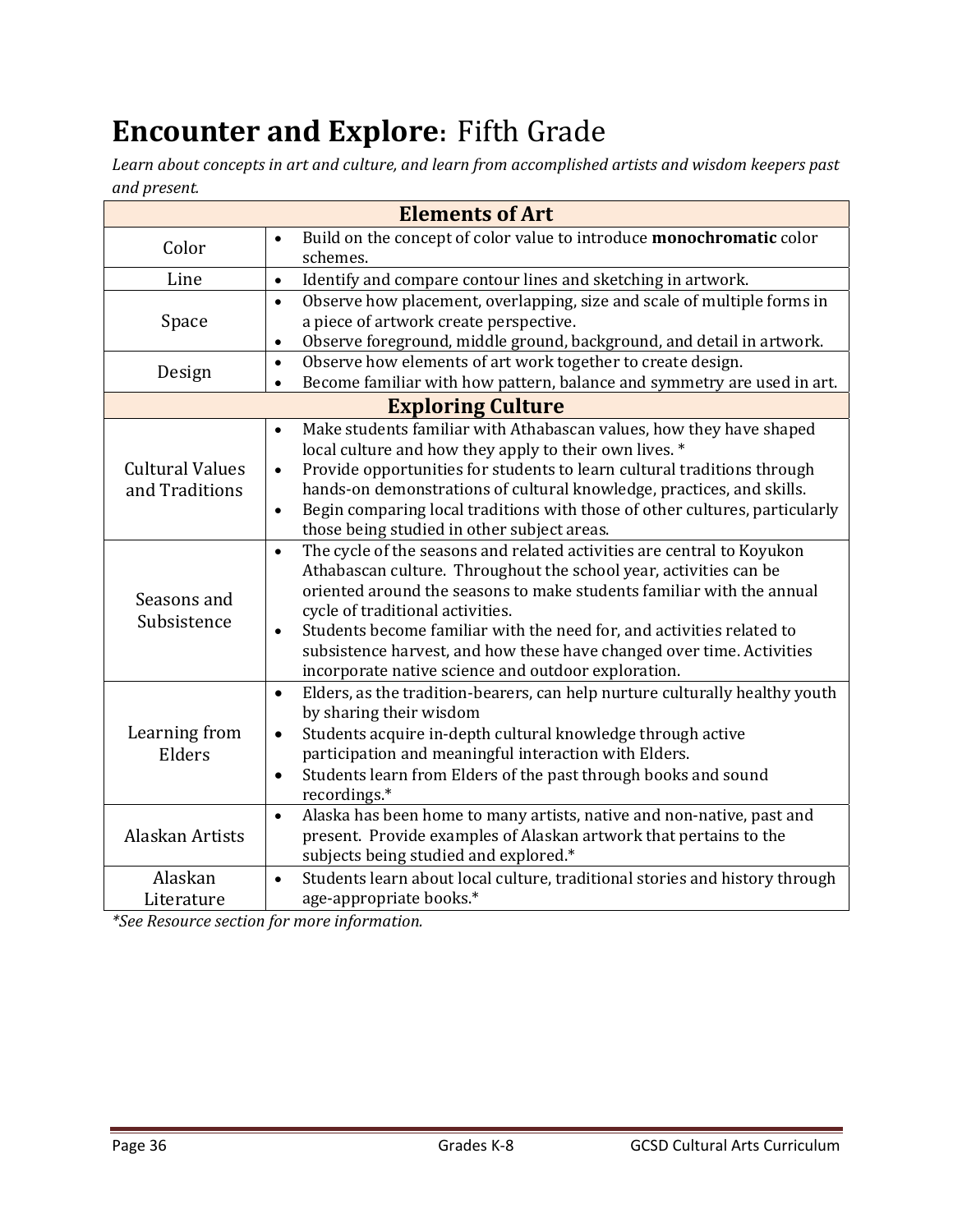# **Produce and Perform:** Fifth Grade

*Students imagine, plan, and create works of art including those that reflect cultural traditions.*

| <b>Drawing:</b> The portrayal of an idea using line and/or tone.                                                                           | <b>Materials</b>                                                                                                  |  |  |
|--------------------------------------------------------------------------------------------------------------------------------------------|-------------------------------------------------------------------------------------------------------------------|--|--|
| Continue making quick sketches and extended drawings from<br>observation, nature, imagination, memory, still life, and cultural<br>themes. | Pencil, pen, eraser<br>$\bullet$<br>Markers, crayons<br>$\bullet$<br>Colored pencils<br>$\bullet$                 |  |  |
| Continue to explore and practice contour line.<br>$\bullet$                                                                                | <b>Colored Chalk</b><br>$\bullet$                                                                                 |  |  |
| Explore value in drawings using different shading techniques.<br>$\bullet$                                                                 | Oil pastels<br>$\bullet$                                                                                          |  |  |
| Use examples of positive and negative space in drawings.<br>$\bullet$                                                                      | Charcoal and<br>$\bullet$                                                                                         |  |  |
| Draw from still life.<br>$\bullet$                                                                                                         | blending stumps                                                                                                   |  |  |
| Explore portrait and human body proportions.                                                                                               | Variety of papers<br>$\bullet$                                                                                    |  |  |
| Painting: The application of paint to a surface.                                                                                           |                                                                                                                   |  |  |
| Practice and name a variety of brushstrokes such as stipple, hard<br>$\bullet$<br>edge, and soft edge while using tempera.                 | Watercolor paints,<br>$\bullet$<br>crayons and papers                                                             |  |  |
| Continue mixing values (adding white and black to colors) and<br>$\bullet$<br>complimentary colors and use results in a piece of artwork.  | Tempera paint and<br>$\bullet$<br>cakes                                                                           |  |  |
| Continue to use and name color schemes (e.g. warm, cool,<br>$\bullet$<br>monochromatic).                                                   | Variety of papers and<br>$\bullet$<br>other surfaces                                                              |  |  |
| Continue to use different watercolor techniques.                                                                                           | Variety of<br>$\bullet$<br>paintbrushes                                                                           |  |  |
| <b>Printmaking:</b> The process of transferring an image with multiple copies.                                                             |                                                                                                                   |  |  |
| Use and combine different printing techniques such as stamping,<br>$\bullet$<br>rubbing, stenciling, relief blocks, and monoprints.        | Found objects<br>$\bullet$<br>Sponges<br>$\bullet$<br>Ink and paint<br>$\bullet$<br>Cutting mats and<br>$\bullet$ |  |  |
| Create an edition of three prints; sign and number properly.                                                                               | tools<br>Brayers and rollers<br>$\bullet$<br>Glue, string, etc.<br>$\bullet$                                      |  |  |
| <b>Sculpture</b> : The creation of forms that fill space or three dimensions.                                                              |                                                                                                                   |  |  |
| Create a 3D work of chosen material and embellish it with surface<br>patterns.                                                             | Clay and clay tools<br>$\bullet$<br>Modeling dough<br>$\bullet$                                                   |  |  |
| Create a sculpture based on Alaska Native art.<br>$\bullet$                                                                                | Paper and wood<br>Wire pipe cleaners<br>$\bullet$                                                                 |  |  |
| Mixed Media: The use of a combination of materials in artwork.                                                                             |                                                                                                                   |  |  |
| Combine a variety of materials to create mixed-media drawings,<br>$\bullet$<br>paintings and collages.                                     | Magazines<br>$\bullet$<br>Calendars<br>$\bullet$<br>Fabric, felt, yarn<br>$\bullet$                               |  |  |
| Use mixed media to create a piece of art related to cultural themes or<br>$\bullet$<br>topics being studied in other subject areas.        | Craft materials<br>$\bullet$<br><b>Beads and feathers</b><br>$\bullet$<br>Variety of papers<br>$\bullet$          |  |  |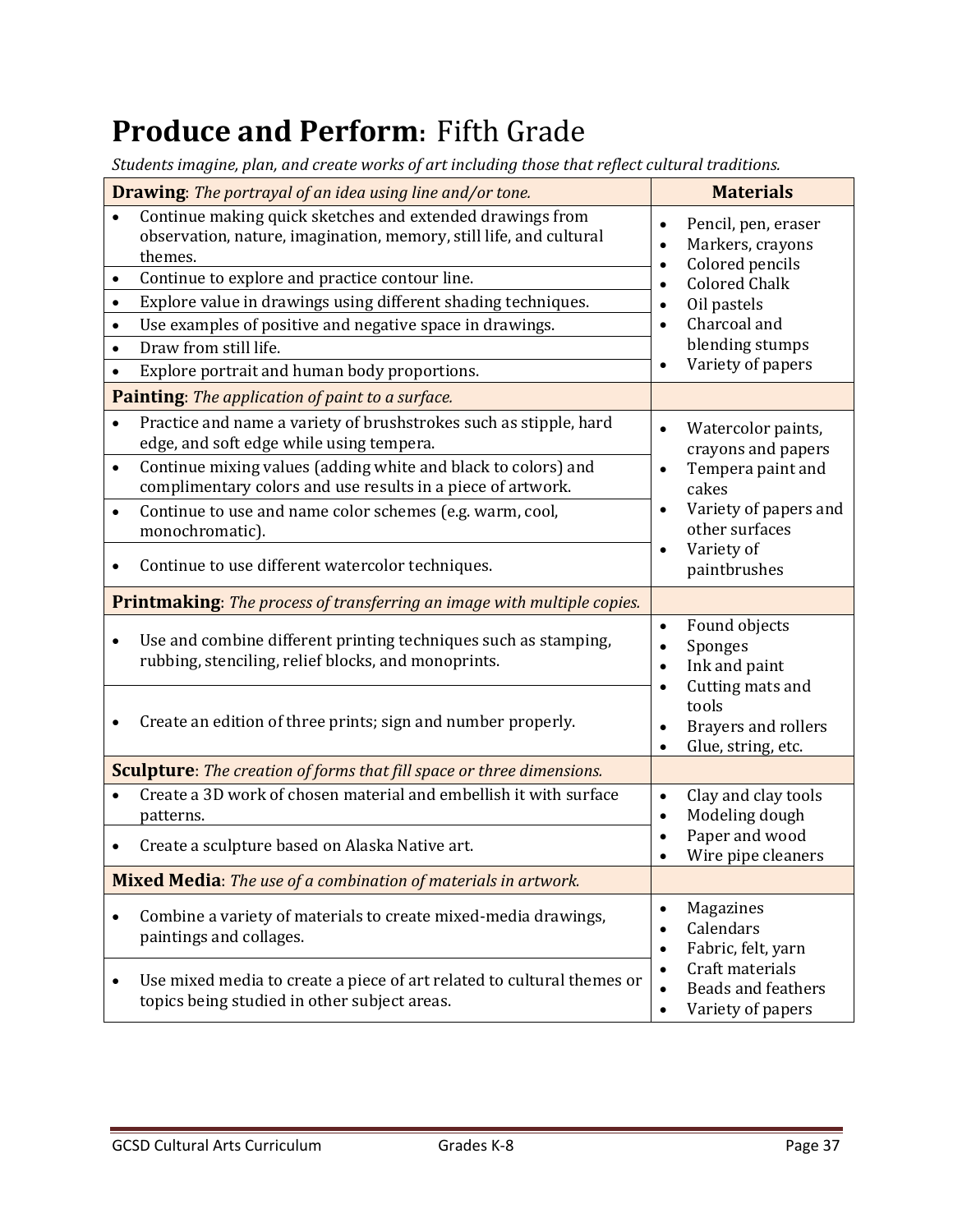# **Produce and Perform (continued): Fifth Grade**

| <b>Beadwork:</b> Using beads alone or applied to other materials to create<br>traditional artwork                                                                       | <b>Materials</b>                                                   |
|-------------------------------------------------------------------------------------------------------------------------------------------------------------------------|--------------------------------------------------------------------|
| Use two needle applique technique to make a beadwork project such as<br>a barrette or headband on moose hide. Finish the project with edging.                           | <b>Beads</b><br>$\bullet$<br><b>Needles</b><br>$\bullet$           |
| Make a pair of beaded earrings.<br>$\bullet$                                                                                                                            | Thread<br>$\bullet$<br>Patterns<br>٠                               |
| <b>Cloth Sewing and Handwork:</b> Using needle, thread, cloth, yarn to<br>produce traditional clothing or other items.                                                  |                                                                    |
| Make a traditional personal sewing kit.<br>٠                                                                                                                            | Cloth<br>$\bullet$<br>Sewing needles<br>Thread                     |
| Knit and/or crochet an intermediate project such as socks, mittens, hat.<br>$\bullet$<br>Learn to use multiple stitches (knit, purl, etc.).                             | Yarn<br>Knitting/crochet<br>needles                                |
| Fur and Skin Sewing: The preparation and use of fur and hides for<br>traditional purposes.                                                                              |                                                                    |
| Use rabbit fur in a traditional art project, such as adding to pin edges, or<br>pillow. Learn how to cut fur and conserve material.                                     | Rabbit fur<br>$\bullet$<br>Needles, thread<br>$\bullet$            |
| <b>Basketry:</b> The production of baskets and other traditional items using<br>natural materials such as birch bark, willow, spruce roots and other materials.         |                                                                    |
| Make a small birch bark basket.                                                                                                                                         | Birch bark<br>$\bullet$<br>Awl<br>$\bullet$<br>Roots               |
| <b>Other Cultural Skills:</b> Creating tools, cultural items, or developing skills<br>used in a variety of traditional activities.                                      |                                                                    |
| Learn about traditional organization and leadership, modern tribal<br>leaders, government, and decision making that affects subsistence<br>lifestyles.                  | Local Elders,<br>$\bullet$                                         |
| Practice positive interactions with classmates and how to give<br>$\bullet$<br>compliments. Explore the process and importance of unlearning<br>stereotypes.            | Koyukon culture<br>resources                                       |
| Make something or provide help for a local Elder.                                                                                                                       |                                                                    |
| <b>Koyukon Language:</b> Understanding spoken and written Koyukon words<br>and phrases, and communicating with others in the Koyukon language.                          |                                                                    |
| Continue to learn sentence structure and develop conversational skills.                                                                                                 |                                                                    |
| Learn at least ten new words or phrases including those related to<br>subsistence activities.                                                                           | Koyukon language<br>resources                                      |
| <b>Storytelling, Song and Dance:</b> Learning and performing traditional<br>stories, songs and dance.                                                                   |                                                                    |
| Listen to and retell a traditional story that includes native language<br>words.<br>Learn about traditional value of public speaking and its importance in<br>$\bullet$ | Local Elders,<br>$\bullet$<br>audio and written<br>Koyukon stories |
| leadership and cultural events.<br>Perform a traditional song as a class to another class or group.                                                                     | and songs                                                          |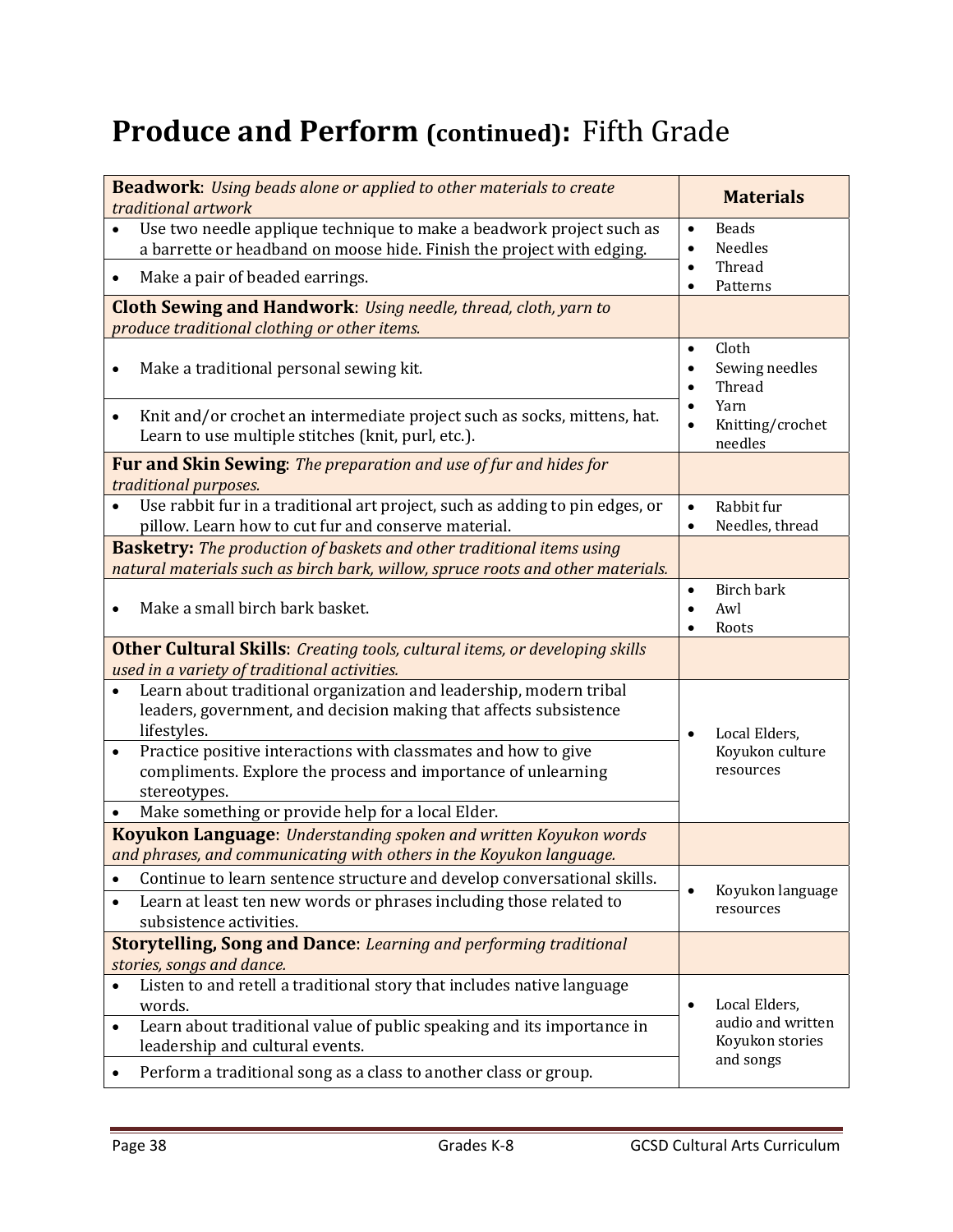# **Reflect and Respond: Fifth Grade**

*Analyze and evaluate the process of learning about and participating in art and culture.*

| $\bm{\omega}$<br><b>Students will DESCRIBE ART using these design elements:</b>               |                                                                                                                                                                                                                                                                           |  |  |
|-----------------------------------------------------------------------------------------------|---------------------------------------------------------------------------------------------------------------------------------------------------------------------------------------------------------------------------------------------------------------------------|--|--|
| Line                                                                                          | Distinguish between contour lines and sketching.                                                                                                                                                                                                                          |  |  |
| Shape/Form                                                                                    | Differentiate between a variety of shapes and forms in art.                                                                                                                                                                                                               |  |  |
| Color                                                                                         | Begin to recognize monochromatic color schemes, including value<br>differences.                                                                                                                                                                                           |  |  |
| Value                                                                                         | Recognize that artwork uses many values (light/dark) of color.                                                                                                                                                                                                            |  |  |
| Texture                                                                                       | Differentiate between pieces of art that use actual and visual (implied)<br>texture.                                                                                                                                                                                      |  |  |
| Space                                                                                         | Identify positive and negative space.                                                                                                                                                                                                                                     |  |  |
| Perspective                                                                                   | Use perspective terms including placement, overlapping, size/scale,<br>foreground/background, and detail when discussing art.                                                                                                                                             |  |  |
|                                                                                               | <b>Students will ANALYZE ART using these design principles:</b>                                                                                                                                                                                                           |  |  |
| Pattern                                                                                       | Recognize pattern in increasingly complex works of art.                                                                                                                                                                                                                   |  |  |
| Rhythm/Movement                                                                               | Recognize that repetition of elements creates the visual illusion of rhythm<br>and movement in art.                                                                                                                                                                       |  |  |
| Proportion/Scale                                                                              | Continue to learn body proportions. Study proportion and scale within<br>indigenous arts.                                                                                                                                                                                 |  |  |
| <b>Balance</b>                                                                                | Identify examples of visual balance in art.                                                                                                                                                                                                                               |  |  |
| Discuss whether a work of art seems complete and unified (all parts seem<br>Unity<br>to fit). |                                                                                                                                                                                                                                                                           |  |  |
| Find and identify examples of focal point in a work of art.<br>Emphasis                       |                                                                                                                                                                                                                                                                           |  |  |
|                                                                                               | <b>Students will DESCRIBE CULTURE using these terms and concepts:</b>                                                                                                                                                                                                     |  |  |
| Heritage                                                                                      | Understand local history and factors that have contributed to the<br>$\bullet$<br>development of local culture and their own identity.<br>Recount their own genealogy and family history.<br>$\bullet$                                                                    |  |  |
| Values/Beliefs                                                                                | Become familiar with cultural values and how they affect behavior.<br>$\bullet$<br>Understand relationships between beliefs, world view and the way<br>$\bullet$<br>knowledge is formed and used.                                                                         |  |  |
| Traditions                                                                                    | Learn about local traditions of the past and present.<br>$\bullet$<br>Understand how and why cultures change over time.<br>٠                                                                                                                                              |  |  |
| Subsistence                                                                                   | Describe seasonal subsistence activities and the role they play in<br>$\bullet$<br>developing culture and identity.<br>Identify historic changes in technology and the consequences of their<br>$\bullet$<br>use for improving the quality of life in the community.      |  |  |
| Community                                                                                     | Understand how common heritage and experiences create community,<br>$\bullet$<br>and how community shapes individuals.<br>Determine the place of their cultural community in regional, state,<br>$\bullet$<br>national, and international political and economic systems. |  |  |
| Environment                                                                                   | Learn how subsistence activities and cultural traditions affect and are<br>$\bullet$<br>shaped by the natural environment.<br>Become familiar with local plants and animals.<br>$\bullet$<br>Understand concepts of sustainability and respect for environment.           |  |  |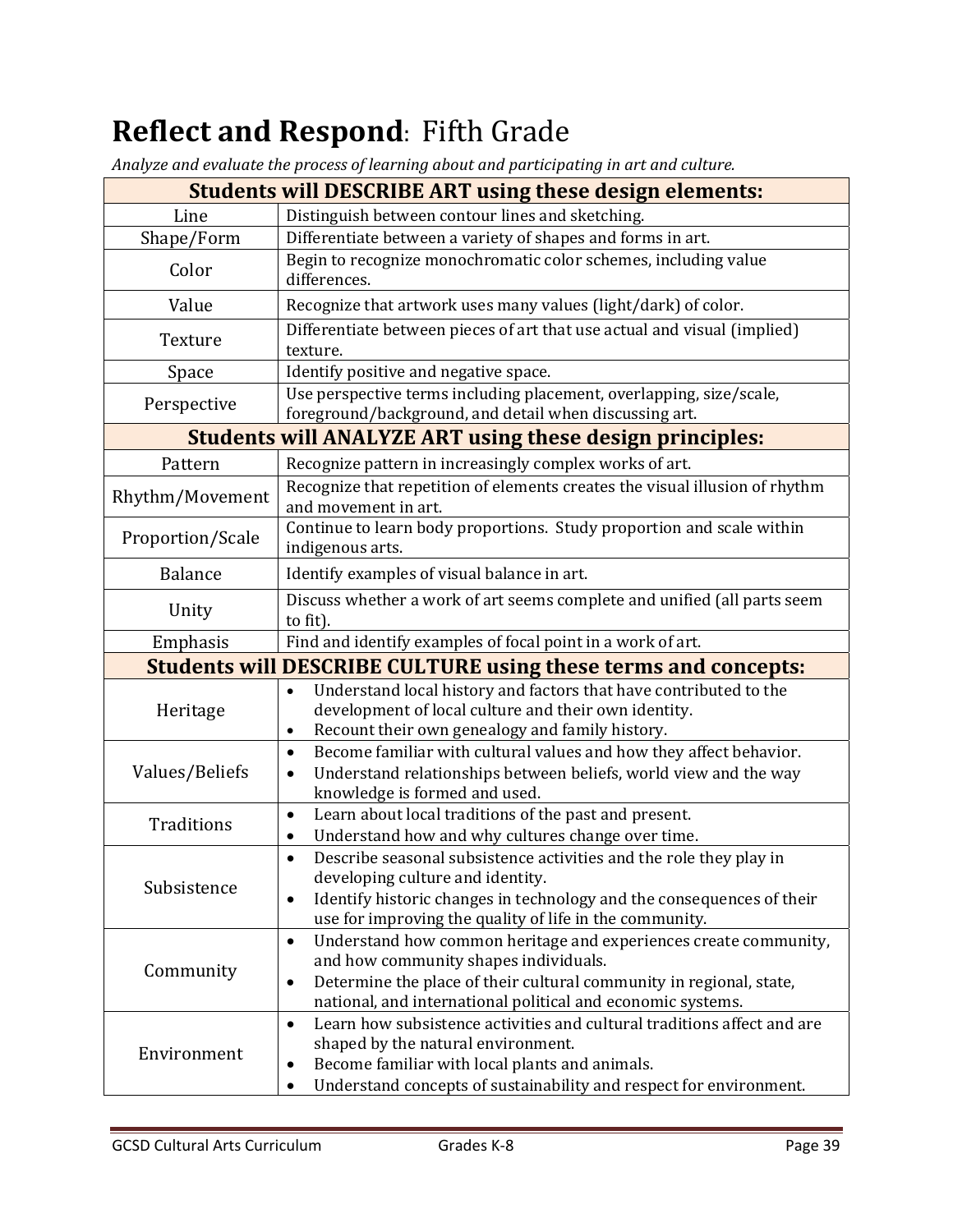# **Reflect and Respond (continued): Fifth Grade**

| <b>Students will EXPRESS CULTURE in their own lives:</b> |                                                                                                                                                                                                                                                                                                                                                                                                                                                                                                                                                                                                                                                                                                                                                                                             |  |  |
|----------------------------------------------------------|---------------------------------------------------------------------------------------------------------------------------------------------------------------------------------------------------------------------------------------------------------------------------------------------------------------------------------------------------------------------------------------------------------------------------------------------------------------------------------------------------------------------------------------------------------------------------------------------------------------------------------------------------------------------------------------------------------------------------------------------------------------------------------------------|--|--|
| Identity                                                 | Recognize the role culture and language play in determining who they<br>$\bullet$<br>are and how they understand the world around them.<br>Integrate cultural values and traditions into everyday behavior.<br>$\bullet$<br>Assume responsibility for their role in relation to the wellbeing of the<br>$\bullet$<br>community.                                                                                                                                                                                                                                                                                                                                                                                                                                                             |  |  |
| Respect                                                  | Treat self, classmates, teachers, Elders and other community members<br>$\bullet$<br>with kindness.<br>Show respect to Elders in the community by assisting them in any way<br>possible.<br>Value and treat elements of the natural world in a responsible manner.<br>٠<br>Acquire insights from other people and cultures without diminishing the<br>integrity of their own.<br>Consistently act as a good role model, showing respect and providing<br>$\bullet$<br>support to others.                                                                                                                                                                                                                                                                                                    |  |  |
| <b>Healthy Living</b>                                    | Use cultural values as guidance in making healthy choices that contribute<br>$\bullet$<br>to physical, mental and spiritual wellbeing in self and others.<br>Associate with friends who are healthy role models that make a positive<br>٠<br>contribution to your growth and development toward adulthood.<br>Engage in realistic self-assessment to identify strengths and needs and<br>$\bullet$<br>make appropriate decisions to enhance life skills.<br>Participate in subsistence activities with parents, Elders and other<br>$\bullet$<br>members of the community and learn the stories and lessons associated<br>with those activities.<br>Become actively involved in local activities and organizations that<br>$\bullet$<br>contribute to the quality of life in the community. |  |  |
| <b>Stories</b>                                           | Acquire and pass on the traditions of the community through oral and<br>$\bullet$<br>written history.<br>Use storytelling as a way of communicating experiences and values with<br>others.<br>Use critical judgment in the selection of popular media for reading,<br>$\bullet$<br>viewing and listening and make sure these are the stories you want to<br>guide you in becoming an adult.                                                                                                                                                                                                                                                                                                                                                                                                 |  |  |
| Resourcefulness                                          | Identify and utilize appropriate sources of cultural knowledge to find<br>$\bullet$<br>solutions to everyday problems.                                                                                                                                                                                                                                                                                                                                                                                                                                                                                                                                                                                                                                                                      |  |  |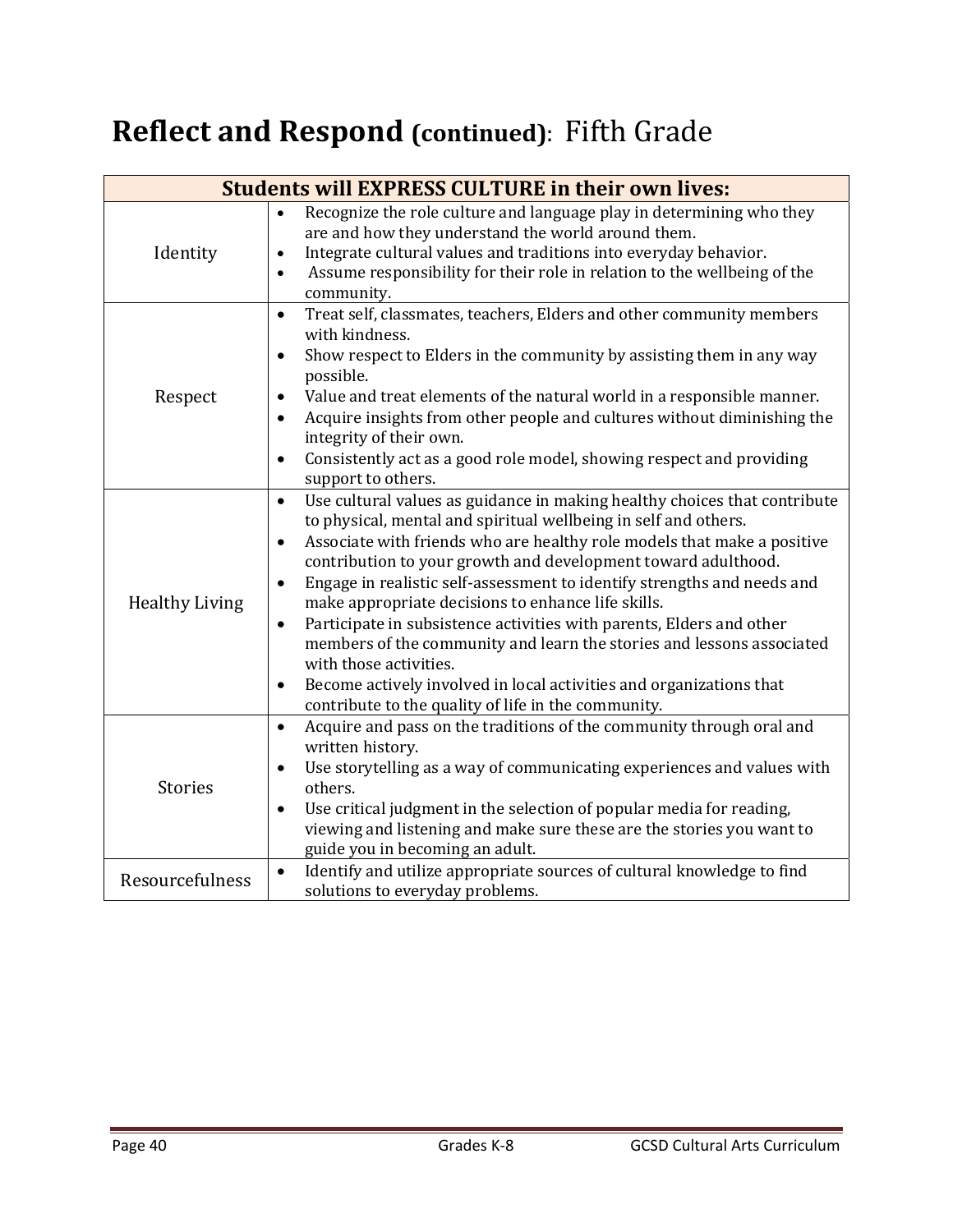# **Encounter and Explore:** Sixth Grade

*Learn about concepts in art and culture, and learn from accomplished artists and wisdom keepers past and present.*

|                                          | <b>Elements of Art</b>                                                                                                                                                                                                                                                                                                                                                                                                                                                                                                                                                      |
|------------------------------------------|-----------------------------------------------------------------------------------------------------------------------------------------------------------------------------------------------------------------------------------------------------------------------------------------------------------------------------------------------------------------------------------------------------------------------------------------------------------------------------------------------------------------------------------------------------------------------------|
| Color<br>Line<br>Space                   | Recognize analogous and other color schemes in relationship to basic<br>$\bullet$<br>color theory.<br>Distinguish between opaque, translucent and transparent and consider<br>$\bullet$<br>how they relate to lightness/darkness or value.<br>Recognize contour line, outline, and sketching<br>$\bullet$<br>Identify lines used in creative and inventive ways.<br>$\bullet$<br>Investigate how perspective is implied in an artwork using the concepts<br>$\bullet$<br>of overlapping, scale, placement, foreground/background, degree of<br>detail, and color intensity. |
|                                          | Recognize that converging lines show depth.<br>$\bullet$                                                                                                                                                                                                                                                                                                                                                                                                                                                                                                                    |
|                                          | <b>Exploring Culture</b>                                                                                                                                                                                                                                                                                                                                                                                                                                                                                                                                                    |
| <b>Cultural Values</b><br>and Traditions | Make students familiar with Athabascan values, how they have shaped<br>$\bullet$<br>local culture and how they apply to their own lives. *<br>Provide opportunities for students to learn cultural traditions through<br>$\bullet$<br>hands-on demonstrations of cultural knowledge, practices, and skills.<br>Begin comparing local traditions with those of other cultures, particularly<br>$\bullet$<br>those being studied in other subject areas.                                                                                                                      |
| Seasons and<br>Subsistence               | The cycle of the seasons and related activities are central to Koyukon<br>$\bullet$<br>Athabascan culture. Throughout the school year, activities can be<br>oriented around the seasons to make students familiar with the annual<br>cycle of traditional activities.<br>Students become familiar with the need for, and activities related to<br>$\bullet$<br>subsistence harvest, and how these have changed over time. Activities<br>incorporate native science and outdoor exploration.                                                                                 |
| Learning from<br>Elders                  | Elders, as the tradition-bearers, can help nurture culturally healthy youth<br>$\bullet$<br>by sharing their wisdom<br>Students acquire in-depth cultural knowledge through active<br>$\bullet$<br>participation and meaningful interaction with Elders.<br>Students learn from Elders of the past through books and sound<br>$\bullet$<br>recordings.*                                                                                                                                                                                                                     |
| Alaskan Artists                          | Alaska has been home to many artists, native and non-native, past and<br>$\bullet$<br>present. Provide examples of Alaskan artwork that pertains to the<br>subjects being studied and explored.*                                                                                                                                                                                                                                                                                                                                                                            |
| Alaskan<br>Literature                    | Students learn about local culture, traditional stories and history through<br>$\bullet$<br>age-appropriate books.*                                                                                                                                                                                                                                                                                                                                                                                                                                                         |

*\*See Resource section for more information.*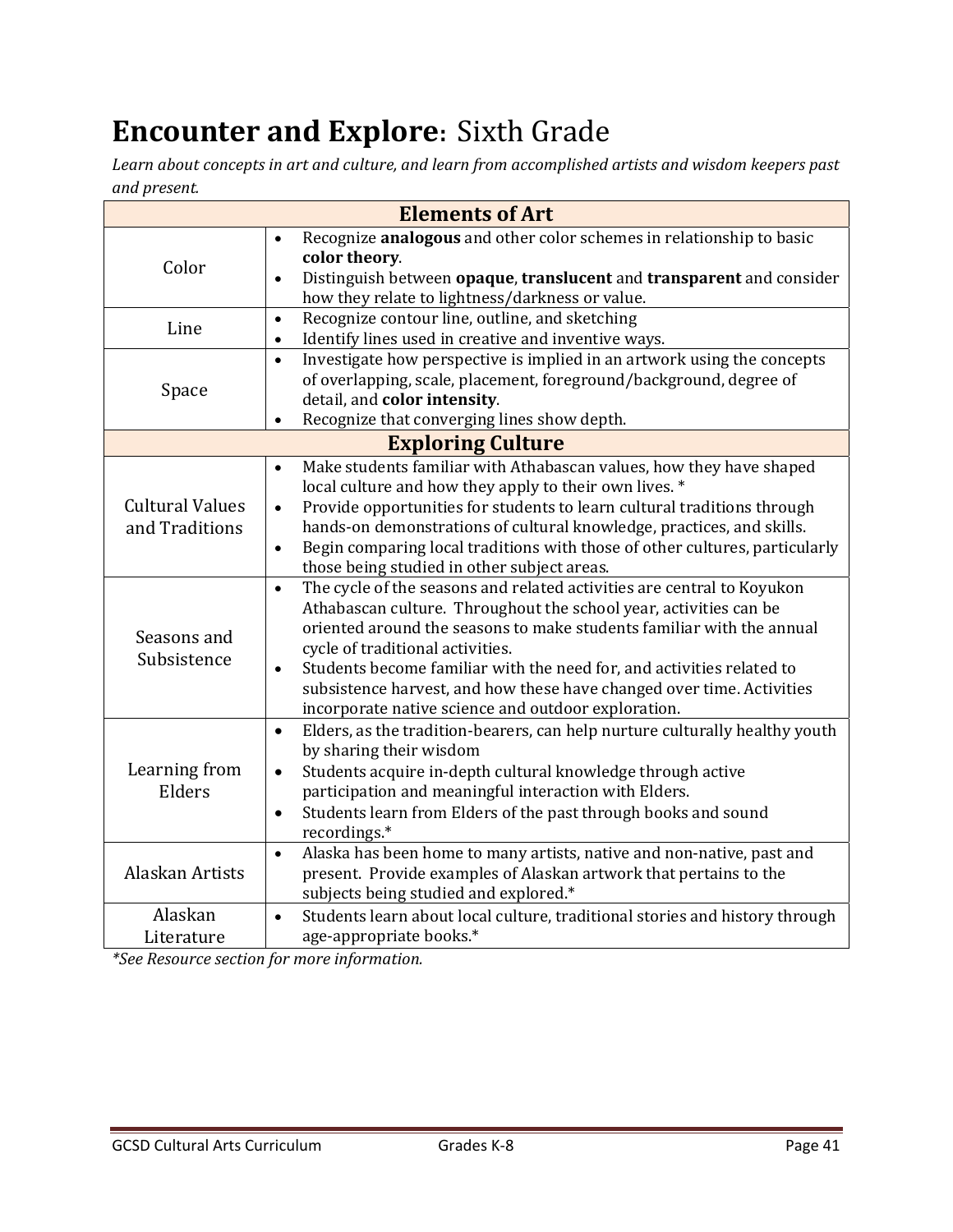# **Produce and Perform:** Sixth Grade

*Students imagine, plan, and create works of art including those that reflect cultural traditions.*

| <b>Drawing:</b> The portrayal of an idea using line and/or tone.      |                                                                                                                                                                    | <b>Materials</b>                                                         |
|-----------------------------------------------------------------------|--------------------------------------------------------------------------------------------------------------------------------------------------------------------|--------------------------------------------------------------------------|
| $\bullet$                                                             | Draw using a wide variety of tools.                                                                                                                                |                                                                          |
| $\bullet$                                                             | Use line in creative and intensive ways; draw using sketch, outline,<br>and contour.                                                                               | Pencil, pen, eraser<br>$\bullet$                                         |
| $\bullet$                                                             | Use placement, overlapping, size, scale, and detail when drawing to<br>show perspective; learn how color intensity fades with distance and<br>use this in drawing. | Markers, crayons<br>$\bullet$<br>Colored pencils<br><b>Colored Chalk</b> |
| $\bullet$                                                             | Use forms and light sources to study shading.                                                                                                                      | Oil pastels<br>Charcoal and                                              |
|                                                                       | Continue to draw from stories, nature, memory, imagination,<br>observation, still-life, and cultural themes. Use music, movement and<br>mood for inspiration.      | blending stumps<br>Variety of papers<br>$\bullet$                        |
|                                                                       | Explore actual textures and create implied texture in drawing.                                                                                                     |                                                                          |
|                                                                       | Painting: The application of paint to a surface.                                                                                                                   |                                                                          |
| $\bullet$                                                             | Use a variety of painting medium (e.g., tempera, watercolor, and<br>painting crayons) in one artwork.                                                              | Watercolor paints,<br>crayons and papers                                 |
| $\bullet$                                                             | Use a variety of painting techniques to create different effects (e.g.,<br>stipple, hard- and soft-edged, spatter, fluid).                                         | Tempera paint and<br>cakes                                               |
| $\bullet$                                                             | Learn and use analogous as well as warm, cool, neutral, and<br>complimentary color schemes.                                                                        | Variety of papers and<br>other surfaces                                  |
|                                                                       | Explore the use of opaque, translucent and transparent colors/paints.                                                                                              | Variety of<br>$\bullet$                                                  |
|                                                                       | Create a painting that shows mood.                                                                                                                                 | paintbrushes                                                             |
|                                                                       | <b>Printmaking:</b> The process of transferring an image with multiple copies.                                                                                     |                                                                          |
| $\bullet$                                                             | Use and combine different printing techniques such as stamping,<br>rubbing, stenciling, relief blocks, and monoprints.                                             | Found objects<br>$\bullet$<br>Sponges                                    |
| $\bullet$                                                             | Construct a relief print using two of the following: cardboard, glue<br>lines, found objects, string.                                                              | Ink and paint<br>Cutting mats and<br>tools                               |
|                                                                       | Create an edition of three prints; sign and number properly.                                                                                                       | <b>Brayers and rollers</b><br>Glue, string, etc.<br>$\bullet$            |
|                                                                       | <b>Sculpture</b> : The creation of forms that fill space or three dimensions.                                                                                      |                                                                          |
|                                                                       | Create a 3D work of chosen material and embellish it with surface<br>patterns.                                                                                     | Clay and clay tools<br>Modeling dough                                    |
| $\bullet$                                                             | Combine two construction techniques in a single clay piece (e.g.,<br>pinch, coil, slab, modeling, carving).                                                        | Paper and wood<br>Wire pipe cleaners                                     |
| <b>Mixed Media:</b> The use of a combination of materials in artwork. |                                                                                                                                                                    |                                                                          |
|                                                                       | Combine a variety of materials to create mixed-media drawings,<br>paintings and collages. Create a piece that "makes a statement."                                 | Magazines<br>$\bullet$<br>Calendars<br>Fabric, felt, yarn,               |
|                                                                       | Use mixed media to create a piece of art related to cultural themes or<br>topics being studied in other subject areas.                                             | paper<br>Craft materials<br>Beads and feathers                           |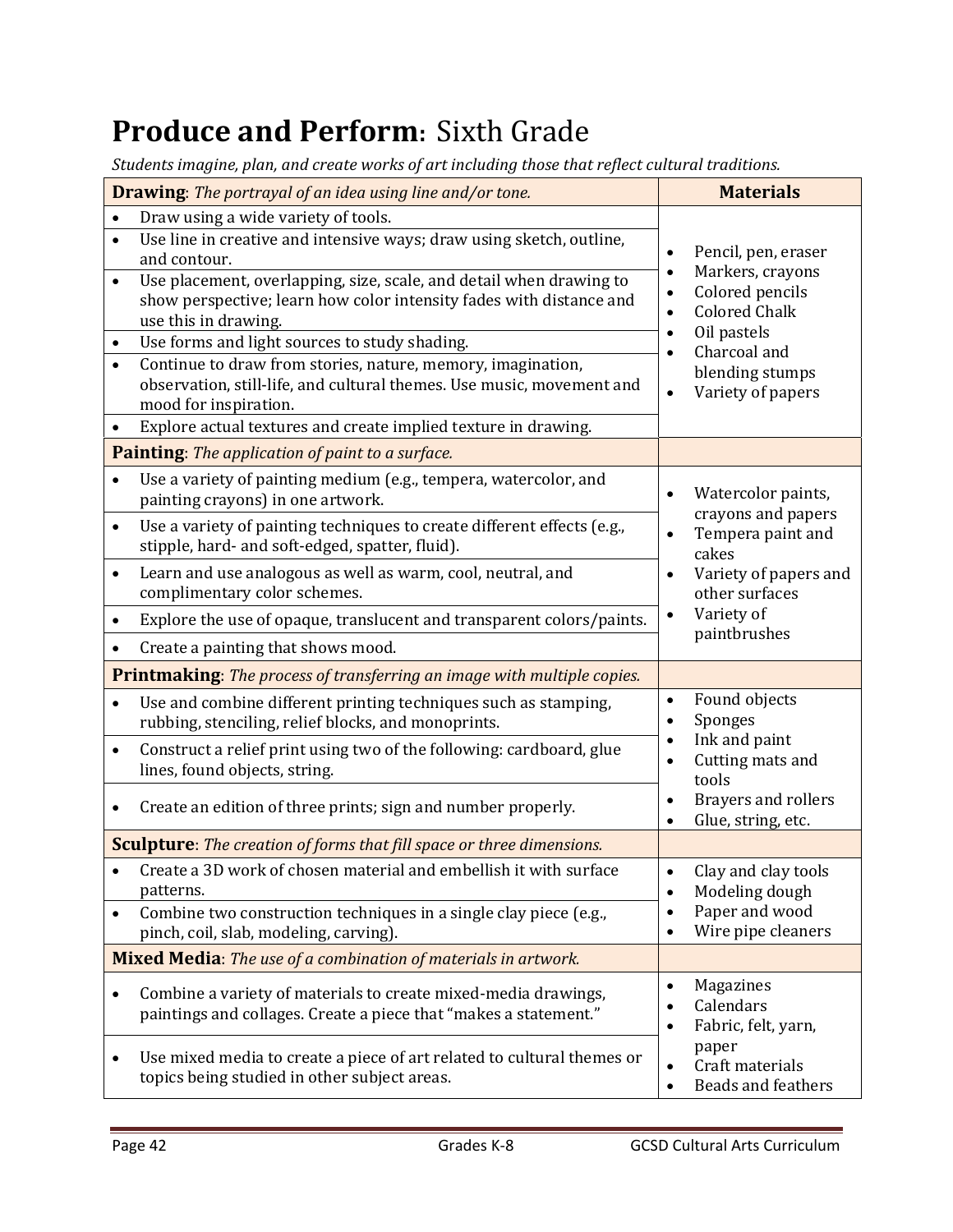# **Produce and Perform (continued):** Sixth Grade

| <b>Beadwork:</b> Using beads alone or applied to other materials to create<br>traditional artwork                                                                                                                                                                                                                                                                                                                 | <b>Materials</b>                                                                                                             |
|-------------------------------------------------------------------------------------------------------------------------------------------------------------------------------------------------------------------------------------------------------------------------------------------------------------------------------------------------------------------------------------------------------------------|------------------------------------------------------------------------------------------------------------------------------|
| Use two-needle applique techniques to make one large or several small<br>beaded items such as barrette, jar-top, headband, glove tops. Continue to<br>add to pattern collection and create own patterns.<br>Make a bracelet or necklace on a bead loom using traditional patterns.<br>Make earrings or zipper pull using peyote stitch.<br><b>Cloth Sewing and Handwork:</b> Using needle, thread, cloth, yarn to | Needles, thread<br><b>Beads</b><br>$\bullet$<br><b>Bead looms</b><br>Earring hooks                                           |
| produce traditional clothing or other items.                                                                                                                                                                                                                                                                                                                                                                      | Cloth<br>$\bullet$                                                                                                           |
| Make a small or medium sized hand sewn item using an existing pattern.<br>Make a small hand sewn item using a self-made pattern.                                                                                                                                                                                                                                                                                  | Needles, thread<br>Patterns<br>Yarn                                                                                          |
| Knit or crochet an item to be given away; conduct a class charity project.                                                                                                                                                                                                                                                                                                                                        | Knitting needles<br>crochet hooks                                                                                            |
| <b>Fur and Skin Sewing:</b> The preparation and use of fur and hides for<br>traditional purposes.                                                                                                                                                                                                                                                                                                                 |                                                                                                                              |
| Make a moose-hide wallet or other small item. Decorate with beads or<br>fur.                                                                                                                                                                                                                                                                                                                                      | Moose hide<br>$\bullet$<br>Fur<br><b>Beads</b><br>Needles, thread                                                            |
| <b>Basketry:</b> The production of baskets and other traditional items using<br>natural materials such as birch bark, willow, spruce roots and other materials.                                                                                                                                                                                                                                                   |                                                                                                                              |
| Create a container or model canoe using birch bark.                                                                                                                                                                                                                                                                                                                                                               | Birch bark<br>$\bullet$<br>Awl<br>Roots<br>Small wood pieces                                                                 |
| <b>Other Cultural Skills:</b> Creating tools, cultural items, or developing skills<br>used in a variety of traditional activities.                                                                                                                                                                                                                                                                                |                                                                                                                              |
| Learn about circumpolar cultures and historic interactions of Koyukon<br>Athabascans with other cultures, including trade networks, wars, and<br>European contact, and express learning through art or performance.<br>Investigate natural resource management and seasonal subsistence<br>activities, including making/using tools and equipment necessary for<br>subsistence activities and outdoor survival.   | Regional history,<br>$\bullet$<br>culture, and<br>government<br>resources<br>tools/equipment<br>used for outdoor<br>survival |
| Koyukon Language: Understanding spoken and written Koyukon words<br>and phrases, and communicating with others in the Koyukon language.                                                                                                                                                                                                                                                                           |                                                                                                                              |
| Learn at least ten new words or phrases. Focus on loan-words adapted<br>from Russian and other languages.                                                                                                                                                                                                                                                                                                         | Koyukon language<br>resources                                                                                                |
| <b>Storytelling, Song and Dance:</b> Learning and performing traditional<br>stories, songs and dance.                                                                                                                                                                                                                                                                                                             |                                                                                                                              |
| Listen to and tell traditional and personal stories related to seasonal<br>cycles and activities.                                                                                                                                                                                                                                                                                                                 | Local Elders,<br>$\bullet$<br>audio and written<br>Koyukon stories                                                           |
| Learn about protocols regarding use of songs from different villages.                                                                                                                                                                                                                                                                                                                                             | and songs                                                                                                                    |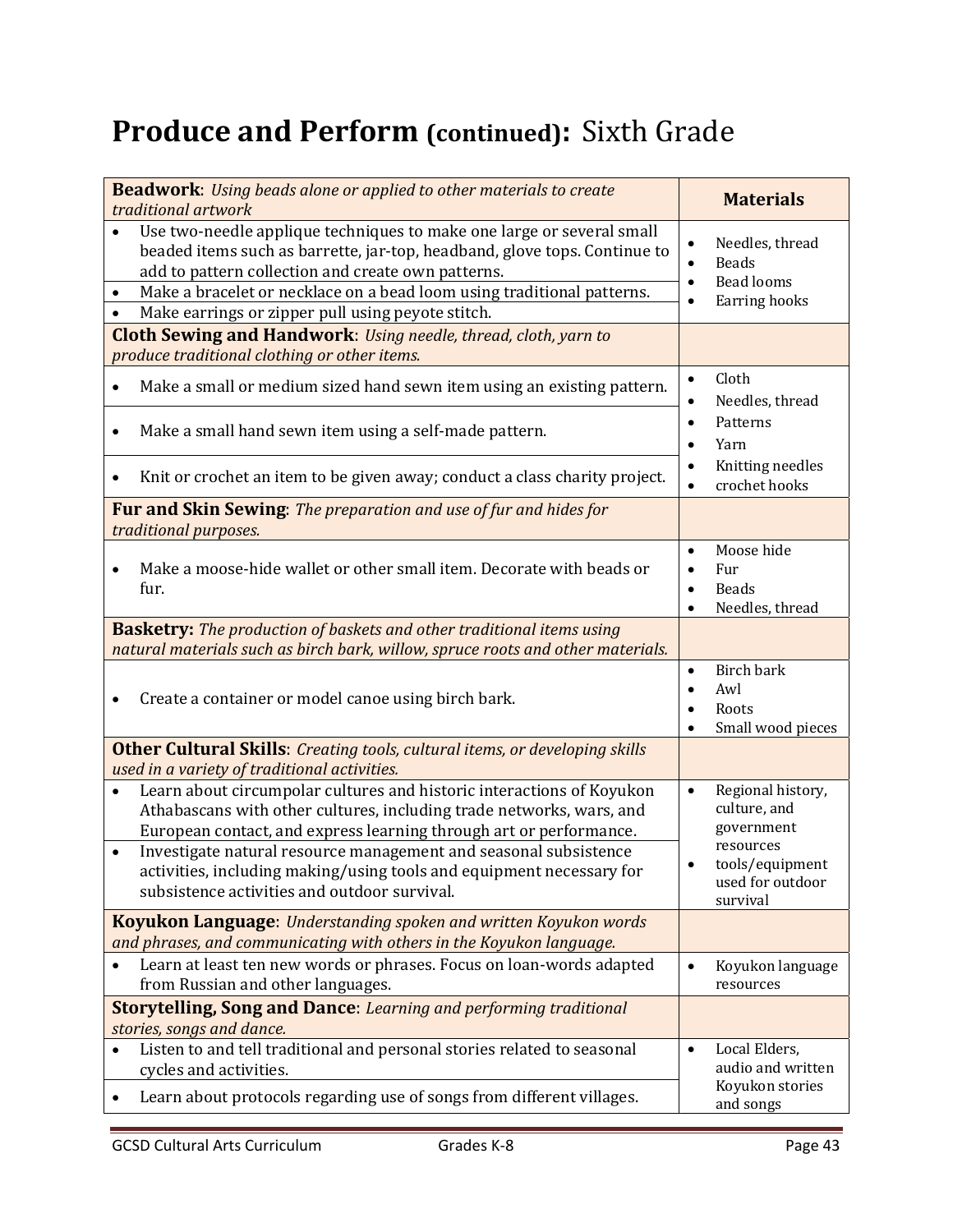# **Reflect and Respond**: Sixth Grade

*Analyze and evaluate the process of learning about and participating in art and culture.*

| and crainate the process of iourning about and participating in art al<br><b>Students will DESCRIBE ART using these design elements:</b> |                                                                                                                                                                                                                                                                              |  |  |
|------------------------------------------------------------------------------------------------------------------------------------------|------------------------------------------------------------------------------------------------------------------------------------------------------------------------------------------------------------------------------------------------------------------------------|--|--|
| Line                                                                                                                                     | Distinguish between contour lines and sketching.                                                                                                                                                                                                                             |  |  |
| Shape/Form                                                                                                                               | Differentiate between a variety of shapes and forms in art.                                                                                                                                                                                                                  |  |  |
| Color                                                                                                                                    | Identify primary, secondary, warm, cool, neutral, analogous and<br>monochromatic color schemes.                                                                                                                                                                              |  |  |
| Value                                                                                                                                    | Recognize sequential value changes in a single color.                                                                                                                                                                                                                        |  |  |
| Texture                                                                                                                                  | Differentiate between actual and visual (implied) texture.                                                                                                                                                                                                                   |  |  |
| Space                                                                                                                                    | Identify positive and negative space.                                                                                                                                                                                                                                        |  |  |
| Perspective                                                                                                                              | Recognize how placement, overlapping, size/scale,<br>foreground/background, degree of detail, and color intensity create<br>perspective.                                                                                                                                     |  |  |
|                                                                                                                                          | <b>Students will ANALYZE ART using these design principles:</b>                                                                                                                                                                                                              |  |  |
| Pattern                                                                                                                                  | Recognize symmetry and pattern in increasingly complex works of art.                                                                                                                                                                                                         |  |  |
| Rhythm/Movement                                                                                                                          | Recognize that repetition of elements creates the visual illusion of rhythm<br>and movement in art.                                                                                                                                                                          |  |  |
| Proportion/Scale                                                                                                                         | Continue to learn body proportions.                                                                                                                                                                                                                                          |  |  |
| <b>Balance</b>                                                                                                                           | Identify examples of visual balance and contrast in art.                                                                                                                                                                                                                     |  |  |
| Discuss whether a work of art seems complete and unified (all parts seem<br>Unity<br>to fit).                                            |                                                                                                                                                                                                                                                                              |  |  |
| Find and identify examples of focal point in a work of art; look for visual<br>Emphasis<br>accents, stress.                              |                                                                                                                                                                                                                                                                              |  |  |
| <b>Students will DESCRIBE CULTURE using these terms and concepts:</b>                                                                    |                                                                                                                                                                                                                                                                              |  |  |
| Heritage                                                                                                                                 | Understand local history and factors that have contributed to the<br>$\bullet$<br>development of local culture and their own identity.<br>Recount their own genealogy and family history.                                                                                    |  |  |
| Values/Beliefs                                                                                                                           | Become familiar with cultural values and how they affect behavior.<br>$\bullet$<br>Understand relationships between beliefs, world view and the way<br>$\bullet$<br>knowledge is formed and used.                                                                            |  |  |
| Traditions                                                                                                                               | Learn about local traditions of the past and present.<br>$\bullet$<br>Understand how and why cultures change over time.                                                                                                                                                      |  |  |
| Subsistence                                                                                                                              | Describe seasonal subsistence activities and the role they play in<br>$\bullet$<br>developing culture and identity.<br>Identify historic changes in technology and the consequences of their<br>$\bullet$<br>use for improving the quality of life in the community.         |  |  |
| Community                                                                                                                                | Understand how common heritage and experiences create community,<br>$\bullet$<br>and how community shapes individuals.<br>Determine the place of their cultural community in regional, state,<br>$\bullet$<br>national, and international political and economic systems.    |  |  |
| Environment                                                                                                                              | Learn how subsistence activities and cultural traditions affect and are<br>$\bullet$<br>shaped by the natural environment.<br>Become familiar with local plants and animals.<br>$\bullet$<br>Understand concepts of sustainability and respect for environment.<br>$\bullet$ |  |  |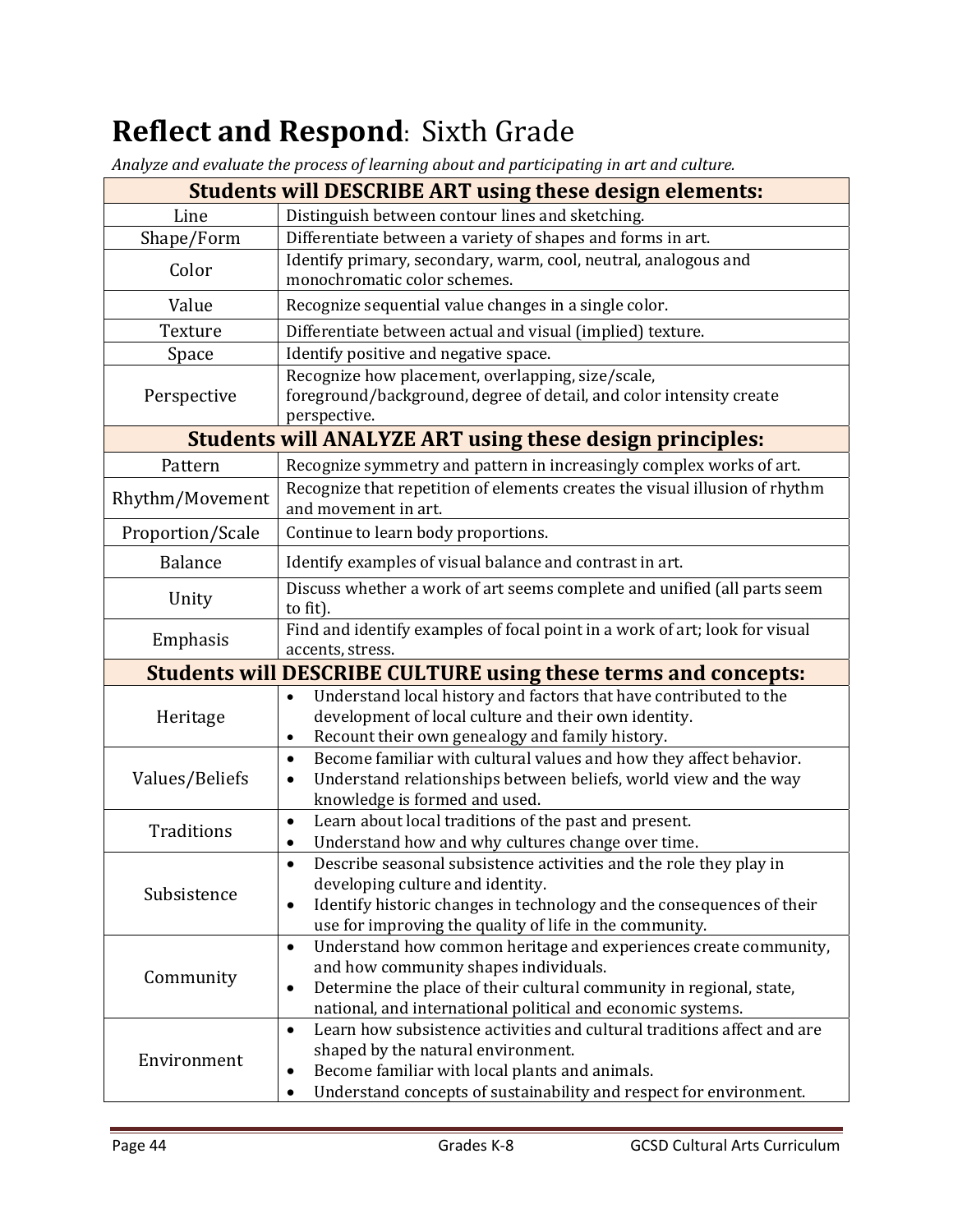# **Reflect and Respond (continued)**: Sixth Grade

| <b>Students will EXPRESS CULTURE in their own lives:</b> |                                                                                                                                                                                                                                                                                                                                                                                                                                                                                                                                                                                                                                                                                                                                                                                                     |  |  |
|----------------------------------------------------------|-----------------------------------------------------------------------------------------------------------------------------------------------------------------------------------------------------------------------------------------------------------------------------------------------------------------------------------------------------------------------------------------------------------------------------------------------------------------------------------------------------------------------------------------------------------------------------------------------------------------------------------------------------------------------------------------------------------------------------------------------------------------------------------------------------|--|--|
| Identity                                                 | Recognize the role culture and language play in determining who they<br>$\bullet$<br>are and how they understand the world around them.<br>Integrate cultural values and traditions into everyday behavior.<br>$\bullet$<br>Assume responsibility for their role in relation to the wellbeing of the<br>$\bullet$<br>community.                                                                                                                                                                                                                                                                                                                                                                                                                                                                     |  |  |
| Respect                                                  | Treat self, classmates, teachers, Elders and other community members<br>$\bullet$<br>with kindness.<br>Show respect to Elders in the community by assisting them in any way<br>$\bullet$<br>possible.<br>Value and treat elements of the natural world in a responsible manner.<br>٠<br>Acquire insights from other people and cultures without diminishing the<br>integrity of their own.<br>Consistently act as a good role model, showing respect and providing<br>$\bullet$<br>support to others.                                                                                                                                                                                                                                                                                               |  |  |
| <b>Healthy Living</b>                                    | Use cultural values as guidance in making healthy choices that contribute<br>$\bullet$<br>to physical, mental and spiritual wellbeing in self and others.<br>Associate with friends who are healthy role models that make a positive<br>$\bullet$<br>contribution to your growth and development toward adulthood.<br>Engage in realistic self-assessment to identify strengths and needs and<br>$\bullet$<br>make appropriate decisions to enhance life skills.<br>Participate in subsistence activities with parents, Elders and other<br>$\bullet$<br>members of the community and learn the stories and lessons associated<br>with those activities.<br>Become actively involved in local activities and organizations that<br>$\bullet$<br>contribute to the quality of life in the community. |  |  |
| <b>Stories</b>                                           | Acquire and pass on the traditions of the community through oral and<br>$\bullet$<br>written history.<br>Use storytelling as a way of communicating experiences and values with<br>others.<br>Use critical judgment in the selection of popular media for reading,<br>$\bullet$<br>viewing and listening and make sure these are the stories you want to<br>guide you in becoming an adult.                                                                                                                                                                                                                                                                                                                                                                                                         |  |  |
| Resourcefulness                                          | Identify and utilize appropriate sources of cultural knowledge to find<br>$\bullet$<br>solutions to everyday problems.                                                                                                                                                                                                                                                                                                                                                                                                                                                                                                                                                                                                                                                                              |  |  |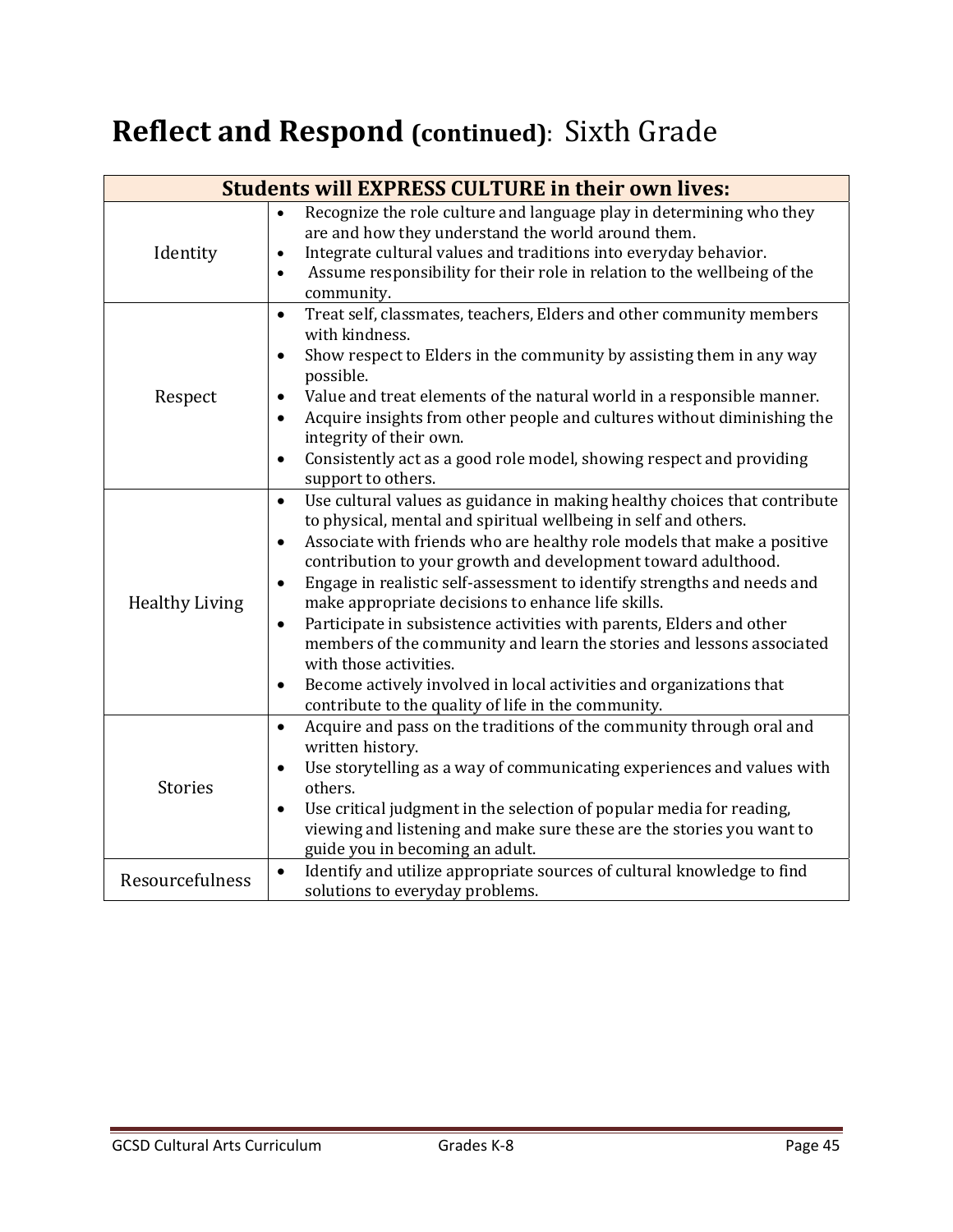# **Encounter and Explore:** Seventh Grade

*Learn about concepts in art and culture, and learn from accomplished artists and wisdom keepers past and present.*

|                                                                        | <b>Elements of Art</b>                                                                                                                                                                                                                                                                                                                                                                                                                                                                                                                                                                                                                                                                                                                                                                                                |
|------------------------------------------------------------------------|-----------------------------------------------------------------------------------------------------------------------------------------------------------------------------------------------------------------------------------------------------------------------------------------------------------------------------------------------------------------------------------------------------------------------------------------------------------------------------------------------------------------------------------------------------------------------------------------------------------------------------------------------------------------------------------------------------------------------------------------------------------------------------------------------------------------------|
| General                                                                | Investigate the relationships between art and the individual, society and<br>$\bullet$<br>the environment.<br>Compare art from multiple cultures.<br>$\bullet$<br>Recognize the role of tradition, ritual, and environment in art.<br>$\bullet$                                                                                                                                                                                                                                                                                                                                                                                                                                                                                                                                                                       |
| Color                                                                  | Identify primary, secondary, warm, cool, neutral, analogous, and<br>$\bullet$<br>monochromatic color schemes.<br>Distinguish between opaque, translucent and transparent and consider<br>$\bullet$<br>how they relate to lightness/darkness or value.                                                                                                                                                                                                                                                                                                                                                                                                                                                                                                                                                                 |
| Line                                                                   | Recognize contour line, outline, and sketching.<br>$\bullet$<br>Identify lines used in creative and inventive ways.<br>$\bullet$                                                                                                                                                                                                                                                                                                                                                                                                                                                                                                                                                                                                                                                                                      |
| Space                                                                  | Investigate how perspective is implied in an artwork using the concepts<br>$\bullet$<br>of overlapping, scale, placement, foreground/background, degree of<br>detail, and color intensity.<br>Recognize that converging lines show depth.<br>$\bullet$                                                                                                                                                                                                                                                                                                                                                                                                                                                                                                                                                                |
|                                                                        | <b>Exploring Culture</b>                                                                                                                                                                                                                                                                                                                                                                                                                                                                                                                                                                                                                                                                                                                                                                                              |
| <b>Cultural Values</b><br>and Traditions<br>Seasons and<br>Subsistence | Make students familiar with Athabascan values, how they have shaped<br>$\bullet$<br>local culture and how they apply to their own lives. *<br>Provide opportunities for students to learn cultural traditions through<br>$\bullet$<br>hands-on demonstrations of cultural knowledge, practices, and skills.<br>Begin comparing local traditions with those of other cultures, particularly<br>$\bullet$<br>those being studied in other subject areas.<br>The cycle of the seasons and related activities are central to Koyukon<br>$\bullet$<br>Athabascan culture. Throughout the school year, activities can be<br>oriented around the seasons to make students familiar with the annual<br>cycle of traditional activities.<br>Students become familiar with the need for, and activities related to<br>$\bullet$ |
|                                                                        | subsistence harvest, and how these have changed over time. Activities<br>incorporate native science and outdoor exploration.                                                                                                                                                                                                                                                                                                                                                                                                                                                                                                                                                                                                                                                                                          |
| Learning from<br>Elders                                                | Elders, as the tradition-bearers, can help nurture culturally healthy youth<br>$\bullet$<br>by sharing their wisdom<br>Students acquire in-depth cultural knowledge through active<br>$\bullet$<br>participation and meaningful interaction with Elders.<br>Students learn from Elders of the past through books and sound<br>recordings.*                                                                                                                                                                                                                                                                                                                                                                                                                                                                            |
| Alaskan Artists                                                        | Alaska has been home to many artists, native and non-native, past and<br>$\bullet$<br>present. Provide examples of Alaskan artwork that pertains to the<br>subjects being studied and explored.*                                                                                                                                                                                                                                                                                                                                                                                                                                                                                                                                                                                                                      |
| Alaskan<br>Literature<br>$*c$ .                                        | Students learn about local culture, traditional stories and history through<br>$\bullet$<br>age-appropriate books.*                                                                                                                                                                                                                                                                                                                                                                                                                                                                                                                                                                                                                                                                                                   |

*\*See Resource section for more information.*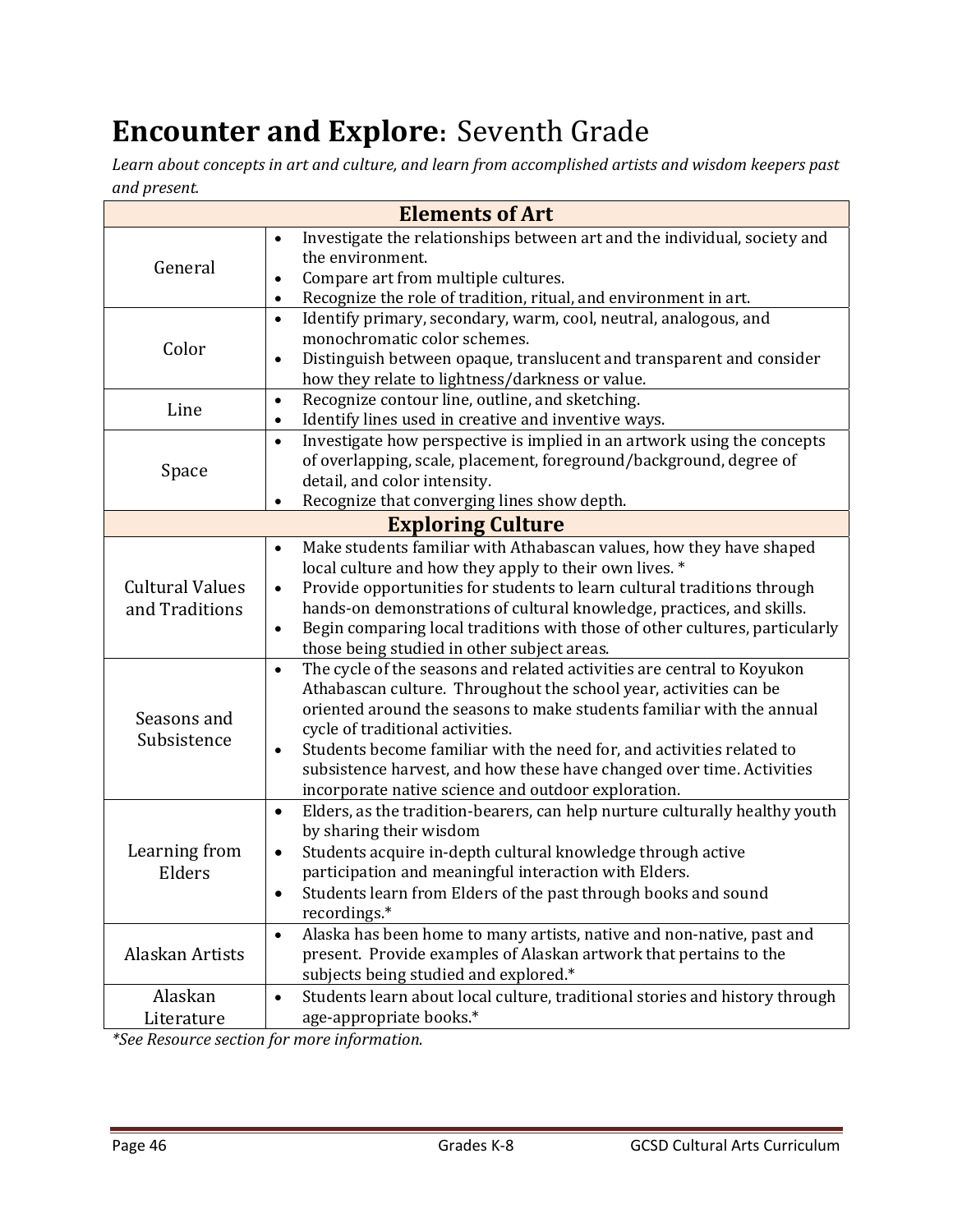# **Produce and Perform:** Seventh Grade

*Students imagine, plan, and create works of art including those that reflect cultural traditions.*

| <b>Drawing:</b> The portrayal of an idea using line and/or tone. |                                                                                      |                        | <b>Materials</b>                                 |
|------------------------------------------------------------------|--------------------------------------------------------------------------------------|------------------------|--------------------------------------------------|
|                                                                  | Draw using a wide variety of tools. Include texture and shading.                     |                        |                                                  |
| $\bullet$                                                        | Use line in creative and intensive ways; draw using sketch, outline,                 | $\bullet$              | Pencil, pen, eraser                              |
|                                                                  | and contour.                                                                         | $\bullet$              | Markers, crayons                                 |
|                                                                  | Use placement, overlapping, size, scale, and detail when drawing to                  | $\bullet$              | Colored pencils                                  |
|                                                                  | show perspective; learn how color intensity fades with distance and                  | $\bullet$              | <b>Colored Chalk</b>                             |
| $\bullet$                                                        | use this in drawing.<br>Continue to draw from stories, nature, memory, imagination,  | $\bullet$<br>$\bullet$ | Oil pastels<br>Charcoal and blending             |
|                                                                  | observation, still-life, and cultural themes. Use music, movement                    |                        | stumps                                           |
|                                                                  | and mood for inspiration.                                                            | $\bullet$              | Variety of papers                                |
|                                                                  | Work on unconventional formats, experiment with breaking edges.                      |                        |                                                  |
|                                                                  | <b>Painting:</b> The application of paint to a surface.                              |                        |                                                  |
| $\bullet$                                                        | Use a variety of painting medium (e.g., tempera, watercolor, and                     |                        |                                                  |
|                                                                  | painting crayons) in one artwork.                                                    |                        |                                                  |
| $\bullet$                                                        | Use a variety of painting techniques to create different effects (e.g.,              |                        | Watercolor paints,<br>crayons and papers         |
|                                                                  | stipple, hard- and soft-edged, spatter, fluid).                                      | $\bullet$              | Tempera paint and                                |
| $\bullet$                                                        | Experiment with using analogous, monochrome, warm, cool,                             |                        | cakes                                            |
|                                                                  | neutral, and complimentary color schemes.                                            | $\bullet$              | Variety of papers and                            |
| $\bullet$                                                        | Explore the use of opaque, translucent and transparent                               |                        | other surfaces                                   |
|                                                                  | colors/paints.                                                                       |                        | Variety of                                       |
| $\bullet$                                                        | Create paintings that show mood. Determine mood and colors<br>beforehand.            |                        | paintbrushes                                     |
|                                                                  | <b>Printmaking:</b> The process of transferring an image with multiple               |                        |                                                  |
|                                                                  | Use and combine different printing techniques.                                       | $\bullet$<br>$\bullet$ | Found objects<br>Sponges                         |
| $\bullet$                                                        | Construct a relief print using cardboard, glue lines, found objects,<br>string, etc. | $\bullet$<br>$\bullet$ | Ink and paint<br>Cutting mats and tools          |
|                                                                  | Create an edition of multiple prints; sign and number properly.                      |                        | <b>Brayers and rollers</b><br>Glue, string, etc. |
|                                                                  | <b>Sculpture</b> : The creation of forms that fill space or three dimensions.        |                        |                                                  |
|                                                                  | Create a free standing sculpture using at least 3 different materials                | $\bullet$              | Clay and clay tools                              |
|                                                                  | and various joining techniques.                                                      | $\bullet$              | Modeling dough                                   |
|                                                                  | Combine multiple construction techniques in a single clay piece                      | $\bullet$              | Paper and wood                                   |
|                                                                  | (e.g., pinch, coil, slab, modeling, carving).                                        |                        | Wire pipe cleaners                               |
|                                                                  | Mixed Media: The use of a combination of materials in artwork.                       |                        |                                                  |
| $\bullet$                                                        | Combine a variety of materials to create mixed-media drawings,                       | $\bullet$              | Magazines                                        |
|                                                                  | paintings and collages. Create a piece that "makes a statement."                     | $\bullet$              | Calendars<br>Fabric, felt, yarn,<br>paper        |
|                                                                  |                                                                                      | $\bullet$              |                                                  |
| ٠                                                                | Use mixed media to create a piece of art related to cultural themes                  | $\bullet$              | Craft materials                                  |
|                                                                  | or topics being studied in other subject areas.                                      | $\bullet$              | <b>Beads and feathers</b>                        |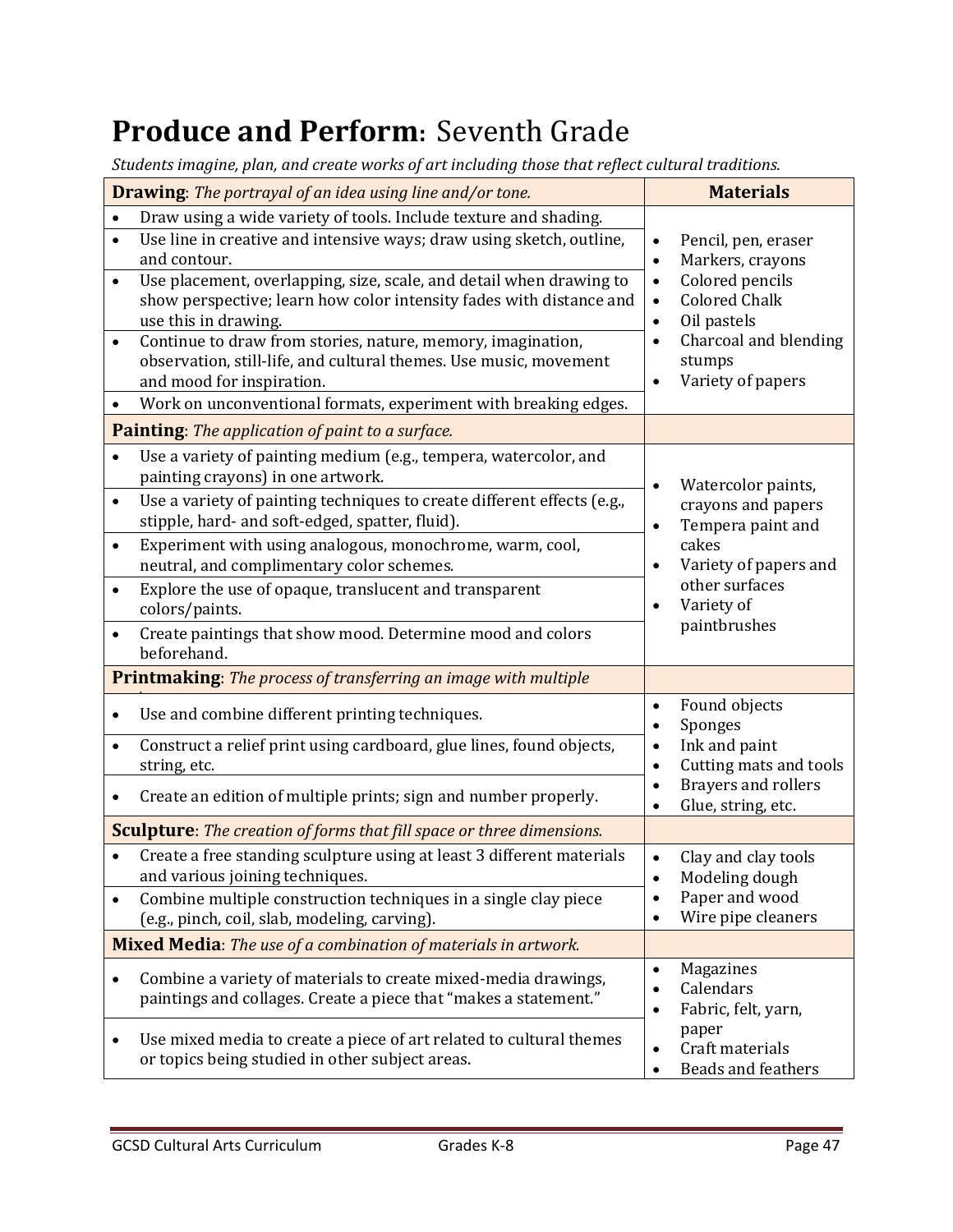# **Produce and Perform (continued):** Seventh Grade

| <b>Beadwork:</b> Using beads alone or applied to other materials to create<br>traditional artwork                                                                                                      | <b>Materials</b>                                                                                     |
|--------------------------------------------------------------------------------------------------------------------------------------------------------------------------------------------------------|------------------------------------------------------------------------------------------------------|
| Produce and advanced beadwork project such as slipper tops, glove<br>$\bullet$<br>tops, purse. Continue to create and add to pattern collection.<br>Make a beaded suncatcher.<br>$\bullet$             | <b>Beads</b><br>$\bullet$<br>Needles, thread<br>$\bullet$<br>hoops<br>$\bullet$                      |
| Cloth Sewing and Handwork: Using needle, thread, cloth, yarn to                                                                                                                                        |                                                                                                      |
| produce traditional clothing or other items.                                                                                                                                                           |                                                                                                      |
| Learn to use a sewing machine and make a small project such as a pillow<br>or pillow case.<br>Invite an Elder to teach sock knitting or crocheting pillow covers and<br>$\bullet$                      | Sewing machine<br>$\bullet$<br>Cloth<br>$\bullet$<br>Thread<br>$\bullet$<br>Yarn<br>$\bullet$        |
| afghans, and complete a project based on what is learned.                                                                                                                                              | Knitting needles,<br>$\bullet$                                                                       |
| Sew an item used for outdoor use, such as a dog-harness, pack or bag.                                                                                                                                  | crochet hooks                                                                                        |
| Fur and Skin Sewing: The preparation and use of fur and hides for<br>traditional purposes.                                                                                                             |                                                                                                      |
| Create a pair of beaded gloves using pre-made gloves, fur and beaded<br>glove tops.                                                                                                                    | Gloves<br>$\bullet$<br>Rabbit or beaver<br>$\bullet$<br>fur<br>Moose hide or felt<br>$\bullet$       |
| <b>Basketry:</b> The production of baskets and other traditional items using                                                                                                                           |                                                                                                      |
| natural materials such as birch bark, willow, spruce roots and other materials.                                                                                                                        |                                                                                                      |
| Make a basket or other traditional item using birch bark or other natural<br>$\bullet$<br>materials.                                                                                                   | <b>Birch bark</b><br>$\bullet$<br>Roots<br>Grass, etc.                                               |
| <b>Other Cultural Skills:</b> Creating tools, cultural items, or developing skills<br>used in a variety of traditional activities.                                                                     |                                                                                                      |
| Use wood to create models of a traditional item such as a log cabin,<br>fishwheel or dogsled.                                                                                                          | Pre-made and<br>$\bullet$<br>found wood pieces                                                       |
| Investigate traditional trapping methods and learn about how trapping<br>$\bullet$<br>regulations are made. Make/use tools and equipment necessary for<br>subsistence activities and outdoor survival. | Glue<br>$\bullet$<br>tools/equipment<br>$\bullet$<br>used for<br>subsistence and<br>outdoor survival |
| <b>Koyukon Language:</b> Understanding spoken and written Koyukon words<br>and phrases, and communicating with others in the Koyukon language.                                                         |                                                                                                      |
| Learn at least 10 new words or phrases related to trapping and winter.                                                                                                                                 | Koyukon language<br>$\bullet$                                                                        |
| Invite an Elder to come and share words or stories in Koyukon.                                                                                                                                         | resources<br><b>Local Elders</b><br>$\bullet$                                                        |
| <b>Storytelling, Song and Dance: Learning and performing traditional</b><br>stories, songs and dance.                                                                                                  |                                                                                                      |
| Learn at least two new Koyukon stories (legends or Elder accounts) and<br>٠<br>songs.                                                                                                                  | Local Elders,<br>$\bullet$<br>audio and written<br>Koyukon stories                                   |
| Tell traditional stories and teach songs to students in a younger grade.                                                                                                                               | and songs                                                                                            |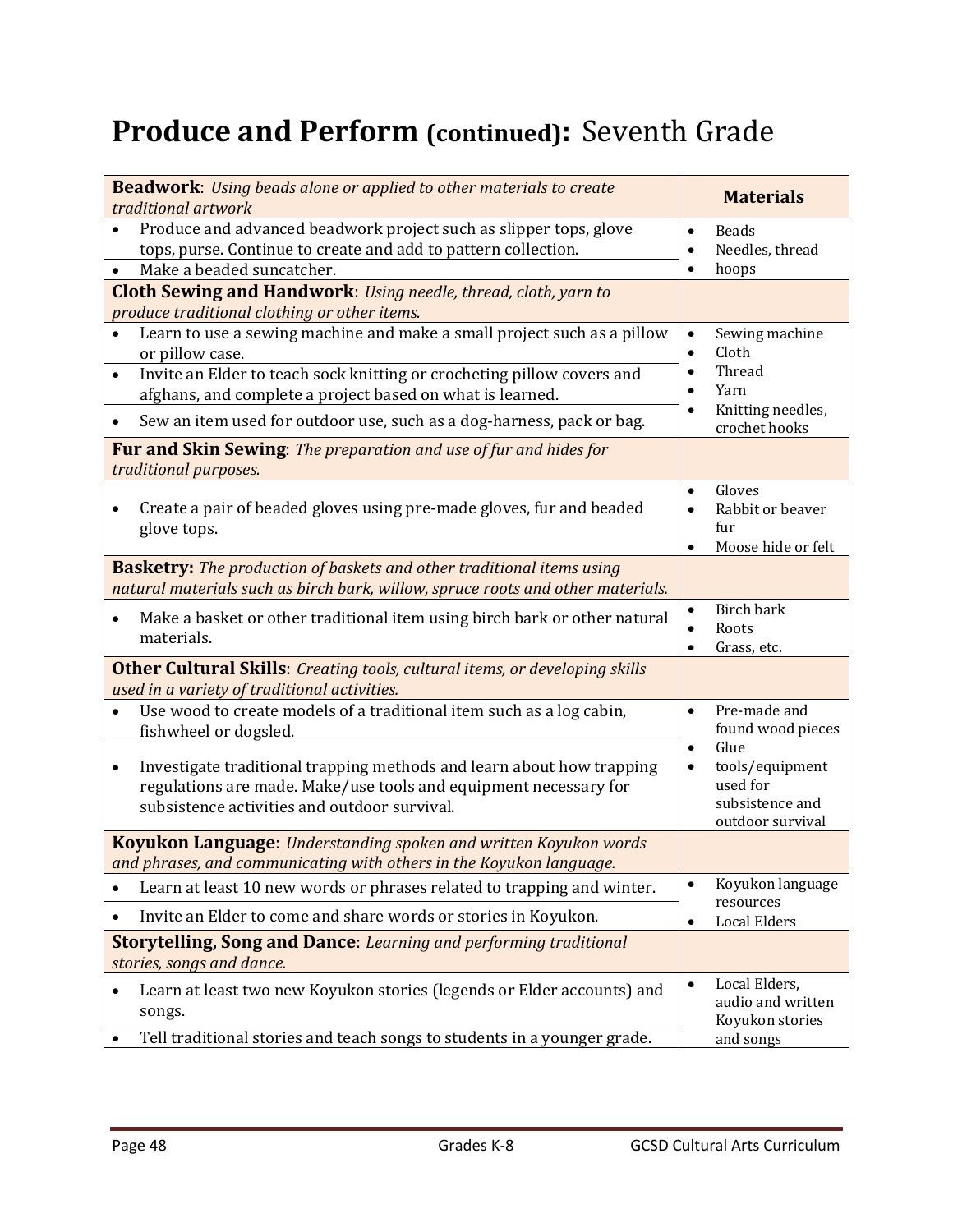# **Reflect and Respond:** Seventh Grade

*Analyze and evaluate the process of learning about and participating in art and culture.*

|                                                                 | .<br><b>Students will DESCRIBE ART using these design elements:</b>                                       |  |  |  |
|-----------------------------------------------------------------|-----------------------------------------------------------------------------------------------------------|--|--|--|
| Line                                                            | Distinguish between contour lines, outlines and sketching.                                                |  |  |  |
| Shape/Form                                                      | Differentiate between a variety of shapes and forms in art.                                               |  |  |  |
|                                                                 | Identify primary, secondary, warm, cool, neutral, analogous and                                           |  |  |  |
| Color                                                           | monochromatic color schemes.                                                                              |  |  |  |
| Value                                                           | Recognize sequential value changes in a single color.                                                     |  |  |  |
| Texture                                                         | Differentiate between actual and visual (implied) texture.                                                |  |  |  |
| Space                                                           | Identify positive and negative space.                                                                     |  |  |  |
|                                                                 | Recognize how placement, overlapping, size/scale,                                                         |  |  |  |
| Perspective                                                     | foreground/background, degree of detail, and color intensity create                                       |  |  |  |
|                                                                 | perspective.                                                                                              |  |  |  |
| <b>Students will ANALYZE ART using these design principles:</b> |                                                                                                           |  |  |  |
| Pattern                                                         | Recognize symmetry and pattern in increasingly complex works of art.                                      |  |  |  |
| Rhythm/Movement                                                 | Recognize that repetition of elements creates the visual illusion of rhythm<br>and movement in art.       |  |  |  |
| Proportion/Scale                                                | Continue to learn body proportions.                                                                       |  |  |  |
| <b>Balance</b>                                                  | Identify examples of visual balance and contrast in art.                                                  |  |  |  |
| Unity                                                           | Discuss whether a work of art seems complete and unified (all parts seem<br>to fit).                      |  |  |  |
| Emphasis                                                        | Find and identify examples of focal point in a work of art.                                               |  |  |  |
|                                                                 | <b>Students will DESCRIBE CULTURE using these terms and concepts:</b>                                     |  |  |  |
|                                                                 | Understand local history and factors that have contributed to the<br>$\bullet$                            |  |  |  |
| Heritage                                                        | development of local culture and their own identity.                                                      |  |  |  |
|                                                                 | Recount their own genealogy and family history.                                                           |  |  |  |
|                                                                 | Become familiar with cultural values and how they affect behavior.<br>$\bullet$                           |  |  |  |
| Values/Beliefs                                                  | Understand relationships between beliefs, world view and the way<br>$\bullet$                             |  |  |  |
|                                                                 | knowledge is formed and used.                                                                             |  |  |  |
| Traditions                                                      | Learn about local traditions of the past and present.<br>$\bullet$                                        |  |  |  |
|                                                                 | Understand how and why cultures change over time.<br>$\bullet$                                            |  |  |  |
| Subsistence                                                     | Describe seasonal subsistence activities and the role they play in<br>$\bullet$                           |  |  |  |
|                                                                 | developing culture and identity.<br>Identify historic changes in technology and the consequences of their |  |  |  |
|                                                                 | $\bullet$<br>use for improving the quality of life in the community.                                      |  |  |  |
|                                                                 | Understand how common heritage and experiences create community,<br>$\bullet$                             |  |  |  |
| Community                                                       | and how community shapes individuals.                                                                     |  |  |  |
|                                                                 | Determine the place of their cultural community in regional, state,<br>$\bullet$                          |  |  |  |
|                                                                 | national, and international political and economic systems.                                               |  |  |  |
|                                                                 | Learn how subsistence activities and cultural traditions affect and are<br>$\bullet$                      |  |  |  |
| Environment                                                     | shaped by the natural environment.                                                                        |  |  |  |
|                                                                 | Become familiar with local plants and animals.<br>$\bullet$                                               |  |  |  |
|                                                                 | Understand concepts of sustainability and respect for environment.<br>$\bullet$                           |  |  |  |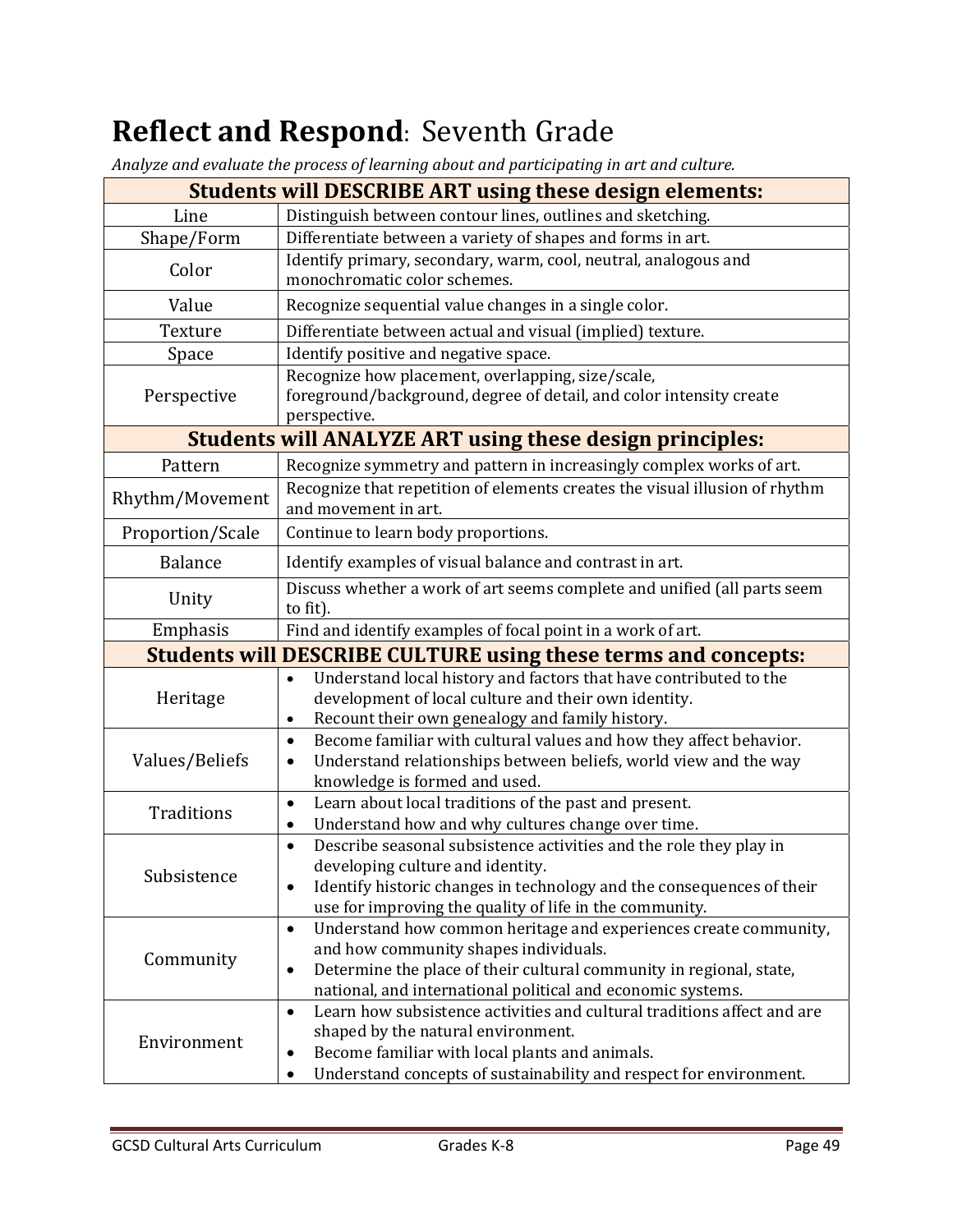# **Reflect and Respond (continued)**: Seventh Grade

| <b>Students will EXPRESS CULTURE in their own lives:</b> |                                                                                                                                                                                                                                                                                                                                                                                                                                                                                                                                                                                                                                                                                                                                                                                                     |  |  |
|----------------------------------------------------------|-----------------------------------------------------------------------------------------------------------------------------------------------------------------------------------------------------------------------------------------------------------------------------------------------------------------------------------------------------------------------------------------------------------------------------------------------------------------------------------------------------------------------------------------------------------------------------------------------------------------------------------------------------------------------------------------------------------------------------------------------------------------------------------------------------|--|--|
| Identity                                                 | Recognize the role culture and language play in determining who they<br>are and how they understand the world around them.<br>Integrate cultural values and traditions into everyday behavior.<br>$\bullet$<br>Assume responsibility for their role in relation to the wellbeing of the<br>$\bullet$<br>community.                                                                                                                                                                                                                                                                                                                                                                                                                                                                                  |  |  |
| Respect                                                  | Treat self, classmates, teachers, Elders and other community members<br>$\bullet$<br>with kindness.<br>Show respect to Elders in the community by assisting them in any way<br>$\bullet$<br>possible.<br>Value and treat elements of the natural world in a responsible manner.<br>Acquire insights from other people and cultures without diminishing the<br>integrity of their own.<br>Consistently act as a good role model, showing respect and providing<br>$\bullet$<br>support to others.                                                                                                                                                                                                                                                                                                    |  |  |
| <b>Healthy Living</b>                                    | Use cultural values as guidance in making healthy choices that contribute<br>$\bullet$<br>to physical, mental and spiritual wellbeing in self and others.<br>Associate with friends who are healthy role models that make a positive<br>$\bullet$<br>contribution to your growth and development toward adulthood.<br>Engage in realistic self-assessment to identify strengths and needs and<br>$\bullet$<br>make appropriate decisions to enhance life skills.<br>Participate in subsistence activities with parents, Elders and other<br>$\bullet$<br>members of the community and learn the stories and lessons associated<br>with those activities.<br>Become actively involved in local activities and organizations that<br>$\bullet$<br>contribute to the quality of life in the community. |  |  |
| <b>Stories</b>                                           | Acquire and pass on the traditions of the community through oral and<br>$\bullet$<br>written history.<br>Use storytelling as a way of communicating experiences and values with<br>others.<br>Use critical judgment in the selection of popular media for reading,<br>$\bullet$<br>viewing and listening and make sure these are the stories you want to<br>guide you in becoming an adult.                                                                                                                                                                                                                                                                                                                                                                                                         |  |  |
| Resourcefulness                                          | Identify and utilize appropriate sources of cultural knowledge to find<br>$\bullet$<br>solutions to everyday problems.                                                                                                                                                                                                                                                                                                                                                                                                                                                                                                                                                                                                                                                                              |  |  |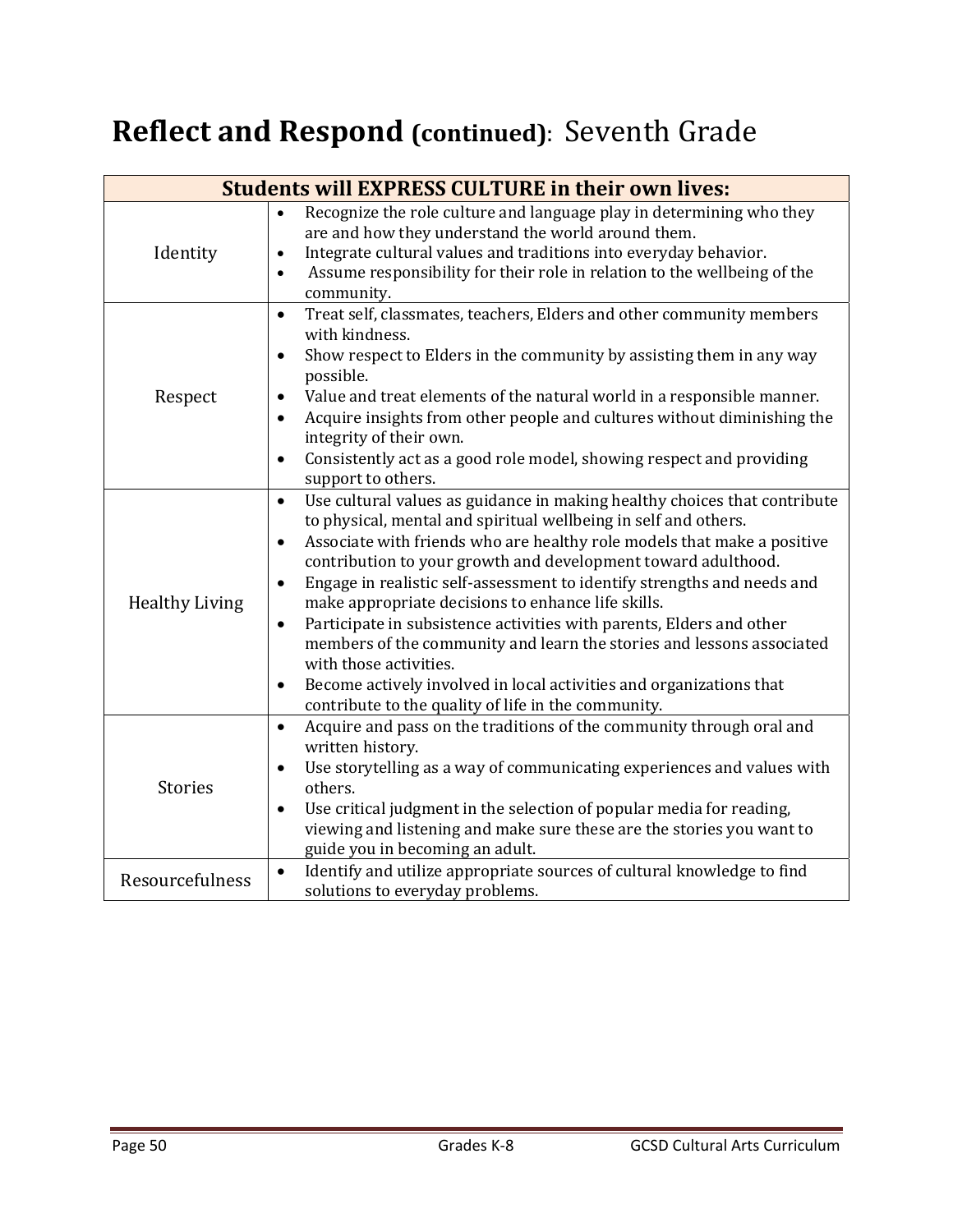# **Encounter and Explore:** Eighth Grade

*Learn about concepts in art and culture, and learn from accomplished artists and wisdom keepers past and present.*

|                                          | <b>Elements of Art</b>                                                                                                                                                                                                                                                                                                                                                                                                                                                                                                                                                                                             |
|------------------------------------------|--------------------------------------------------------------------------------------------------------------------------------------------------------------------------------------------------------------------------------------------------------------------------------------------------------------------------------------------------------------------------------------------------------------------------------------------------------------------------------------------------------------------------------------------------------------------------------------------------------------------|
| General                                  | Investigate the relationships between art and the individual, society and<br>$\bullet$<br>the environment.<br>Compare art from multiple cultures.<br>$\bullet$<br>Recognize the role of tradition, ritual, and environment in art.<br>$\bullet$                                                                                                                                                                                                                                                                                                                                                                    |
| Color                                    | Identify primary, secondary, warm, cool, neutral, analogous, and<br>$\bullet$<br>monochromatic color schemes.<br>Distinguish between opaque, translucent and transparent and consider<br>$\bullet$<br>how they relate to lightness/darkness or value.                                                                                                                                                                                                                                                                                                                                                              |
| Line                                     | Recognize contour line, outline, and sketching.<br>$\bullet$<br>Identify lines used in creative and inventive ways.<br>$\bullet$                                                                                                                                                                                                                                                                                                                                                                                                                                                                                   |
| Space                                    | Investigate how perspective is implied in an artwork using the concepts<br>$\bullet$<br>of overlapping, scale, placement, foreground/background, degree of<br>detail, and color intensity.<br>Recognize that converging lines show depth.<br>$\bullet$                                                                                                                                                                                                                                                                                                                                                             |
|                                          | <b>Exploring Culture</b>                                                                                                                                                                                                                                                                                                                                                                                                                                                                                                                                                                                           |
| <b>Cultural Values</b><br>and Traditions | Make students familiar with Athabascan values, how they have shaped<br>$\bullet$<br>local culture and how they apply to their own lives. *<br>Provide opportunities for students to learn cultural traditions through<br>$\bullet$<br>hands-on demonstrations of cultural knowledge, practices, and skills.<br>Begin comparing local traditions with those of other cultures, particularly<br>$\bullet$<br>those being studied in other subject areas.<br>The cycle of the seasons and related activities are central to Koyukon<br>$\bullet$<br>Athabascan culture. Throughout the school year, activities can be |
| Seasons and<br>Subsistence               | oriented around the seasons to make students familiar with the annual<br>cycle of traditional activities.<br>Students become familiar with the need for, and activities related to<br>$\bullet$<br>subsistence harvest, and how these have changed over time. Activities<br>incorporate native science and outdoor exploration.                                                                                                                                                                                                                                                                                    |
| Learning from<br>Elders                  | Elders, as the tradition-bearers, can help nurture culturally healthy youth<br>$\bullet$<br>by sharing their wisdom<br>Students acquire in-depth cultural knowledge through active<br>$\bullet$<br>participation and meaningful interaction with Elders.<br>Students learn from Elders of the past through books and sound<br>recordings.*                                                                                                                                                                                                                                                                         |
| Alaskan Artists                          | Alaska has been home to many artists, native and non-native, past and<br>$\bullet$<br>present. Provide examples of Alaskan artwork that pertains to the<br>subjects being studied and explored.*                                                                                                                                                                                                                                                                                                                                                                                                                   |
| Alaskan<br>Literature                    | Students learn about local culture, traditional stories and history through<br>$\bullet$<br>age-appropriate books.*                                                                                                                                                                                                                                                                                                                                                                                                                                                                                                |

*\*See Resource section for more information.*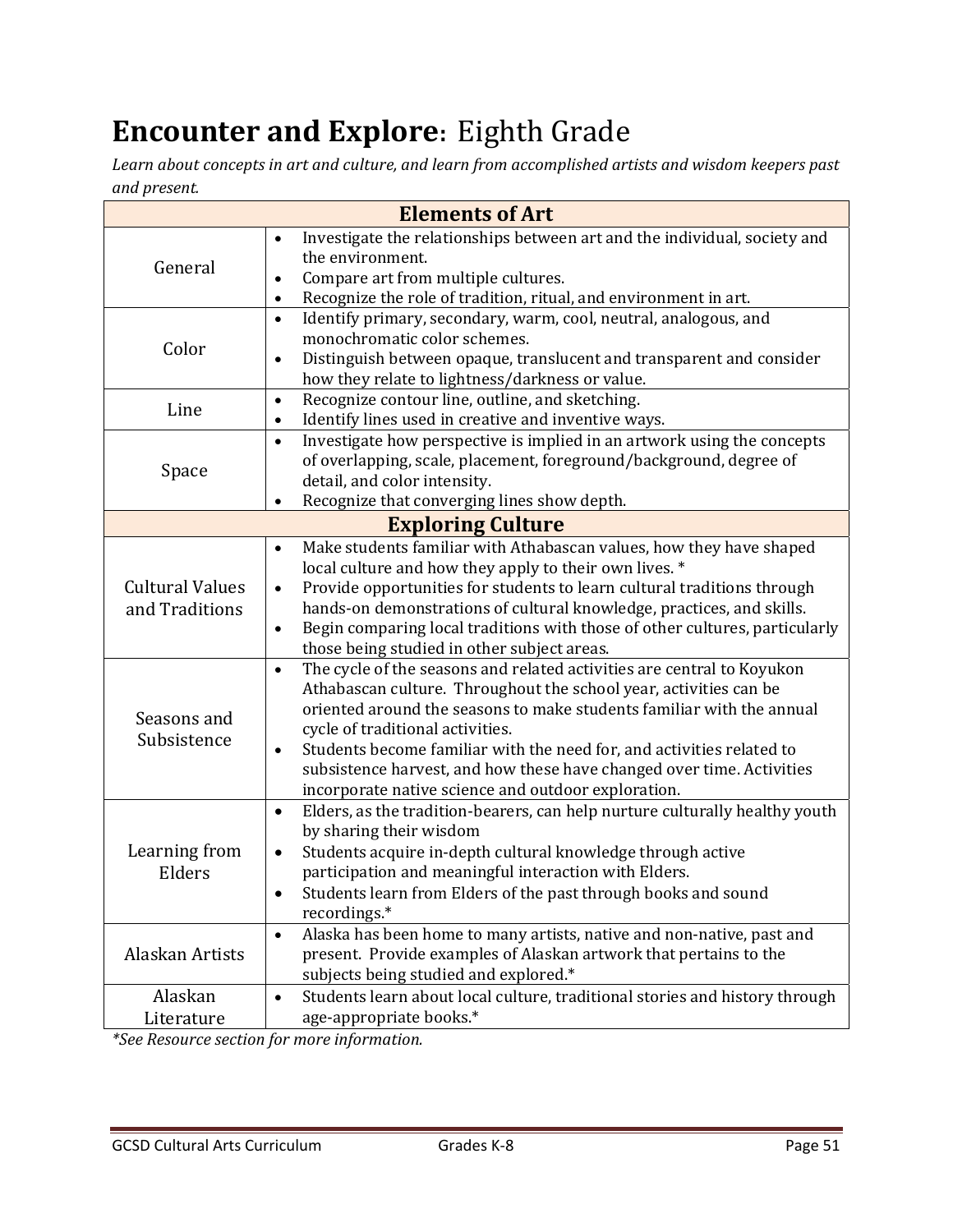# **Produce and Perform:** Eighth Grade

*Students imagine, plan, and create works of art including those that reflect cultural traditions.*

| <b>Drawing:</b> The portrayal of an idea using line and/or tone.              |                                                                                                |                          | <b>Materials</b>                     |  |
|-------------------------------------------------------------------------------|------------------------------------------------------------------------------------------------|--------------------------|--------------------------------------|--|
| $\bullet$                                                                     | Draw using a wide variety of tools. Include texture and shading.                               |                          |                                      |  |
| $\bullet$                                                                     | Use line in creative and intensive ways; draw using sketch, outline,                           | $\bullet$                | Pencil, pen, eraser                  |  |
|                                                                               | and contour.                                                                                   | $\bullet$                | Markers, crayons                     |  |
| $\bullet$                                                                     | Use placement, overlapping, size, scale, and detail when drawing to                            | $\bullet$                | Colored pencils                      |  |
|                                                                               | show perspective; learn how color intensity fades with distance and                            | $\bullet$                | <b>Colored Chalk</b>                 |  |
|                                                                               | use this in drawing.                                                                           | Oil pastels<br>$\bullet$ |                                      |  |
| $\bullet$                                                                     | Continue to draw from stories, nature, memory, imagination,                                    |                          | Charcoal and<br>$\bullet$            |  |
|                                                                               | observation, still-life, and cultural themes. Use music, movement and<br>mood for inspiration. | $\bullet$                | blending stumps<br>Variety of papers |  |
|                                                                               | Work on unconventional formats, experiment with breaking edges.                                |                          |                                      |  |
|                                                                               |                                                                                                |                          |                                      |  |
|                                                                               | <b>Painting:</b> The application of paint to a surface.                                        |                          |                                      |  |
| $\bullet$                                                                     | Use a variety of painting medium (e.g., tempera, watercolor, and                               |                          |                                      |  |
|                                                                               | painting crayons) in one artwork.                                                              | $\bullet$                | Watercolor paints,                   |  |
| $\bullet$                                                                     | Use a variety of painting techniques to create different effects (e.g.,                        |                          | crayons and papers                   |  |
|                                                                               | stipple, hard- and soft-edged, spatter, fluid).                                                | $\bullet$                | Tempera paint and                    |  |
| $\bullet$                                                                     | Experiment with using analogous, monochrome, warm, cool, neutral,                              |                          | cakes                                |  |
|                                                                               | and complimentary color schemes.                                                               | $\bullet$                | Variety of papers                    |  |
|                                                                               | Explore the use of opaque, translucent and transparent                                         |                          | and other surfaces                   |  |
|                                                                               | colors/paints.                                                                                 | $\bullet$                | Variety of                           |  |
| $\bullet$                                                                     | Create paintings that show mood. Determine mood and colors                                     |                          | paintbrushes                         |  |
|                                                                               | beforehand.                                                                                    |                          |                                      |  |
|                                                                               | <b>Printmaking:</b> The process of transferring an image with multiple copies.                 |                          |                                      |  |
|                                                                               |                                                                                                | $\bullet$                | Found objects                        |  |
|                                                                               | Use and combine different printing techniques.                                                 | $\bullet$                | Sponges                              |  |
| $\bullet$                                                                     | Construct a relief print using cardboard, glue lines, found objects,                           | $\bullet$                | Ink and paint                        |  |
|                                                                               | string, etc.                                                                                   | $\bullet$                | Cutting mats and                     |  |
|                                                                               |                                                                                                |                          | tools                                |  |
|                                                                               | Create an edition of multiple prints; sign and number properly.                                | $\bullet$                | Brayers and rollers                  |  |
|                                                                               |                                                                                                | $\bullet$                | Glue, string, etc.                   |  |
| <b>Sculpture</b> : The creation of forms that fill space or three dimensions. |                                                                                                |                          |                                      |  |
| $\bullet$                                                                     | Create a free standing sculpture using at least 3 different materials                          | $\bullet$                | Clay and clay tools                  |  |
|                                                                               | and various joining techniques.                                                                | $\bullet$                | Modeling dough                       |  |
| $\bullet$                                                                     | Combine multiple construction techniques in a single clay piece (e.g.,                         | $\bullet$                | Paper and wood                       |  |
|                                                                               | pinch, coil, slab, modeling, carving).                                                         | $\bullet$                | Wire pipe cleaners                   |  |
| <b>Mixed Media:</b> The use of a combination of materials in artwork.         |                                                                                                |                          |                                      |  |
|                                                                               | Combine a variety of materials to create mixed-media drawings,                                 | $\bullet$                | Magazines                            |  |
|                                                                               | paintings and collages. Create a piece that "makes a statement."                               | $\bullet$                | Calendars                            |  |
|                                                                               |                                                                                                | $\bullet$                | Fabric, felt, yarn,                  |  |
| ٠                                                                             | Use mixed media to create a piece of art related to cultural themes or                         |                          | paper                                |  |
|                                                                               | topics being studied in other subject areas.                                                   | $\bullet$                | Craft materials                      |  |
|                                                                               |                                                                                                | $\bullet$                | Beads and feathers                   |  |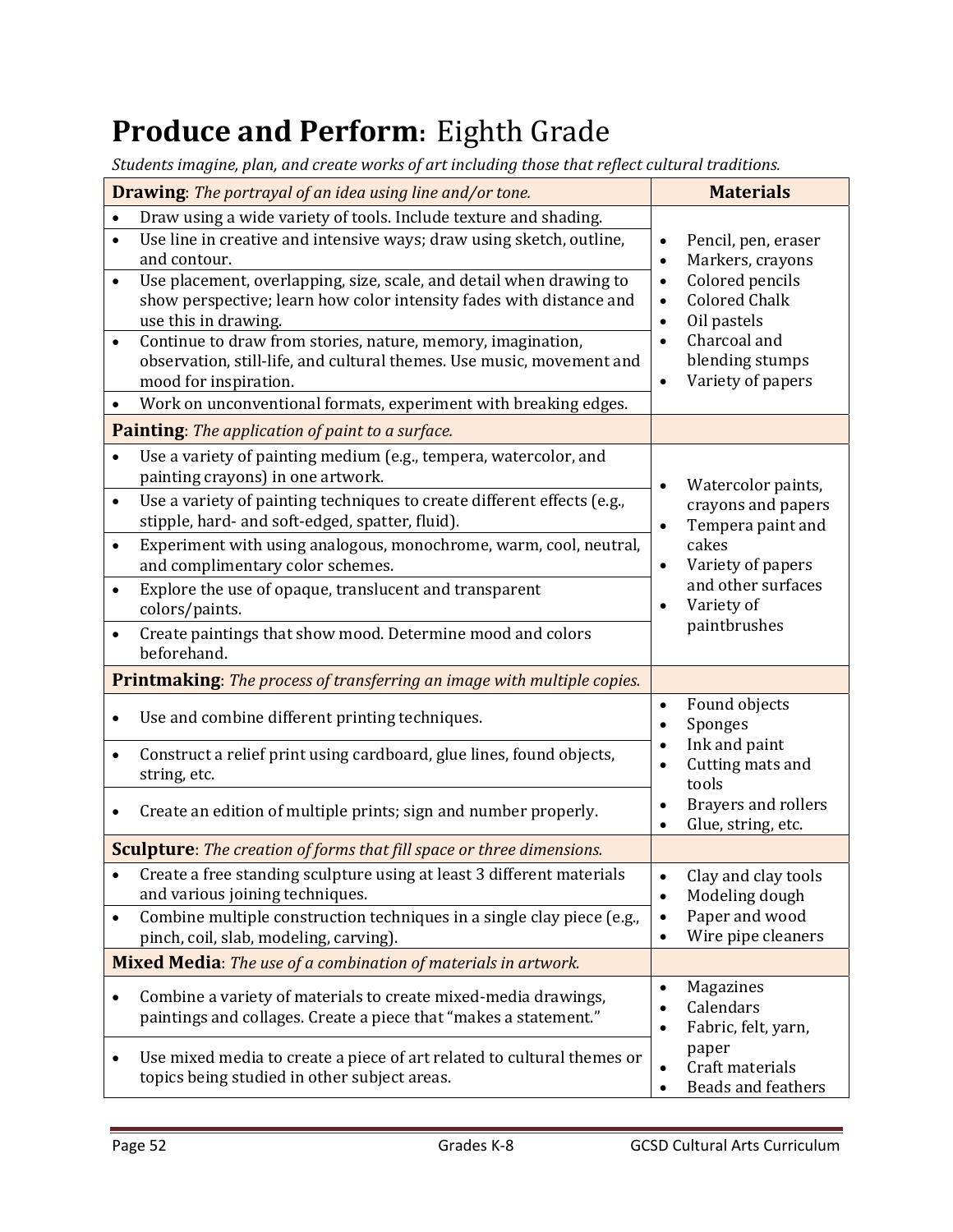# **Produce and Perform (continued):** Eighth Grade

| <b>Beadwork:</b> Using beads alone or applied to other materials to create<br>traditional artwork                                                                                                              | <b>Materials</b>                                                                                                                                                       |  |
|----------------------------------------------------------------------------------------------------------------------------------------------------------------------------------------------------------------|------------------------------------------------------------------------------------------------------------------------------------------------------------------------|--|
| Produce and advanced beadwork project such as slipper tops, glove<br>tops, purse. Continue to create and add to pattern collection.<br>Decorate a bottle or other small item using peyote stitch.<br>$\bullet$ | <b>Beads</b><br>$\bullet$<br>Needles, thread<br>$\bullet$<br>Small bottles<br>$\bullet$                                                                                |  |
| <b>Cloth Sewing and Handwork:</b> Using needle, thread, cloth, yarn to<br>produce traditional clothing or other items.                                                                                         |                                                                                                                                                                        |  |
| Use a sewing machine and cut out and sew a bets'eghe hoolaane or snow<br>shirt.                                                                                                                                | Sewing machine<br>$\bullet$<br>Cloth<br>$\bullet$                                                                                                                      |  |
| Invite an Elder to teach sock knitting or crocheting pillow covers and<br>$\bullet$<br>afghans. Make items to give away.                                                                                       | Thread<br>$\bullet$<br>Yarn<br>$\bullet$<br>Knitting needles,<br>$\bullet$<br>crochet hooks                                                                            |  |
| Fur and Skin Sewing: The preparation and use of fur and hides for<br>traditional purposes.                                                                                                                     |                                                                                                                                                                        |  |
| Complete and advanced project such as gloves, skin boots, or patchwork<br>fur/beaded pillow.                                                                                                                   | Moose hide<br>$\bullet$<br>Rabbit or beaver<br>$\bullet$<br>fur<br>Needles, thread<br>$\bullet$                                                                        |  |
| <b>Basketry:</b> The production of baskets and other traditional items using<br>natural materials such as birch bark, willow, spruce roots and other materials.                                                |                                                                                                                                                                        |  |
| Make a basket or other traditional item using birch bark or other natural<br>$\bullet$<br>materials.                                                                                                           | Birch bark<br>$\bullet$<br>Roots<br>Grass, etc.                                                                                                                        |  |
| <b>Other Cultural Skills:</b> Creating tools, cultural items, or developing skills<br>used in a variety of traditional activities.                                                                             |                                                                                                                                                                        |  |
| Use wood to create a diorama of a traditional scene including items such<br>as log cabins, fishwheels and dogsleds.                                                                                            | Pre-made and<br>$\bullet$<br>found wood pieces<br>and other items<br>Glue<br>$\bullet$<br>boards<br>tools/equipment<br>used for<br>subsistence and<br>outdoor survival |  |
| Investigate traditional hunting and fishing practices and how modern<br>regulations are made. Make/use tools and equipment necessary for<br>subsistence activities and outdoor survival.                       |                                                                                                                                                                        |  |
| <b>Koyukon Language:</b> Understanding spoken and written Koyukon words<br>and phrases, and communicating with others in the Koyukon language.                                                                 |                                                                                                                                                                        |  |
| Learn at least 10 new words or phrases related to hunting and fishing.                                                                                                                                         | Koyukon language<br>$\bullet$<br>resources                                                                                                                             |  |
| Invite an Elder to come and share words or stories in Koyukon.<br>$\bullet$<br><b>Storytelling, Song and Dance: Learning and performing traditional</b>                                                        | <b>Local Elders</b><br>$\bullet$                                                                                                                                       |  |
| stories, songs and dance.<br>Learn at least two new Koyukon stories (legends or Elder accounts) and<br>$\bullet$<br>songs.<br>Tell traditional stories and teach songs to students in a younger grade.         | Local Elders,<br>$\bullet$<br>audio and written<br>Koyukon stories<br>and songs                                                                                        |  |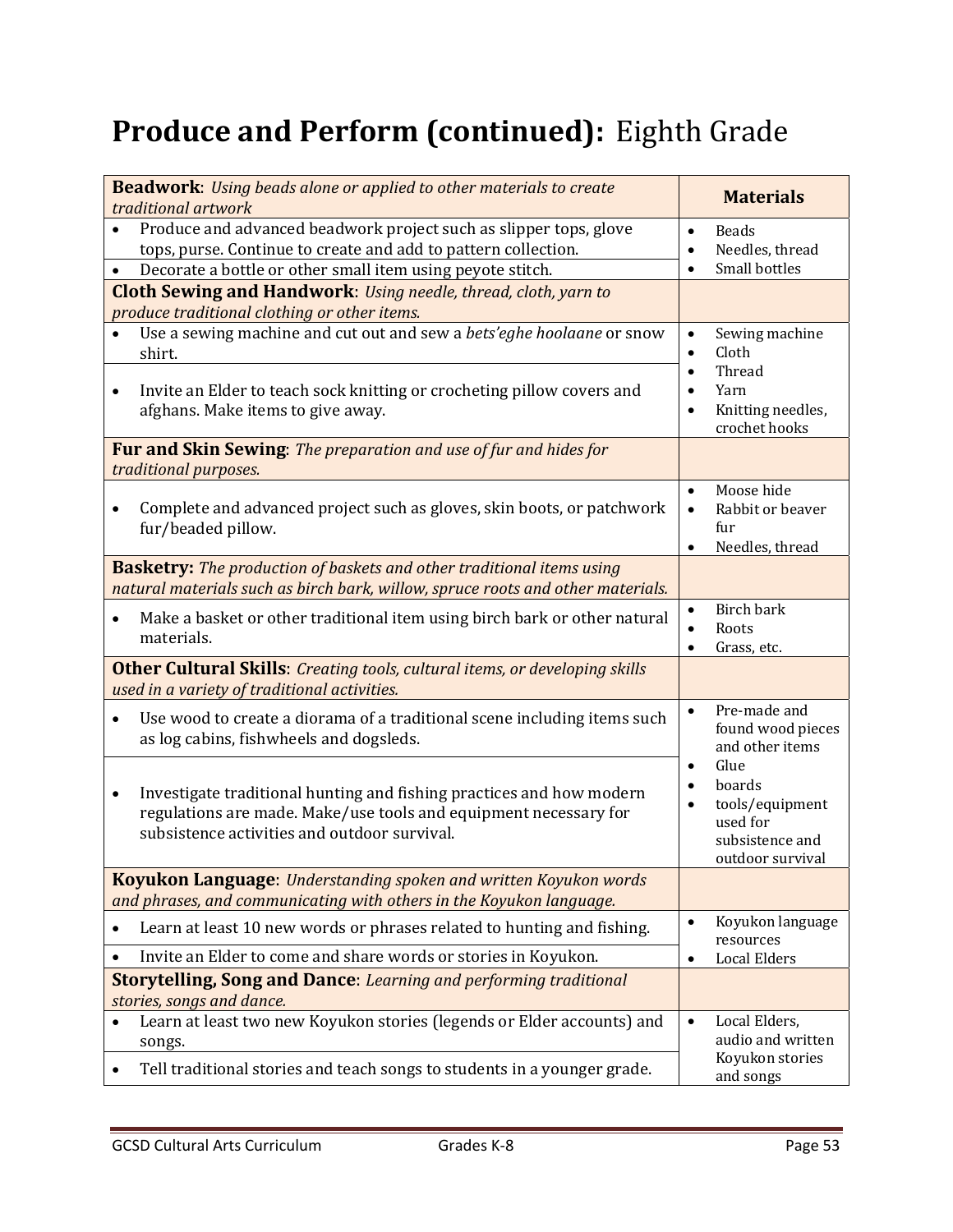# **Reflect and Respond**: Eighth Grade

*Analyze and evaluate the process of learning about and participating in art and culture.*

|                   | <b>Students will DESCRIBE ART using these design elements:</b>                                                                                                                                                                                                               |  |
|-------------------|------------------------------------------------------------------------------------------------------------------------------------------------------------------------------------------------------------------------------------------------------------------------------|--|
| Line              | Distinguish between contour lines, outlines and sketching.                                                                                                                                                                                                                   |  |
| Shape/Form        | Differentiate between a variety of shapes and forms in art.                                                                                                                                                                                                                  |  |
| Color             | Identify primary, secondary, warm, cool, neutral, analogous and<br>monochromatic color schemes.                                                                                                                                                                              |  |
| Value             | Recognize sequential value changes in a single color.                                                                                                                                                                                                                        |  |
| Texture           | Differentiate between actual and visual (implied) texture.                                                                                                                                                                                                                   |  |
| Space             | Identify positive and negative space.                                                                                                                                                                                                                                        |  |
| Perspective       | Recognize how placement, overlapping, size/scale,<br>foreground/background, degree of detail, and color intensity create<br>perspective.                                                                                                                                     |  |
|                   | <b>Students will ANALYZE ART using these design principles:</b>                                                                                                                                                                                                              |  |
| Pattern           | Recognize symmetry and pattern in increasingly complex works of art.                                                                                                                                                                                                         |  |
| Rhythm/Movement   | Recognize that repetition of elements creates the visual illusion of rhythm<br>and movement in art.                                                                                                                                                                          |  |
| Proportion/Scale  | Continue to learn body proportions.                                                                                                                                                                                                                                          |  |
| <b>Balance</b>    | Identify examples of visual balance and contrast in art.                                                                                                                                                                                                                     |  |
| Unity             | Discuss whether a work of art seems complete and unified (all parts seem<br>to fit).                                                                                                                                                                                         |  |
| Emphasis          | Find and identify examples of focal point in a work of art.                                                                                                                                                                                                                  |  |
|                   | <b>Students will DESCRIBE CULTURE using these terms and concepts:</b>                                                                                                                                                                                                        |  |
| Heritage          | Understand local history and factors that have contributed to the<br>$\bullet$<br>development of local culture and their own identity.<br>Recount their own genealogy and family history.<br>$\bullet$                                                                       |  |
| Values/Beliefs    | Become familiar with cultural values and how they affect behavior.<br>$\bullet$<br>Understand relationships between beliefs, world view and the way<br>$\bullet$<br>knowledge is formed and used.                                                                            |  |
| <b>Traditions</b> | Learn about local traditions of the past and present.<br>$\bullet$<br>Understand how and why cultures change over time.<br>$\bullet$                                                                                                                                         |  |
| Subsistence       | Describe seasonal subsistence activities and the role they play in<br>$\bullet$<br>developing culture and identity.<br>Identify historic changes in technology and the consequences of their<br>$\bullet$<br>use for improving the quality of life in the community.         |  |
| Community         | Understand how common heritage and experiences create community,<br>$\bullet$<br>and how community shapes individuals.<br>Determine the place of their cultural community in regional, state,<br>$\bullet$<br>national, and international political and economic systems.    |  |
| Environment       | Learn how subsistence activities and cultural traditions affect and are<br>$\bullet$<br>shaped by the natural environment.<br>Become familiar with local plants and animals.<br>$\bullet$<br>Understand concepts of sustainability and respect for environment.<br>$\bullet$ |  |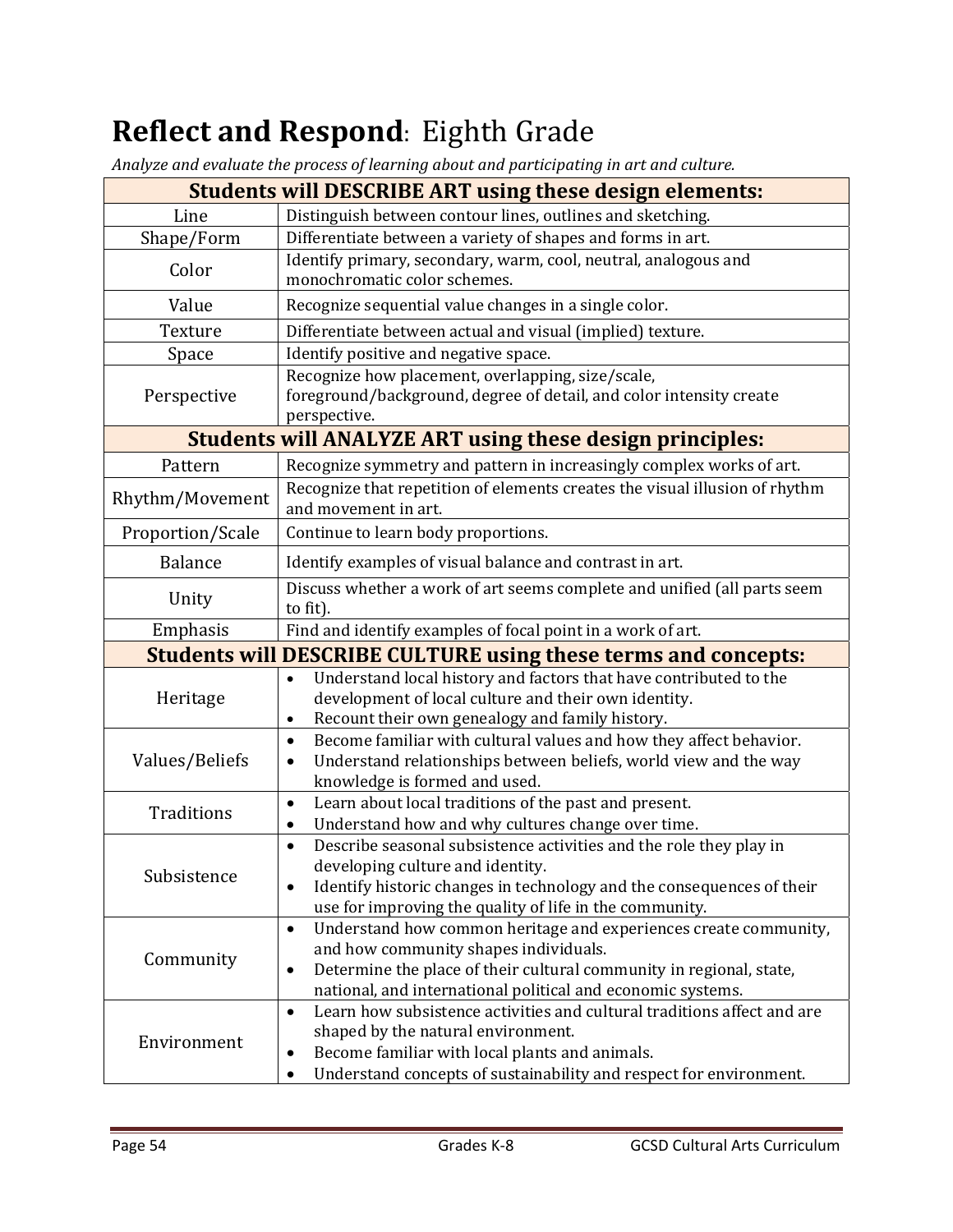# **Reflect and Respond (continued)**: Eighth Grade

| <b>Students will EXPRESS CULTURE in their own lives:</b> |                                                                                                                                                                                                                                                                                                                                                                                                                                                                                                                                                                                                                                                                                                                                                                                                     |  |  |
|----------------------------------------------------------|-----------------------------------------------------------------------------------------------------------------------------------------------------------------------------------------------------------------------------------------------------------------------------------------------------------------------------------------------------------------------------------------------------------------------------------------------------------------------------------------------------------------------------------------------------------------------------------------------------------------------------------------------------------------------------------------------------------------------------------------------------------------------------------------------------|--|--|
| Identity                                                 | Recognize the role culture and language play in determining who they<br>$\bullet$<br>are and how they understand the world around them.<br>Integrate cultural values and traditions into everyday behavior.<br>$\bullet$<br>Assume responsibility for their role in relation to the wellbeing of the<br>$\bullet$<br>community.                                                                                                                                                                                                                                                                                                                                                                                                                                                                     |  |  |
| Respect                                                  | Treat self, classmates, teachers, Elders and other community members<br>$\bullet$<br>with kindness.<br>Show respect to Elders in the community by assisting them in any way<br>$\bullet$<br>possible.<br>Value and treat elements of the natural world in a responsible manner.<br>Acquire insights from other people and cultures without diminishing the<br>$\bullet$<br>integrity of their own.<br>Consistently act as a good role model, showing respect and providing<br>$\bullet$<br>support to others.                                                                                                                                                                                                                                                                                       |  |  |
| <b>Healthy Living</b>                                    | Use cultural values as guidance in making healthy choices that contribute<br>$\bullet$<br>to physical, mental and spiritual wellbeing in self and others.<br>Associate with friends who are healthy role models that make a positive<br>$\bullet$<br>contribution to your growth and development toward adulthood.<br>Engage in realistic self-assessment to identify strengths and needs and<br>$\bullet$<br>make appropriate decisions to enhance life skills.<br>Participate in subsistence activities with parents, Elders and other<br>$\bullet$<br>members of the community and learn the stories and lessons associated<br>with those activities.<br>Become actively involved in local activities and organizations that<br>$\bullet$<br>contribute to the quality of life in the community. |  |  |
| <b>Stories</b>                                           | Acquire and pass on the traditions of the community through oral and<br>$\bullet$<br>written history.<br>Use storytelling as a way of communicating experiences and values with<br>others.<br>Use critical judgment in the selection of popular media for reading,<br>$\bullet$<br>viewing and listening and make sure these are the stories you want to<br>guide you in becoming an adult.                                                                                                                                                                                                                                                                                                                                                                                                         |  |  |
| Resourcefulness                                          | Identify and utilize appropriate sources of cultural knowledge to find<br>$\bullet$<br>solutions to everyday problems.                                                                                                                                                                                                                                                                                                                                                                                                                                                                                                                                                                                                                                                                              |  |  |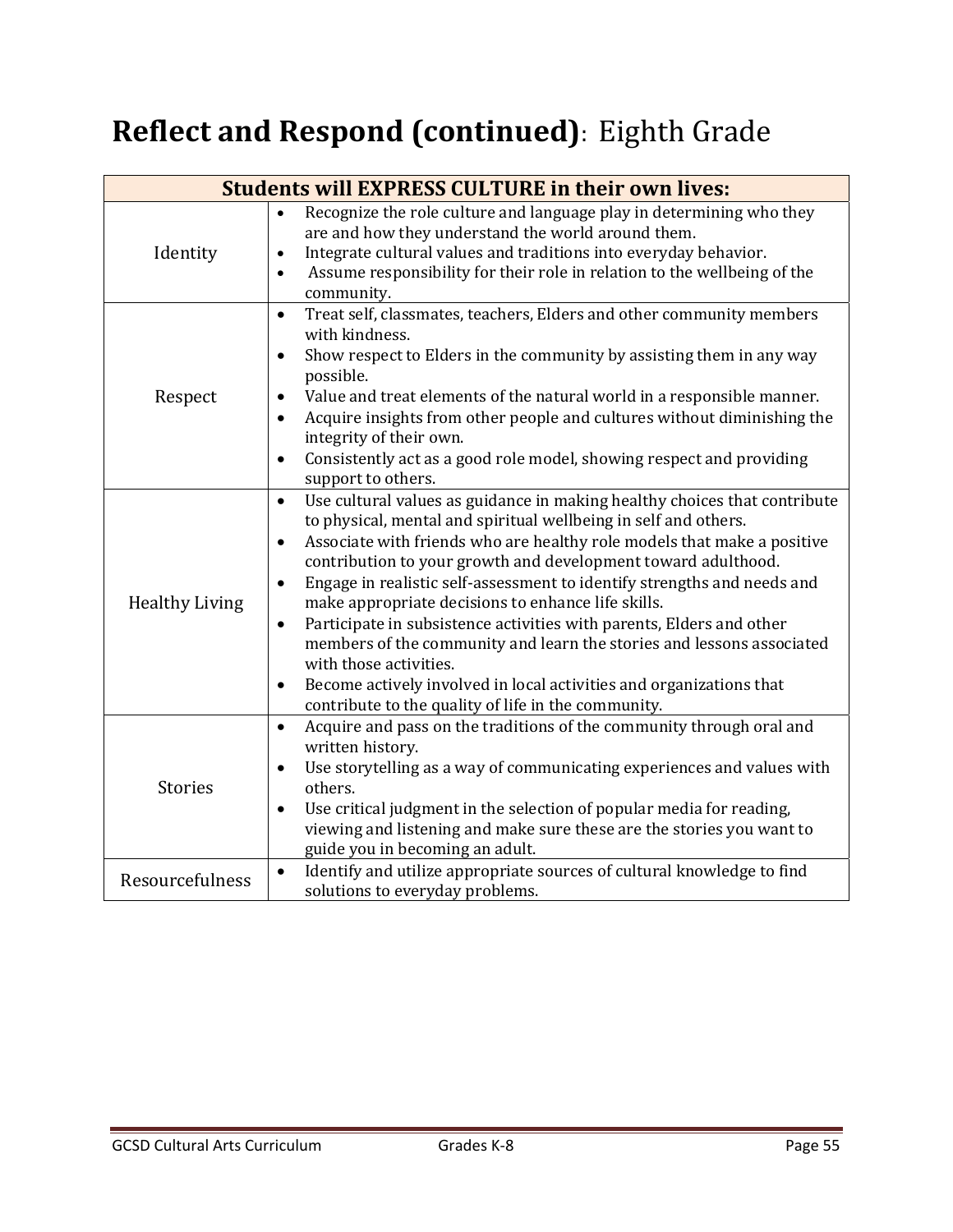# **Additional Resources**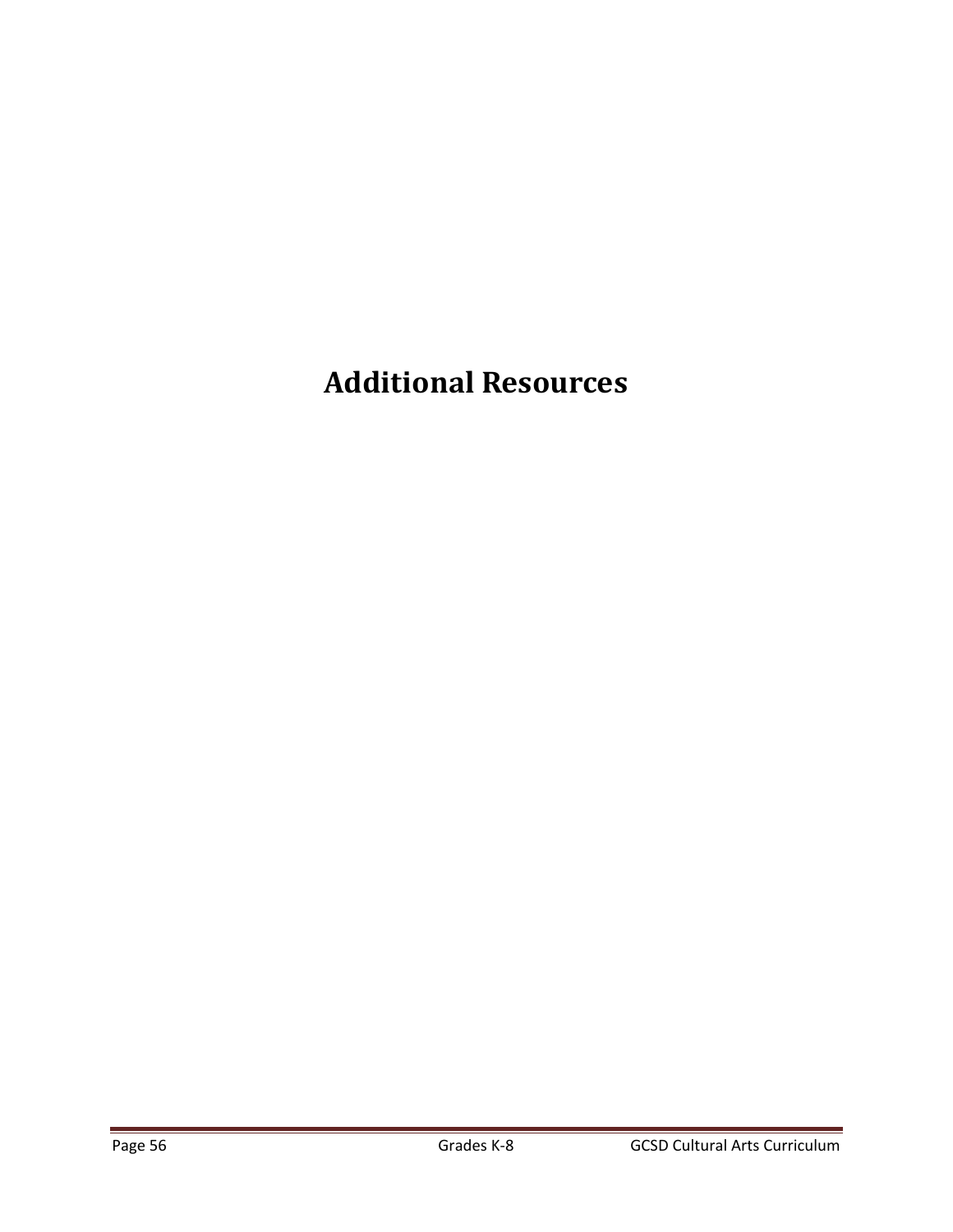### **Alaska Native Knowledge Network Guidelines for Nurturing Culturally‐Healthy Youth**

### **Guidelines for Youth**

*Culturally‐healthy youth take an active interest in learning their heritage and assume responsibility for their role as contributing members of the family and community in which they live.*

Youth can nurture their own cultural well-being through the following actions:

- a. Learn all you can about your family, kinship relations and community history and cultural heritage.
- b. Participate in subsistence activities with parents, Elders and other members of the community and learn the stories and lessons associated with those activities.
- c. Become actively involved in local activities and organizations that contribute to the quality of life in your community.
- d. Show respect to the Elders in your community by assisting them in any way you can.
- e. Get involved in regional, state and national issues and organizations that impact your community.
- f. Make healthy choices in your lifestyle that contribute to the wholeness and wellbeing of yourself and those around you.
- g. Always be a good role model, show respect and provide support to others.
- h. Participate in apprenticeships with cultural experts in the community and acquire traditional conflict resolution skills.
- i. Seek to acquire all the knowledge and skills associated with the "cultural standards" for students" (published in the Alaska Standards for Culturally-Responsive Schools.)
- j. Use critical judgment in the selection of popular media for reading, viewing and listening and make sure it is aligned with your aspirations as an adult.
- k. Associate with friends who can provide healthy role models that will make a positive contribution to your growth and development toward adulthood.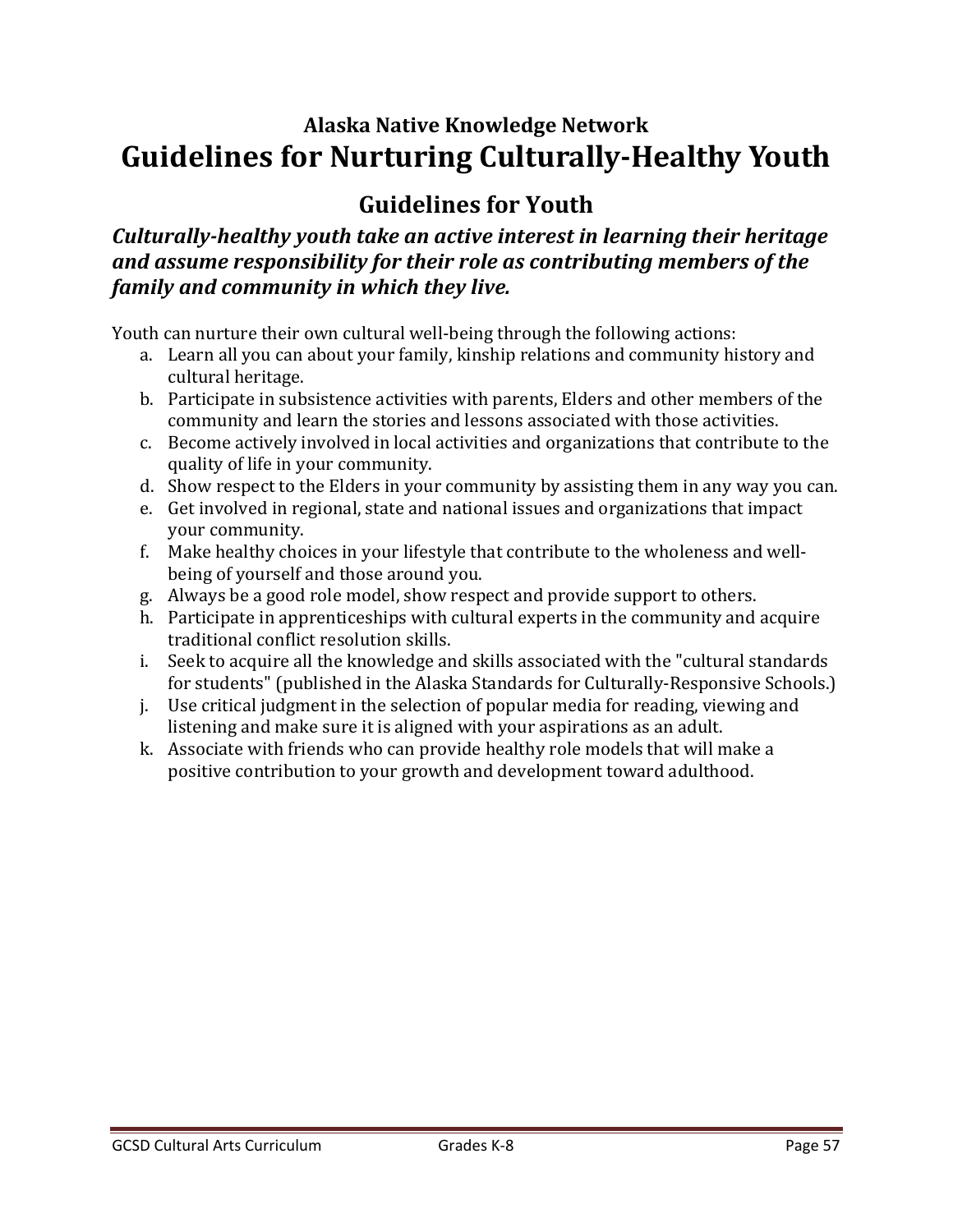### Alaska Native Knowledge Network **Guidelines for Educators**

#### *Educators are responsible for providing a supportive learning environment that reinforces the cultural well‐being of the students in their care.*

Educators (teachers, administrators, aides, counselors, etc.) can help nurture culturallyhealthy youth through the following actions:

- a. Learn traditional child-rearing and parenting practices to link the knowledge base of the school to that of the community.
- b. Recognize that students' developmental needs undergo substantial changes in early adolescence that can effect academic performance, so instructional strategies will need to be adapted accordingly.
- c. Adopt curricular and instructional strategies that connect to the cultural and physical world in which the students are situated.
- d. Make effective use of local expertise, especially Elders, as co-teachers whenever local cultural knowledge is being addressed in the curriculum.
- e. Take steps to recognize and validate all aspects of the knowledge students bring with them and assist them in their ongoing quest for personal and cultural affirmation.
- f. Develop the observation and listening skills necessary to acquire an in-depth understanding of the knowledge system indigenous to the local community and apply that understanding in teaching practice.
- g. Visit the student's homes and learn about the parents aspirations for their children as well as their expectations for you.
- h. Carefully review all curriculum resource materials to insure cultural accuracy and appropriateness and assist students in making similar critical judgments themselves.
- i. Make every effort to utilize locally-relevant curriculum materials with which students can readily identify, including materials prepared by Alaska Native authors.
- j. Serve as a role model for students by utilizing constructive forms of discipline over punishment and providing positive reinforcement over negative feedback.
- k. Provide sufficient flexibility in scheduling Elder participation so they are able to fully share what they know with minimal interference by the clock and provide enough advance notice for them to make the necessary preparations.
- l. Align all subject matter with the Alaska Standards for Culturally-Responsive Schools and develop curriculum models that are based on the local cultural and environmental experiences of the students.
- m. Recognize the importance of cultural and intellectual property rights in teaching practice and honor such rights in all aspects of the selection and utilization of curriculum resources.
- n. Participate in community events and activities to acquire the insights needed to develop appropriate motivation and discipline practices in the school.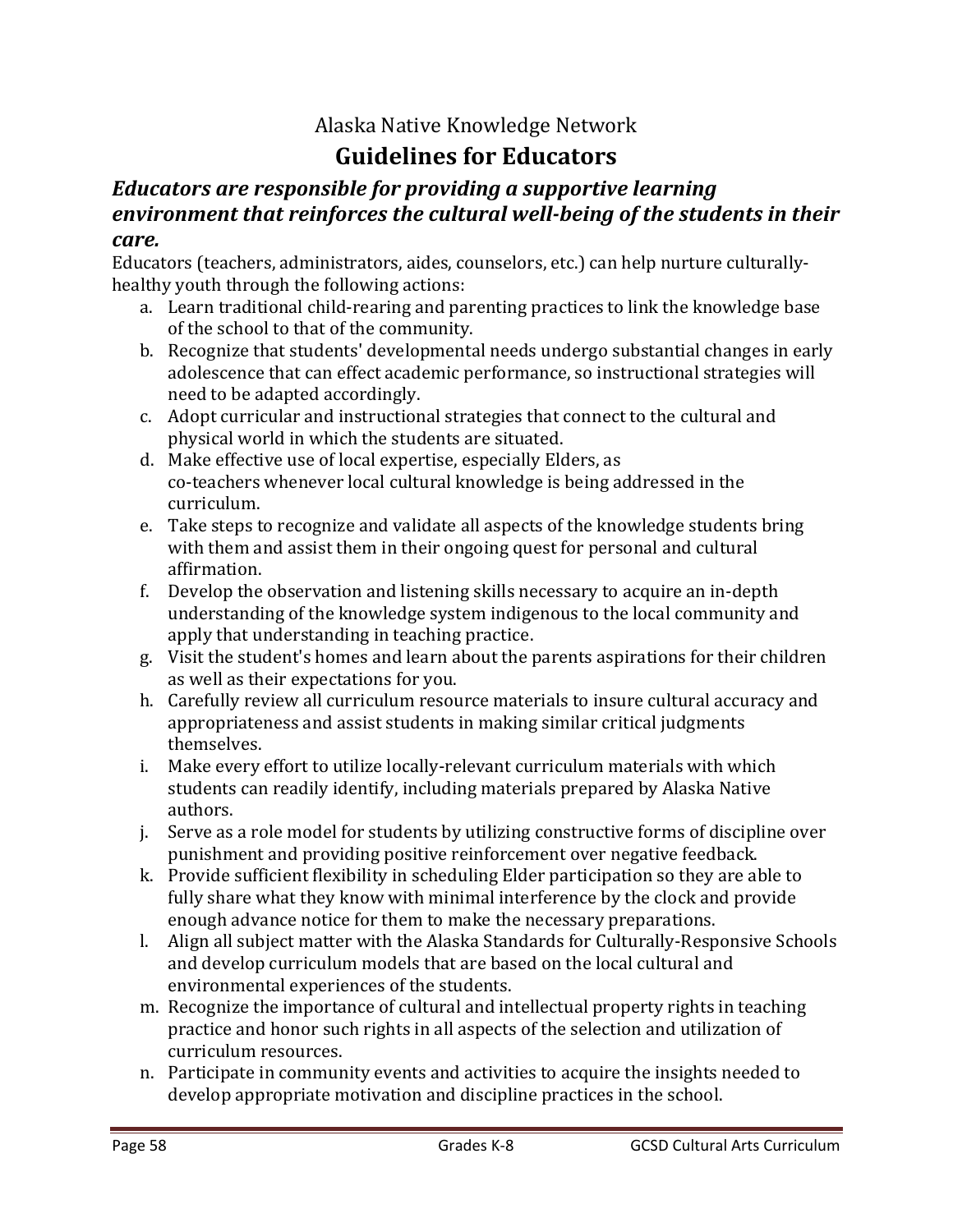### Alaska Native Knowledge Network **Guidelines for Schools**

#### *Schools must be fully engaged with the life of the communities they serve so as to provide consistency of expectations in all aspects of students' lives.*

Schools may help nurture culturally-healthy youth through the following actions:

- a. Establish an easily accessible repository of culturally-appropriate resource materials and a reliable process for the daily involvement of knowledgeable expertise, including respected Elders, from the community.
- b. Include the voices of representatives from the local culture in the curriculum materials used in the school.
- c. Provide developmentally-appropriate curricula that take into account the cultural variability of the social, emotional, intellectual and spiritual needs of each child and community, especially during the critical period of identity formation that takes place during the adolescent years.
- d. Utilize the natural environment of the community to move educational activities beyond the classroom as a way of fostering place-based education and deepening the learning experiences of students.
- e. Support the implementation of an Elders-in-Residence program in each school and classroom and teach respect for Elders at all times.
- f. Provide an in-depth cultural orientation program for all new teachers and administrators.
- g. Promote the incorporation of the Alaska Standards for Culturally-Responsive Schools in all aspects of the school curriculum, while demonstrating their applicability in providing multiple avenues to meet the state Content Standards.
- h. Utilize Elders and Native teachers from the local community to acquire a comprehensive understanding of all aspects of the local, regional and statewide context in which the students live, particularly as it relates to the well-being and survival of the local culture.
- i. Make use of locally-produced resource materials (reports, videos, maps, books, tribal documents, etc.) in all subject areas and work in close collaboration with local agencies to enrich the curriculum beyond the scope of commercially-produced texts.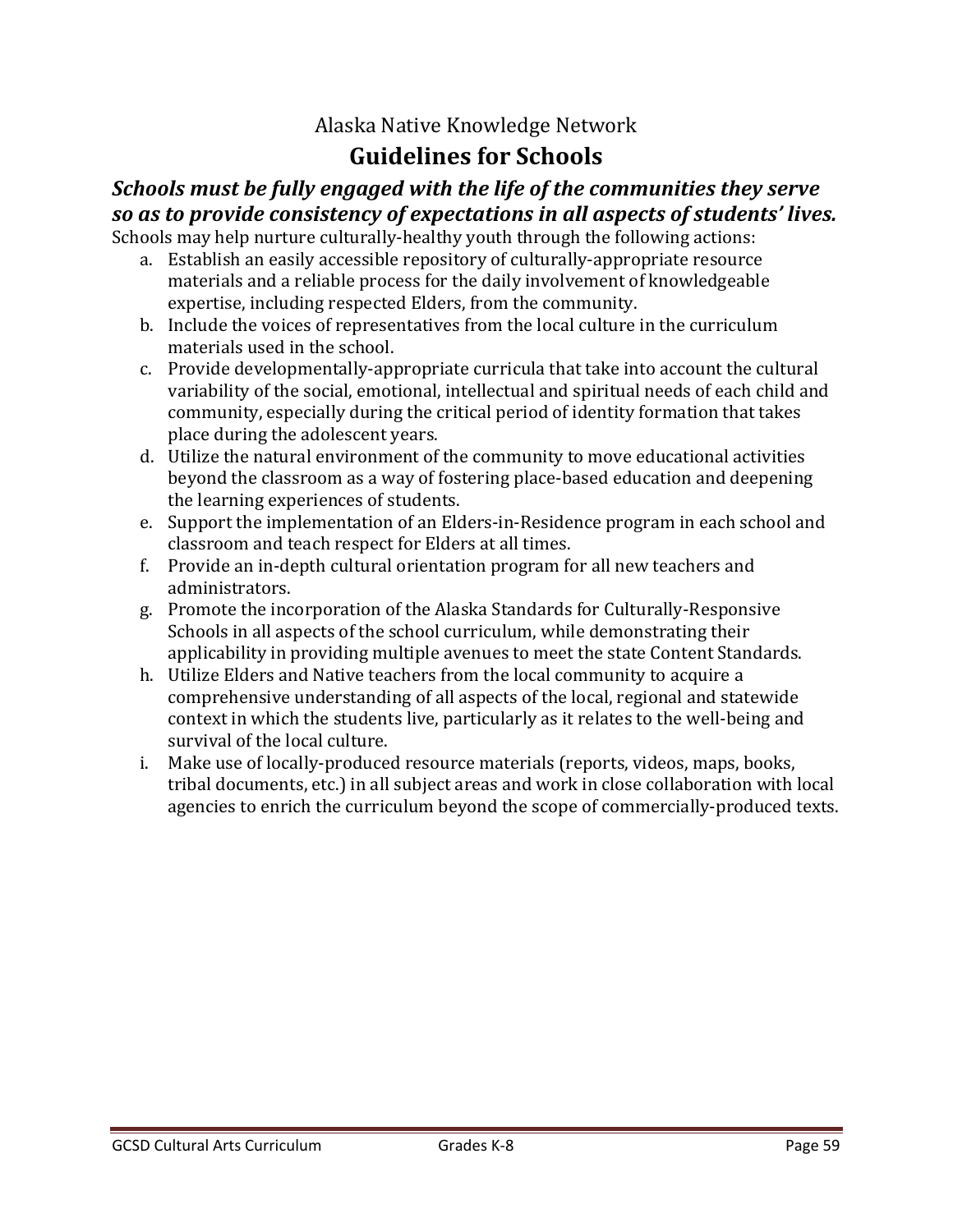# **Athabascan Cultural Values**

*Source: Denakkanaaga Elders Conference 1985*

*Self‐sufficiency and Hard Work Care and Provision for the Family Family Relations and Unity Love for Children Village Cooperation and Responsibility to Village Humor Honesty and Fairness Sharing and Caring Respect for Elders and Others Respect for Knowledge & Wisdom from Life Experiences Respect for the Land and Nature Practice of Native Traditions Honoring Ancestors Spirituality*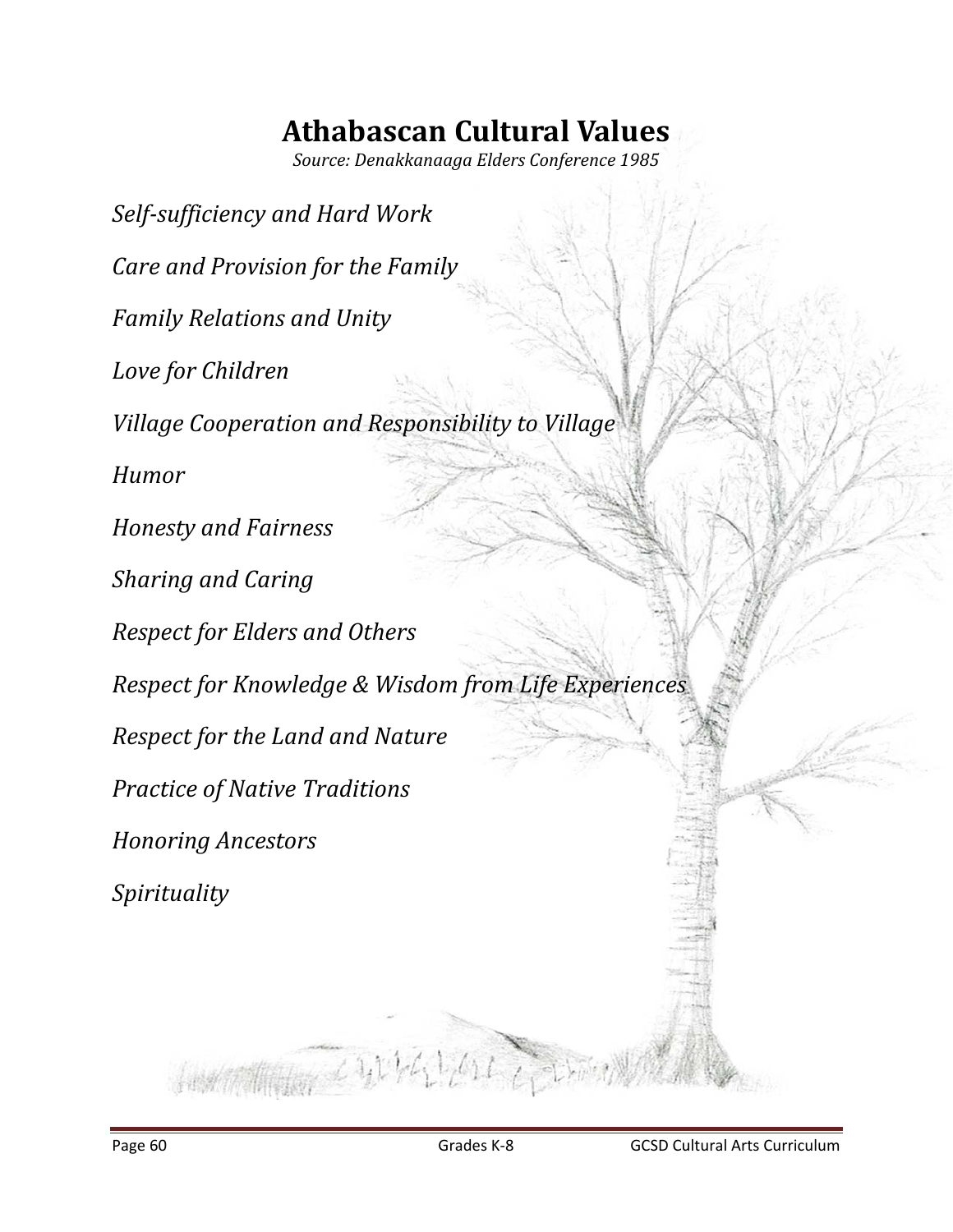## **Koyukon Elders' Biographies and Oral Histories**

#### Yukon-Koyukuk School District Biography Series:

Henry Beatus Sr. - Hughes Joe Beetus- Hughes Altona Brown - Ruby Roger Dayton- Koyukuk Henry Ekada - Nulato Moses Henzie– Allakaket John Honea - Ruby Martha Joe - Nulato

Edgar Kallands- Kaltag Billy McCarty, Sr. - Ruby Simeon Mountain - Nulato Josephine Roberts - Tanana Goodwin Semaken – Kaltag Edwin Simon– Huslia Madeline Solomon- Koyukuk

#### Other Personal Narratives:

*Nulato, an Indian Life on the Yukon* by Poldine Carlo. 1983. 

- *Spirit of the Wind: The Story of George Attla, Alaska's Legendary Sled Dog Sprint Champ* by Lew Freedman, Epicenter Press 2001.
- *Yugh Noholnigee: The Stories Chief Henry Told* by Chief Henry, transcribed and edited by Eliza Jones, Fairbanks: Alaska Native Language Center, 1979.
- *On the Edge of Nowhere* by Jimmy Huntington with Lawrence Elliott, Epicenter Press.
- *Shadows on the Koyukuk: An Alaska Native's Life along the River* by Sidney Huntington with Jim Rearden, Alaska Northwest Books. 1993

#### Project Jukebox audio recordings: Raven's Story

[Available at http://jukebox.uaf.edu/RavenStory/START.htm]

- Huslia: Steven Attla, Catherine Attla, Cue Bifelt, Franklin Simon, Lloyd and Amelia DeWilde
- Kaltag: Goodwin Semaken Sr., Franklin Madros
- Koyukuk: Benedict Jones, Eliza Jones
- Galena: Edgar Nollner, Hazel Strassburg, Sidney Huntington, Margie Attla, Lillian Olin
- Hughes: Bill Williams, Joe and Cecelia Beatus, Henry Beatus
- Allakaket: Johnson Moses, Pollock Simon, Kitty and David David, Sarah Simon
- Nulato: Eddie Hildebrand, Pauline Peter, Justin Patsy, Humphrey Ambrose
- Ruby: Henry Titus, John and Lorraine Honea, Altona Brown, John Honea, Pauline Chapelle, James Johnson Sr.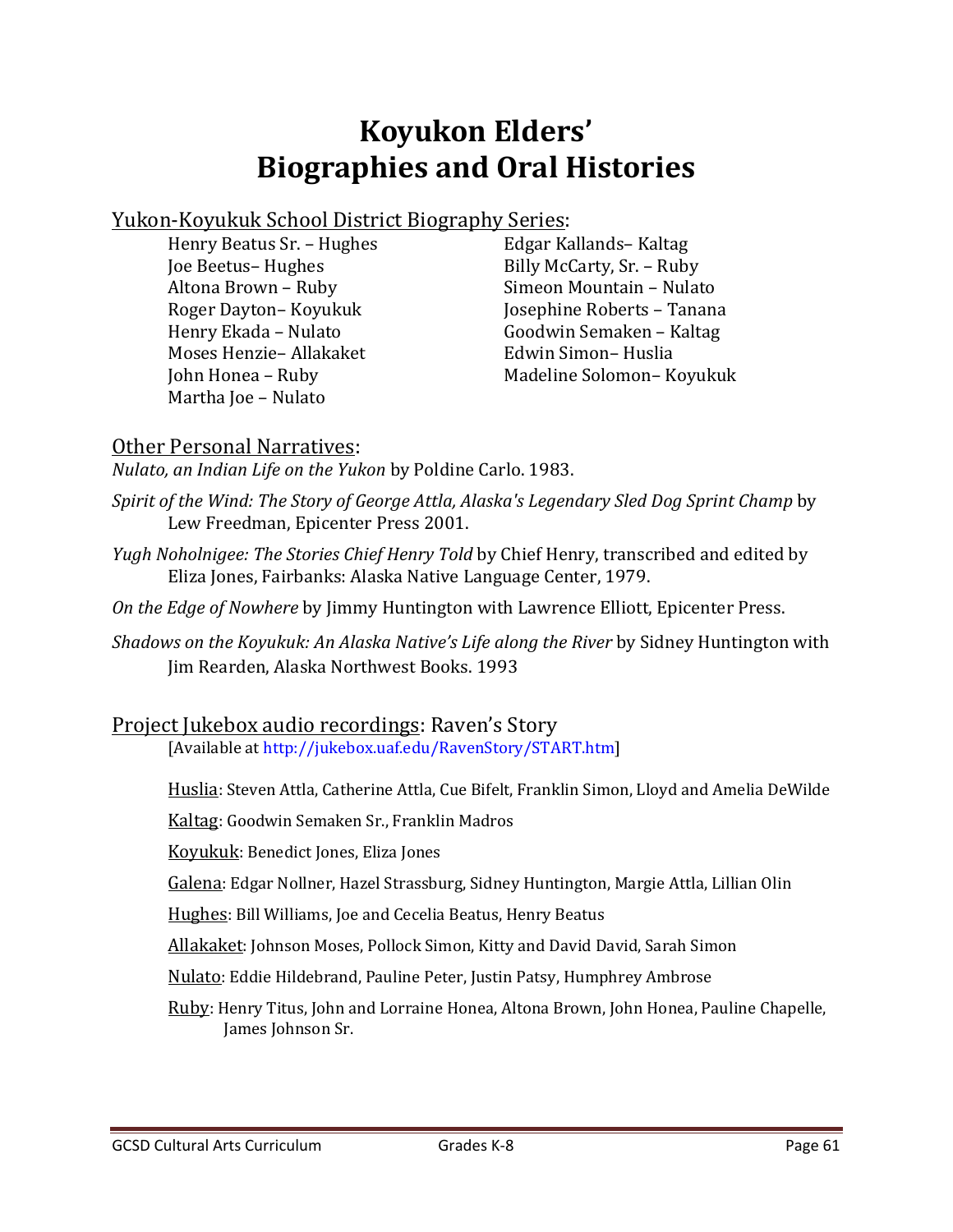## **Athabascan Language Resources**

#### **Koyukon Language**

Alaska Native Language Center: http://www.uaf.edu/anlc/

*Koyukon Athabaskan Dictionary* by Jules Jetté, Jules and Eliza Jones. (book and PDF/CD format) 

*Denaakkenaage' Koyukon Grammar* by Eliza Jones and Joe Kwaraceius.

*Junior Dictionary for Central Koyukon Athabascan* by Eliza Jones. 

Yukon-Koyukuk School District:

*Koyukon Language Scope and Sequence* (265 pp.); *Koyukon Language Curriculum Student Workbook* (158 pp.); *Koyukon Language Curriculum Lesson Plans* (89 pp.). by Chad Thompson, Melissa Axelrod, and Eliza Jones. 1983.

#### Kovukon Stories:

- *Bekk'aatugh Ts'uhuney / Stories We Live By* by Catherine Attla, Eliza Jones and Melissa Axelrod, Alaska Native Language Center.
- *K'etetaalkkaanee: The One Who Paddled Among the People and Animals* by Catherine Attla and Eliza Jones, Alaska Native Language Center.
- *Sitsiy Yugh Noholnik Ts'in' (As My Grandfather Told It)* by Catherine Attla, Eliza Jones and Melissa Axelrod, Alaska Native Language Center.
- *Sitsiy Yugh Noholnik Ts'in' (As My Grandfather Told It): A Teacher's Guide* by Niki McCurry and Eliza Jones, Alaska Native Language Center.
- *Tales from the Dena: Indian Stories from the Tanana, Koyukuk, & Yukon Rivers* by Frederica de Laguna, University of Washington Press, 2002.
- *On Ten'a Folk Lore* by Jules Jette, Journal of the Royal Anthropological Institute of Great Britan and Ireland Vol 38 (298-367), 1908.
- *On Ten'a Folk Lore* (Part II) by Jules Jette, Journal of the Royal Anthropological Institute of Great Britan and Ireland Vol 39 (460-505), 1909.
- *Make Prayers to the Raven: A Koyukon View of the Northern Forest.* by Richard K. Nelson, University of Chicago Press, 1983.
- *Donooghnotok'idaatlno : Gaadoo k* by Sally Pilot with Eliza Jones, Alaska Native Language Center, 1975 [available electronically at Alaska's Digital Archives, http://vilda.alaska.edu/]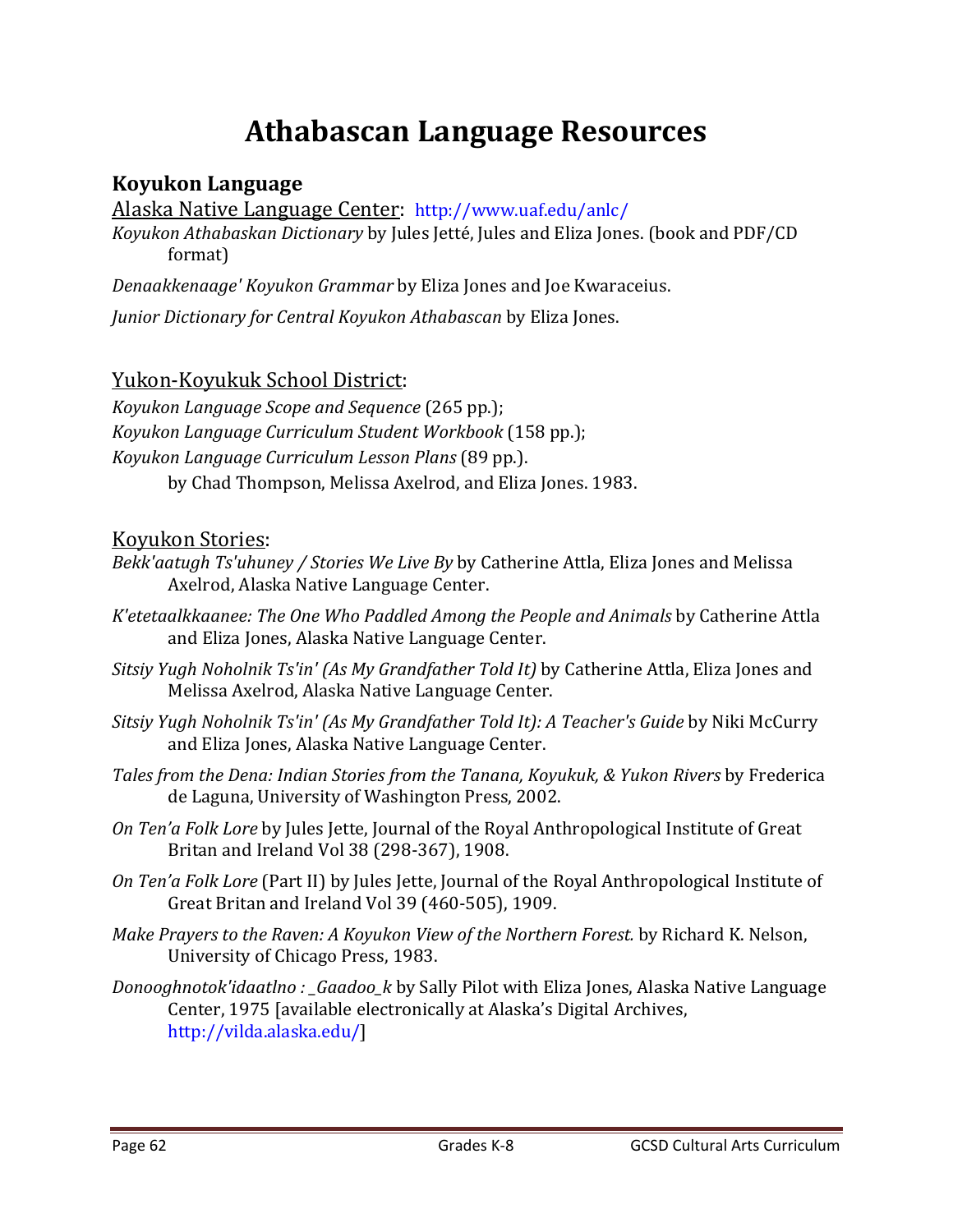The Koyukon Cultural Enrichment Program: Anchorage, 1973 [Available] electronically at Alaska's Digital Archives, http://vilda.alaska.edu/ use search term: *Koyukon*] 

*Consonants (Lower Koyukon) Deeltsa‐aa dil‐aa K'idogheełtaan Dibaa Asdlaan?* and *Demaa Aslaan? Doatsoan' Yokoay Oak'onaałt'uk I. Donoogh‐Notok'idaatłno, II. Gaadook Dot'aan? Dotson' Nonot'oh (Raven Got Fooled) Dotson' sa Taałeebaay Laatłghaan (How the Raven Killed the Whale)*

*Game of Memory Hadohudi Gi‐eeyah: I am learning K'adoants'idnee K'adonts'idnee My Alphabet : Lower Koyukon Athapaskan Paul Dineega Oko Antaalkaan Saan Gaaga, Ghonoyee, Łook'a Yił Sam Tobaan atsah*

#### Koyukon Songs:

*Koyukon Athabaskan Dance Songs* prepared by Tupou L. Pulu from stories and songs provided by Madeline Solomon, National Bilingual Materials Development Center, Rural Education Affairs, University of Alaska [available electronically at: http://library.alaska.gov/hist/hist\_docs/docs/anlm/41699107.pdf]

*Soonaaneyh K'eleek: Joyful Songs* compiled by Susan Paskvan, Yukon Koyukuk School District, 2009. [Available electronically at: http://www.yksd.com/Page/157]

#### Koyukon Riddles:

- *Koyukon Riddles* adapted by Richard Dauenhaue, Alaska Bilingual Education Center, Alaska Native Education Board, 1975. [Available electronically at Alaska's Digital Archives, http://vilda.alaska.edu/]
- *K'ooltsaah Ts'in'. Koyukon Riddles* by Chief Henry, Fairbanks: Alaska Native Language Center, 1976.

*Riddles of the Ten'a Indians* compiled by Jules Jette, Anthropos 8:181‐201, 1913.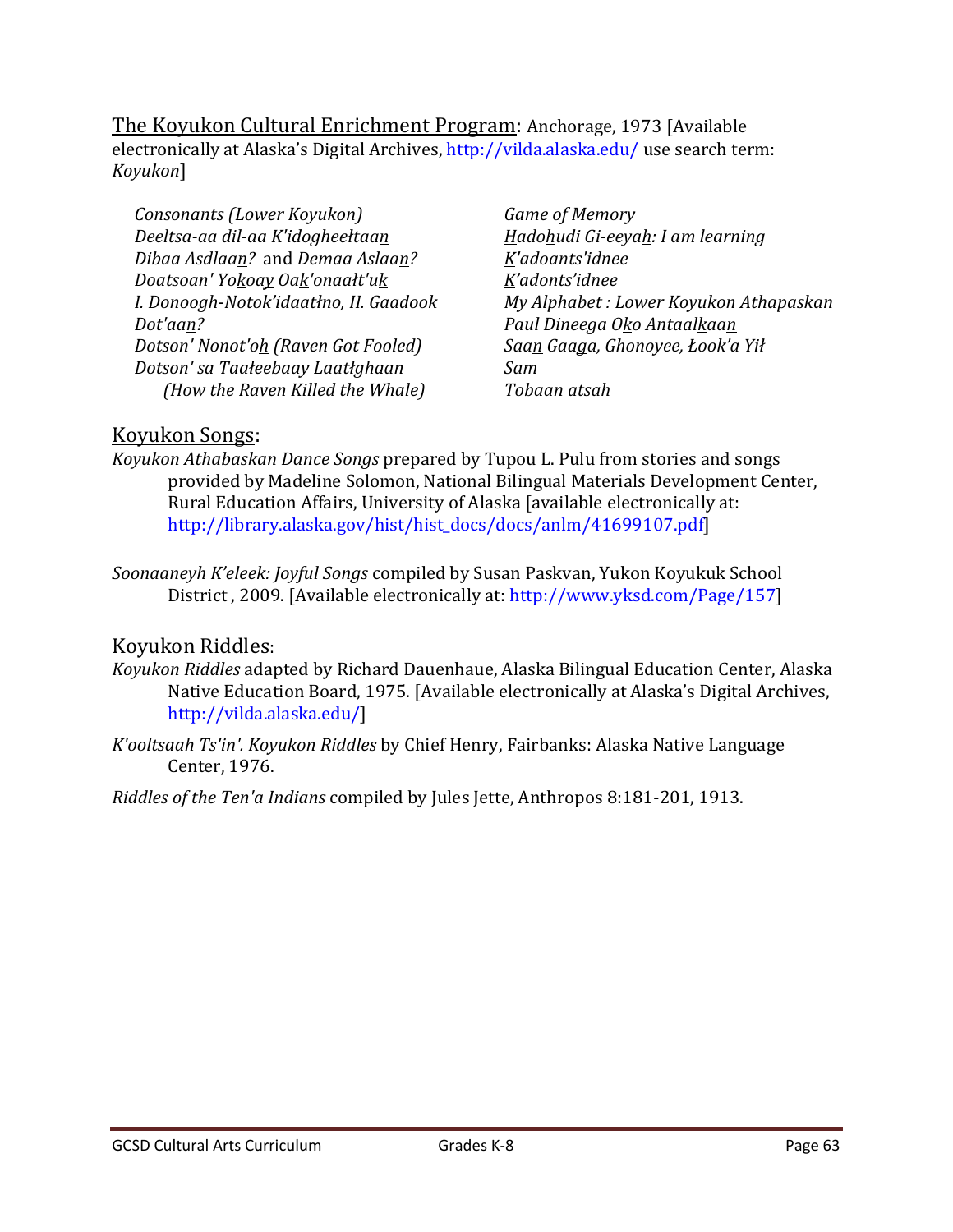#### Other Koyukon Language Resources:

- *Spoken Koyukon: teaching units for beginning second <i>language* by the Koyukon Language Team, Marjorie Attla, et al. Alaska Native Education Board, Alaska Bilingual Education Center, 1975. [Available electronically at Alaska's Digital Archives, http://vilda.alaska.edu/]
- *Koyukon Locationals* by David and Kay Henry, Anthropological Linguistics 11(4): 136-42, 1969.
- *Koyukon Ethnogeography* by Eliza Jones, Alaska Historical Commission, 1986.

#### **General Works on Athabascan Languages**

- *Alaska Native Languages: Past, Present, and Future* by Michael E. Krauss, Fairbanks: Alaska Native Language Center, Research Paper Number 4. 1980.
- *Native Peoples and Languages of Alaska.* by Michael E. Krauss, Fairbanks: Alaska Native Language Center, 1982. (Full-color wall map with populations, territories, and language status.)
- *Alaska Native Languages: A Bibliographical Catalogue. Part One: Indian Languages* by Michael E. Krauss and Mary Jane McGary, Fairbanks: Alaska Native Language Center, Research Paper Number 3, 1980.
- *Teaching Yukon Native Languages: A Guidebook for Native Language Instructors* Yukon Native Language Centre Publications/Yukon College. Whitehorse, Yukon. 2003. ISBN 1-55242-230-5. This comprehensive guide to teaching Athabaskan and Tlingit language classes at the elementary level includes a ten month curriculum outline, a variety of detailed teaching activities, and resource materials.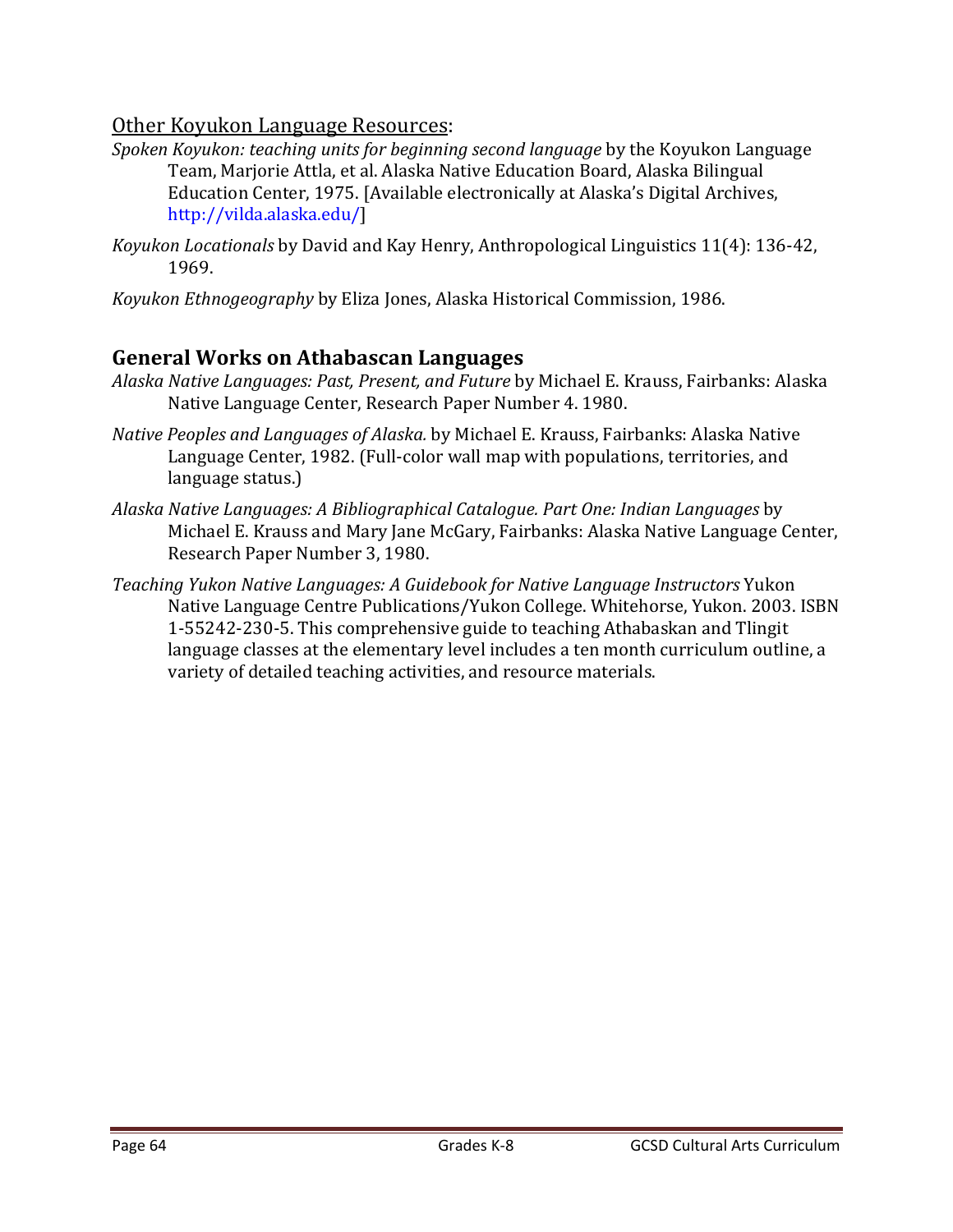### **Other Books of Regional Interest**

#### **Children's Books**

Books by Kirkpatrick (Pat) Hill:

*The Year of Miss Agnes* Alladin Paperbacks, 2002. *Miss Agnes and the Ginger Tom* CreateSpace Independent Publishing Platform, 2011. *Dancing at the Odinochka* Margaret K. McElderry Books, 2000. *Winter Camp Alladin, 2007. Toughboy and Sister* Margaret K. McElderry Books, 2000. 

Books illustrated by John Van Zyle:

| Raven and River              | Big Alaska                           |
|------------------------------|--------------------------------------|
| Alaska Sketchbook            | The Eyes of Gray Wolf                |
| <b>Iditarod Memories</b>     | The Great Serum Race                 |
| Mardy Murie Did!             | Sled Dogs Run                        |
| Douggie, Sled Dog Hero       | Gone Again Ptarmigan                 |
| Arctic Lights, Arctic Nights | A Caribou Journey                    |
| Disappearing Lake            | A Wooly Mammoth Journey              |
| Honey Paw and Lightfoot      | Survival at 40 Below                 |
| River of Life                | Three Dogs, Two Mules and a Reindeer |

#### **Cultural and Historical References**

Alaska Geographic Publications:

*Middle Yukon River* by Penny Reddick, The Alaska Geographic Society, 1990. *Up* the *Koyukuk* by Robert. A. Henning, The Alaska Geographic Society, 1983. *Alaska's Great Interior* The Alaska Geographic Society. *Alaska's National Wildlife Refuges* The Alaska Geographic Society.

- *Who Lived in This House?: A Study of Koyukuk River Semisubterranean Houses* by A. McFadyen Clark, Canadian Museum of History, 1996.
- *Batza Tena: Trail to Obsidian: Archaeology at an Alaskan Obsidian Source* by Donald W. Clark and A. McFadyen Clark, Canadian Museum of History, 1993.
- *Travels Among the Dena: Exploring Alaska's Yukon Valley* by Frederica de Laguna, University of Washington Press, 1999.
- *A Special Gift: The Kutchin Beadwork Tradition* by Kate Ducan, University of Alaska Press, 2007.
- *Anna's Athabascan Summer* by Arnold Griese, Boyd Mills Press, 1995.
- *Ann's Creations – Designs and Instructions for Making Your Own Athabascan Beadwork* by Ann Goessel, 1990.

GCSD Cultural Arts Curriculum 
Grades K-8 
Grades C-8 
Grades C-8 
Grades C-8 
Bage 65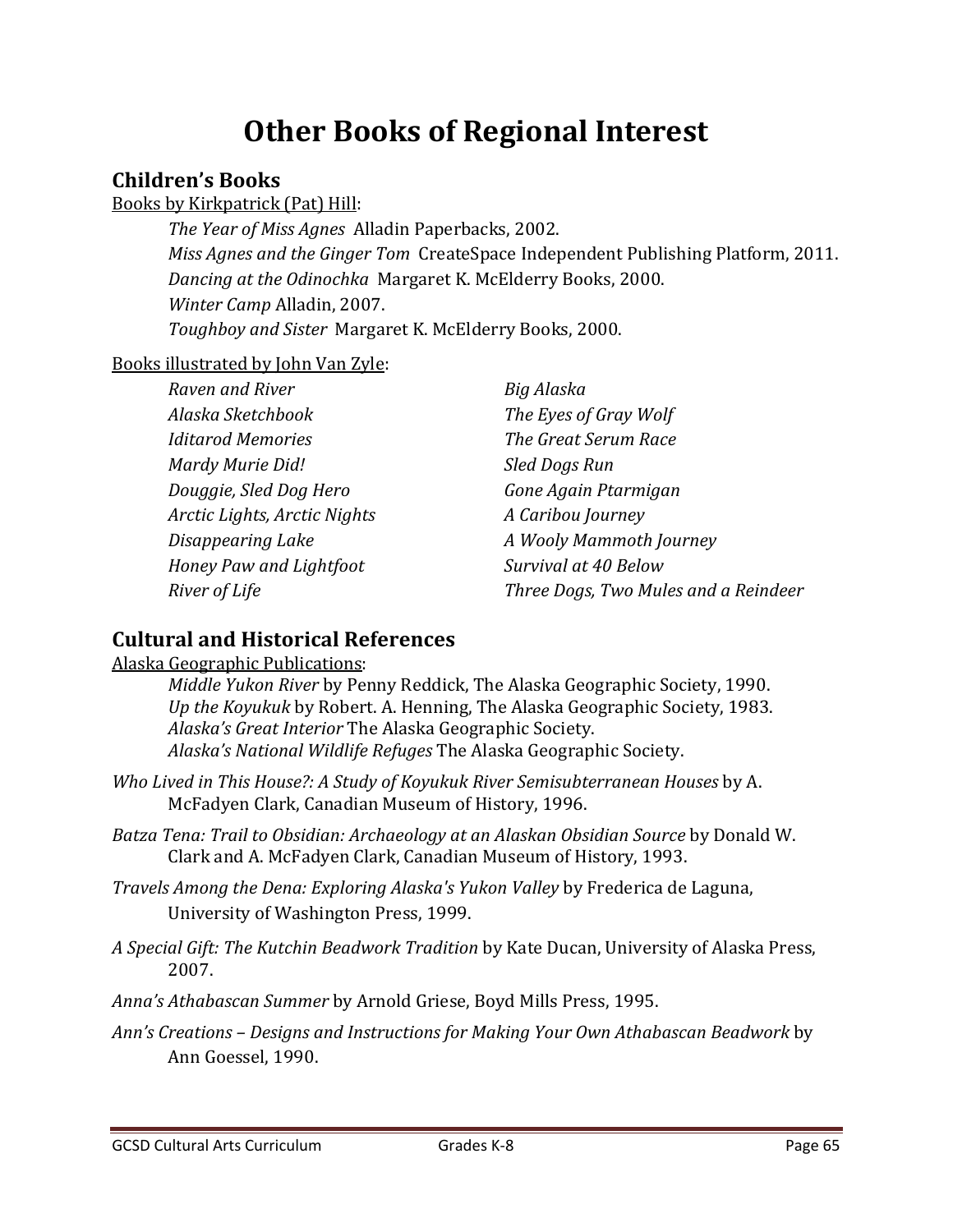Books by Glenn R. Gregory:

*Alaska, My Alaska*, Trafford Publishing 2006. *Never Too Late to be a Hero*, Todd Publications 1997. *The Trading Post,* Ulu Books 1997 *Missing Lynx*, Ulu Books 1999.

*Call of the Wild, My Escape to Alaska* by Guy Grieve, Hodder and Stoughton, 2007. 

- *The History of Ruby, Alaska, the "Gem of the Yukon"* by Betsy Hart, National Bilingual Materials Development Center, Rural Education, University of Alaska, 1981.*Plants of the Western Forest: Alaska to Minnesota Boreal and Aspen Parkland* (earlier edition: *Plants of the Western Boreal Forest and Aspen Parkland*) by Derek Johnson, Linda Kershaw, Andy MacKinnon, and Jim Pojar, Lone Pine Publishing, 2009.
- *Two in the Far North* by Margaret Murie with Terry Tempest Williams, Alaska Northwest Books, 2003.

Books by Richard K. Nelson:

- *Make Prayers to the Raven: A Koyukon View of the Northern Forest.* Chicago: University of Chicago Press, 1983.
- *Hunters of the Northern Forest: Designs for Survival among the Alaskan Kutchin.* University of Chicago Press, 1973.
- *The Athabaskans: People of the Boreal Forest.* Fairbanks: University of Alaska Museum, 1983.

*The Island Within.* Vintage, 1991.

- *The Cruelest Miles: The Heroic Story of Dogs and Men in a Race Against an* Epidemic by Gay Salisbury and Laney Salisbury, W.W. Norton & Company, 2005.
- *A History of Alaskan Athapaskans* by William E. Simeone, Anchorage: Alaska Historical Commission 1982.
- *Ten Thousand Miles with a Dog Sled: A Narrative of Winter Travel in Interior Alaska* by Hudson Stuck, Cosimo Classic, 2007.
- *Melozi: A Teenager's Search for A Summer Job Lands Him An Adventure In The Alaska Bush* by Michael Travis, Publication Consultants, 2010.

*The Race to Nome* by Kenneth Ungerman, 1993. 

*Athapaskan Adaptations: Hunters and Fishermen of the Subarctic Forests* by James W Van Stone, Aldine Pub. Co. 1974.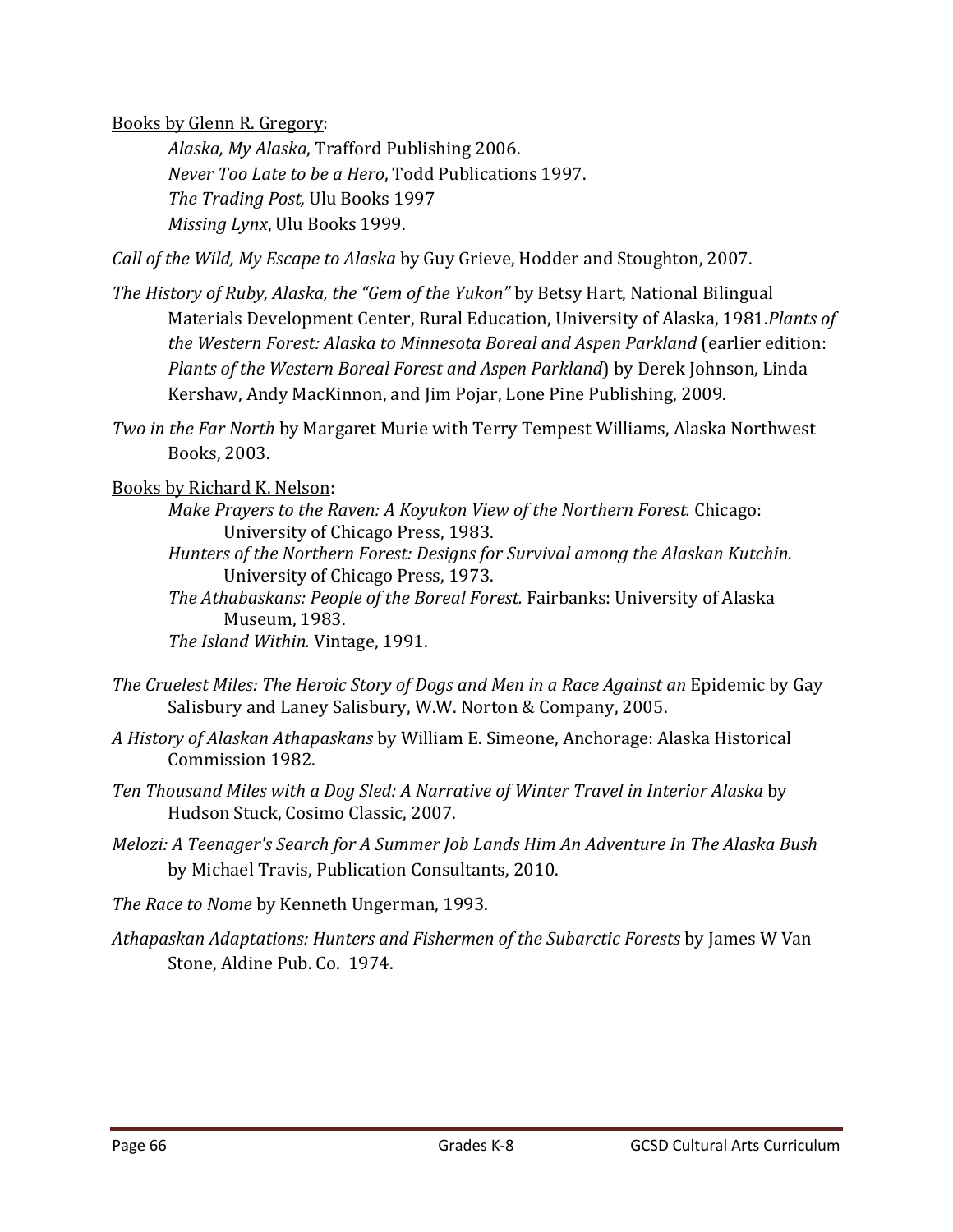# **Films of Regional Interest**

#### Association of Interior Native Educators publications:

#### http://ainealaska.org/publications.html

- *The Alaska Project "Preserving a Culture"* (57 minutes) Learn about the Athabascan culture from Native Elders at the Alaska Indigenous Peoples' Academy campsite on the Yukon River. Seven certified Native teachers of the Association of Interior Native Educators discuss ideas on how to use the information in the classroom.
- *Ten Thousand Years of Learning* (25 minutes) In August 1996, six Native Elders and eleven certified teachers attended an Elders Academy in Old Minto. Since then, AINE has hosted a camp each summer at different locations in Interior Alaska. The Elders have taught the teachers many traditional Athabascan skills, such as how to make a Soos (winter cache), cut fish, birch bark basket, fish net, and the use of traditional tools. Many stories were told about the items they used and the traditional values associated with each.
- *The Alaska Project "Remembering the Elders"* (25 minutes) Join the Association of Interior Native Educators members and selected Elders at their 6th Annual Elders Academy held at Howard Luke's Gaalee'ya Spirit Camp in August 2001. The Camp is located near Old Chena Village on Tanana River. The focus of this year Elders Academy was on Caribou.

This video has four sections:

- o Caribou Tufting (Selina Alexander)
- $\circ$  Caribou Legging Boots (Paulina Stickman and Pauline Peter)
- o Willow Root Basket Making (Lina Demoski)
- o Willow Fish Trap (Howard Luke)

#### Other films:

- *Make Prayers to the Raven* produced by Mark Badger, Richard K. Nelson and Wayne Attla; KUAC-TV, University of Alaska-Fairbanks, 1987. This film series explores the ways traditional spiritual values and beliefs guide the day-to-day lives of Alaska's Athabascan Indians on the Koyukuk River. Each half-hour occurs in a single season, revealing the surprising blend of Western and non-Western beliefs which shape and control that season's hunting, gathering and living. Five episodes with a running time of 28 minutes each.
- *Spirit of the Wind* directed by Ralph Liddle, 1979. The film is a semi-autobiographical story based upon the early life and rise to prominence of Koyukuk River Native dog musher George Attla, Jr. (born 1933).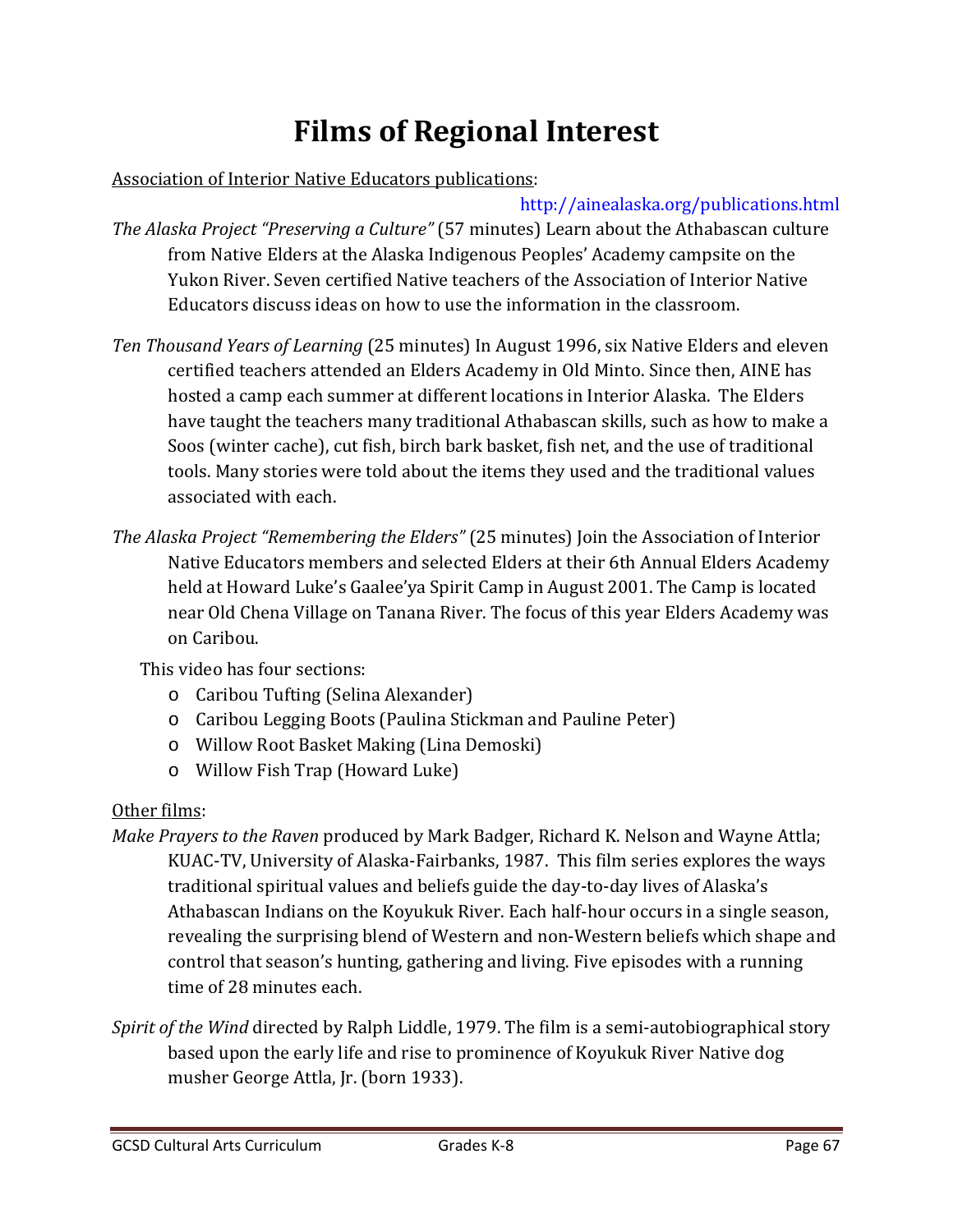- *Lands and Rivers of the Koyukon Region: Koyukuk and Nowitna National Wildlife Refuges* and *Natural Resources of the Koyukon Region: Koyukuk and Nowitna National Wildlife Refuges* by The United States Fish and Wildlife Service. These two films document the natural history of the Koyukuk and Nowitna National Wildlife Refuges, research done by refuge biologists, and connections between the land and local residents.
- *Icebound* by Daniel Anker and Susan Kim, 2012. The gripping true-life story of the legendary 1925 "Serum Run," in which 34 men and more than 150 dogs, rushed lifesaving anti-toxin across the frozen arctic to save the children of Nome, AK from a deadly outbreak of diphtheria. Includes interviews with Galena Elders.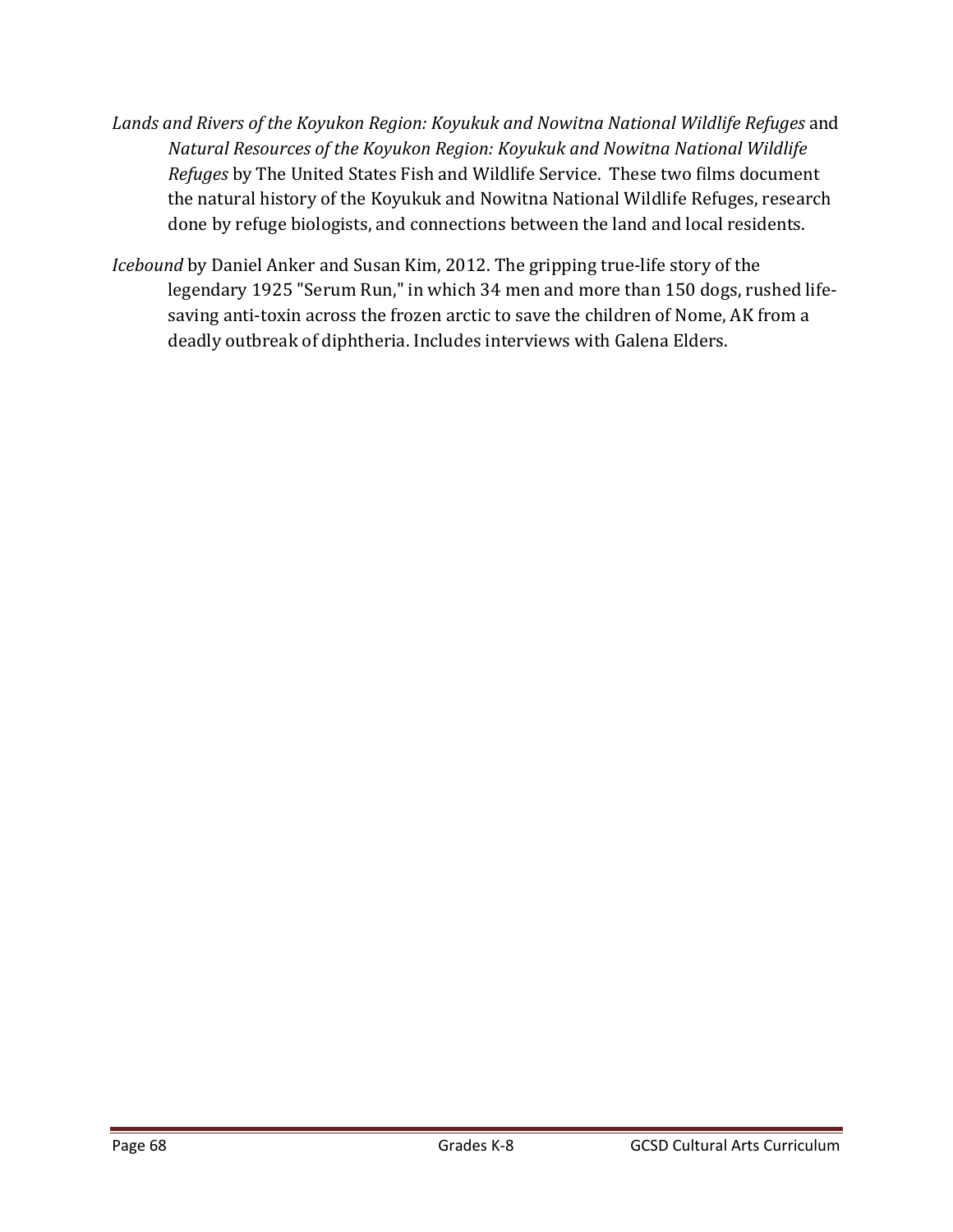### **Other Curriculum Resources**

#### Alaska Native Knowledge Network: http://ankn.uaf.edu/

The Alaska Native Knowledge Network (ANKN) is designed to serve as a resource for compiling and exchanging information related to Alaska Native knowledge systems and ways of knowing. The site includes a database of downloadable lessons and units searchable by content and cultural standards, cultural region and grade level. Also includes Alaska Cultural Standards and Guidelines.

*Beaver in Interior Alaska Birds around the Village Blackfish Digging and Preparing Spruce Roots Dog Salmon*

#### Athabascan specific units include: http://ankn.uaf.edu/Curriculum/Units/

*Moose Moose in Interior Alaska Rabbit Snaring Snowshoes*

Other Athabascan resources:

*Koyukon Plant/Ethnobotany Database* http://ankn.uaf.edu/ANL/course/view.php?id=10 *Athabascan Winter Unit: Kindergarten* 

http://ankn.uaf.edu/Curriculum/Athabascan/Fairbanks\_School\_District/ANEProgram *Athabascans of Interior Alaska:* 4th Grade Social Studies Unit: Athabascan Culture http://ankn.uaf.edu/Curriculum/Athabascan/Athabascans/appendix\_a.html

#### Association of Interior Native Educators: http://ainealaska.org/publications.html

The Association of Interior Native Educators (AINE) is a non-profit organization established to provide a voice for Native educators and advocacy for educational issues affecting Alaska Native people. AINE seeks to share with others, especially those in a variety of educational settings, Alaska Native cultural knowledge. AINE has published Culturally Based Curriculum Units, Resource Books, & Videos. Curriculum Units include:

- *Interior Plant Project*, 3-5 Grade by Gertie Esmailka. 13 day interdisciplinary unit on the many uses of plants and their value to Athabascan People.
- *Introduction to Athabascan Culture,* 7-12 Grade, by Carol Lee Gho. 15 day language arts and social studies unit on the Athabascan People.
- *The Athabascan Potlatch,* 6-8 Grade by Sharon Attla. 10 day language arts and social studies unit on the Athabascan traditions surrounding the potlatch.
- *Athabascan Games*, 6-8 Grade by Cora Maguire. 11 day interdisciplinary unit on Alaska Native Games.

GCSD Cultural Arts Curriculum Grades K‐8 Page 69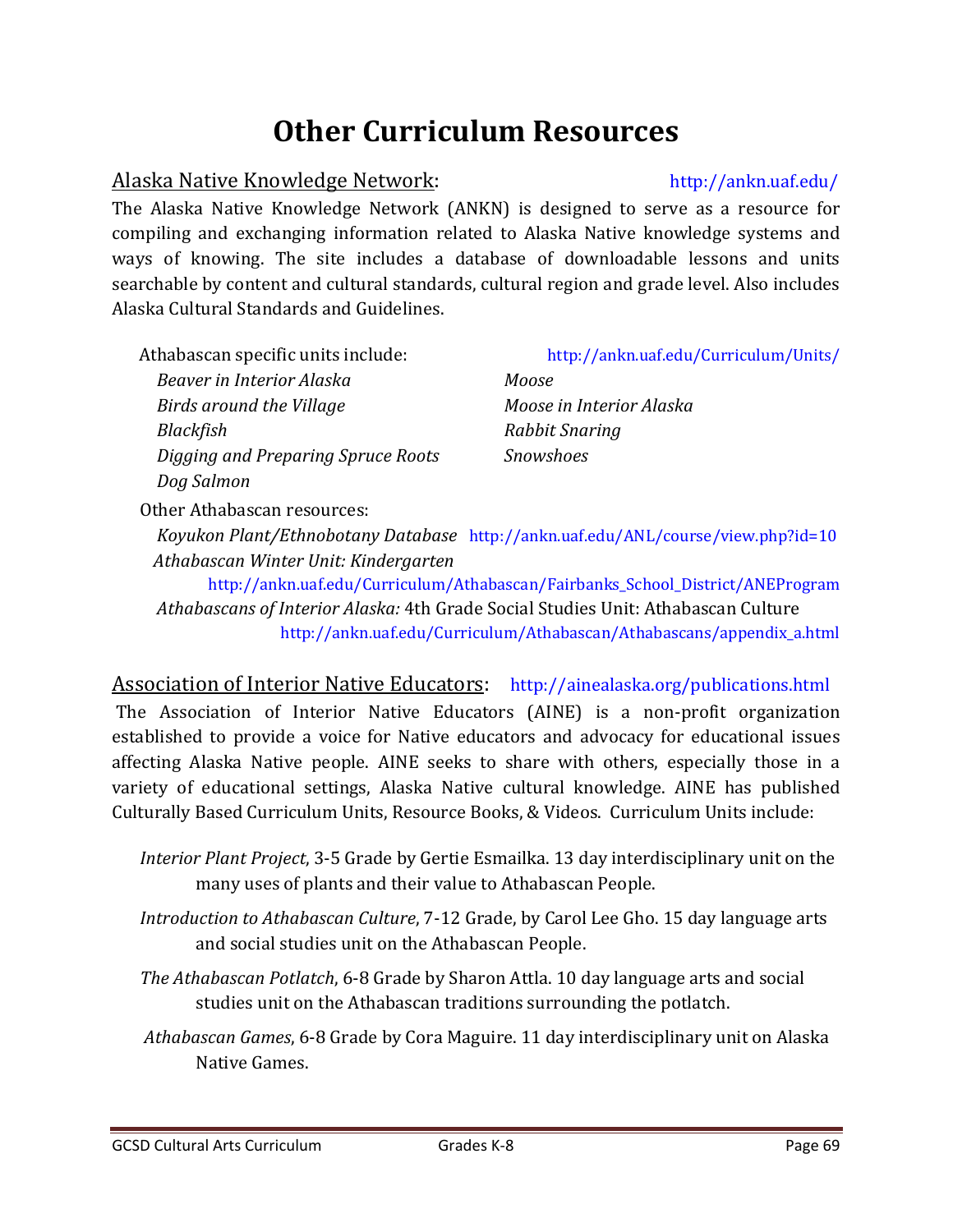- Athabascan *Traditional Values*, 6-12 Grade by Rebecca Gallen. 12 day interdisciplinary unit on Athabascan family values.
- Fish *Skin Boots & Geometry*, 9-12 Grade by Carol Lee Gho. 14 day math and social studies unit on Athabascan culture.
- *Birch Bark Uses,* 3-5 Grade by Edith Nicholas & Kathleen Meckel. 13 day interdisciplinary unit on the uses of birch bark by Koyukon Athabascan People.
- *Łookk'e in Their Seasons*, 6‐8 Grade by Thelma Saunders & Kathleen Meckel. 12 day interdisciplinary unit on the subsistence uses of salmon by Koyukon Athabascan People.
- *"Kkaakene" Caribou Legging Boots*, K‐12 by "Nakukluk" Virginia Ned, Freda Beasley, Gertie Esmailka, Paulina Stickman, Pauline Peter. 14 day interdisciplinary unit on the use of caribou leggings to make a pair of moccasins or "Kkaakene", a Koyukon Athbascan word for skin boots.
- *Traditional Snowshoes*, 6-8 Grade Joy Simon & Velma Schafer. 14 day unit about snowshoes and the traditional way of making them.
- *Caribou Hair Tufting, K-12* "Nakukluk" Virginia Ned, Freda Beasley, Gertie Esmailka, Selina Alexander. 14 day unit about caribou hair tufting.

#### Alaskool: http://www.alaskool.org/

Online materials about Alaska Native history, education, language and cultures. For teachers, students and anyone interested in Alaska's first people.

#### Alaska Humanities Forum, Alaska History and Cultural Studies Curriculum:

#### http://www.akhistorycourse.org/

*Alaska History and Cultural Studies* is the new online curriculum designed to teach Alaskan high school students about their state, its rich history and its people. Never before has so much information about Alaska been accessible from one website. The curriculum is designed to meet Alaska's new Alaska History graduation requirement and related performance standards. The Alaska Humanities Forum and the state's leading historians, anthropologists, geographers and educators developed the course. It is an authoritative compilation of information and thought provoking questions about the 49th State.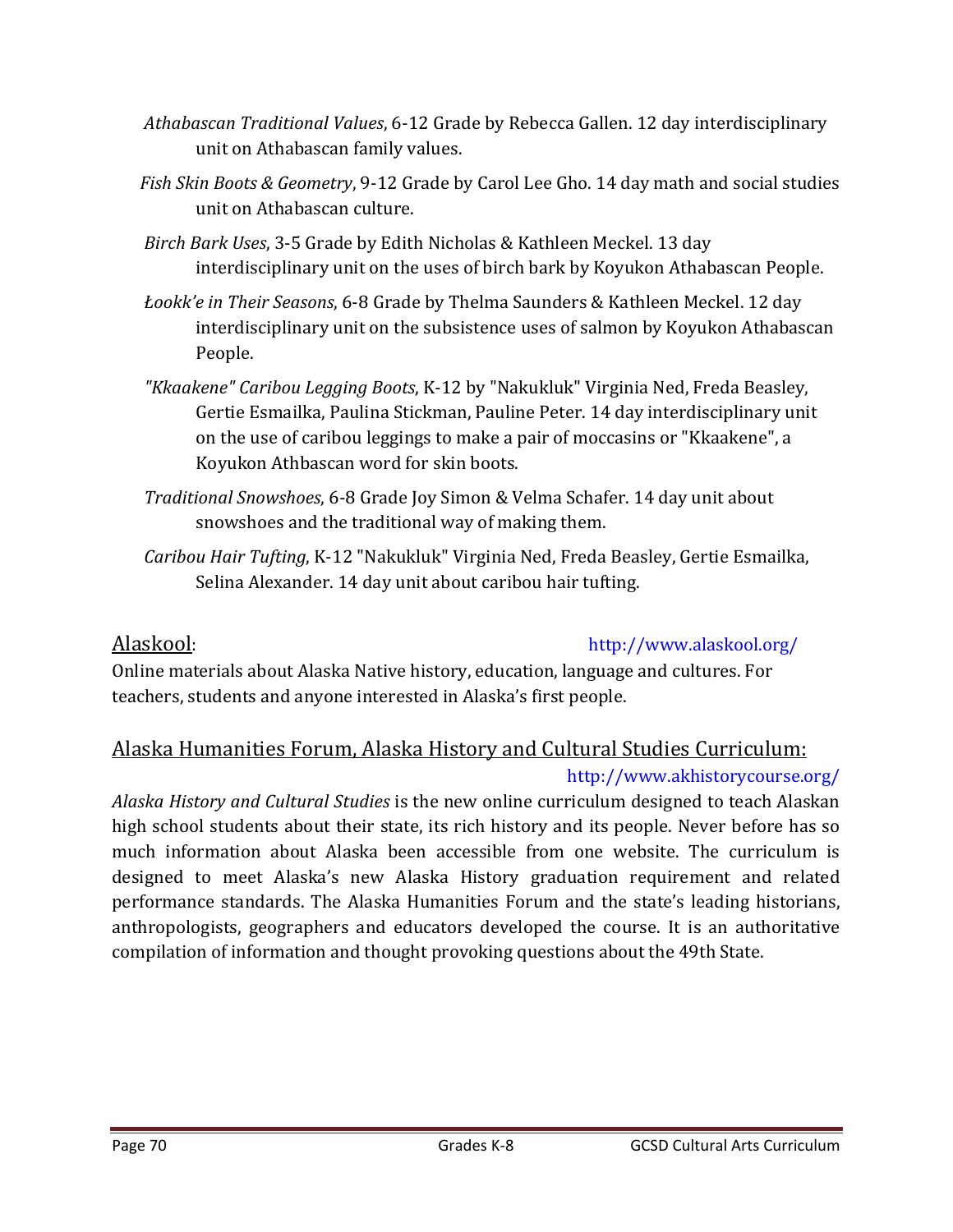### **Notable Alaskan Artists**

By Kesler Woodward, Professor of Art Emeritus. University of Alaska Fairbanks.



The Highest North of All Time Albert\_J\_Operti

Personal challenge, physical and spiritual adventures, encounters with other cultures, the prospect of riches, a desire to build different societies -all of these are reasons artists have looked to Alaska for a new frontier.

Unlike the rich tradition of Native art in Alaska, which is thousands of years old, European and American artwork of Alaska has a precise and much more recent starting point. These early works were attempts to understand and describe a new and 'exotic' people and place, to fit them into a more familiar version of the world.

Beginning with the Russian voyage led by Danish navigator Vitus Bering in 1741, American, English, French, Spanish, and Russian explorers made more than 100 voyages to Alaska during the 18th and 19th centuries. Although the making of artistic pictures was not a premier motivation for these voyages, virtually all the expeditions included documentary artists in their entourages, to document the discoveries made by captains and their crews. Prior to the Gold Rush, painters confined themselves to coastal settlements. Trained professional artists of some reputation produced the majority of surviving images, but their work was unvaryingly under strict restrictions against any distortion, embellishment, or interpretation. Today, our awareness that artists were directed to depict what they saw with complete and accurate 'realism' makes it even more interesting that interpretive cultural biases are nonetheless evident in their work. For example, explorer art often emphasized exaggerated details such as Native women with bared breasts, or facial tattooing, perhaps to underline the artists' cultural perception of their 'uncivilized' state.

Widely associated with the years of early Alaskan exploration is the much published art of **John Webber** (1751-1793), the prolific official artist for British Captain James Cook's landmark voyage of discovery from 1776-1780. Official artist **Gaspard Duche de Vancy** (d. 1788) recorded the French voyage of explorer Jean Francois Galaup de la Perouse, from 1785 to 1788. Louis Choris (1795-1828), who accompanied the Russian voyage of Otto von Kotzebue, between 1815 and 1817, succeeded in conveying reality perhaps more than most of the artists who accompanied



George Ahgupuk

explorations in the late 18th and 19th centuries. Choris managed to produce empathetic, insightful images of Alaska's native people, capturing an astonishing variety of details of the material culture, without the stereotyping that is typical of much 'expedition art'.

Some of the most fascinating depictions of Eastern Arctic exploration in the late 19th century were by **Albert J. Operti** (1852-1927), who painted many canvases chronicling the polar exploration of the era, and was himself a member of the 1896 and

1897 expeditions of Robert E. Peary. The last great exploring venture to Alaska was the Harriman expedition of 1899, which traveled up the coast of Alaska as far as Plover Bay in Siberia. Sponsored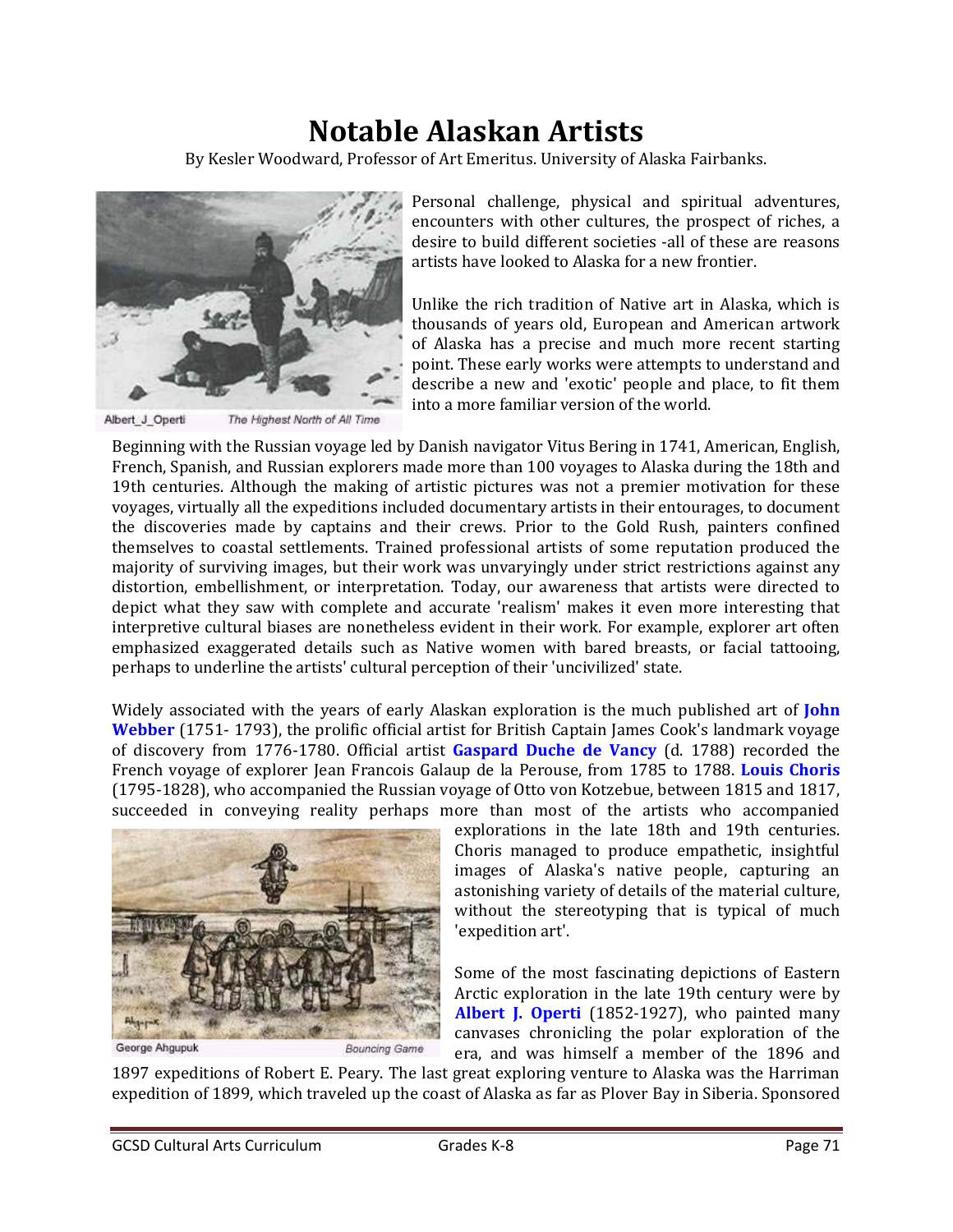by the railroad and mining magnate and sportsman Edward Harriman, the elaborately outfitted expedition included such well-known scientists and naturalists as John Burroughs and John Muir. Artists **Frederick S. Dellenbaugh** (1853‐1935) and **Robert Swain Gifford** (1840‐1905) were retained to record landscapes; **Louis Agassiz Fuertes** (1874-1927) was employed to paint birds; and **Edward S. Curtis** (1868-1952), then a little known photographer, to photograph the scenery and crew. 

In the first century of outside contact, the unfamiliar Native culture attracted the attention of explorer-artists, and the dramatic landscape of Alaska served as a mere backdrop for documentary, ethnographic portrayal. By mid 19th century, however, the 'heroic' period of Arctic exploration by Europeans was ending, and exploration, as well as exploitation, of Alaska was increasingly taken up by Americans. More artists began to focus on the equally astounding landscape. This shift in emphasis is also reflective of the changing stylistic preoccupations of artists in America and abroad. The mid 19th century saw the flowering of the American landscape painting tradition, and energetic, ambitious artists visiting the Territory were well aware of such developments, and eager to adapt the new styles in painting to the Alaskan landscape. As the 19th century ended, the Native Alaskan traditional culture was under siege, due to events such as the Gold Rush, and non-Native artists, -European, Canadian, or American, often attempted to recapture by selective vision and representation, a lost exoticism, mystery, and 'otherness'. Artists gradually turned away from the portrayal of Native people, however, to tackle the more straightforward but still challenging subject of the landscape itself.

Up until approximately 1850, due to the difficulty and danger of travel within the region, the only artists with practical access to Alaska were those attached to official exploring expeditions and a few commercial operations. The period immediately following the purchase of Alaska from Russia in 1867 saw a gradual rise in boat traffic to the relatively milder climate of the Territory's South East portions. Regular service from United States ports to Sitka began immediately following the purchase, including sailings out of Portland and San Francisco. John Muir's writings of his visit to the Territory brought wide public attention. The onset of the Klondike Gold Rush spurred a meteoric rise in visitors. Among the thousands of fortune hunters and adventurous tourists were some of the best-known landscape painters of the day.

One of the first Americans to visit Alaska, Cleveland artist **Henry Wood Elliott** (1846‐1930) created many works depicting the area, and is particularly noted as a savior of the fur seal. Elliott visited Alaska in 1866 in connection with an ultimately unsuccessful attempt to lay a Russian-American telegraph line across the Bering Strait. Later he was the official artist for the United States Geological Survey of 1869-71. Among the many professional artists who journeyed to Alaska after the purchase of the Territory were **Vincent Colyer, Frederick Whymper, Joseph Rockwell Kent** 



Resurrection Bay

**Henry Sharp**, **William Keith**, **James Everett Stuart**, **Lockwood De Forest**, and **Eliza Rosanna Barchus, and Theodore Richardson**. Keith's paintings of Alaska were exhibited upon his return to San Francisco in a show at the Bohemian Club, titled 'Dreams of Alaska'. Keith's works are significant because they are not close transcriptions of actual scenery, but rather are fantasies inspired by Alaska. They are important as they represent a major break from the documentary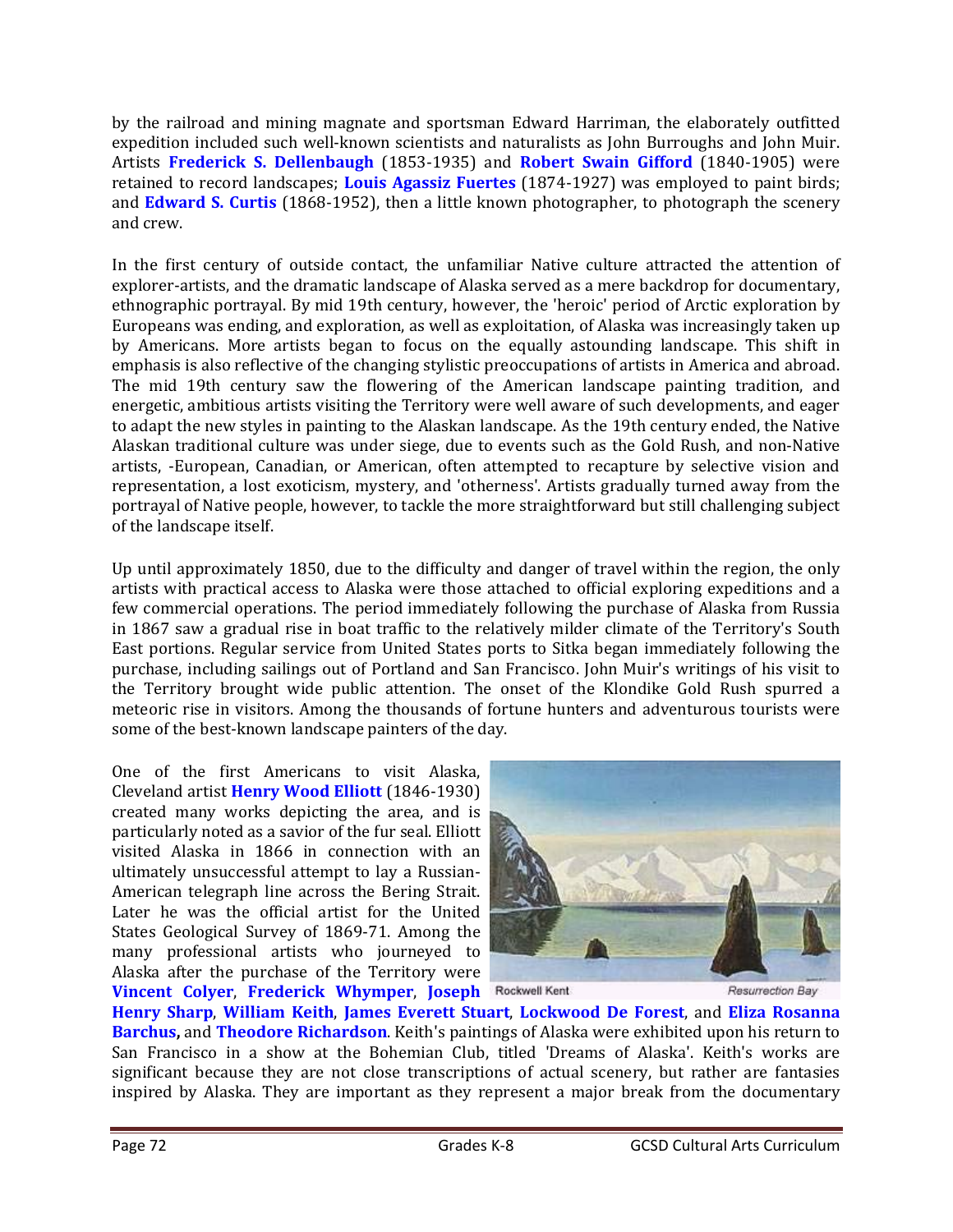tradition in landscape painting of Alaska, as they show an interest in capturing its spirit versus just the topography. One of the most spectacular Alaskan landscapes of the 19th century is that by **Thomas Hill**, (1829-1908) who was commissioned by John Muir in 1887 to paint 'Muir Glacier'. Probably the best known painting of that time is that by **Albert Bierstadt** (1830-1902), 'Wreck of the Ancon, Loring Bay, Alaska', a stunning piece, quite atypical of the artist's work, depicting an abandoned vessel lying isolated and motionless in a misty fog. Particularly prolific in his paintings of Alaskan scenes was **James Everett Stuart. Henry Culmer** (1854-1914) is regarded as the first professional painter to penetrate the interior of the region, which he did while commissioned by the Alaska Steamship Company. From Cordova he traveled by rail to the Kennicott and Bonanza Mines, rich in copper, and also painted glaciers of the region.

Early in the 20th century, a new kind of motivation developed for visiting Alaska. The northern wilderness became not just a source of scenery, but a haven for the troubled spirit, and a purer source of inspiration, as was experienced by **Rockwell Kent** (1882-1971) in 1919 when he and his son spent almost a year on a remote island. **Walter B. Styles** (in Alaska during the 1880s) was one of the earliest artists to spend a prolonged time in the Territory, and while there he recorded life among the Tlingit Indians. Four artists who made their homes in Alaska for long periods are particular favorites of Alaskans. Known as the 'Alaska Four', they are **Sydney Laurence** (1865-1940), **Eustace Ziegler** (1881‐1969), **Theodore Lambert** (1905‐1960), and **Jules Dahlager** (1884-1952). These artists have, over time, taken on an almost mythic status in the minds of longtime Alaskans, and have influenced in varying degrees the way they see their own land. Alaska's most beloved and renowned resident artist and historical painter, **Sydney Mortimer Laurence** is best known for his trademark paintings of Mount McKinley. He, perhaps more than any other artist, helped create an image of Alaska as 'the last frontier'. Ziegler was a missionary and painter in Cordova, and his works covered a variety of subjects, from portraits, to Indian villages, to landscapes, as did the works of Dahlager, who also painted in the Cordova region. Ziegler is particularly significant for having depicted Natives neither as exotic, noble primitives, nor as downtrodden examples of a culture under siege. **Belmore Browne** (1880-1954), an artist often associated with Mount McKinley, was also a mountaineer and writer, and in the early 1900s created numerous depictions of the great mountain as well as Alaska's animals and landscapes.

**Augustus Dunbier** (1888-1977) was one of the first artists from the Midwest and likely the first from Nebraska to paint in Alaska in the early  $20<sup>th</sup>$  Century. He spent the summers of 1926 and 1927 based in Sitka. From the first trip, he returned with twenty-two canvases, which he exhibited at the Seattle Art Association and the San Francisco Art Association before returning to Omaha.

The full, long, and rich history of Native Alaskan art is a separate subject from the more European traditions that are the focus of the AskART database. The influence of Western contact upon the



Eustace Ziegler Kobuk Native Head

evolution of Native art is, however, to be noted. Representational drawings on ivory and bone have a long history among native Alaskan cultures. These traditions were readily adapted to ivory scrimshaw during the Yukon Gold Rush and the heyday of the whaling industry of the late 19th Century. Beginning in the 1920s and 1930s, several Inupiat and Yup'ik Eskimo self taught artists began drawing on paper and on tanned skins and hides. **George Ahgupuk**, **Robert Mayokok**, **James Kivetoruk Moses**, and **Florence Nupok Malewotkuk** are widely regarded as the first artists to employ these new media. These artists recorded in pen and ink and/or watercolor drawings traditional lifeways that were quickly changing as natives became increasingly acculturated. European visitors and settlers brought with them materials and techniques that were new to Native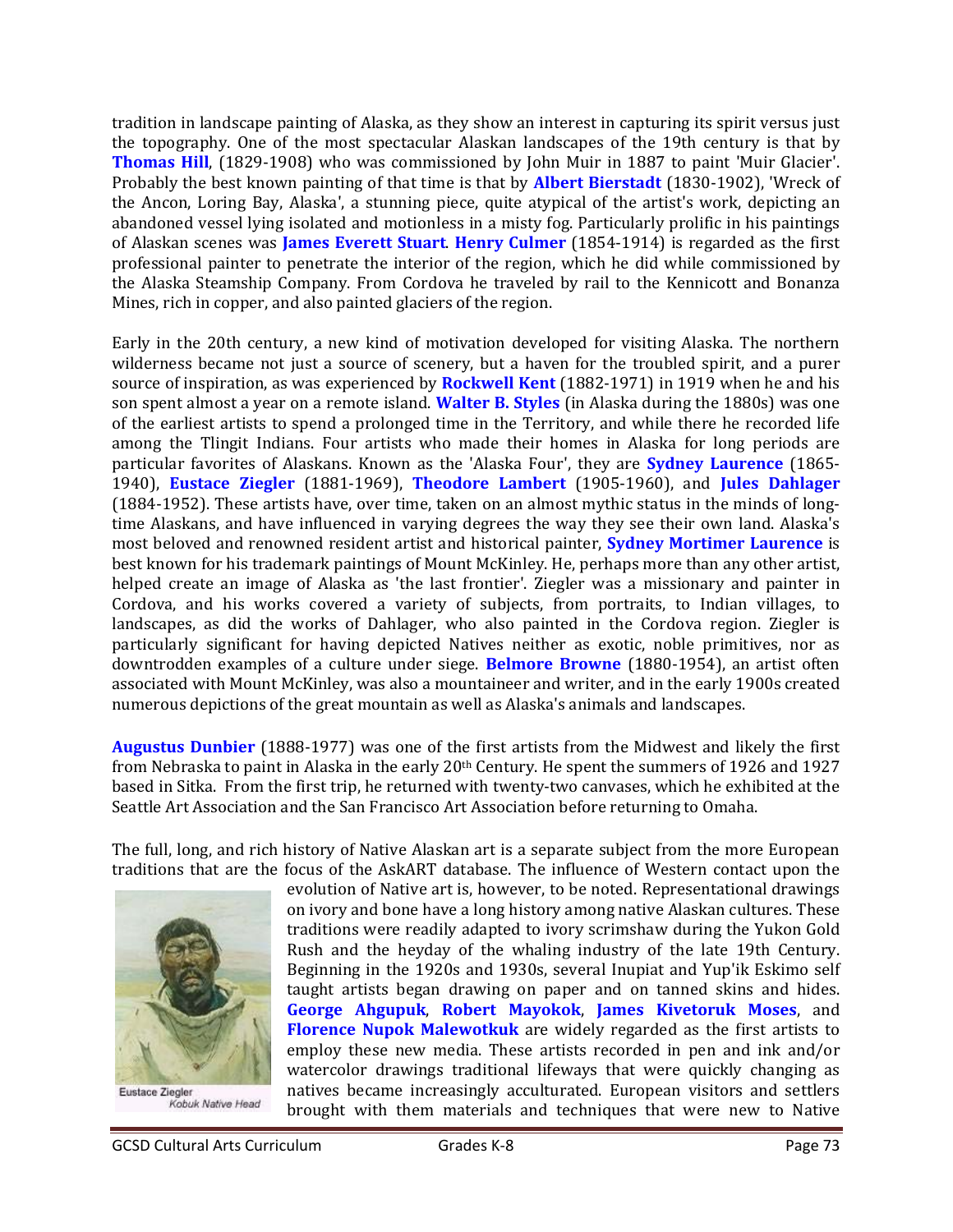artists, resulting in intriguing transfer of subject matter from one medium to another, for example changes from carving and engraving on ivory, to paper. As drawing materials became more widely available, a number of Eskimo artists made drawings on paper about their way of life, and the life of newcomers to their territory. George Ahgupuk (b.1911) along with his brother **James Kivetoruk Moses** (1900-1982), was a leader in the establishment of graphic arts on paper among Native Alaskan artists more than a century ago. Said to have been 'discovered' by **Rockwell Kent** in 1937, Ahgupuk, like a number of his compatriots, had taught himself to draw while hospitalized for tuberculosis. Perhaps because carving and engraving, and the drawing ability they required, was long considered the particular domain of male Natives, one woman, Florence Malewotuk (1906-1971), is especially notable for her exceptional drawings on paper, as well as on seal and walrus skin. Native artist **Guy Kakarook** (b. late 1800s) especially known for his drawings in watercolor, ink, and crayon on paper.

In the 20th century, and now the 21st, Native artists continue to draw upon their traditional images and materials, while adopting new materials and techniques. Their contribution to the development of drawing, painting, and sculpture in Alaska has been substantial, and Native artists are among the most prominent artists working in the region today. **Alvin Amason** (1948–), of Alutiiq ancestry, is regarded as one of the current best painters of the state, capturing Alaska's wildlife with humor, affection, and respect. **Ronald Senungetuk** (1933-), an Inupiat Eskimo, has perhaps the most extensive national and international exhibition record of any Alaskan artist.

Today a number of professional artists painting in Alaska are using their talents to bring world attention to issues of profound interest to the state, as artists are doing in many parts of the globe. For example, The Artists for Nature Foundation, a Netherlands based group of over 100 artists from the United States and more than twenty other countries, has selected Alaska's Copper River region one of their focus sites. These artists are dedicated to promoting, through their unique perspective, the conservation of natural and historical landscapes around the world, using the universal language of art to achieve these goals in a positive way. Some contemporary American artists who live in, or have traveled to, Alaska to participate in this work are **Tony Angell**, Pat McGuire, Susan **Ogle, Andrea Rich, David Rosenthal, and Todd Sherman.** Alaska is an inspiringly beautiful and rich land that they seek to protect and preserve, a region that continues to inspire generations of artists.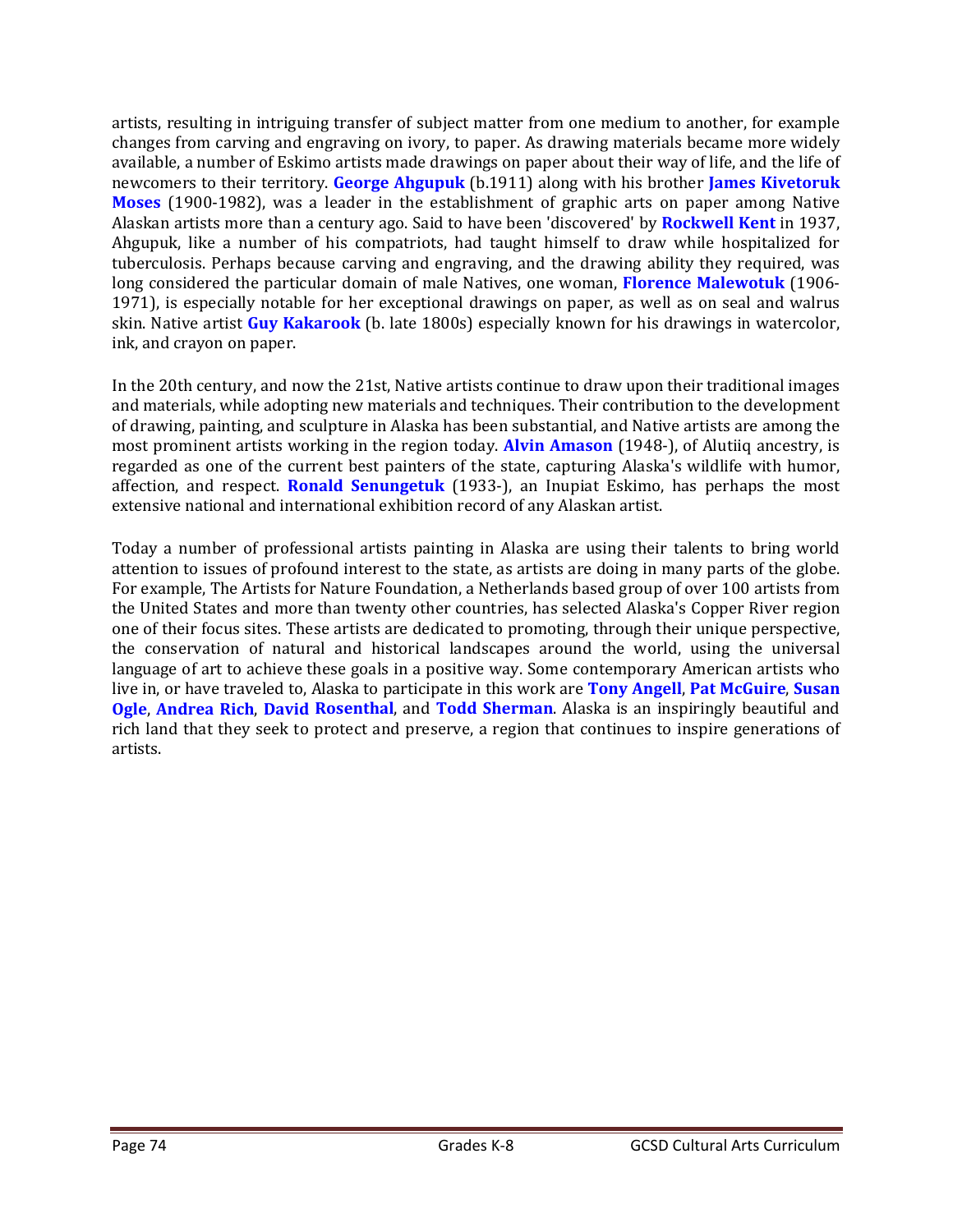# **A Brief History of Art in American Alaska**

*from: Alaska's History and Cultural Studies, Alaska Humanities Forum*

#### **Alaskan art falls into several categories**

During the American, period, artists depicted Alaska in several ways. One form of art was documentary art. This work documented Alaska's people and places and included the work of early photographers. Another form of art was market art. Natives wove baskets and carved ivory, wood, and stone to sell. Non-Natives also carved ivory, wood, and stone. In general, market art had an Alaskan theme. A third form of art was landscape art. This form of art was popular in the late 1800s and early 1900s. It included oil paintings and watercolors. Little modern art was done in Alaska until after World War II when colleges established art departments and state-funded programs to encourage artists began.

#### **Travelers record their observations**

Not long after 1867, photographers began to visit Alaska and record what they saw. Many of them worked for various government agencies. By 1880, professional photographers were traveling to Alaska for commercial reasons. They could sell their Alaska photographs to trading companies. Or, they could publish collections of their Alaska photographs.

Considered the first to take photographs of American Alaska, San Francisco landscape photographer Eadweard Muybridge traveled to Alaska in the summer of 1868. Muybridge accompanied Major-General Henry W. Halleck, then in command of the Military Division of the Pacific. His assignment was to photograph Alaska's military posts and harbors. For Muybridge, just moving his equipment was a challenge. His camera was bulky. Images were recorded on glass plates instead of plastic negatives. Despite the difficulties, a number of other professional photographers followed Muybridge. Among them were Edward de Groff and Reuben Albertstone who took photographs at Sitka and elsewhere in Southeastern Alaska during the 1880s. Although they engaged in photography on a part-time basis, they were professional photographers.

In 1893, Lloyd V. Winter and Edwin Percy Pond established their photography studio at Juneau. For over a half a century the two men recorded events in Juneau and the northern portion of Southeast Alaska. Among the subjects they witnessed and photographed were the Klondike gold rush, the growth of the salmon and mining industries in the area, and, after 1906, activities in Alaska's capital city. The partners also photographed the Tlingit people and non-Native residents of Juneau at work and play.

The Klondike gold rush lured a number of photographers to the north. Some stayed; some just passed through. After taking photographs along the Chilkoot Trail, E. A. Hegg opened studios in Cordova and Anchorage. During construction of the Alaska Railroad, he was the official photographer. For this project, he took over 1,500 photographs.

GCSD Cultural Arts Curriculum 
Grades K-8 
Grades C-8 
Grades C-8 
C-9 
Bage 75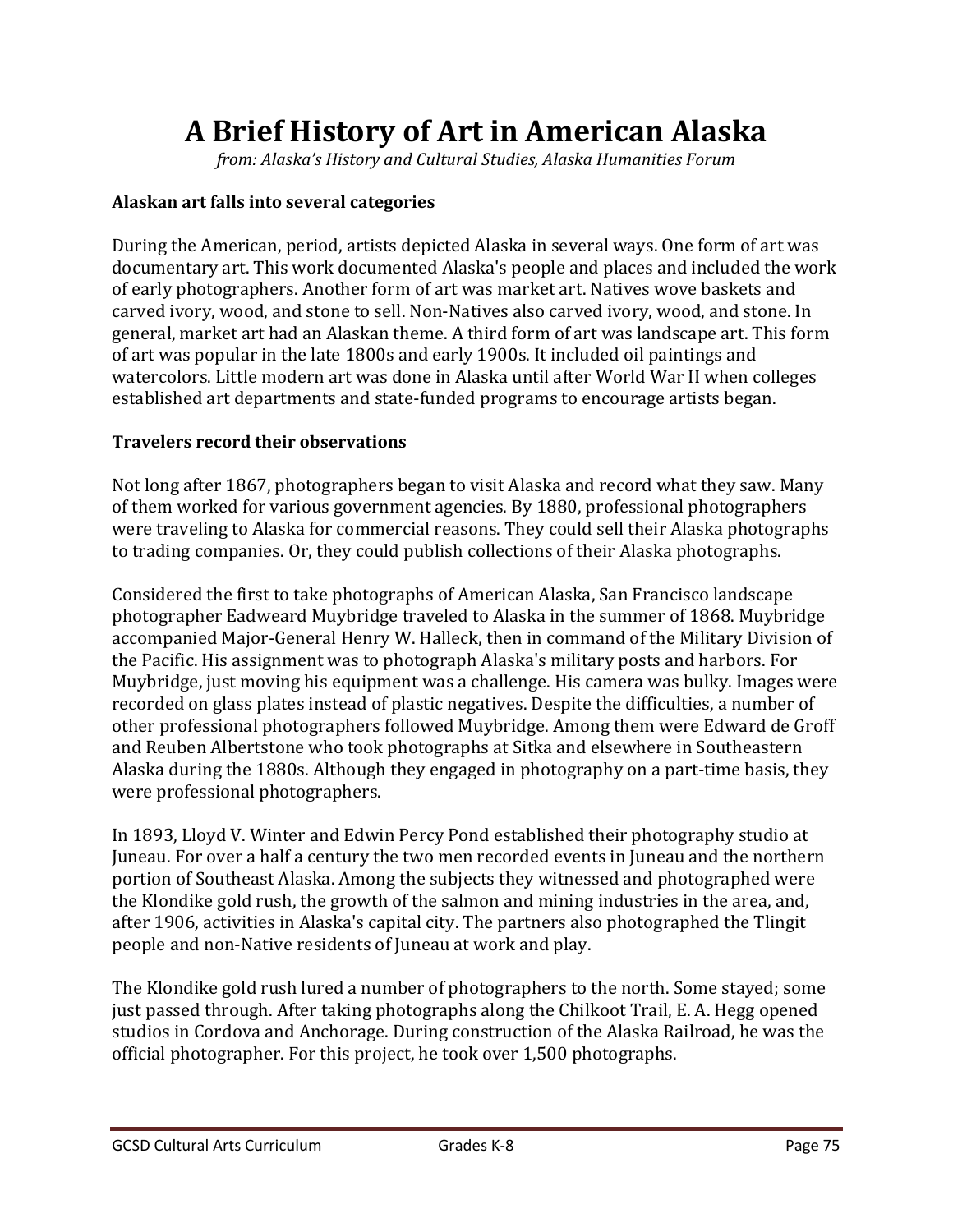#### **Alaska Natives find markets for their work**

Many of the early visitors to Alaska were fascinated with the baskets, blankets, and ivory carvings of the Native people. They were interested in purchasing such items. The Native people began to weave and carve pieces for sale. The Tlingits marketed baskets, moccasins, small totem pieces, Chilkat and button blankets. The Eskimos carved ivory, jade, and bone. Later, they sewed skins, and still later Eskimo women made dolls. The Aleuts wove intricate baskets. The Athabaskans decorated gloves with elaborate beadwork.

Alaska Native art became more popular as more people visited Alaska during the 1920s and 1930s. To assist the Native people with marketing, the U.S. Bureau of Indian Affairs created the Alaska Native Arts and Crafts cooperative. The cooperative opened stores in Seattle, Juneau, and Anchorage. This achieved wider distribution of the art pieces and increased sales. The interest in Alaska Native art continued into the 1980s.

## **Artists paint the Alaskan landscape**

Most artists of the late nineteenth and early twentieth centuries were schooled in painting landscapes. Such art depicted people and places realistically and grandly. Sydney Laurence, Ted Lambert, Rusty Hurlein, and Eustace Paul Ziegler are among the better known artists who painted Alaskan landscapes.

An artist by training, Sydney M. Laurence arrived at Juneau in 1903 and found work as a photographer. He was 38 years old. The next year he left Juneau for Valdez where he prospected for gold during the summers and worked at odd jobs during the winters. In 1912, he produced his first Alaskan painting, "Seldovia, Alaska." Laurence continued to work as a photographer at Valdez and Anchorage and to paint until 1925. Then he began to spend the winters in Los Angeles, painting Alaskan subjects sketched the previous summer, and in the 1930s he lived and painted in Seattle. His paintings realistically expressed the awesomeness of nature. Many were panoramic landscapes with Alaskan subjects such as trappers. Laurence particularly enjoyed painting views of Mount McKinley.

In January 1909, a 28-year old artist, Eustace Paul Ziegler who had been recruited by Peter Trimble Rowe, Episcopal Bishop of Alaska, arrived at Cordova. There he was to manage the Red Dragon, a club for railroad workers, and to serve as a missionary. In his spare time, Ziegler painted murals on the walls of the mission and the rotunda of the Lathrop Company theater in town. The Alaska Steamship Company and summer tourists purchased some of his paintings. His popularity grew. People felt he depicted early Alaska well. Ziegler's first show was held in the dining room of the Kennecott Mines. Later Ziegler worked for the Alaska Steamship Company. Today, many of his paintings are in museums.

## **The federal government sends a group of artists to Alaska**

In 1937, a group of 12 men and two women (one of whom was an artist) arrived at Ketchikan. They were employed by the Works Progress Administration, a depression era agency created by the federal government. They divided into groups and spent the summer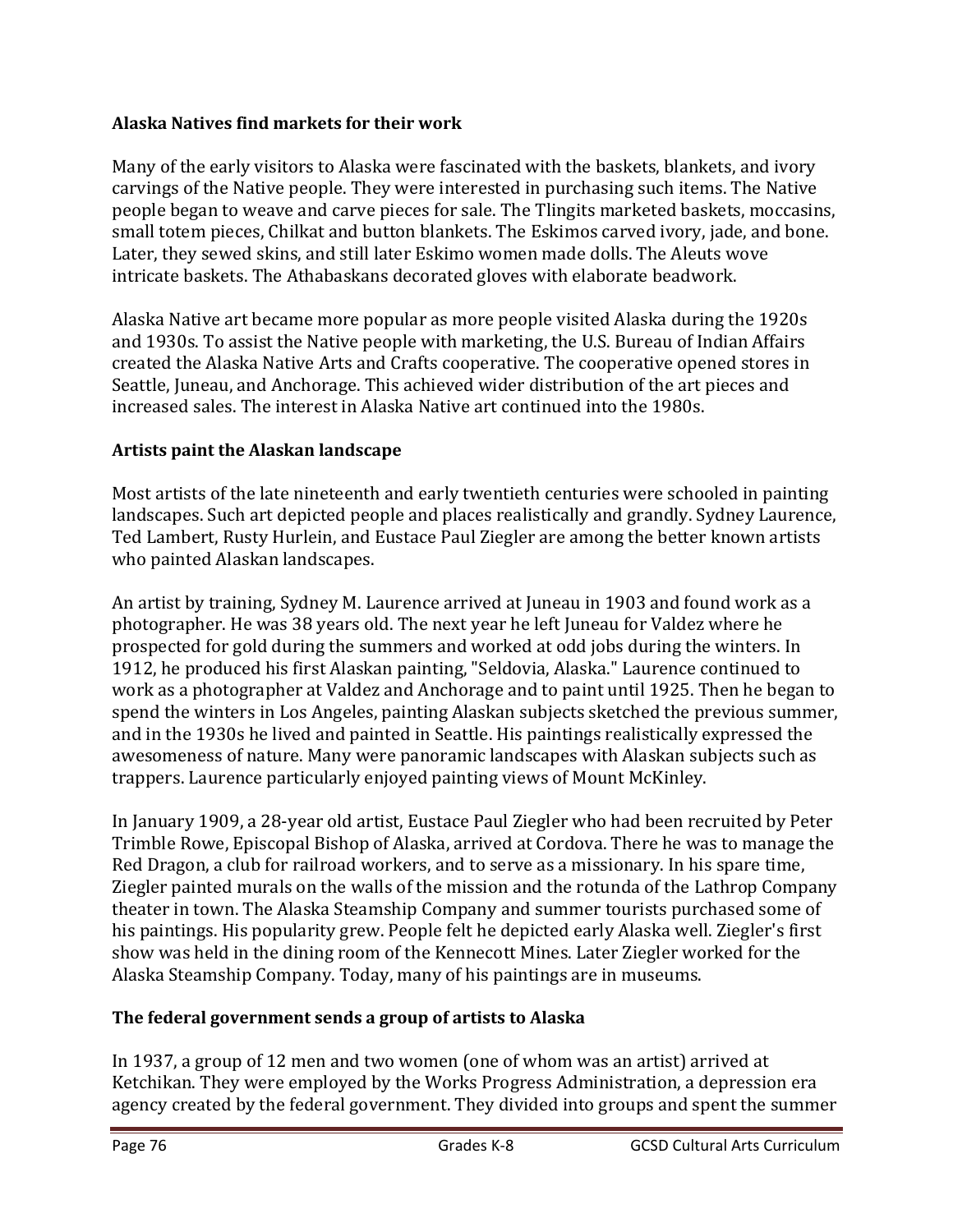traveling around Alaska drawing and painting. They traveled along the Richardson Highway and the Alaska Railroad. Their work, except for several murals, was sent to Washington, D.C. One surviving mural is in the old federal building at Anchorage.

#### **The military brings artists and photographers to Alaska during the 1940s**

The military forces stationed in Alaska during World War II included artists, photographers, and film makers. Joe Hones and Henry Varnum Poor were two. Although their emphasis was on documentation and not necessarily on art, much art was produced.

Lieutenant William F. Draper was one of five combat artists the navy assigned to cover World War II. Draper arrived at Kodiak in 1942. During his eight-month stay he also went to Umnak and Dutch Harbor. He was at Dutch Harbor about a month and produced nine paintings of military facilities.

#### **Artists find an encouraging environment in post‐World War II Alaska**

Following World War II, Alaska's population boomed. Artists found new markets for their work with the increased population. In addition to the University of Alaska, community colleges opened around Alaska. The schools created art departments and hired artists and photographers to teach.

In 1967, the Alaska legislature created the Alaska State Council on the Arts to promote development of the arts in the state. The program's goals included making grants to artists and art groups around Alaska. With an annual budget of almost six million dollars for the arts, Alaska ranked first in the country in terms of per capita state support for the arts.

Eight years later, in 1975, the legislature established the Percent for Art Program. This law required that a percentage of the construction cost of state buildings be spent to commission or purchase art works for the buildings. Between 1975 and 1984, over one million dollars was spent on almost 100 works of art for public buildings around the state.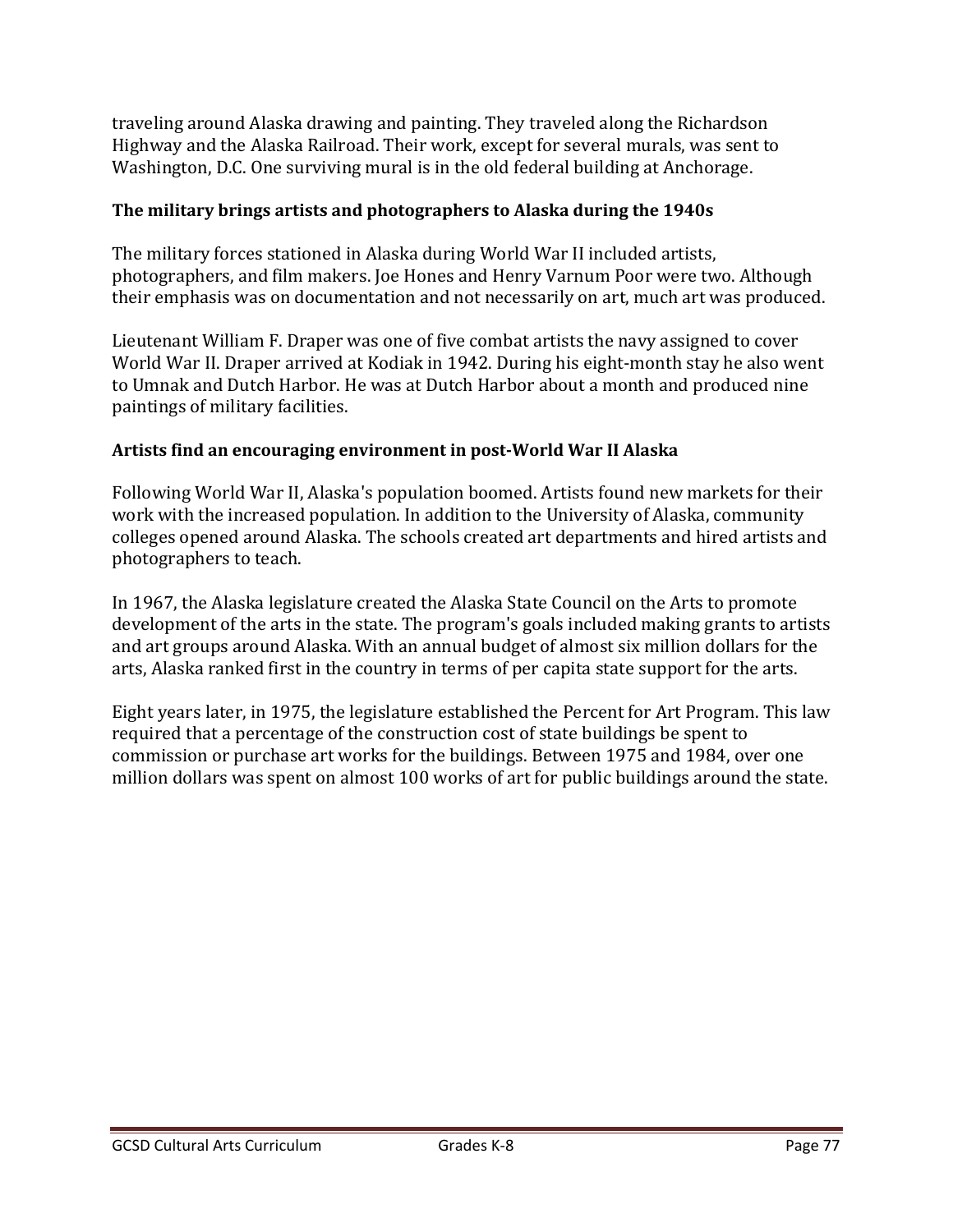# **Glossary of Art Terms**

# *A*

**Abstract** • A style of art that is not realistic. Unusual lines, colors, and shapes make the subject look unrealistic. It is often characterized by the use of geometric lines and shapes and bold, bright colors.

**Aesthetic** Ideas about what makes a work of art beautiful or satisfying.

**Additive**- the means of building up a surface by adding, combining or building up materials.

**Analogous colors** • Colors that appear next to each other on the color wheel. Analagous colors have one hue in common. For example, blue, blue-green, and blue-violet all contain blue. Also called related colors.

**Animation** Creating a motion picture that consists of a series of drawings, each of which shows a slight change from the drawing before it. When the drawings are photographed and projected in rapid succession, the figures seem to move.

**Animator-** A person who creates animation.

Arch - A curved shape in a building. An arch can frame a doorway and window or it can support a wall or ceiling.

**Architect** • A person who designs buildings and supervises construction of the building.

Architecture<sup>-</sup> The art and science of designing buildings and other structures.

Art criticism - The process of looking at, thinking about, and judging an artwork.

Art history- The study of art created in different times and cultures.

Art media- The materials used by artists.

**Assemblage** A 3-dimensional work of art made by joining materials and objects together.

**Asymmetrical balance** A type of balance in which the two sides of an artwork are not exactly alike, but are still visually balanced.

## *B*

**Background** The part of an artwork that seems the farthest away.

**Balance** The arrangement of the elements, in a work of art, to create a sense of equilibrium. Balance is a principle of art.

Bird's-eye view- A point of view looking down from above.

**Bisque** Clay that has been fired once and is unglazed.

**Blend** To mix or rub colors together.

**Block** In printmaking, a piece of flat material, such as wood, clay, or metal, into which a design has been carved. It is also known as a plate. The block is used to print the design.

**Border** • A frame-like edge around a shape or image.

**Brayer-** In printing, a rubber roller used to spread ink over a surface.

**Brush stroke** A line, shape, mark, or texture made with paintbrush.

## *C*

**Canvas** A strong, closely, woven fabric, which is often used as a surface for painting.

**Career** A person's job or profession.

**Cartoon** - An artwork that shows people or things in ways that are funny. Cartoons often have words that go with them.

**Carve** To cut away parts from a block of wood, stone, or other hard materials.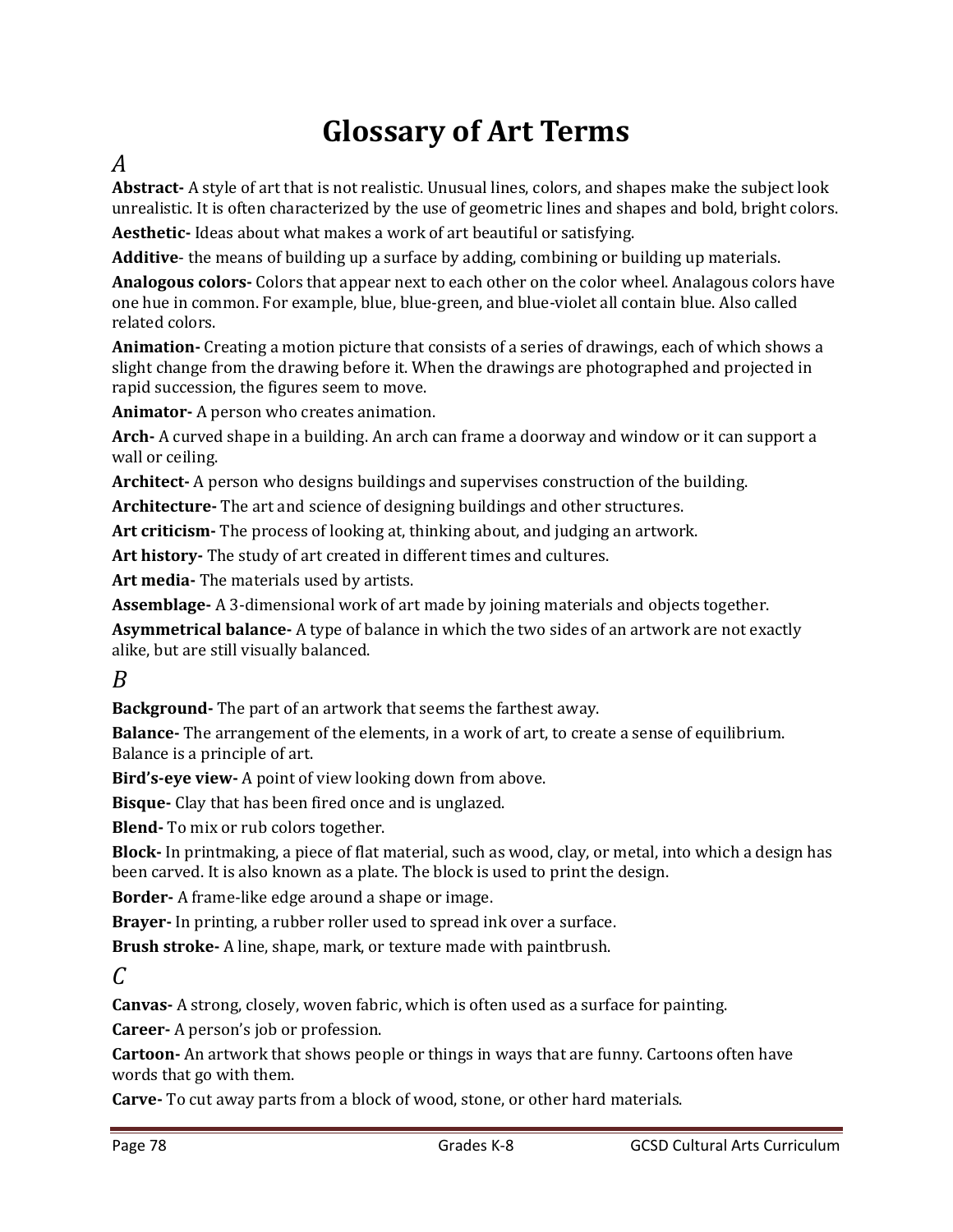**Center of Interest** The part of an artwork that you notice first.

**Ceramics** The art of making objects from clay and hardening them with fire.

**Cityscape** - Artwork that gives a view of a city.

**Clay** A soft, moist material used to create artworks such as sculpture and pottery.

**Close-up-** A very near or close view of an object or subject.

**Coil** A rope-like shape that has been rolled from clay or other such material.

**Collage** - Artwork made by gluing bits of paper, pictures, fabric, or other materials to a flat surface.

**Color** What is perceived when waves of light strike the retina. Color is an element of art.

**Color wheel** Colors arranged in a certain order in the shape of a circle.

**Complementary colors Colors** that contrast with one another. Complementary colors are opposite one another on the color wheel.

**Compose** To design or create something by arranging different parts into a whole.

**Composition** –. An arrangement of the elements of art using the principles of art to express the artist's idea.

**Construct** To make something by joining together materials.

**Contrast** The effect of showing the difference between two unlike things, such as a dark color and a light color.

**Contour**-The outline of a shape.

**Contrasting colors** • Colors placed opposite one another on the color wheel. Also called complementary colors. For example, orange and blue are contrasting colors.

**Cool colors** The family of colors that includes greens, blues, and violets. Cool colors bring to mind cool things, places, and feelings.

**Craftsmanship** · Skill, knowledge and neatness resulting in expert workmanship.

**Crayon etching** A picture made by rubbing wax crayon onto paper and then scratching a design into the wax.

**Creative** Having a skill or talent for making things in a new of different way; showing originality and imagination.

**Credit line** The information that is given with a picture of an artwork. A credit line usually tells the artist, title, date, medium, size, and location of an artwork.

**Critique** The process of using description, analysis, interpretation, and judgement to evaluate a work of art.

**Cross-hatching** A method of showing value by using parallel lines at different angles that get darker as they are drawn closer together.

**Cultural style** – A style of art that shows something about the culture in which the artist lives or lived. 

**Culture** The customs, beliefs, arts, and way of life of a group of people.

*D*

**Depth-** The apparent distance from front to back.

**Design** A plan for the arrangement of the art elements (lines, spaces, colors, shapes, forms and textures in an artwork. Also, the act of arranging the parts of an artwork.

**Detail-** A small part of an artwork.

**Diagonal** A slanted edge or line.

**Distance** The sense of depth or space between objects in an artwork.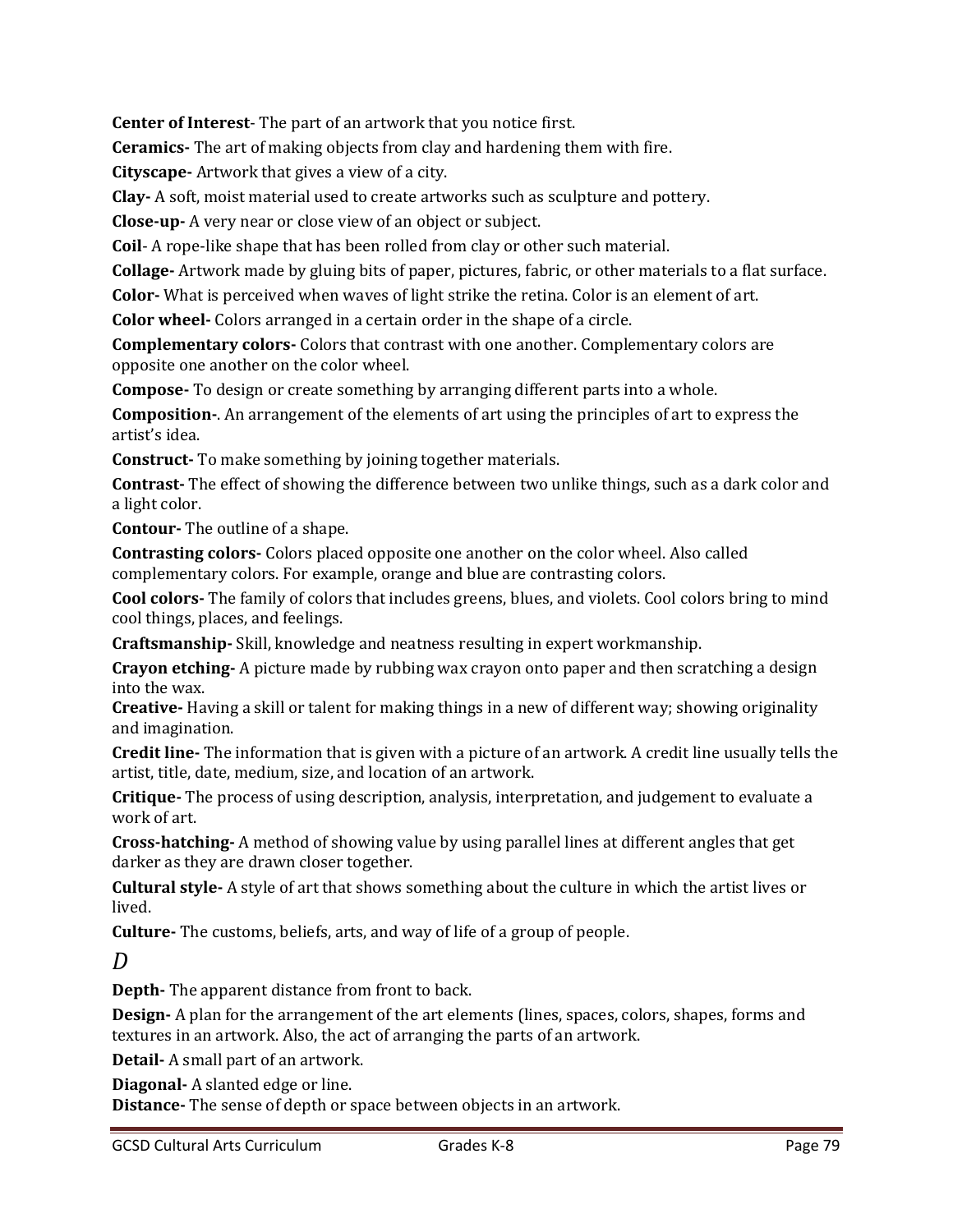**Drawing** An artwork consisting of lines and shapes/forms sketched on paper with materials such as pencils, pens, chalk, pastels.

*E*

**Easel-A** stand used to hold a painting while an artist works on it.

**Edge** The outside line of a shape or form.

**Elements of art** The basic parts of an artwork. Line, color, value, shape, form, texture, and space are elements of art.

**Emphasis** It is the importance given to certain object or areas in an artwork. Color, texture, shape, and size can be used to create emphasis. Emphasis is a principle of design.

**Enlargement** Creating a design that is larger than the original.

**Exaggeration** Showing something in a way that makes it seem larger or more important than it is.

**Expression** A special look that communicates strong feeling. A smile is an expression of happiness.

**Expressionists** A group of artists who use simple designs and brilliant colors to express feelings. Artists began using this style in Germany in the early 1900's. It gained interest in the United States in the 1940's and 1950's.

**Exterior**- The outer part of a building or other form.

*F*

**Fabric** Cloth made by knitting or weaving threads together.

**Fantasy** Something that reflects the imaginary.

**Fiber Artist** An artist who creates artworks by sewing, weaving, knitting, or stitching fibers together. 

**Fibers** The threads that made up yarn, string, fabric, and other such materials.

**Firing** Heating clay to the required temperature to harden.

**Focal Point** – The area in a work of art that an artist emphasizes.

**Folk art**- Art made by people who have not been formally trained in art. Folk art usually reflects the artist's culture or tradition.

**Folk Artist** Artists who have not been formally trained in art.

**Foreground** The part of an artwork that seems the closest to you.

**Foreshortening** Shortening lines or objects in an artwork to create an impression of depth and distance. 

**Form** A three-dimensional object, such as a cube or a ball. Form is an element of art. Form may be depicted on a 2-D surface.

Found object- Something that an artist finds and uses in an artwork such as a scrap of metal or a piece of wood, etc.

**Functional** Designed with a useful purpose in mind.

*G*

**Galleries** Places where artwork can be seen and bought.

**Glaze** • A thin, transparent, glassy coating on ceramics. (Not generally used in elementary grades in Cy‐Fair) 

**Geometric** A word describing shapes and forms such as squares, circles, cubes, and spheres.

**Gesture Drawing** Quick scribbles to show movements of the body that quickly records an entire image.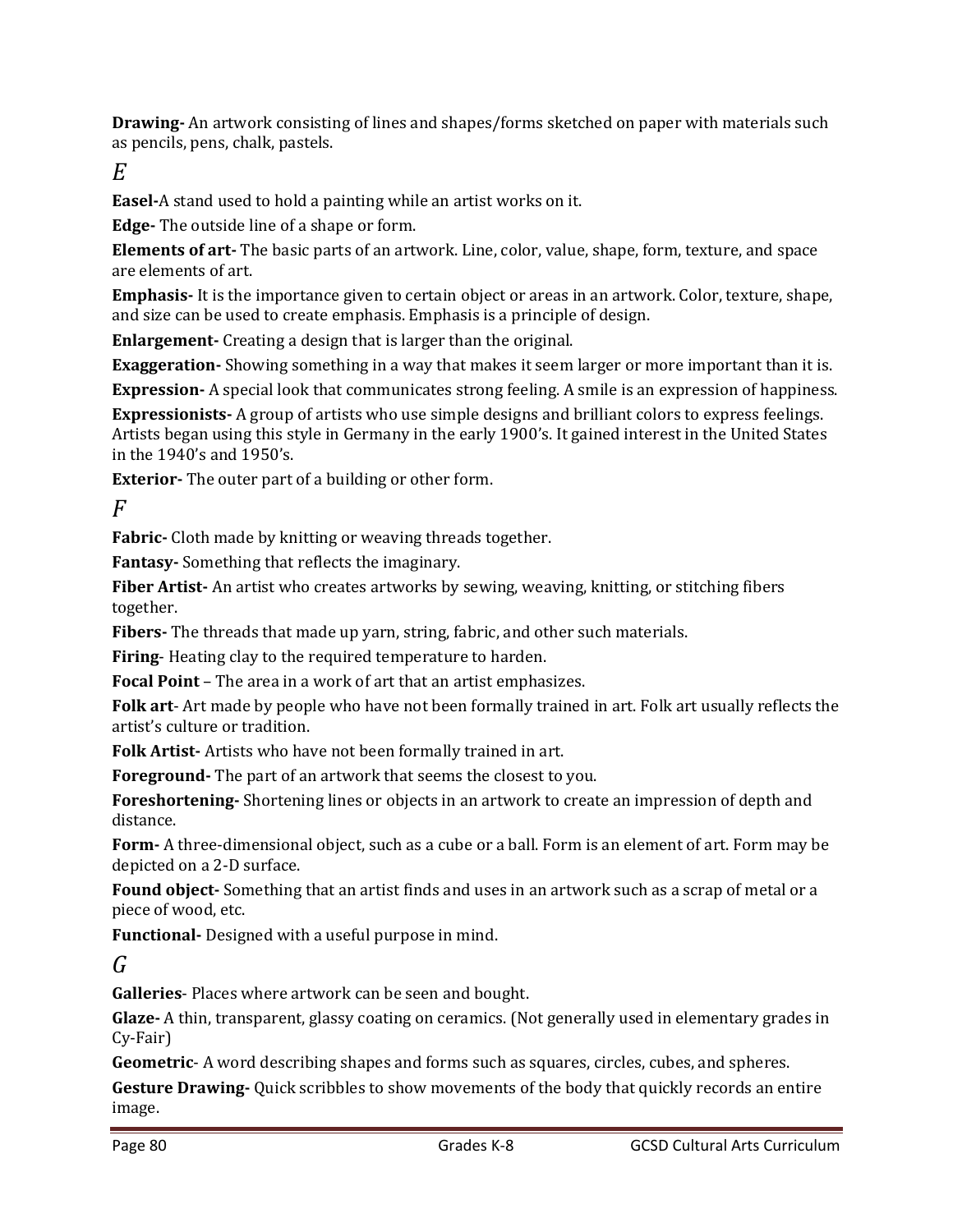**Greenware**- Unfired clay.

**Harmony** A principle of art that combines elements of art in a composition to stress similarities of separate but related parts.

**Highlights** – Areas of direct light on an object.

**Horizon line** In an artwork, the line where the ground and sky appear to meet.

**Horizontal** • Moving straight across from side to side rather than up-and-down. For example, the top edge of a piece of paper is horizontal.

**Hue**-Another word for color.

*I*

**Illusion**-An image that tricks the eye or seems to be something it is not.

**Illustration** – A picture used to help explain something or tell a story. An illustrator creates pictures for books, magazines, or other printed works.

**Imagination** To have the power to visualize and build mental images; dream about things that have never happened; feel intuitively; and to reach beyond sensual or real boundaries.

**Implied** Suggested, but not actually shown, as in an implied line.

**Impressionists** A group of artists in the late 19th and early 20th centuries who paid special attention to light and its effect on subjects in their paintings.

**Intensity** The brightness or dullness of a color.

**Interior** The inside of a building or another hollow form, such as a box.

**Interior Design -** Is the art of planning and creating indoor spaces such as rooms.

**Intermediate Colors** Colors that are a mixture of a primary and a secondary color. Blue-green, red-orange, and red-violet are examples of intermediate colors.

*J*

**Judgement** Fourth step in an art criticism process in which you formulate your own opinion on the success or failure of the artwork.

# *K*

**Kiln**- The furnace in which clay is fired to harden it.

*L*

**Landscape** A drawing or painting that shows outdoor scenery such as trees, lakes, mountains, and fields. 

Leatherhard- Clay that is partially dry, no longer plastic. In a state ready for turning, burnishing, or building walls with slabs.

**Line** • A mark on a surface. Lines can be created by a pen, pencil, brush, stick etc., on a variety of surfaces. Line is an element of art.

**Loom** A frame or machine used to hold yarn or other fibers for weaving.

*M*

**Mask** - An artwork made to be placed over a person's face for decoration or disguise.

**Mat** Paper or cardboard cut to form a frame around an artwork.

**Media** • Materials used to create an artwork, such as clay or paint. The singular of media is medium.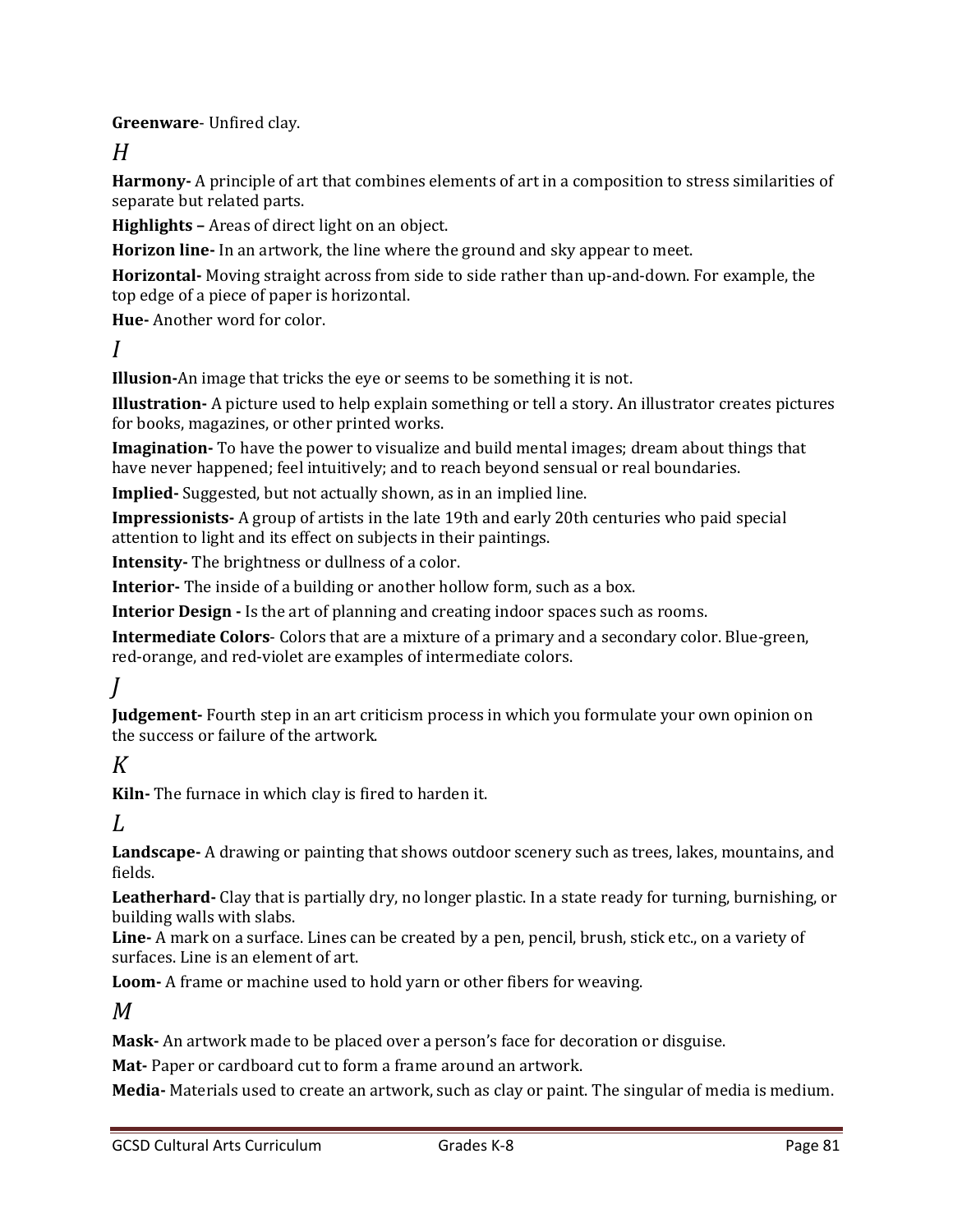**Middle ground** In an artwork, the part between the foreground and the background.

**Mixed media** - Artworks that are created from more than one medium.

**Mobile** • A type of sculpture in which objects are suspended and balanced so that they are moved by currents of air.

**Model** Someone or something an artist uses as an example when creating an artwork. Also a small copy of something.

**Monochrome** A color scheme using only tints and shades of a single color.

**Monoprint** A print made from a plate that can be used only once.

**Montage** Combining parts of several photographs or drawings to produce a new single image.

**Mood** - The feeling created in a work or art.

**Mosaic** An artwork made from small pieces of colored glass, stone, paper, or other materials.

**Motif** An element that is repeated often enough to be an important feature of a design.

**Motion** A sense of movement or action in an artwork.

**Mount**– Adhere an artwork to another larger paper or cardboard to form a border.

**Movement** The sense of motion or action created in an artwork. Also, a trend in an art is called a movement. 

**Mural** A large artwork, usually a painting, that is created or placed on a wall or ceiling, often in a public place. A muralist creates murals.

**Museum** - A place where works of art are cared for and displayed.

## *N*

**Negative space** The empty space around and between forms or shapes in an artwork.

**Neutrals** A word used for black, white, and tints and shades of gray. (Some artists use tints and shades of brown as neutrals.)

**Non-Functional-** An artwork or other object that serves no useful purpose but is appreciated for its beauty alone.

**Non-objective-** A style of art that does not represent real objects.

# *O*

**One-point perspective** The graphic system in which all diagonal lines converge to a singular point on the horizon line.

**Opaque** • Not letting light through; the opposite of transparent. Opaque paints obscure the paper or paint underneath.

**Organic** – A word describing shapes and forms similar to those in nature and the opposite of geometric. 

**Outline** The line that forms the edge of any shape or form. Also called the contour.

**Overlap** To partly or completely cover one shape or form with another.

**Painting** An artwork created by using a brush or other tool to apply tempera, watercolor, oil, acrylic, etc. to a surface.

## *P*

**Palette** A flat surface (palette, boards, etc.) on which an artist holds and mixes colors.

**Papier-mâché** • A process of creating forms by covering an armature or other base with strips of paper that have been soaked in watery paste, and then molding the strips. The form hardens as it dries.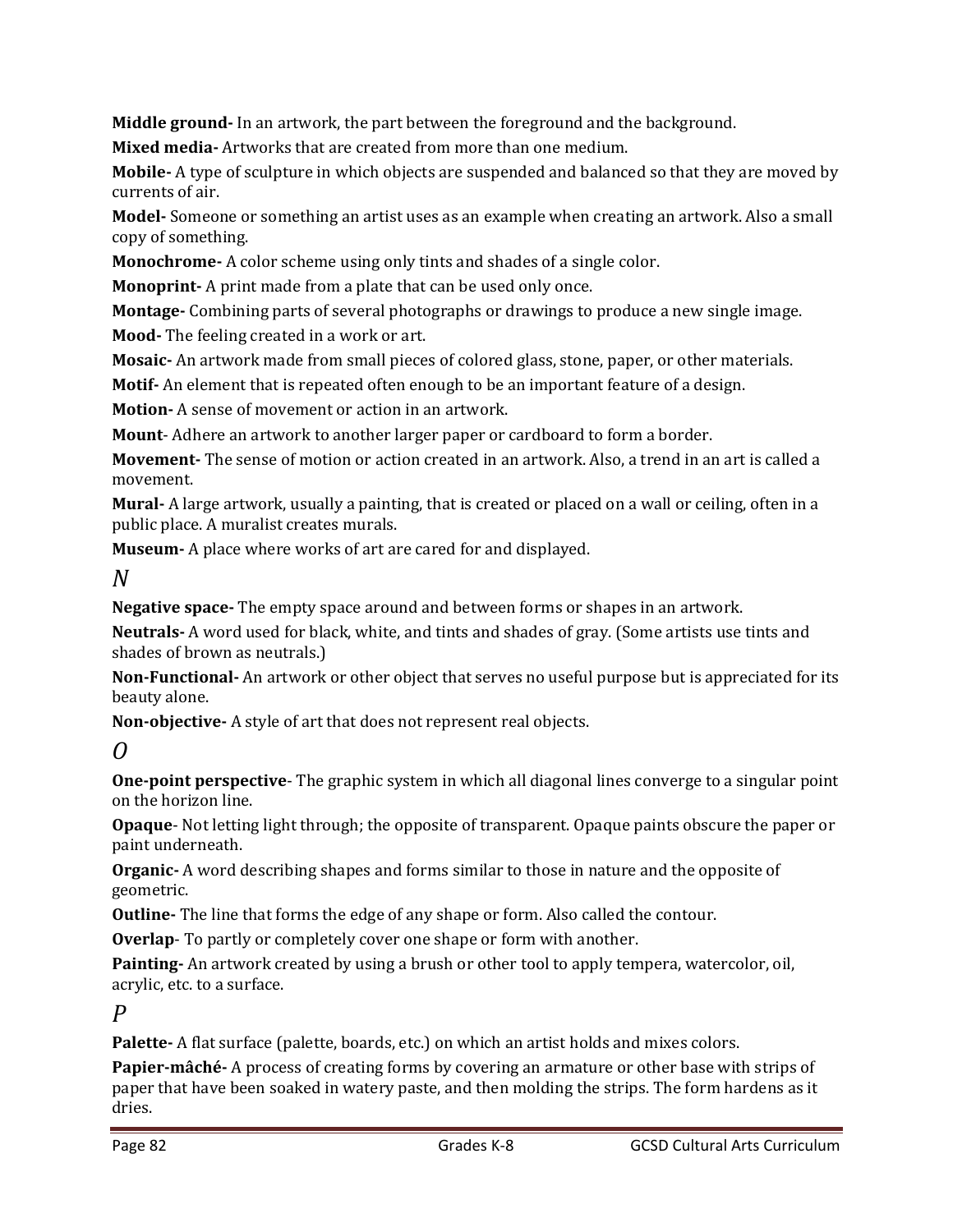**Pastel** - A crayon made of either chalk or oil.

Pattern-Repeated colors, lines, shapes, or textures in an artwork. Pattern is a principal of design. Also, a plan or model to be followed when making something.

**Perspective** • A way of making a flat artwork look as if it has depth. In a painting, an artist creates perspective by making far-away objects smaller and nearby objects larger.

**Photogram** - A photograph made by placing objects directly on light sensitive material and exposing it directly to light.

Pictographs- Ancient drawings, often found on cave walls, that tell stories or record a culture's beliefs and practices.

**Pinch method** • A way of shaping a ball of clay into pottery by pinching, pulling, and pressing it with the hands.

**Plate** In printmaking, a piece of flat material, such as wood or metal, with a design on the surface. The plate is used to print the design.

**Portrait** – A work of art created to show a person, animal, or group of people, usually focusing on the face.

**Pose** The way subjects sit or stand while an artist paints portraits of them.

**Positive space** Shapes, forms, or lines that stand out from the background in a work of art.

**Potter-** An artist who makes pottery.

**Primary colors** • The colors from which all other colors are made. The primary colors are red, yellow, and blue.

**Principles of design-** Guidelines artists use as they create art works. Unity, variety, emphasis, balance, proportion, pattern, and rhythm are the principles of design.

**Print** An artwork created by making an impression of a design.

**Printmaking** The process of making one or more prints.

**Profile** Something that is seen or shown from the side, such as a side view of a face.

**Proportion** The relation of one thing to another with respect to size and placement.

*R*

**Radial balance** • A type of balance in which lines or shapes spread out from a center point.

**Realism** - Art style which renders life in a life-like way.

**Realistic** Showing something, such as a person or scene, as it might really look.

**Relief print** – A print made by covering a printing block with ink or paint and pressing paper onto the block. The areas or lines gouged out do not print. (Examples: woodcut, block print, linocut, styrofoam plate, etc.)

**Relief sculpture** - A kind of sculpture in which a design or image is carved into a flat surface. May be high relief or low relief.

**Resist medium** A material, such as wax, used to protect parts of a surface from paint or dye.

**Rhythm** – The repeating of elements, such as lines, shapes, or colors, that creates a pattern of visual motion in an artwork. Rhythm is a principle.

**Rubbing** An artwork created by placing paper on a raised surface and then rubbing the paper with chalk, crayon, or a pencil.

*S*

**Sculpture** - An artwork made by modeling, carving or joining materials into a 3-dimensional form. Clay, wood, stone, and metal are often used to make sculptures.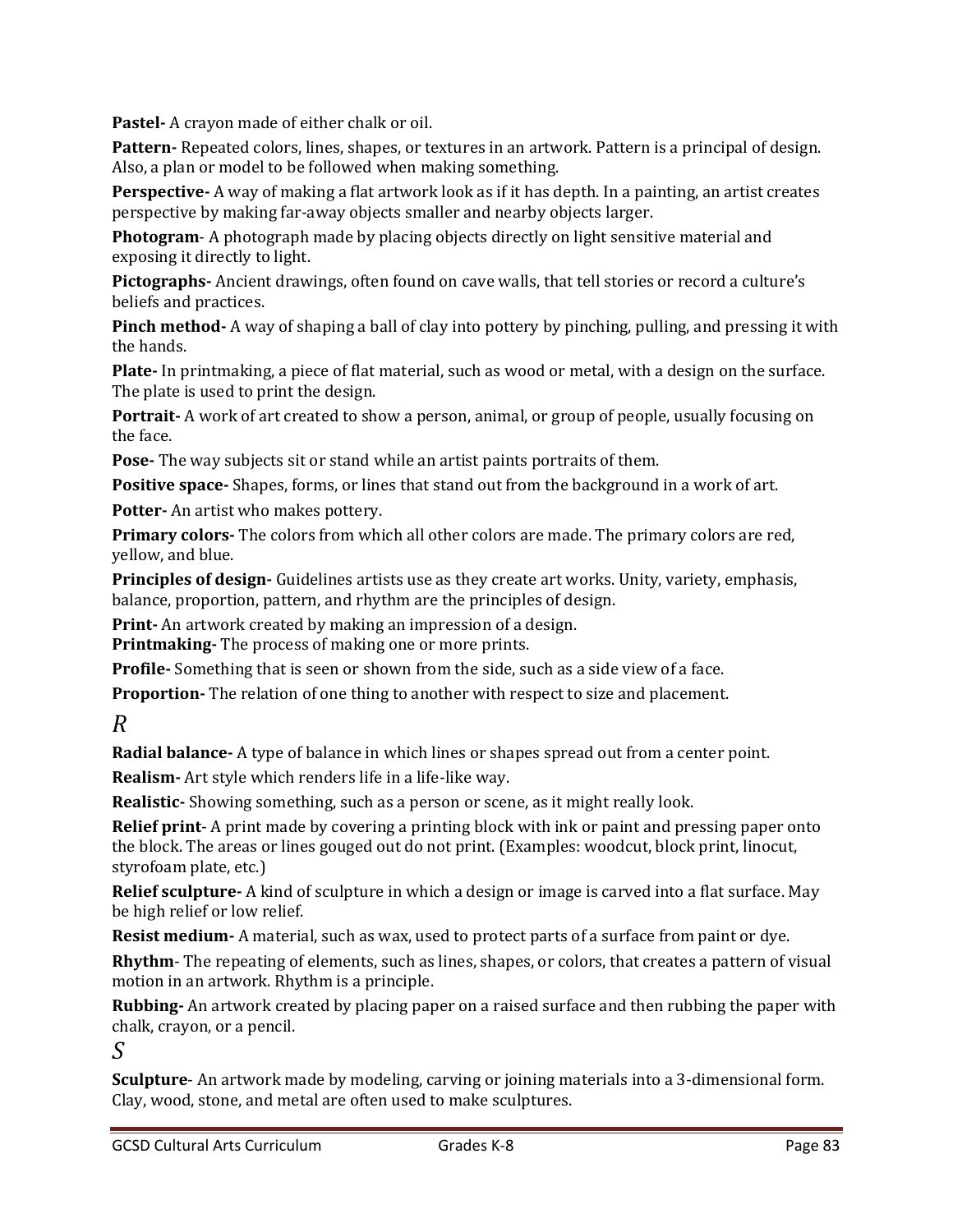**Seascape** - An work that includes in the scene the sea, ocean, or shore.

**Secondary colors** • A color made by mixing two primary colors. The secondary colors are green, violet, and orange.

**Self-portrait** – A drawing, painting, photograph, or sculpture that shows the likeness of the artist.

**Shade** A color made by adding black to a hue. For example, adding black to green results in dark green. Also a dark value of a color.

**Shading** – A way of showing gradual changes in lightness or darkness in a drawing or painting. Shading helps make a picture look more realistic.

**Shape** • A flat area, such as a circle or a square, that has clear boundaries. Shape is an element of art.

**Sketch** A quick drawing. A sketch can be used to explore a subject or plan an artwork.

**Sketchbook** - A book or pad of paper used for drawing and keeping sketches

**Slab** – A method of making pottery in which a flat piece of clay is cut into shapes which are joined together to form an object.

**Slip** • Watery clay in a creamy consistency used with scoring to join two pieces of clay.

**Space** An empty surface or area. Also, the area surrounding something.

**Still life** An artwork showing an arrangement of objects that cannot move on their own, such as fruit or flowers

**Stippling** Technique of using patterns of dots to create values and value gradation.

**Story quilt** A quilt showing pictures that tell a story.

**Studio** A room or building where an artist creates art.

**Style** An artist's own way of designing and creating art. Also a technique used by a group of artists in a particular time or culture.

**Subject** What an artwork is about. A person, animal, object, or scene

**Subtractive** A word describing sculpture that is made by taking away, or subtracting, material from a larger piece or block.

**Surface** The outside layer of a material, an object, or another form.

**Surrealism** The Twentieth Century artistic style that uses dreams and fantasy as subject matter.

**Symbol** • A letter, color, sign, or picture that expresses a larger meaning, For example, a red heart is often used as a symbol for love.

**Symmetrical balance** A type of balance in which both sides of an artwork look the same or almost the same.

**Symmetry** - Balance created by making both sides of an artwork the same, equal or almost the same. 

*T*

**Tactile** A texture you can feel with your hands.

**Technique** The way an artist uses art materials to create a certain type of artwork.

**Technology**<sup>-</sup> The way human beings use machines and other tools to make or do something.

**Tempera paint** A chalky, water-based paint. Also called poster paint.

**Texture** The way a surface looks and feels, such as smooth, rough, or bumpy. Texture is an element of art.

**Theme** In an artwork, the artist's message about the subject of the work.

**Three-dimensional** • Having height, width, and thickness. Forms are three-dimensional.